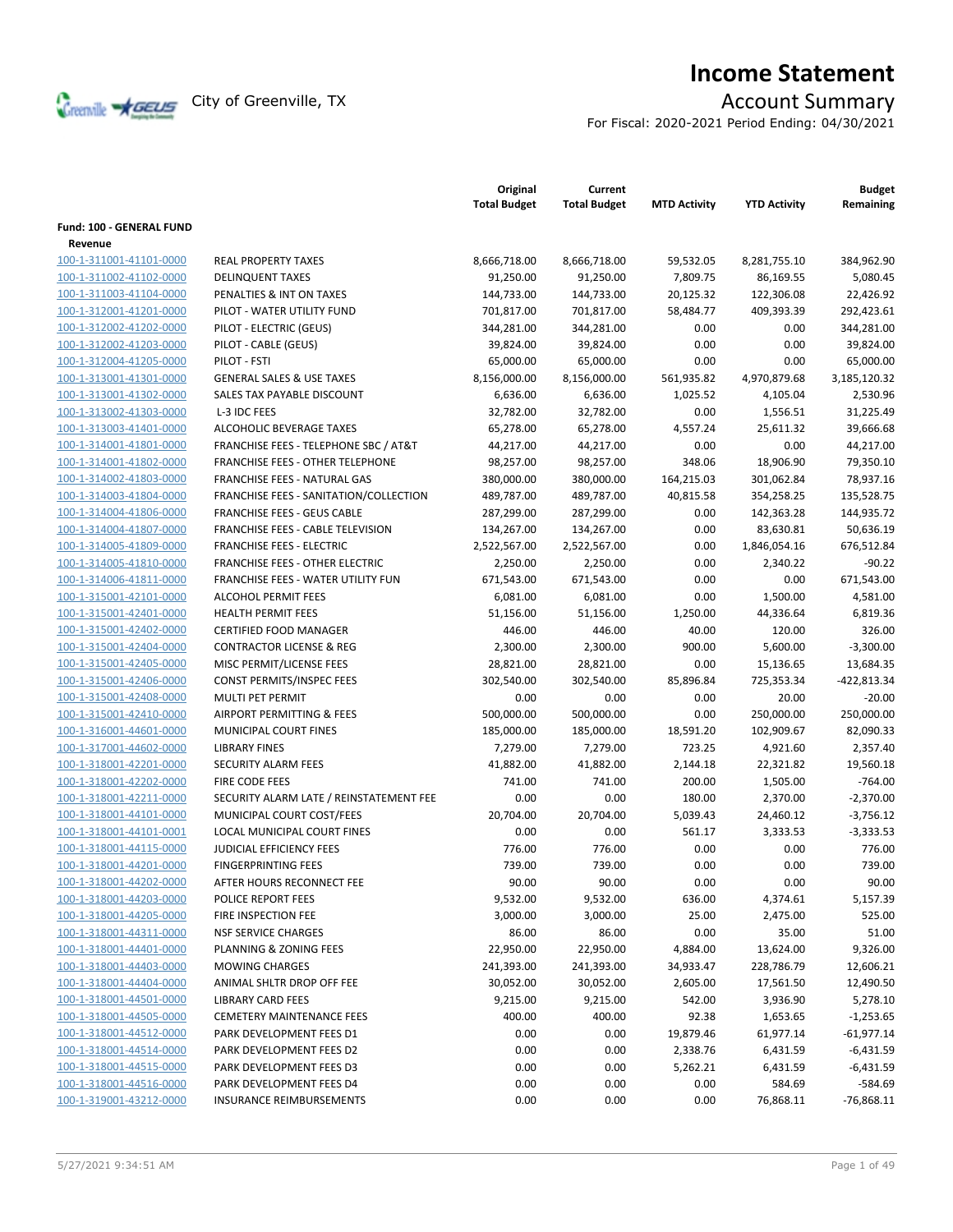|                         |                                       | Original<br><b>Total Budget</b> | Current<br><b>Total Budget</b> | <b>MTD Activity</b> | <b>YTD Activity</b> | <b>Budget</b><br>Remaining |
|-------------------------|---------------------------------------|---------------------------------|--------------------------------|---------------------|---------------------|----------------------------|
| 100-1-319001-44102-0000 | SALE OF CITY PUBLICATIONS             | 801.00                          | 801.00                         | 0.00                | 0.00                | 801.00                     |
| 100-1-319001-44506-0000 | <b>LIBRARY COPY MACHINE</b>           | 2,000.00                        | 2,000.00                       | 520.22              | 2,954.98            | $-954.98$                  |
| 100-1-319001-45302-0000 | <b>CEMETERY LOTS SALES</b>            | 50.00                           | 50.00                          | 0.00                | 0.00                | 50.00                      |
| 100-1-319001-45303-0000 | <b>LAND SALES</b>                     | 45,000.00                       | 45,000.00                      | 0.00                | 8,150.00            | 36,850.00                  |
| 100-1-319001-45305-0000 | <b>AUCTION PROCEEDS</b>               | 190,000.00                      | 190,000.00                     | 0.00                | 0.00                | 190,000.00                 |
| 100-1-319001-45401-0000 | <b>INTEREST REVENUES</b>              | 52,340.00                       | 52,340.00                      | 1,828.06            | 3,660.31            | 48,679.69                  |
| 100-1-319001-45501-0000 | LIBRARY MTG ROOM RENTAL               | 1,224.00                        | 1,224.00                       | 0.00                | 0.00                | 1,224.00                   |
| 100-1-319001-45503-0000 | <b>PAVILION RENTALS</b>               | 9,900.00                        | 9,900.00                       | 1,367.18            | 2,018.92            | 7,881.08                   |
| 100-1-319001-45601-0000 | <b>MISCELLANEOUS REVENUES</b>         | 68,756.00                       | 68,756.00                      | 83.29               | 1,293,403.52        | $-1,224,647.52$            |
| 100-1-319001-45604-0000 | OTHER REVENUE / OVER/SHORT            | 0.00                            | 0.00                           | 190.66              | 231.49              | $-231.49$                  |
| 100-1-322001-43002-0000 | ANIMAL SHELTER CONTRIB                | 100,000.00                      | 100,000.00                     | 0.00                | 0.00                | 100,000.00                 |
| 100-1-322001-43003-0000 | HUNT CO CONTRIB - FIRE                | 28,800.00                       | 28,800.00                      | 2,400.00            | 18,800.00           | 10,000.00                  |
| 100-1-322001-43004-0000 | HUNT CO MEM HOSP REIM                 | 22,400.00                       | 22,400.00                      | 0.00                | 10,581.05           | 11,818.95                  |
| 100-1-323001-46008-0000 | <b>XFR - TOURISM FUND</b>             | 98,000.00                       | 98,000.00                      | 8,166.67            | 57,166.69           | 40,833.31                  |
| 100-1-323001-46015-0000 | XFR - DEBT SERVICE FUND               | 118,309.00                      | 118,309.00                     | 9,859.08            | 69,013.56           | 49,295.44                  |
| 100-1-324001-46506-0000 | CA - RECREATION FUND                  | 973.00                          | 973.00                         | 81.08               | 567.56              | 405.44                     |
| 100-1-324001-46509-0000 | CA - VENUE MGMT FUND                  | 4,129.00                        | 4,129.00                       | 344.08              | 2,408.56            | 1,720.44                   |
| 100-1-324001-46537-0000 | CA - MAIL MACHINE LEASE               | 0.00                            | 0.00                           | 269.28              | 1,884.96            | $-1,884.96$                |
| 100-1-324001-46614-0000 | CA - SANITATION FUND COLLECTION       | 40,166.00                       | 40,166.00                      | 3,347.17            | 23,430.19           | 16,735.81                  |
| 100-1-324001-46650-0000 | CA - UTILITY FUND TO GENERAL GOVERNME | 336,411.00                      | 336,411.00                     | 30,534.25           | 213,739.75          | 122,671.25                 |
| 100-1-324001-46651-0000 | CA - UTILITY FUND TO PUBLIC WORKS     | 159,224.00                      | 159,224.00                     | 13,268.67           | 92,880.69           | 66,343.31                  |
| 100-1-324001-46801-0000 | <b>CA - SPENCE FUND</b>               | 600.00                          | 600.00                         | 50.00               | 350.00              | 250.00                     |
| 100-1-324009-46901-0000 | CA - ELECTRIC UTILITY                 | 426,336.00                      | 426,336.00                     | 35,528.00           | 248,696.00          | 177,640.00                 |
| 100-1-324009-46906-0000 | <b>CA - CABLE UTILITY</b>             | 58,987.00                       | 58,987.00                      | 4,915.58            | 34,409.06           | 24,577.94                  |
|                         | <b>Revenue Total:</b>                 | 26,174,095.00                   | 26,174,095.00                  | 1,218,326.76        | 20,363,369.36       | 5,810,725.64               |
| <b>Expense</b>          |                                       |                                 |                                |                     |                     |                            |
| 100-1-000000-43105-0001 | <b>CENSUS GRANT MANAGEMENT</b>        | 0.00                            | 0.00                           | 0.00                | 8,912.00            | $-8,912.00$                |
| 100-1-000000-52103-0000 | <b>ESSENTIAL EMPLOYEE MEALS</b>       | 0.00                            | 0.00                           | 0.00                | 38.15               | $-38.15$                   |
| 100-1-000000-96119-0000 | PANDEMIC EXPENSES                     | 0.00                            | 0.00                           | 0.00                | 66,028.55           | $-66,028.55$               |
| 100-1-411000-52001-0000 | <b>OFFICE SUPPLIES</b>                | 50.00                           | 50.00                          | 0.00                | 4.79                | 45.21                      |
| 100-1-411000-52005-0000 | PRINTED MATERIALS                     | 96.00                           | 96.00                          | 0.00                | 48.00               | 48.00                      |
| 100-1-411000-52103-0000 | <b>MEETING SUPPLIES</b>               | 2,931.00                        | 2,931.00                       | 173.40              | 850.04              | 2,080.96                   |
| 100-1-411000-54001-0000 | <b>TELEPHONE CHARGES</b>              | 3,132.00                        | 3,132.00                       | 227.99              | 1,516.31            | 1,615.69                   |
| 100-1-411000-54101-0000 | PROFESSIONAL SERVICES                 | 8,000.00                        | 8,000.00                       | 2,000.00            | 12,000.00           | $-4,000.00$                |
| 100-1-411000-54201-0000 | MEMBERSHIPS & SUBSCRIPTIONS           | 6,675.00                        | 6,675.00                       | 3,750.00            | 6,470.60            | 204.40                     |
| 100-1-411000-54204-0000 | <b>PUBLIC RELATIONS</b>               | 1,700.00                        | 1,700.00                       | 0.00                | 0.00                | 1,700.00                   |
| 100-1-411000-54213-0000 | PLAQUES AND AWARDS                    | 1,000.00                        | 1,000.00                       | 0.00                | 477.00              | 523.00                     |
| 100-1-411000-54214-0000 | <b>TRAVEL &amp; TRAINING</b>          | 14,520.00                       | 10,920.00                      | 0.00                | 550.00              | 10,370.00                  |
| 100-1-411000-54300-0000 | <b>TRAVEL TO AUSTIN</b>               | 0.00                            | 3,600.00                       | 0.00                | 0.00                | 3,600.00                   |
| 100-1-411400-51001-0000 | REGULAR SALARIES                      | 147,449.00                      | 147,449.00                     | 11,784.64           | 84,234.63           | 63,214.37                  |
| 100-1-411400-51020-0000 | <b>OVERTIME</b>                       | 0.00                            | 0.00                           | 0.00                | 45.39               | $-45.39$                   |
| 100-1-411400-51021-0000 | <b>LONGEVITY</b>                      | 1,656.00                        | 1,656.00                       | 0.00                | 1,752.00            | $-96.00$                   |
| 100-1-411400-51116-0000 | CAR ALLOWANCE                         | 4,200.00                        | 4,200.00                       | 323.08              | 2,423.10            | 1,776.90                   |
| 100-1-411400-51117-0000 | CELL PHONE ALLOWANCE                  | 2,130.00                        | 2,130.00                       | 163.84              | 1,228.80            | 901.20                     |
| 100-1-411400-51201-0000 | <b>FICA</b>                           | 9,633.00                        | 9,633.00                       | 739.04              | 5,336.90            | 4,296.10                   |
| 100-1-411400-51202-0000 | MEDICARE                              | 2,253.00                        | 2,253.00                       | 172.84              | 1,248.16            | 1,004.84                   |
| 100-1-411400-51203-0000 | <b>HEALTH INSURANCE</b>               | 24,266.00                       | 24,266.00                      | 1,011.08            | 7,077.56            | 17,188.44                  |
| 100-1-411400-51204-0000 | <b>WORKERS COMPENSATION</b>           | 375.00                          | 375.00                         | 19.96               | 139.72              | 235.28                     |
| 100-1-411400-51205-0000 | STATE UNEMPLOYMENT                    | 126.00                          | 126.00                         | 0.00                | 431.98              | $-305.98$                  |
| 100-1-411400-51301-0000 | <b>TMRS</b>                           | 17,887.00                       | 17,887.00                      | 1,423.50            | 10,276.58           | 7,610.42                   |
| 100-1-411400-52001-0000 | <b>OFFICE SUPPLIES</b>                | 225.00                          | 225.00                         | 0.00                | 99.96               | 125.04                     |
| 100-1-411400-52002-0000 | POSTAGE / FREIGHT                     | 125.00                          | 125.00                         | 3.12                | $-81.28$            | 206.28                     |
| 100-1-411400-52005-0000 | PRINTED MATERIALS                     | 5,150.00                        | 5,150.00                       | 0.00                | 24.00               | 5,126.00                   |
| 100-1-411400-54001-0000 | <b>TELEPHONE CHARGES</b>              | 1,046.00                        | 1,046.00                       | 91.04               | 559.90              | 486.10                     |
| 100-1-411400-54101-0000 | PROFESSIONAL SERVICES                 | 1,175.00                        | 1,175.00                       | 0.00                | 395.00              | 780.00                     |
| 100-1-411400-54201-0000 | MEMBERSHIPS & SUBSCRIPTIONS           | 125.00                          | 125.00                         | 0.00                | 350.00              | $-225.00$                  |
| 100-1-411400-54206-0000 | <b>ELECTION EXPENSE</b>               | 108,000.00                      | 108,000.00                     | 0.00                | 158.19              | 107,841.81                 |
| 100-1-411400-54214-0000 | <b>TRAVEL &amp; TRAINING</b>          | 3,555.00                        | 3,555.00                       | 0.00                | 1,514.83            | 2,040.17                   |
| 100-1-412100-51001-0000 | REGULAR SALARIES                      | 185,492.40                      | 158,492.40                     | 9,677.89            | 81,636.51           | 76,855.89                  |
|                         |                                       |                                 |                                |                     |                     |                            |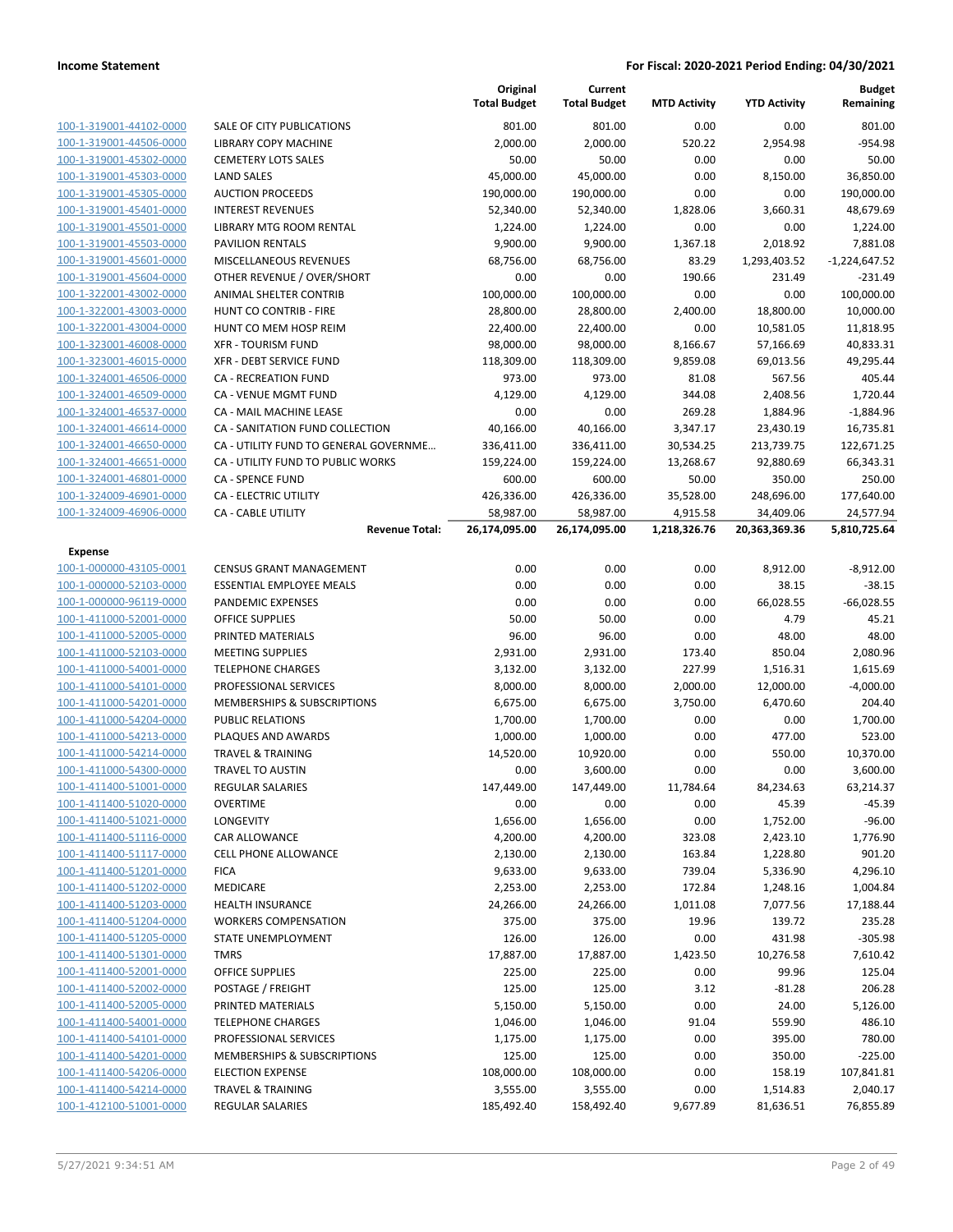| 100-1-412100-51020-0000        |
|--------------------------------|
| 100-1-412100-51021-0000        |
| 100-1-412100-51101-0000        |
| 100-1-412100-51201-0000        |
| 100-1-412100-51202-0000        |
| 100-1-412100-51203-0000        |
| 100-1-412100-51204-0000        |
| 100-1-412100-51205-0000        |
| 100-1-412100-51301-0000        |
| 100-1-412100-52001-0000        |
| 100-1-412100-52002-0000        |
| 100-1-412100-52005-0000        |
| 100-1-412100-52102-0000        |
| 100-1-412100-52110-0000        |
|                                |
| 100-1-412100-53201-0000        |
| 100-1-412100-54001-0000        |
| 100-1-412100-54101-0000        |
| 100-1-412100-54201-0000        |
| 100-1-412100-54207-0000        |
| 100-1-412100-54214-0000        |
| 100-1-413200-51001-0000        |
| 100-1-413200-51020-0000        |
| 100-1-413200-51021-0000        |
| 100-1-413200-51116-0000        |
| 100-1-413200-51117-0000        |
| 100-1-413200-51201-0000        |
| 100-1-413200-51202-0000        |
| 100-1-413200-51203-0000        |
| 100-1-413200-51204-0000        |
| 100-1-413200-51205-0000        |
| 100-1-413200-51301-0000        |
| 100-1-413200-51303-0000        |
|                                |
| 100-1-413200-52001-0000        |
| 100-1-413200-52002-0000        |
| 100-1-413200-52103-0000        |
| 100-1-413200-54001-0000        |
| 100-1-413200-54101-0000        |
| 100-1-413200-54201-0000        |
| 100-1-413200-54205-0000        |
| 100-1-413200-54212-0000        |
| <u>100-1-413200-54214-0000</u> |
| 100-1-413200-54300-0000        |
| <u>100-1-415100-51001-0000</u> |
| 100-1-415100-51020-0000        |
| 100-1-415100-51021-0000        |
| <u>100-1-415100-51116-0000</u> |
| <u>100-1-415100-51117-0000</u> |
| <u>100-1-415100-51201-0000</u> |
| <u>100-1-415100-51202-0000</u> |
| 100-1-415100-51203-0000        |
|                                |
| <u>100-1-415100-51204-0000</u> |
| <u>100-1-415100-51205-0000</u> |
| <u>100-1-415100-51301-0000</u> |
| 100-1-415100-52001-0000        |
| 100-1-415100-52002-0000        |
| <u>100-1-415100-52005-0000</u> |
| <u>100-1-415100-54001-0000</u> |
| <u>100-1-415100-54110-0000</u> |
| <u>100-1-415100-54201-0000</u> |
|                                |

|                         |                               | Original<br><b>Total Budget</b> | Current<br><b>Total Budget</b> | <b>MTD Activity</b> | <b>YTD Activity</b> | Budget<br>Remaining |
|-------------------------|-------------------------------|---------------------------------|--------------------------------|---------------------|---------------------|---------------------|
| 100-1-412100-51020-0000 | <b>OVERTIME</b>               | 7,409.87                        | 7,409.87                       | 126.36              | 1,142.83            | 6,267.04            |
| 100-1-412100-51021-0000 | LONGEVITY                     | 6,002.00                        | 6,002.00                       | 0.00                | 4,546.66            | 1,455.34            |
| 100-1-412100-51101-0000 | <b>CERTIFICATION PAY</b>      | 3,600.00                        | 3,600.00                       | 92.32               | 1,384.70            | 2,215.30            |
| 100-1-412100-51201-0000 | <b>FICA</b>                   | 12,555.26                       | 12,555.26                      | 581.65              | 5,516.68            | 7,038.58            |
| 100-1-412100-51202-0000 | MEDICARE                      | 2,936.31                        | 2,936.31                       | 136.03              | 1,290.18            | 1,646.13            |
| 100-1-412100-51203-0000 | <b>HEALTH INSURANCE</b>       | 48,533.00                       | 48,533.00                      | 4,044.42            | 28,310.94           | 20,222.06           |
| 100-1-412100-51204-0000 | <b>WORKERS COMPENSATION</b>   | 488.44                          | 488.44                         | 40.70               | 284.90              | 203.54              |
| 100-1-412100-51205-0000 | STATE UNEMPLOYMENT            | 379.08                          | 379.08                         | 19.59               | 703.05              | $-323.97$           |
| 100-1-412100-51301-0000 | <b>TMRS</b>                   | 22,000.42                       | 22,000.42                      | 1,148.00            | 10,903.50           | 11,096.92           |
| 100-1-412100-52001-0000 | <b>OFFICE SUPPLIES</b>        | 900.00                          | 900.00                         | 262.78              | 521.74              | 378.26              |
| 100-1-412100-52002-0000 | POSTAGE / FREIGHT             | 2,750.00                        | 2,750.00                       | 137.16              | 967.75              | 1,782.25            |
| 100-1-412100-52005-0000 | PRINTED MATERIALS             | 1,500.00                        | 1,500.00                       | 0.00                | 0.00                | 1,500.00            |
| 100-1-412100-52102-0000 | <b>BOOKS / REF SUPPLIES</b>   | 250.00                          | 250.00                         | 0.00                | 0.00                | 250.00              |
| 100-1-412100-52110-0000 | <b>TICKET WRITER SUPPLIES</b> | 8,700.00                        | 8,700.00                       | 8,590.00            | 8,590.00            | 110.00              |
| 100-1-412100-53201-0000 | FURNITURE & OFFICE EQUIPMENT  | 2,235.00                        | 2,235.00                       | 884.84              | 2,233.14            | 1.86                |
| 100-1-412100-54001-0000 | <b>TELEPHONE CHARGES</b>      | 3,500.00                        | 3,500.00                       | 406.39              | 2,634.63            | 865.37              |
| 100-1-412100-54101-0000 | PROFESSIONAL SERVICES         | 29,000.00                       | 4,000.00                       | 0.00                | 400.30              | 3,599.70            |
| 100-1-412100-54201-0000 | MEMBERSHIPS & SUBSCRIPTIONS   | 550.00                          | 550.00                         | 0.00                | 624.09              | $-74.09$            |
| 100-1-412100-54207-0000 | COURT COSTS, JURY, WIT FEES   | 360.00                          | 360.00                         | 0.00                | 0.00                | 360.00              |
| 100-1-412100-54214-0000 | <b>TRAVEL &amp; TRAINING</b>  | 6,080.00                        | 3,080.00                       | 0.00                | 300.00              | 2,780.00            |
| 100-1-413200-51001-0000 | REGULAR SALARIES              | 243,744.80                      | 243,744.80                     | 19,530.86           | 142,863.75          | 100,881.05          |
| 100-1-413200-51020-0000 | <b>OVERTIME</b>               | 145.58                          | 145.58                         | 0.00                | 0.00                | 145.58              |
| 100-1-413200-51021-0000 | <b>LONGEVITY</b>              | 618.00                          | 618.00                         | 0.00                | 933.00              | $-315.00$           |
| 100-1-413200-51116-0000 | CAR ALLOWANCE                 | 7,200.00                        | 7,200.00                       | 553.84              | 4,153.80            | 3,046.20            |
| 100-1-413200-51117-0000 | <b>CELL PHONE ALLOWANCE</b>   | 1,170.00                        | 1,170.00                       | 90.00               | 675.00              | 495.00              |
| 100-1-413200-51201-0000 | <b>FICA</b>                   | 11,874.26                       | 11,874.26                      | 1,204.47            | 5,923.81            | 5,950.45            |
| 100-1-413200-51202-0000 | MEDICARE                      | 3,666.74                        | 3,666.74                       | 281.69              | 2,011.30            | 1,655.44            |
| 100-1-413200-51203-0000 | HEALTH INSURANCE              | 30,333.00                       | 30,333.00                      | 2,527.75            | 17,694.25           | 12,638.75           |
| 100-1-413200-51204-0000 | <b>WORKERS COMPENSATION</b>   | 609.94                          | 609.94                         | 50.83               | 355.81              | 254.13              |
| 100-1-413200-51205-0000 | STATE UNEMPLOYMENT            | 157.95                          | 157.95                         | 0.00                | 363.94              | $-205.99$           |
| 100-1-413200-51301-0000 | <b>TMRS</b>                   | 29,112.62                       | 29,112.62                      | 2,340.26            | 17,027.82           | 12,084.80           |
| 100-1-413200-51303-0000 | SUP 457 COMP PLAN             | 22,230.00                       | 22,230.00                      | 1,695.34            | 12,714.40           | 9,515.60            |
| 100-1-413200-52001-0000 | <b>OFFICE SUPPLIES</b>        | 300.00                          | 300.00                         | 130.16              | 490.57              | $-190.57$           |
| 100-1-413200-52002-0000 | POSTAGE / FREIGHT             | 100.00                          | 100.00                         | 0.78                | 7.85                | 92.15               |
| 100-1-413200-52103-0000 | <b>MEETING SUPPLIES</b>       | 850.00                          | 850.00                         | 140.28              | 235.22              | 614.78              |
| 100-1-413200-54001-0000 | <b>TELEPHONE CHARGES</b>      | 4,000.00                        | 4,000.00                       | 412.33              | 2,588.53            | 1,411.47            |
| 100-1-413200-54101-0000 | PROFESSIONAL SERVICES         | 100.00                          | 100.00                         | 0.00                | 0.00                | 100.00              |
| 100-1-413200-54201-0000 | MEMBERSHIPS & SUBSCRIPTIONS   | 1,525.00                        | 1,525.00                       | 288.91              | 648.13              | 876.87              |
| 100-1-413200-54205-0000 | <b>BUSINESS MEALS</b>         | 600.00                          | 600.00                         | 0.00                | 31.24               | 568.76              |
| 100-1-413200-54212-0000 | PRINTING                      | 150.00                          | 150.00                         | 0.00                | 0.00                | 150.00              |
| 100-1-413200-54214-0000 | <b>TRAVEL &amp; TRAINING</b>  | 2,600.00                        | 1,500.00                       | 185.00              | 834.00              | 666.00              |
| 100-1-413200-54300-0000 | TRAVEL TO AUSTIN              | 0.00                            | 1,100.00                       | 0.00                | 0.00                | 1,100.00            |
| 100-1-415100-51001-0000 | REGULAR SALARIES              | 288,633.28                      | 288,633.28                     | 21,968.25           | 166,878.26          | 121,755.02          |
| 100-1-415100-51020-0000 | <b>OVERTIME</b>               | 1,476.45                        | 1,476.45                       | 0.00                | 0.00                | 1,476.45            |
| 100-1-415100-51021-0000 | LONGEVITY                     | 3,322.00                        | 3,322.00                       | 0.00                | 3,652.00            | $-330.00$           |
| 100-1-415100-51116-0000 | CAR ALLOWANCE                 | 4,200.00                        | 4,200.00                       | 323.08              | 2,423.10            | 1,776.90            |
| 100-1-415100-51117-0000 | <b>CELL PHONE ALLOWANCE</b>   | 2,130.00                        | 2,130.00                       | 163.84              | 1,228.80            | 901.20              |
| 100-1-415100-51201-0000 | <b>FICA</b>                   | 18,585.23                       | 18,585.23                      | 1,339.72            | 10,093.75           | 8,491.48            |
| 100-1-415100-51202-0000 | MEDICARE                      | 4,346.55                        | 4,346.55                       | 313.32              | 2,360.60            | 1,985.95            |
| 100-1-415100-51203-0000 | <b>HEALTH INSURANCE</b>       | 66,732.00                       | 66,732.00                      | 5,561.00            | 38,927.00           | 27,805.00           |
| 100-1-415100-51204-0000 | <b>WORKERS COMPENSATION</b>   | 723.03                          | 723.03                         | 60.25               | 421.75              | 301.28              |
| 100-1-415100-51205-0000 | STATE UNEMPLOYMENT            | 347.49                          | 347.49                         | 8.87                | 790.93              | $-443.44$           |
| 100-1-415100-51301-0000 | <b>TMRS</b>                   | 34,510.07                       | 34,510.07                      | 2,604.80            | 19,953.37           | 14,556.70           |
| 100-1-415100-52001-0000 | <b>OFFICE SUPPLIES</b>        | 1,700.00                        | 1,550.00                       | 96.84               | 1,311.78            | 238.22              |
| 100-1-415100-52002-0000 | POSTAGE / FREIGHT             | 4,000.00                        | 4,000.00                       | 269.53              | 2,694.11            | 1,305.89            |
| 100-1-415100-52005-0000 | PRINTED MATERIALS             | 150.00                          | 2,905.77                       | 0.00                | 0.00                | 2,905.77            |
| 100-1-415100-54001-0000 | <b>TELEPHONE CHARGES</b>      | 3,000.00                        | 3,000.00                       | 282.23              | 1,861.86            | 1,138.14            |
| 100-1-415100-54110-0000 | <b>AUDIT</b>                  | 69,000.00                       | 69,000.00                      | 6,875.00            | 52,875.00           | 16,125.00           |
| 100-1-415100-54201-0000 | MEMBERSHIPS & SUBSCRIPTIONS   | 2,139.00                        | 2,139.00                       | 724.29              | 2,349.29            | $-210.29$           |
|                         |                               |                                 |                                |                     |                     |                     |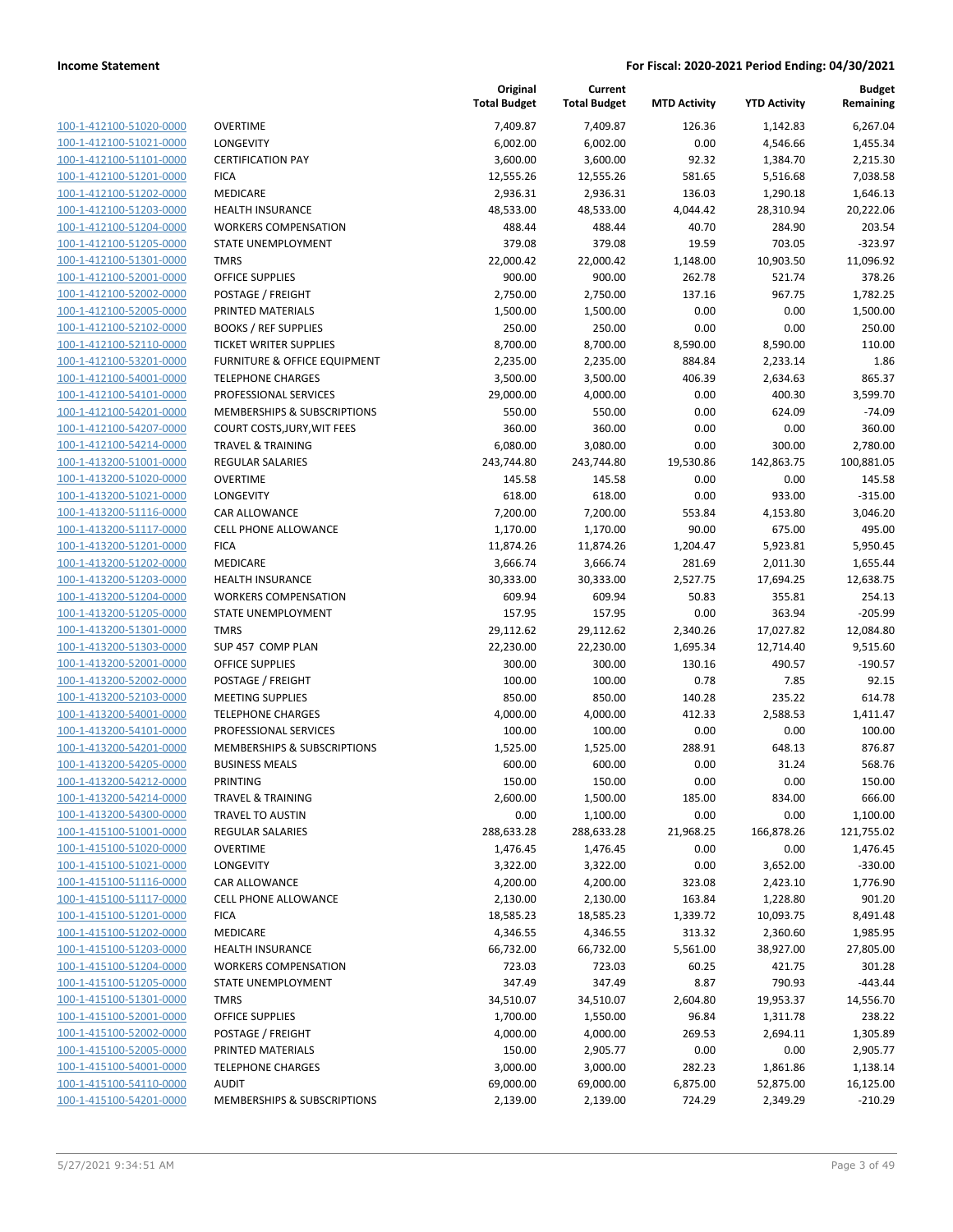| 100-1-415100-54211-0000        |
|--------------------------------|
| 100-1-415100-54214-0000        |
| 100-1-415150-54401-0000        |
| 100-1-415150-54402-0000        |
| 100-1-415300-54106-0000        |
| 100-1-415500-51001-0000        |
|                                |
| 100-1-415500-51020-0000        |
| 100-1-415500-51021-0000        |
| 100-1-415500-51116-0000        |
| 100-1-415500-51117-0000        |
| 100-1-415500-51201-0000        |
| 100-1-415500-51202-0000        |
| 100-1-415500-51203-0000        |
| 100-1-415500-51204-0000        |
| 100-1-415500-51205-0000        |
| 100-1-415500-51301-0000        |
|                                |
| 100-1-415500-52001-0000        |
| 100-1-415500-52002-0000        |
| 100-1-415500-52303-0000        |
| 100-1-415500-54001-0000        |
| 100-1-415500-54102-0000        |
| 100-1-415500-54107-0000        |
| 100-1-415500-54118-0000        |
| 100-1-415500-54119-0000        |
| 100-1-415500-54201-0000        |
|                                |
| 100-1-415500-54213-0000        |
| 100-1-415500-54214-0000        |
| 100-1-421100-51001-0000        |
| 100-1-421100-51020-0000        |
| 100-1-421100-51021-0000        |
| 100-1-421100-51101-0000        |
| 100-1-421100-51115-0000        |
| 100-1-421100-51117-0000        |
| 100-1-421100-51201-0000        |
| 100-1-421100-51202-0000        |
| 100-1-421100-51203-0000        |
|                                |
| 100-1-421100-51204-0000        |
| 100-1-421100-51205-0000        |
| 100-1-421100-51301-0000        |
| 100-1-421100-52001-0000        |
| 100-1-421100-52002-0000        |
| <u>100-1-421100-52004-0000</u> |
| <u>100-1-421100-52005-0000</u> |
| 100-1-421100-52103-0000        |
| 100-1-421100-52104-0000        |
| <u>100-1-421100-52201-0000</u> |
|                                |
| <u>100-1-421100-52203-0000</u> |
| <u>100-1-421100-52302-0000</u> |
| 100-1-421100-52304-0000        |
| 100-1-421100-52305-0000        |
| 100-1-421100-53202-0000        |
| 100-1-421100-53205-0000        |
| <u>100-1-421100-54001-0000</u> |
| 100-1-421100-54002-0000        |
| 100-1-421100-54201-0000        |
| <u>100-1-421100-54205-0000</u> |
| <u>100-1-421100-54212-0000</u> |
|                                |
| <u>100-1-421100-54213-0000</u> |
| 100-1-421100-54214-0000        |
|                                |

|                                                    |                                     | Original<br><b>Total Budget</b> | Current<br><b>Total Budget</b> | <b>MTD Activity</b> | <b>YTD Activity</b>  | <b>Budget</b><br>Remaining |
|----------------------------------------------------|-------------------------------------|---------------------------------|--------------------------------|---------------------|----------------------|----------------------------|
| 100-1-415100-54211-0000                            | ADVERTISING                         | 35,000.00                       | 32,394.23                      | 498.00              | 12,462.54            | 19,931.69                  |
| 100-1-415100-54214-0000                            | <b>TRAVEL &amp; TRAINING</b>        | 2,465.00                        | 2,465.00                       | 0.00                | 0.00                 | 2,465.00                   |
| 100-1-415150-54401-0000                            | APPRAISER                           | 270,135.00                      | 270,135.00                     | 0.00                | 135,067.66           | 135,067.34                 |
| 100-1-415150-54402-0000                            | <b>COLLECTOR</b>                    | 0.00                            | 0.00                           | 0.00                | 16,030.98            | $-16,030.98$               |
| 100-1-415300-54106-0000                            | <b>ATTORNEY FEES</b>                | 200,000.00                      | 200,000.00                     | 21,151.40           | 118,984.30           | 81,015.70                  |
| 100-1-415500-51001-0000                            | <b>REGULAR SALARIES</b>             | 185,473.60                      | 185,473.60                     | 14,265.44           | 108,559.35           | 76,914.25                  |
| 100-1-415500-51020-0000                            | <b>OVERTIME</b>                     | 0.00                            | 0.00                           | 0.00                | 382.29               | $-382.29$                  |
| 100-1-415500-51021-0000                            | <b>LONGEVITY</b>                    | 3,894.00                        | 3,894.00                       | 0.00                | 4,158.00             | $-264.00$                  |
| 100-1-415500-51116-0000                            | <b>CAR ALLOWANCE</b>                | 4,200.00                        | 4,200.00                       | 323.08              | 2,423.10             | 1,776.90                   |
| 100-1-415500-51117-0000                            | <b>CELL PHONE ALLOWANCE</b>         | 1,170.00                        | 1,170.00                       | 90.00               | 675.00               | 495.00                     |
| 100-1-415500-51201-0000                            | <b>FICA</b>                         | 12,073.73                       | 12,073.73                      | 862.32              | 6,604.55             | 5,469.18                   |
| 100-1-415500-51202-0000                            | MEDICARE                            | 2,823.70                        | 2,823.70                       | 201.67              | 1,544.58             | 1,279.12                   |
| 100-1-415500-51203-0000                            | <b>HEALTH INSURANCE</b>             | 36,399.00                       | 36,399.00                      | 3,033.25            | 22,796.75            | 13,602.25                  |
| 100-1-415500-51204-0000                            | <b>WORKERS COMPENSATION</b>         | 469.71                          | 469.71                         | 39.14               | 273.98               | 195.73                     |
| 100-1-415500-51205-0000                            | STATE UNEMPLOYMENT                  | 189.54                          | 189.54                         | 0.00                | 432.01               | $-242.47$                  |
| 100-1-415500-51301-0000                            | <b>TMRS</b>                         | 22,419.17                       | 22,419.17                      | 1,702.70            | 13,304.57            | 9,114.60                   |
| 100-1-415500-52001-0000                            | OFFICE SUPPLIES                     | 2,300.00                        | 2,300.00                       | 457.99              | 1,006.96             | 1,293.04                   |
| 100-1-415500-52002-0000                            | POSTAGE / FREIGHT                   | 1,500.00                        | 1,500.00                       | 20.31               | 383.45               | 1,116.55                   |
| 100-1-415500-52303-0000                            | <b>TRAINING SUPPLIES</b>            | 750.00                          | 750.00                         | 0.00                | 0.00                 | 750.00                     |
| 100-1-415500-54001-0000                            | <b>TELEPHONE CHARGES</b>            | 2,100.00                        | 2,100.00                       | 227.87              | 1,515.27             | 584.73                     |
| 100-1-415500-54102-0000                            | <b>MVR CHECKS</b>                   | 500.00                          | 500.00                         | 0.00                | 0.00                 | 500.00                     |
| 100-1-415500-54107-0000                            | MEDICAL                             | 8,000.00                        | 8,000.00                       | 122.00              | 2,294.00             | 5,706.00                   |
| 100-1-415500-54118-0000                            | <b>MEDICAL - POLICE</b>             | 2,500.00                        | 2,500.00                       | 152.00              | 475.00               | 2,025.00                   |
| 100-1-415500-54119-0000                            | <b>MEDICAL - FIRE</b>               | 2,500.00                        | 2,500.00                       | 0.00                | 199.00               | 2,301.00                   |
| 100-1-415500-54201-0000                            | MEMBERSHIPS & SUBSCRIPTIONS         | 3,300.00                        | 3,300.00                       | 498.59              | 1,664.66             | 1,635.34                   |
| 100-1-415500-54213-0000                            | PLAQUES AND AWARDS                  | 26,000.00                       | 26,000.00                      | 2,500.00            | 19,332.84            | 6,667.16                   |
| 100-1-415500-54214-0000                            | <b>TRAVEL &amp; TRAINING</b>        | 3,000.00                        | 3,000.00                       | 0.00                | 398.00               | 2,602.00                   |
| 100-1-421100-51001-0000<br>100-1-421100-51020-0000 | <b>REGULAR SALARIES</b>             | 416,852.80                      | 416,852.80                     | 28,573.20           | 234,457.81           | 182,394.99                 |
| 100-1-421100-51021-0000                            | <b>OVERTIME</b><br><b>LONGEVITY</b> | 17,435.85<br>10,476.00          | 17,435.85<br>10,476.00         | 586.77<br>249.24    | 3,185.90<br>9,807.97 | 14,249.95<br>668.03        |
| 100-1-421100-51101-0000                            | <b>CERTIFICATION PAY</b>            | 6,240.00                        | 6,240.00                       | 415.38              | 3,115.35             | 3,124.65                   |
| 100-1-421100-51115-0000                            | <b>CLOTHING ALLOWANCE</b>           | 841.00                          | 841.00                         | 927.72              | 2,007.90             | $-1,166.90$                |
| 100-1-421100-51117-0000                            | CELL PHONE ALLOWANCE                | 2,130.00                        | 2,130.00                       | 223.84              | 1,678.80             | 451.20                     |
| 100-1-421100-51201-0000                            | <b>FICA</b>                         | 28,146.49                       | 28,146.49                      | 1,903.23            | 16,895.17            | 11,251.32                  |
| 100-1-421100-51202-0000                            | MEDICARE                            | 6,582.65                        | 6,582.65                       | 445.11              | 4,001.58             | 2,581.07                   |
| 100-1-421100-51203-0000                            | <b>HEALTH INSURANCE</b>             | 60,666.00                       | 60,666.00                      | 5,055.50            | 35,388.50            | 25,277.50                  |
| 100-1-421100-51204-0000                            | <b>WORKERS COMPENSATION</b>         | 8,757.79                        | 8,757.79                       | 729.82              | 5,108.74             | 3,649.05                   |
| 100-1-421100-51205-0000                            | STATE UNEMPLOYMENT                  | 315.90                          | 315.90                         | 0.00                | 787.59               | $-471.69$                  |
| 100-1-421100-51301-0000                            | <b>TMRS</b>                         | 52,263.95                       | 52,263.95                      | 3,593.24            | 31,573.72            | 20,690.23                  |
| 100-1-421100-52001-0000                            | OFFICE SUPPLIES                     | 1,000.00                        | 1,000.00                       | 431.59              | 863.60               | 136.40                     |
| 100-1-421100-52002-0000                            | POSTAGE / FREIGHT                   | 300.00                          | 300.00                         | 4.69                | 52.99                | 247.01                     |
| 100-1-421100-52004-0000                            | <b>COMPUTER SUPPLIES</b>            | 600.00                          | 600.00                         | 0.00                | 196.98               | 403.02                     |
| 100-1-421100-52005-0000                            | PRINTED MATERIALS                   | 300.00                          | 300.00                         | 51.99               | 51.99                | 248.01                     |
| 100-1-421100-52103-0000                            | <b>MEETING SUPPLIES</b>             | 2,080.00                        | 2,080.00                       | 35.44               | 852.62               | 1,227.38                   |
| 100-1-421100-52104-0000                            | <b>WEARING APPAREL</b>              | 398.00                          | 398.00                         | 0.00                | 0.00                 | 398.00                     |
| 100-1-421100-52201-0000                            | MINOR TOOLS & EQUIPMENT             | 600.00                          | 600.00                         | 0.00                | 0.00                 | 600.00                     |
| 100-1-421100-52203-0000                            | <b>MOTOR VEHICLE FUEL</b>           | 1,175.00                        | 1,175.00                       | 396.39              | 1,586.36             | $-411.36$                  |
| 100-1-421100-52302-0000                            | <b>MEDICAL SUPPLIES</b>             | 300.00                          | 300.00                         | 288.89              | 288.89               | 11.11                      |
| 100-1-421100-52304-0000                            | <b>DRONE PROGRAM</b>                | 2,150.00                        | 2,150.00                       | 119.49              | 948.00               | 1,202.00                   |
| 100-1-421100-52305-0000                            | PUBLIC EDUCATION                    | 4,300.00                        | 4,300.00                       | 354.00              | 1,559.23             | 2,740.77                   |
| 100-1-421100-53202-0000                            | MACHINE, TOOLS & IMPLMNTS           | 150.00                          | 150.00                         | 0.00                | 0.00                 | 150.00                     |
| 100-1-421100-53205-0000                            | <b>MOTOR VEHICLES</b>               | 2,500.00                        | 2,500.00                       | 157.78              | 987.34               | 1,512.66                   |
| 100-1-421100-54001-0000                            | <b>TELEPHONE CHARGES</b>            | 12,000.00                       | 12,000.00                      | 486.39              | 2,426.77             | 9,573.23                   |
| 100-1-421100-54002-0000                            | UTILITY CHARGES                     | 65,000.00                       | 65,000.00                      | 6,196.95            | 35,881.90            | 29,118.10                  |
| 100-1-421100-54201-0000                            | MEMBERSHIPS & SUBSCRIPTIONS         | 2,978.00                        | 2,978.00                       | 0.00                | 55.00                | 2,923.00                   |
| 100-1-421100-54205-0000                            | <b>BUSINESS MEALS</b>               | 150.00                          | 150.00                         | 0.00                | 0.00                 | 150.00                     |
| 100-1-421100-54212-0000                            | PRINTING                            | 198.00                          | 198.00                         | 0.00                | 0.00                 | 198.00                     |
| 100-1-421100-54213-0000                            | PLAQUES AND AWARDS                  | 200.00                          | 200.00                         | 5.99                | 5.99                 | 194.01                     |
| 100-1-421100-54214-0000                            | <b>TRAVEL &amp; TRAINING</b>        | 6,158.53                        | 6,158.53                       | 197.00              | 2,501.48             | 3,657.05                   |
|                                                    |                                     |                                 |                                |                     |                      |                            |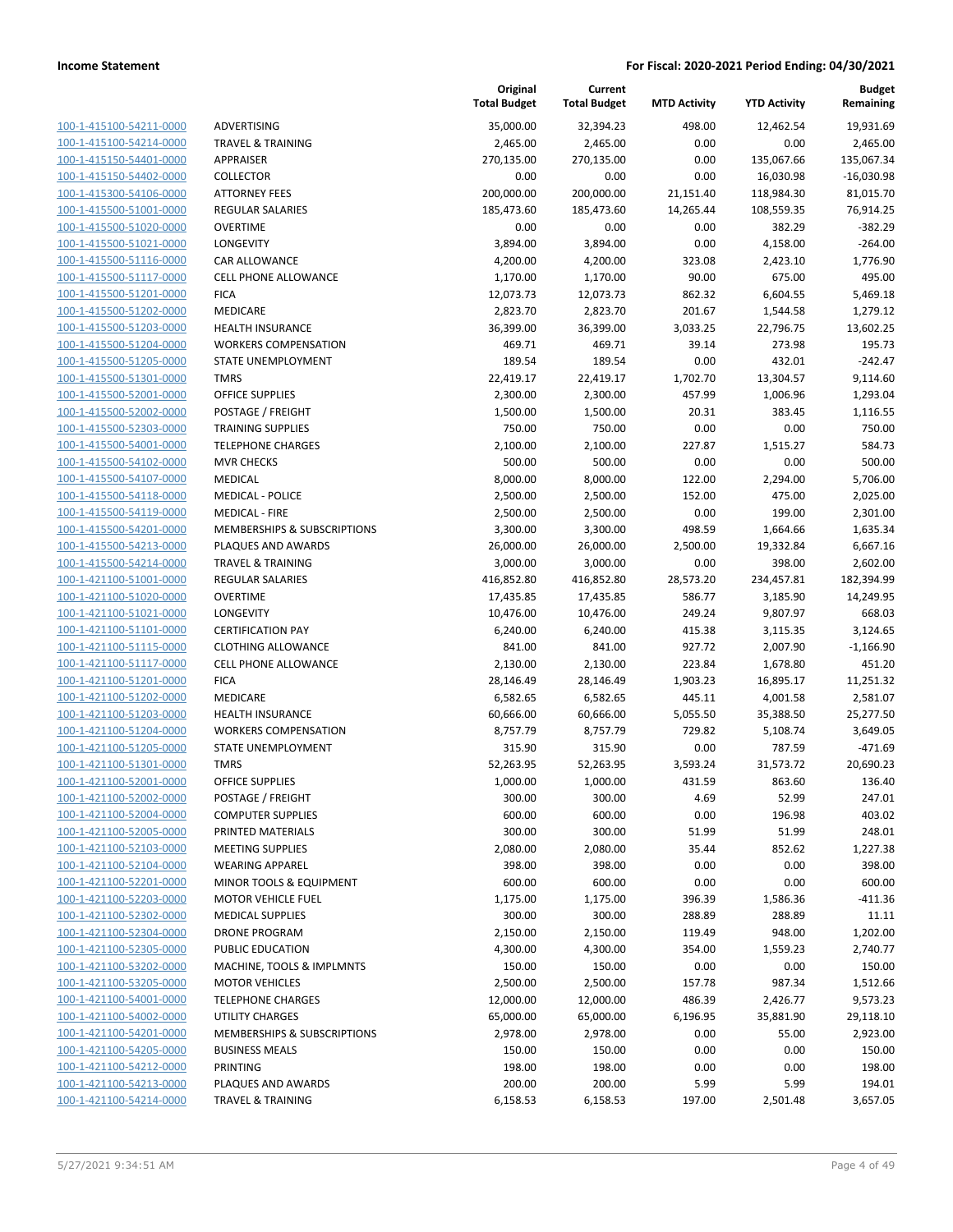| 100-1-421210-51001-0000        |
|--------------------------------|
| 100-1-421210-51020-0000        |
| 100-1-421210-51021-0000        |
| 100-1-421210-51101-0000        |
| 100-1-421210-51115-0000        |
| 100-1-421210-51117-0000        |
| 100-1-421210-51201-0000        |
| 100-1-421210-51202-0000        |
| 100-1-421210-51203-0000        |
| 100-1-421210-51204-0000        |
| 100-1-421210-51205-0000        |
| 100-1-421210-51301-0000        |
| 100-1-421210-52001-0000        |
| 100-1-421210-52002-0000        |
| 100-1-421210-52004-0000        |
| 100-1-421210-52005-0000        |
| 100-1-421210-52102-0000        |
| 100-1-421210-52201-0000        |
| 100-1-421210-52203-0000        |
| 100-1-421210-53203-0000        |
| 100-1-421210-53205-0000        |
| 100-1-421210-54001-0000        |
| 100-1-421210-54201-0000        |
| 100-1-421210-54208-0000        |
| 100-1-421210-54214-0000        |
| 100-1-421230-51001-0000        |
| 100-1-421230-51020-0000        |
|                                |
| 100-1-421230-51021-0000        |
| 100-1-421230-51101-0000        |
| 100-1-421230-51102-0000        |
| 100-1-421230-51115-0000        |
| 100-1-421230-51117-0000        |
| 100-1-421230-51201-0000        |
| 100-1-421230-51202-0000        |
| 100-1-421230-51203-0000        |
| 100-1-421230-51204-0000        |
| 100-1-421230-51205-0000        |
| 100-1-421230-51301-0000        |
| 100-1-421230-51401-0000        |
| 100-1-421230-52001-0000        |
| 100-1-421230-52002-0000        |
| 100-1-421230-52004-0000        |
| 100-1-421230-52005-0000        |
| <u>100-1-421230-52006-0000</u> |
| <u>100-1-421230-52007-0000</u> |
| 100-1-421230-52008-0000        |
| 100-1-421230-52009-0000        |
| 100-1-421230-52104-0000        |
| <u>100-1-421230-52105-0000</u> |
| <u>100-1-421230-52108-0000</u> |
| <u>100-1-421230-52109-0000</u> |
| 100-1-421230-52111-0000        |
| 100-1-421230-52201-0000        |
| <u>100-1-421230-52202-0000</u> |
| <u>100-1-421230-52203-0000</u> |
| <u>100-1-421230-52303-0000</u> |
| 100-1-421230-52309-0000        |
| 100-1-421230-53202-0000        |
| <u>100-1-421230-53205-0000</u> |
|                                |

|                                                    |                                         | Original<br><b>Total Budget</b> | Current<br><b>Total Budget</b> | <b>MTD Activity</b>       | <b>YTD Activity</b>        | <b>Budget</b><br>Remaining |
|----------------------------------------------------|-----------------------------------------|---------------------------------|--------------------------------|---------------------------|----------------------------|----------------------------|
| 100-1-421210-51001-0000                            | REGULAR SALARIES                        | 867,276.80                      | 867,276.80                     | 56,561.29                 | 429,226.59                 | 438,050.21                 |
| 100-1-421210-51020-0000                            | <b>OVERTIME</b>                         | 48,740.66                       | 48,740.66                      | 3,228.39                  | 22,816.03                  | 25,924.63                  |
| 100-1-421210-51021-0000                            | LONGEVITY                               | 13,938.00                       | 13,938.00                      | 175.38                    | 12,266.17                  | 1,671.83                   |
| 100-1-421210-51101-0000                            | <b>CERTIFICATION PAY</b>                | 17,040.00                       | 17,040.00                      | 1,199.98                  | 8,999.85                   | 8,040.15                   |
| 100-1-421210-51115-0000                            | <b>CLOTHING ALLOWANCE</b>               | 8,646.00                        | 8,646.00                       | 2,783.16                  | 6,023.70                   | 2,622.30                   |
| 100-1-421210-51117-0000                            | <b>CELL PHONE ALLOWANCE</b>             | 7,380.00                        | 7,380.00                       | 447.68                    | 3,327.60                   | 4,052.40                   |
| 100-1-421210-51201-0000                            | <b>FICA</b>                             | 59,707.33                       | 59,707.33                      | 3,884.14                  | 28,496.34                  | 31,210.99                  |
| 100-1-421210-51202-0000                            | MEDICARE                                | 13,963.81                       | 13,963.81                      | 908.38                    | 6,664.45                   | 7,299.36                   |
| 100-1-421210-51203-0000                            | <b>HEALTH INSURANCE</b>                 | 145,598.00                      | 145,598.00                     | 12,133.17                 | 84,932.19                  | 60,665.81                  |
| 100-1-421210-51204-0000                            | <b>WORKERS COMPENSATION</b>             | 21,593.19                       | 21,593.19                      | 1,799.43                  | 12,596.01                  | 8,997.18                   |
| 100-1-421210-51205-0000                            | STATE UNEMPLOYMENT                      | 758.16                          | 758.16                         | 0.00                      | 1,440.01                   | $-681.85$                  |
| 100-1-421210-51301-0000                            | <b>TMRS</b>                             | 114,897.36                      | 114,897.36                     | 7,469.91                  | 55,275.97                  | 59,621.39                  |
| 100-1-421210-52001-0000                            | <b>OFFICE SUPPLIES</b>                  | 1,060.00                        | 1,060.00                       | 119.96                    | 483.38                     | 576.62                     |
| 100-1-421210-52002-0000                            | POSTAGE / FREIGHT                       | 150.00                          | 150.00                         | 0.00                      | 183.68                     | $-33.68$                   |
| 100-1-421210-52004-0000                            | <b>COMPUTER SUPPLIES</b>                | 1,350.00                        | 1,350.00                       | 0.00                      | 371.09                     | 978.91                     |
| 100-1-421210-52005-0000                            | PRINTED MATERIALS                       | 50.00                           | 50.00                          | 0.00                      | 24.00                      | 26.00                      |
| 100-1-421210-52102-0000                            | <b>BOOKS / REF SUPPLIES</b>             | 120.00                          | 120.00                         | 0.00                      | 0.00                       | 120.00                     |
| 100-1-421210-52201-0000                            | MINOR TOOLS & EQUIPMENT                 | 840.00                          | 840.00                         | 0.00                      | 634.93                     | 205.07                     |
| 100-1-421210-52203-0000                            | <b>MOTOR VEHICLE FUEL</b>               | 3,650.00                        | 3,650.00                       | 1,356.67                  | 3,451.75                   | 198.25                     |
| 100-1-421210-53203-0000                            | <b>INSTRUMENTS &amp; APPARATUS</b>      | 300.00                          | 300.00                         | 0.00                      | 0.00                       | 300.00                     |
| 100-1-421210-53205-0000                            | <b>MOTOR VEHICLES</b>                   | 2,000.00                        | 2,000.00                       | 661.10                    | 1,149.82                   | 850.18                     |
| 100-1-421210-54001-0000                            | <b>TELEPHONE CHARGES</b>                | 15,000.00                       | 15,000.00                      | 946.05                    | 4,741.49                   | 10,258.51                  |
| 100-1-421210-54201-0000                            | MEMBERSHIPS & SUBSCRIPTIONS             | 9,840.00                        | 9,840.00                       | 1,619.40                  | 5,319.40                   | 4,520.60                   |
| 100-1-421210-54208-0000                            | <b>LABORATORY WORK</b>                  | 9,900.00                        | 9,900.00                       | 0.00                      | 0.00                       | 9,900.00                   |
| 100-1-421210-54214-0000                            | <b>TRAVEL &amp; TRAINING</b>            | 11,550.00                       | 11,550.00                      | 1,145.00                  | 3,040.00                   | 8,510.00                   |
| 100-1-421230-51001-0000                            | REGULAR SALARIES                        | 2,983,073.60                    | 2,983,073.60                   | 209,254.82                | 1,565,022.46               | 1,418,051.14               |
| 100-1-421230-51020-0000                            | <b>OVERTIME</b>                         | 210,823.76                      | 210,823.76                     | 32,069.00                 | 233,930.47                 | $-23,106.71$               |
| 100-1-421230-51021-0000                            | LONGEVITY                               | 30,075.00                       | 30,075.00                      | 62.76                     | 31,494.20                  | $-1,419.20$                |
| 100-1-421230-51101-0000                            | <b>CERTIFICATION PAY</b>                | 63,240.00                       | 63,240.00                      | 3,207.62                  | 23,630.27                  | 39,609.73                  |
| 100-1-421230-51102-0000                            | <b>BILINGUAL PAY</b>                    | 1,800.00                        | 1,800.00                       | 138.48                    | 738.56                     | 1,061.44                   |
| 100-1-421230-51115-0000                            | <b>CLOTHING ALLOWANCE</b>               | 5,042.00                        | 5,042.00                       | 341.88                    | 2,550.24                   | 2,491.76                   |
| 100-1-421230-51117-0000                            | <b>CELL PHONE ALLOWANCE</b>             | 1,740.00                        | 1,740.00                       | 267.68                    | 1,797.60                   | $-57.60$                   |
| 100-1-421230-51201-0000                            | <b>FICA</b>                             | 204,339.25                      | 204,339.25                     | 14,827.36                 | 114,946.79                 | 89,392.46                  |
| 100-1-421230-51202-0000                            | MEDICARE                                | 47,789.02                       | 47,789.02                      | 3,467.69                  | 26,882.73                  | 20,906.29                  |
| 100-1-421230-51203-0000                            | <b>HEALTH INSURANCE</b>                 | 515,659.00                      | 515,659.00                     | 42,971.59                 | 300,801.13                 | 214,857.87                 |
| 100-1-421230-51204-0000                            | <b>WORKERS COMPENSATION</b>             | 76,844.74                       | 76,844.74                      | 6,403.72                  | 44,826.04                  | 32,018.70                  |
| 100-1-421230-51205-0000<br>100-1-421230-51301-0000 | STATE UNEMPLOYMENT                      | 2,685.15                        | 2,685.15<br>379,428.33         | 67.26                     | 5,728.14                   | $-3,042.99$                |
| 100-1-421230-51401-0000                            | <b>TMRS</b><br><b>CONTRA - SALARIES</b> | 379,428.33<br>$-75,000.00$      | $-75,000.00$                   | 28,488.47<br>$-10,556.81$ | 221,808.27<br>$-20,413.81$ | 157,620.06<br>$-54,586.19$ |
| 100-1-421230-52001-0000                            | OFFICE SUPPLIES (PATROL)                | 600.00                          | 600.00                         | 151.25                    | 406.48                     | 193.52                     |
| 100-1-421230-52002-0000                            | POSTAGE / FREIGHT (PATROL)              | 390.00                          | 390.00                         | 26.08                     | 41.64                      | 348.36                     |
| 100-1-421230-52004-0000                            | <b>COMPUTER SUPPLIES (PATROL)</b>       | 400.00                          | 400.00                         | 190.40                    | 190.40                     | 209.60                     |
| 100-1-421230-52005-0000                            | PRINTED MATERIALS (PATROL)              | 524.00                          | 524.00                         | 0.00                      | 120.00                     | 404.00                     |
| 100-1-421230-52006-0000                            | OFFICE SUPPLIES (OPERATIONS)            | 390.00                          | 390.00                         | 0.00                      | 98.98                      | 291.02                     |
| 100-1-421230-52007-0000                            | POSTAGE/FRIEGHT (OPERATIONS)            | 40.00                           | 40.00                          | 0.00                      | 0.00                       | 40.00                      |
| 100-1-421230-52008-0000                            | <b>COMPUTER SUPPLIES (OPERATIONS)</b>   | 948.00                          | 948.00                         | 0.00                      | 833.84                     | 114.16                     |
| 100-1-421230-52009-0000                            | PRINTED MATERIALS (OPERATIONS)          | 1,120.00                        | 1,120.00                       | 0.00                      | 107.20                     | 1,012.80                   |
| 100-1-421230-52104-0000                            | <b>WEARING APPAREL (PATROL)</b>         | 46,707.00                       | 46,707.00                      | 3,523.40                  | 26,116.43                  | 20,590.57                  |
| 100-1-421230-52105-0000                            | <b>WEARING APPAREL (OPERATIONS)</b>     | 3,430.00                        | 3,430.00                       | 79.98                     | 2,905.86                   | 524.14                     |
| 100-1-421230-52108-0000                            | <b>MENAGERIE SUPPLIES</b>               | 1,255.00                        | 1,255.00                       | 0.00                      | 267.34                     | 987.66                     |
| 100-1-421230-52109-0000                            | <b>SUPPORT OF PRISONERS</b>             | 2,440.00                        | 2,440.00                       | 98.00                     | 564.21                     | 1,875.79                   |
| 100-1-421230-52111-0000                            | AMMUNITION                              | 18,173.58                       | 18,173.58                      | 0.00                      | 486.28                     | 17,687.30                  |
| 100-1-421230-52201-0000                            | MINOR TOOLS & EQUIPMENT (PATROL)        | 10,682.00                       | 10,682.00                      | 129.34                    | 6,026.65                   | 4,655.35                   |
| 100-1-421230-52202-0000                            | MINOR TOOLS AND EQUIPMENT (OPERATION    | 2,290.00                        | 2,290.00                       | 0.00                      | 892.54                     | 1,397.46                   |
| 100-1-421230-52203-0000                            | <b>MOTOR VEHICLE FUEL</b>               | 65,000.00                       | 65,000.00                      | 8,314.92                  | 41,602.94                  | 23,397.06                  |
| 100-1-421230-52303-0000                            | <b>TRAINING SUPPLIES</b>                | 628.00                          | 628.00                         | 0.00                      | 109.95                     | 518.05                     |
| 100-1-421230-52309-0000                            | <b>BODY ARMOR</b>                       | 10,800.00                       | 10,800.00                      | 0.00                      | 11,778.24                  | $-978.24$                  |
| 100-1-421230-53202-0000                            | MACHINE, TOOLS & IMPLMNTS               | 1,500.00                        | 1,500.00                       | 0.00                      | 209.75                     | 1,290.25                   |
| 100-1-421230-53205-0000                            | <b>MOTOR VEHICLES</b>                   | 25,000.00                       | 25,000.00                      | 17,442.28                 | 13,266.16                  | 11,733.84                  |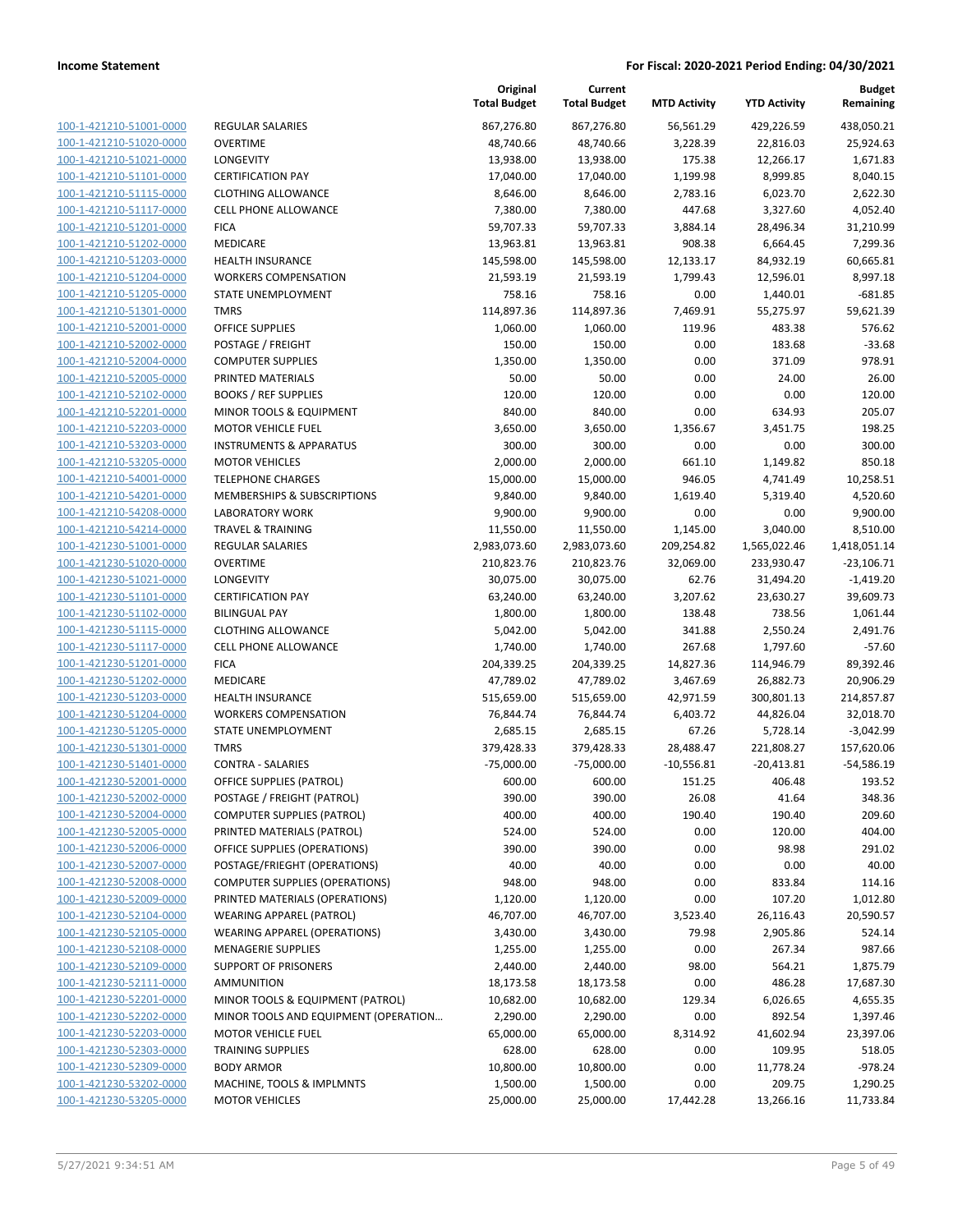|                                                    |                                                      | Original<br><b>Total Budget</b> | Current<br><b>Total Budget</b> | <b>MTD Activity</b> | <b>YTD Activity</b> | <b>Budget</b><br>Remaining |
|----------------------------------------------------|------------------------------------------------------|---------------------------------|--------------------------------|---------------------|---------------------|----------------------------|
| 100-1-421230-54001-0000                            | <b>TELEPHONE CHARGES</b>                             | 35,000.00                       | 35,000.00                      | 3,035.54            | 13,799.45           | 21,200.55                  |
| 100-1-421230-54108-0000                            | <b>VETERINARY SERVICES</b>                           | 650.00                          | 650.00                         | 0.00                | 525.79              | 124.21                     |
| 100-1-421230-54201-0000                            | MEMBERSHIPS & SUBSCRIPTIONS (PATROL)                 | 30.00                           | 30.00                          | 0.00                | 0.00                | 30.00                      |
| 100-1-421230-54202-0000                            | MEMBERSHIPS & SUBSCRIPTIONS (OPERATIO                | 3,320.00                        | 3,320.00                       | 0.00                | 3,261.64            | 58.36                      |
| 100-1-421230-54214-0000                            | <b>TRAVEL &amp; TRAINING</b>                         | 1,450.00                        | 1,450.00                       | 830.40              | 410.40              | 1,039.60                   |
| 100-1-421230-54215-0000                            | TRAVEL & TRAINING (OPERATIONS)                       | 11,625.00                       | 11,625.00                      | $-123.00$           | 5,251.52            | 6,373.48                   |
| 100-1-421240-51001-0000                            | REGULAR SALARIES                                     | 812,812.52                      | 812,812.52                     | 48,119.79           | 389,086.46          | 423,726.06                 |
| 100-1-421240-51020-0000                            | <b>OVERTIME</b>                                      | 50,922.50                       | 50,922.50                      | 14,452.98           | 84,017.29           | $-33,094.79$               |
| 100-1-421240-51021-0000                            | <b>LONGEVITY</b>                                     | 11,474.00                       | 11,474.00                      | 212.30              | 9,498.81            | 1,975.19                   |
| 100-1-421240-51101-0000                            | <b>CERTIFICATION PAY</b>                             | 14,280.00                       | 14,280.00                      | 1,107.70            | 8,907.70            | 5,372.30                   |
| 100-1-421240-51102-0000                            | <b>BILINGUAL PAY</b>                                 | 1,500.00                        | 1,500.00                       | 46.16               | 346.20              | 1,153.80                   |
| 100-1-421240-51115-0000                            | <b>CLOTHING ALLOWANCE</b>                            | 120.00                          | 120.00                         | 9.24                | 69.30               | 50.70                      |
| 100-1-421240-51117-0000                            | <b>CELL PHONE ALLOWANCE</b>                          | 960.00                          | 960.00                         | 73.84               | 553.80              | 406.20                     |
| 100-1-421240-51201-0000                            | <b>FICA</b>                                          | 23,682.49                       | 23,682.49                      | 2,282.59            | 17,029.77           | 6,652.72                   |
| 100-1-421240-51202-0000                            | MEDICARE                                             | 12,935.00                       | 12,935.00                      | 893.15              | 6,805.80            | 6,129.20                   |
| 100-1-421240-51203-0000                            | HEALTH INSURANCE                                     | 224,463.00                      | 224,463.00                     | 18,705.26           | 130,936.82          | 93,526.18                  |
| 100-1-421240-51204-0000                            | <b>WORKERS COMPENSATION</b>                          | 5,008.03                        | 5,008.03                       | 417.34              | 2,921.38            | 2,086.65                   |
| 100-1-421240-51205-0000                            | STATE UNEMPLOYMENT                                   | 1,200.42                        | 1,200.42                       | 15.43               | 2,281.34            | $-1,080.92$                |
| 100-1-421240-51301-0000                            | <b>TMRS</b>                                          | 93,725.00                       | 93,725.00                      | 4,352.40            | 32,715.91           | 61,009.09                  |
| 100-1-421240-51302-0000                            | <b>FR&amp;R RETIREMENT</b>                           | 60,580.00                       | 60,580.00                      | 5,366.68            | 41,966.63           | 18,613.37                  |
| 100-1-421240-52001-0000                            | <b>OFFICE SUPPLIES</b>                               | 2,247.00                        | 2,247.00                       | 611.52              | 1,038.15            | 1,208.85                   |
| 100-1-421240-52002-0000                            | POSTAGE / FREIGHT                                    | 2,200.00                        | 2,200.00                       | 138.55              | 490.42              | 1,709.58                   |
| 100-1-421240-52004-0000                            | <b>COMPUTER SUPPLIES</b>                             | 500.00                          | 500.00                         | 0.00                | 64.98               | 435.02                     |
| 100-1-421240-52005-0000                            | PRINTED MATERIALS                                    | 750.00                          | 750.00                         | 750.00              | 750.00              | 0.00                       |
| 100-1-421240-52102-0000                            | <b>REFERENCE SUPPLIES</b>                            | 4,175.00                        | 4,175.00                       | 0.00                | 15.12               | 4,159.88                   |
| 100-1-421240-52104-0000                            | <b>WEARING APPAREL</b>                               | 1,800.00                        | 1,800.00                       | 0.00                | 565.90              | 1,234.10                   |
| 100-1-421240-52201-0000                            | MINOR TOOLS & EQUIPMENT                              | 2,200.00                        | 2,200.00                       | 0.00                | 1,380.00            | 820.00                     |
| 100-1-421240-52203-0000                            | <b>MOTOR VEHICLE FUEL</b>                            | 525.00                          | 525.00                         | 100.01              | 381.30              | 143.70                     |
| 100-1-421240-52303-0000                            | <b>TRAINING SUPPLIES</b>                             | 970.00                          | 970.00                         | 0.00                | 744.00              | 226.00                     |
| 100-1-421240-53202-0000                            | MACHINE, TOOLS & IMPLMNTS                            | 194.00                          | 194.00                         | 0.00                | 0.00                | 194.00                     |
| 100-1-421240-53205-0000                            | <b>MOTOR VEHICLES</b>                                | 250.00                          | 250.00                         | 157.78              | 406.58              | $-156.58$                  |
| 100-1-421240-53207-0000                            | RADIO/COMMUNICATIONS                                 | 49,538.00                       | 49,538.00                      | 0.00                | 49,538.00           | 0.00                       |
| 100-1-421240-54001-0000                            | <b>TELEPHONE CHARGES</b>                             | 18,000.00                       | 18,000.00                      | 1,046.14            | 6,705.11            | 11,294.89                  |
| 100-1-421240-54101-0000<br>100-1-421240-54201-0000 | PROFESSIONAL SERVICES<br>MEMBERSHIPS & SUBSCRIPTIONS | 24,631.00                       | 24,631.00                      | 1,744.76            | 11,289.05           | 13,341.95<br>1,357.72      |
| 100-1-421240-54212-0000                            | <b>PRINTING</b>                                      | 2,516.00<br>485.00              | 2,516.00<br>485.00             | 0.00<br>345.00      | 1,158.28<br>345.00  | 140.00                     |
| 100-1-421240-54214-0000                            | <b>TRAVEL &amp; TRAINING</b>                         | 24,790.00                       | 24,790.00                      | 192.45              | 6,622.45            | 18,167.55                  |
| 100-1-421240-55231-0000                            | LESS LETHAL PROGRAM                                  | 20,937.00                       | 20,937.00                      | 999.00              | 19,215.44           | 1,721.56                   |
| 100-1-421240-55232-0000                            | <b>FIREARMS PROGRAM</b>                              | 24,873.00                       | 24,873.00                      | 694.42              | 1,218.90            | 23,654.10                  |
| 100-1-421600-52104-0000                            | <b>WEARING APPAREL</b>                               | 3,800.00                        | 3,800.00                       | 0.00                | 0.00                | 3,800.00                   |
| 100-1-421600-52111-0000                            | <b>AMMUNITION</b>                                    | 6,600.00                        | 6,600.00                       | 0.00                | 0.00                | 6,600.00                   |
| 100-1-421600-52201-0000                            | MINOR TOOLS & EQUIPMENT                              | 6,900.00                        | 6,900.00                       | 926.10              | 3,466.10            | 3,433.90                   |
| 100-1-421600-52206-0000                            | SPECIAL OPS EQUIPMENT                                | 6,740.00                        | 6,740.00                       | 0.00                | 0.00                | 6,740.00                   |
| 100-1-421600-53202-0000                            | MACHINE, TOOLS & IMPLMNTS                            | 100.00                          | 100.00                         | 0.00                | 0.00                | 100.00                     |
| 100-1-421600-54201-0000                            | MEMBERSHIPS & SUBSCRIPTIONS                          | 440.00                          | 440.00                         | 0.00                | 200.00              | 240.00                     |
| 100-1-421600-54214-0000                            | <b>TRAVEL &amp; TRAINING</b>                         | 11,400.00                       | 11,400.00                      | 1,575.00            | 2,200.00            | 9,200.00                   |
| 100-1-421600-55201-0000                            | <b>EQUIPMENT PURCHASES</b>                           | 0.00                            | 0.00                           | 0.00                | 59,941.07           | $-59,941.07$               |
| 100-1-422100-51001-0000                            | <b>REGULAR SALARIES</b>                              | 297,868.80                      | 297,868.80                     | 22,954.96           | 173,225.05          | 124,643.75                 |
| 100-1-422100-51020-0000                            | <b>OVERTIME</b>                                      | 5,431.50                        | 5,431.50                       | 0.00                | 308.10              | 5,123.40                   |
| 100-1-422100-51021-0000                            | LONGEVITY                                            | 4,288.00                        | 4,288.00                       | 138.46              | 3,727.73            | 560.27                     |
| 100-1-422100-51101-0000                            | <b>CERTIFICATION PAY</b>                             | 5,400.00                        | 5,400.00                       | 369.24              | 2,769.30            | 2,630.70                   |
| 100-1-422100-51116-0000                            | CAR ALLOWANCE                                        | 7,800.00                        | 7,800.00                       | 600.00              | 4,500.00            | 3,300.00                   |
| 100-1-422100-51117-0000                            | CELL PHONE ALLOWANCE                                 | 1,950.00                        | 1,950.00                       | 150.00              | 1,125.00            | 825.00                     |
| 100-1-422100-51201-0000                            | <b>FICA</b>                                          | 8,800.08                        | 8,800.08                       | 220.34              | 1,679.97            | 7,120.11                   |
| 100-1-422100-51202-0000                            | MEDICARE                                             | 4,662.31                        | 4,662.31                       | 345.80              | 2,629.71            | 2,032.60                   |
| 100-1-422100-51203-0000                            | <b>HEALTH INSURANCE</b>                              | 36,399.00                       | 36,399.00                      | 3,033.25            | 21,232.75           | 15,166.25                  |
| 100-1-422100-51204-0000                            | <b>WORKERS COMPENSATION</b>                          | 6,891.58                        | 6,891.58                       | 574.30              | 4,020.10            | 2,871.48                   |
| 100-1-422100-51205-0000                            | STATE UNEMPLOYMENT                                   | 189.54                          | 189.54                         | 0.00                | 432.01              | $-242.47$                  |
| 100-1-422100-51301-0000                            | <b>TMRS</b>                                          | 6,181.00                        | 6,181.00                       | 448.50              | 3,512.74            | 2,668.26                   |
|                                                    |                                                      |                                 |                                |                     |                     |                            |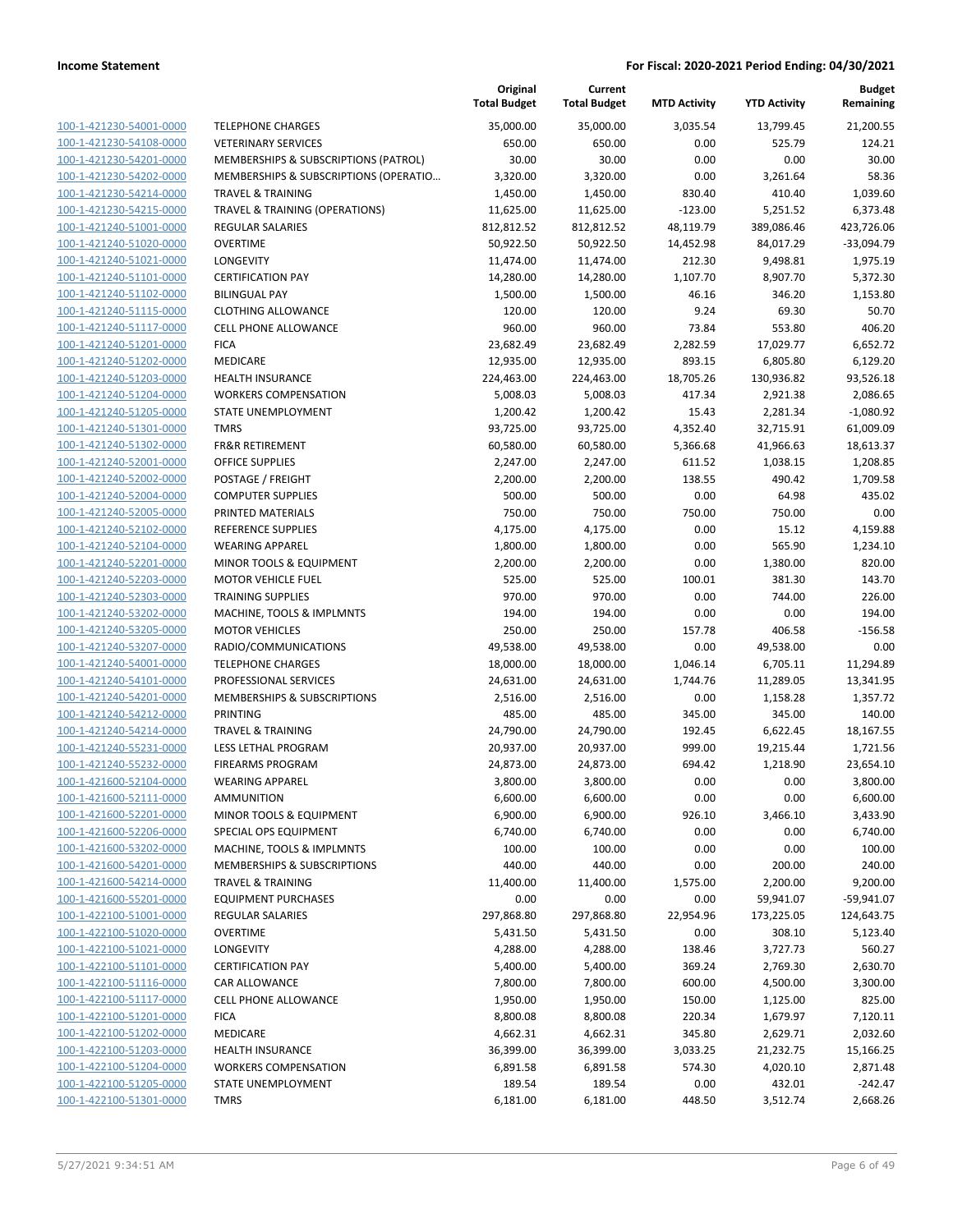100-1-422100-51302-0000 100-1-422100-52001-0000 100-1-422100-52002-0000 100-1-422100-52005-0000 PRINTED MATERIALS 500.00 500.00 0.00 0.00 500.00 100-1-422100-52102-0000 100-1-422100-52103-0000 100-1-422100-52104-0000 100-1-422100-53207-0000 100-1-422100-54001-0000 100-1-422100-54002-0000 100-1-422100-54101-0000 100-1-422100-54201-0000 100-1-422100-54214-0000 100-1-422100-54217-0000 100-1-422200-51001-0000 100-1-422200-51020-0000 100-1-422200-51021-0000 100-1-422200-51101-0000 100-1-422200-51102-0000 BILINGUAL PAY 600.00 600.00 92.32 692.40 -92.40 100-1-422200-51117-0000 100-1-422200-51202-0000 100-1-422200-51203-0000 100-1-422200-51204-0000 100-1-422200-51205-0000 100-1-422200-51302-0000 100-1-422200-51401-0000 100-1-422200-52001-0000 100-1-422200-52101-0000 100-1-422200-52102-0000 REFERENCE SUPPLIES 600.00 600.00 0.00 0.00 600.00 100-1-422200-52104-0000 100-1-422200-52107-0000 100-1-422200-52201-0000 100-1-422200-52203-0000 100-1-422200-52205-0000 100-1-422200-52207-0000 100-1-422200-52208-0000 100-1-422200-52306-0000 100-1-422200-53202-0000 100-1-422200-53205-0000 100-1-422200-53208-0000 100-1-422200-53213-0000 100-1-422200-54001-0000 100-1-422200-54002-0000 100-1-422200-54109-0000 100-1-422200-54214-0000 100-1-422200-55201-0000 100-1-422200-55203-0000 100-1-422200-55207-0000 100-1-422300-51001-0000 100-1-422300-51020-0000 100-1-422300-51021-0000 100-1-422300-51101-0000 100-1-422300-51117-0000 100-1-422300-51201-0000 100-1-422300-51202-0000 100-1-422300-51203-0000 100-1-422300-51204-0000 100-1-422300-51205-0000 100-1-422300-51302-0000

|                               | Original<br><b>Total Budget</b> | Current<br><b>Total Budget</b> | <b>MTD Activity</b> | <b>YTD Activity</b> | <b>Budget</b><br>Remaining |
|-------------------------------|---------------------------------|--------------------------------|---------------------|---------------------|----------------------------|
| <b>FR&amp;R RETIREMENT</b>    | 57,052.00                       | 57,052.00                      | 4,333.76            | 33,023.91           | 24,028.09                  |
| <b>OFFICE SUPPLIES</b>        | 2,158.00                        | 2,158.00                       | 0.00                | 672.74              | 1,485.26                   |
| POSTAGE / FREIGHT             | 300.00                          | 300.00                         | 0.00                | 162.62              | 137.38                     |
| PRINTED MATERIALS             | 500.00                          | 500.00                         | 0.00                | 0.00                | 500.00                     |
| REFERENCE SUPPLIES            | 3,000.00                        | 3,000.00                       | 18.28               | 2,065.14            | 934.86                     |
| <b>MEETING SUPPLIES</b>       | 1,100.00                        | 1,100.00                       | 0.00                | 533.42              | 566.58                     |
| <b>WEARING APPAREL</b>        | 1,435.00                        | 1,435.00                       | 0.00                | 735.11              | 699.89                     |
| RADIO/COMMUNICATIONS          | 9,500.00                        | 9,500.00                       | 6,000.00            | 6,000.00            | 3,500.00                   |
| <b>TELEPHONE CHARGES</b>      | 3,300.00                        | 3,300.00                       | 424.26              | 2,043.98            | 1,256.02                   |
| <b>UTILITY CHARGES</b>        | 3,900.00                        | 3,900.00                       | 301.69              | 2,262.91            | 1,637.09                   |
| PROFESSIONAL SERVICES         | 7,500.00                        | 7,500.00                       | 4,430.00            | 4,430.00            | 3,070.00                   |
| MEMBERSHIPS & SUBSCRIPTIONS   | 6,071.70                        | 6,071.70                       | $-1.93$             | 5,192.41            | 879.29                     |
| <b>TRAVEL &amp; TRAINING</b>  | 4,500.00                        | 4,500.00                       | 0.00                | 838.70              | 3,661.30                   |
| <b>AWARDS PROGRAM</b>         | 500.00                          | 500.00                         | 0.00                | 0.00                | 500.00                     |
| <b>REGULAR SALARIES</b>       | 3,428,638.75                    | 3,428,638.75                   | 259,594.03          | 2,046,969.27        | 1,381,669.48               |
| <b>OVERTIME</b>               | 435,244.92                      | 435,244.92                     | 37,549.97           | 390,945.22          | 44,299.70                  |
| LONGEVITY                     | 48,410.00                       | 48,410.00                      | 70.16               | 50,167.49           | $-1,757.49$                |
| <b>CERTIFICATION PAY</b>      | 113,160.00                      | 113,160.00                     | 5,243.20            | 39,804.02           | 73,355.98                  |
| <b>BILINGUAL PAY</b>          | 600.00                          | 600.00                         | 92.32               | 692.40              | $-92.40$                   |
| CELL PHONE ALLOWANCE          | 2,340.00                        | 2,340.00                       | 120.00              | 1,080.00            | 1,260.00                   |
| <b>MEDICARE</b>               | 57,106.14                       | 57,106.14                      | 4,250.82            | 36,450.77           | 20,655.37                  |
| <b>HEALTH INSURANCE</b>       | 582,391.00                      | 582,391.00                     | 48,532.59           | 339,728.13          | 242,662.87                 |
| <b>WORKERS COMPENSATION</b>   | 99,003.93                       | 99,003.93                      | 8,250.32            | 57,752.24           | 41,251.69                  |
| STATE UNEMPLOYMENT            | 3,123.62                        | 3,123.62                       | 0.00                | 6,923.16            | $-3,799.54$                |
| <b>FR&amp;R RETIREMENT</b>    | 858,047.85                      | 858,047.85                     | 64,468.67           | 538,781.11          | 319,266.74                 |
| <b>CONTRA - SALARIES</b>      | 0.00                            | 0.00                           | $-3,021.00$         | $-26,182.00$        | 26,182.00                  |
| <b>OFFICE SUPPLIES</b>        | 1,616.00                        | 1,616.00                       | 0.00                | 180.96              | 1,435.04                   |
| <b>JANITORIAL SUPPLIES</b>    | 0.00                            | 0.00                           | 391.34              | 2,577.85            | $-2,577.85$                |
| REFERENCE SUPPLIES            | 600.00                          | 600.00                         | 0.00                | 0.00                | 600.00                     |
| <b>WEARING APPAREL</b>        | 22,060.00                       | 22,060.00                      | 463.66              | 6,494.58            | 15,565.42                  |
| <b>BOTANICAL SUPPLIES</b>     | 1,000.00                        | 1,000.00                       | 0.00                | 0.00                | 1,000.00                   |
| MINOR TOOLS & EQUIPMENT       | 10,800.00                       | 10,800.00                      | 141.31              | 4,256.43            | 6,543.57                   |
| <b>MOTOR VEHICLE FUEL</b>     | 28,650.00                       | 28,650.00                      | 3,176.75            | 17,520.76           | 11,129.24                  |
| FIRST RESPONDER SUPPLIES      | 23,640.00                       | 23,640.00                      | 640.14              | 13,838.22           | 9,801.78                   |
| <b>BUNKER GEAR</b>            | 42,680.00                       | 42,680.00                      | 0.00                | 5,945.43            | 36,734.57                  |
| <b>RESCUE EQUIPMENT</b>       | 4,625.00                        | 4,625.00                       | 0.00                | 0.00                | 4,625.00                   |
| <b>HAZMAT SUPPLIES</b>        | 12,400.00                       | 12,400.00                      | 0.00                | 3,054.82            | 9,345.18                   |
| MACHINE, TOOLS & IMPLMNTS     | 1,900.00                        | 1,900.00                       | 0.00                | 0.00                | 1,900.00                   |
| <b>MOTOR VEHICLES</b>         | 50,000.00                       | 75,000.00                      | 7,632.36            | 30,845.48           | 44,154.52                  |
| FIRE HOSE/NOZZLES             | 13,050.00                       | 13,050.00                      | 287.00              | 1,729.66            | 11,320.34                  |
| <b>SCBA MAINTENANCE</b>       | 2,000.00                        | 2,000.00                       | 0.00                | 835.90              | 1,164.10                   |
| <b>TELEPHONE CHARGES</b>      | 11,000.00                       | 11,000.00                      | 1,086.09            | 6,080.62            | 4,919.38                   |
| UTILITY CHARGES               | 54,150.00                       | 54,150.00                      | 3,629.12            | 31,224.21           | 22,925.79                  |
| INSPECTIONS/TESTING           | 9,840.00                        | 9,840.00                       | 498.75              | 3,735.75            | 6,104.25                   |
| <b>TRAVEL &amp; TRAINING</b>  | 20,900.00                       | 20,900.00                      | 3,950.42            | 6,712.78            | 14,187.22                  |
| <b>EQUIPMENT PURCHASES</b>    | 2,100.00                        | 2,100.00                       | 0.00                | 1,124.50            | 975.50                     |
| <b>FURNITURE/OFFICE EQUIP</b> | 9,000.00                        | 9,000.00                       | 0.00                | 9,010.00            | $-10.00$                   |
| RADIO COMMUNICATION EQUIP     | 8,000.00                        | 8,000.00                       | 1,549.73            | 7,790.53            | 209.47                     |
| REGULAR SALARIES              | 118,256.40                      | 118,256.40                     | 9,745.60            | 70,843.33           | 47,413.07                  |
| <b>OVERTIME</b>               | 14,354.52                       | 14,354.52                      | 1,703.90            | 5,833.35            | 8,521.17                   |
| <b>LONGEVITY</b>              | 1,744.00                        | 1,744.00                       | 0.00                | 1,760.00            | $-16.00$                   |
| <b>CERTIFICATION PAY</b>      | 2,520.00                        | 2,520.00                       | 147.70              | 1,107.75            | 1,412.25                   |
| <b>CELL PHONE ALLOWANCE</b>   | 780.00                          | 780.00                         | 60.00               | 450.00              | 330.00                     |
| <b>FICA</b>                   | 8,534.61                        | 8,534.61                       | 0.00                | 0.00                | 8,534.61                   |
| MEDICARE                      | 1,996.00                        | 1,996.00                       | 167.96              | 1,152.11            | 843.89                     |
| <b>HEALTH INSURANCE</b>       | 12,133.00                       | 12,133.00                      | 1,011.08            | 7,077.56            | 5,055.44                   |
| <b>WORKERS COMPENSATION</b>   | 3,460.42                        | 3,460.42                       | 288.37              | 2,018.59            | 1,441.83                   |
| STATE UNEMPLOYMENT            | 63.18                           | 63.18                          | 0.00                | 144.00              | $-80.82$                   |
| FR&R RETIREMENT               | 29,320.50                       | 29,320.50                      | 2,482.98            | 17,038.81           | 12,281.69                  |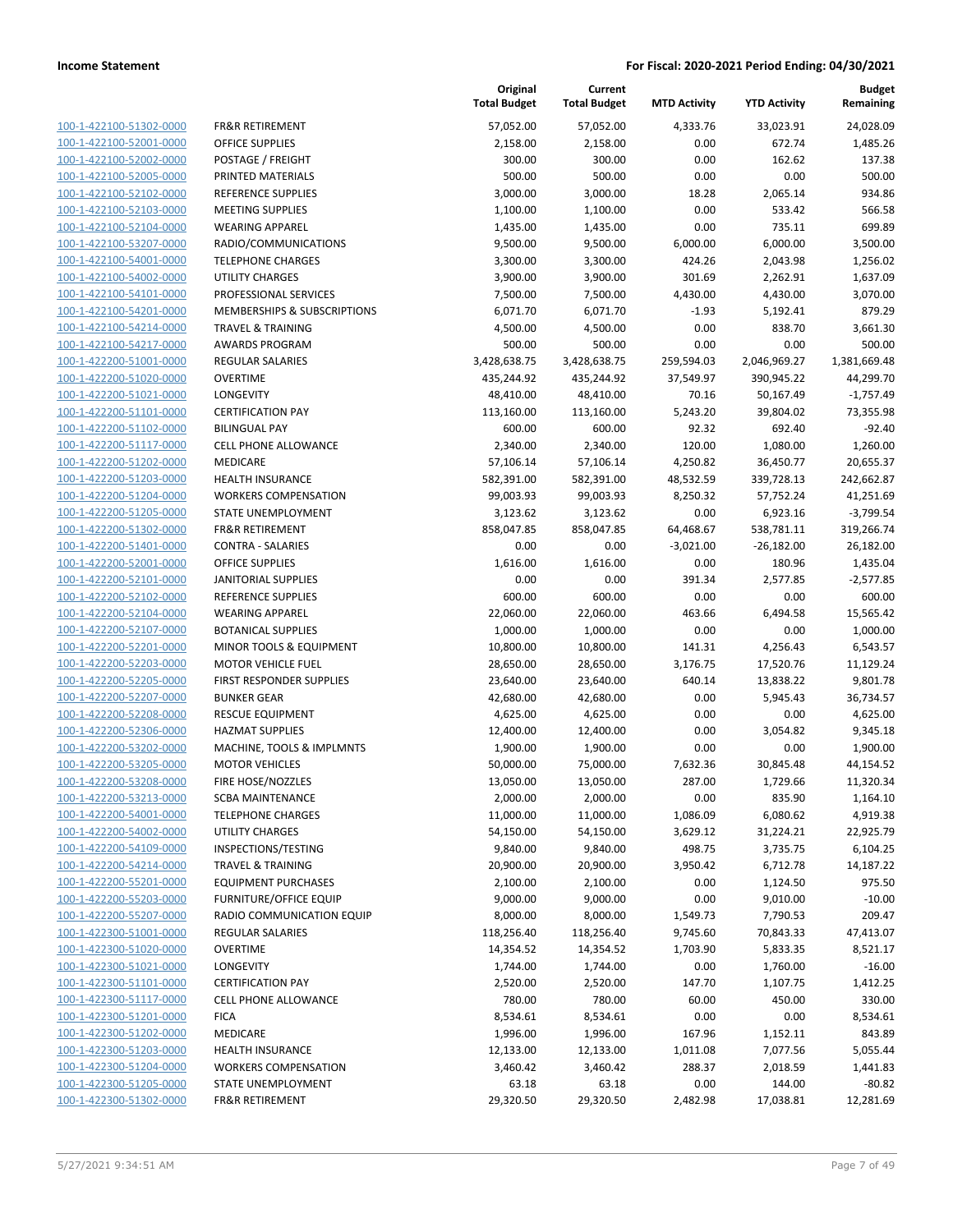| 100-1-422300-51401-0000        |
|--------------------------------|
| 100-1-422300-52002-0000        |
| 100-1-422300-52005-0000        |
| 100-1-422300-52104-0000        |
| 100-1-422300-52201-0000        |
| 100-1-422300-52203-0000        |
| 100-1-422300-52304-0000        |
| 100-1-422300-53205-0000        |
| 100-1-422300-54001-0000        |
| 100-1-422300-54201-0000        |
| 100-1-422300-54208-0000        |
| 100-1-422300-54210-0000        |
| 100-1-422300-54214-0000        |
| 100-1-422300-54217-0000        |
| 100-1-422400-53204-0000        |
| <u>100-1-422400-53209-0000</u> |
| 100-1-422400-54001-0000        |
| 100-1-422400-54201-0000        |
| 100-1-422400-54214-0000        |
| 100-1-431100-51001-0000        |
| 100-1-431100-51021-0000        |
| 100-1-431100-51116-0000        |
| 100-1-431100-51117-0000        |
| 100-1-431100-51201-0000        |
| 100-1-431100-51202-0000        |
| 100-1-431100-51203-0000        |
| 100-1-431100-51204-0000        |
|                                |
| 100-1-431100-51205-0000        |
| 100-1-431100-51301-0000        |
| 100-1-431100-52001-0000        |
| 100-1-431100-52002-0000        |
| 100-1-431100-52103-0000        |
| 100-1-431100-52203-0000        |
| 100-1-431100-53201-0000        |
| 100-1-431100-53205-0000        |
| <u>100-1-431100-53207-0000</u> |
| 100-1-431100-54001-0000        |
| 100-1-431100-54002-0000        |
| 100-1-431100-54101-0000        |
| 100-1-431100-54201-0000        |
| 100-1-431100-54214-0000        |
| 100-1-431200-51001-0000        |
| <u>100-1-431200-51020-0000</u> |
| 100-1-431200-51021-0000        |
| 100-1-431200-51117-0000        |
| <u>100-1-431200-51201-0000</u> |
| <u>100-1-431200-51202-0000</u> |
| <u>100-1-431200-51203-0000</u> |
| <u>100-1-431200-51204-0000</u> |
| <u>100-1-431200-51205-0000</u> |
| <u>100-1-431200-51301-0000</u> |
| 100-1-431200-51401-0000        |
| 100-1-431200-52001-0000        |
| <u>100-1-431200-52002-0000</u> |
| 100-1-431200-52103-0000        |
| <u>100-1-431200-52104-0000</u> |
| <u>100-1-431200-52106-0000</u> |
| <u>100-1-431200-52107-0000</u> |
| 100-1-431200-52201-0000        |
|                                |

|                         |                              | Original<br><b>Total Budget</b> | Current<br><b>Total Budget</b> | <b>MTD Activity</b> | <b>YTD Activity</b> | Budget<br>Remaining |
|-------------------------|------------------------------|---------------------------------|--------------------------------|---------------------|---------------------|---------------------|
| 100-1-422300-51401-0000 | <b>CONTRA - SALARIES</b>     | 0.00                            | 0.00                           | 0.00                | $-16,679.49$        | 16,679.49           |
| 100-1-422300-52002-0000 | POSTAGE / FREIGHT            | 300.00                          | 300.00                         | 0.00                | 7.40                | 292.60              |
| 100-1-422300-52005-0000 | PRINTED MATERIALS            | 455.00                          | 455.00                         | 24.89               | 46.80               | 408.20              |
| 100-1-422300-52104-0000 | <b>WEARING APPAREL</b>       | 750.00                          | 750.00                         | 0.00                | 0.00                | 750.00              |
| 100-1-422300-52201-0000 | MINOR TOOLS & EQUIPMENT      | 520.00                          | 520.00                         | 0.00                | 143.90              | 376.10              |
| 100-1-422300-52203-0000 | <b>MOTOR VEHICLE FUEL</b>    | 1,030.00                        | 1,030.00                       | 176.43              | 531.33              | 498.67              |
| 100-1-422300-52304-0000 | FIRE PREVENTION SUPPLIES     | 8,857.50                        | 8,857.50                       | 748.50              | 986.40              | 7,871.10            |
| 100-1-422300-53205-0000 | <b>MOTOR VEHICLES</b>        | 250.00                          | 250.00                         | 0.00                | 109.20              | 140.80              |
| 100-1-422300-54001-0000 | <b>TELEPHONE CHARGES</b>     | 450.00                          | 450.00                         | 36.25               | 253.79              | 196.21              |
| 100-1-422300-54201-0000 | MEMBERSHIPS & SUBSCRIPTIONS  | 1,902.00                        | 1,902.00                       | 0.00                | 0.00                | 1,902.00            |
| 100-1-422300-54208-0000 | <b>LABORATORY WORK</b>       | 660.00                          | 660.00                         | 145.00              | 145.00              | 515.00              |
| 100-1-422300-54210-0000 | PHOTO PROCESSING             | 50.00                           | 50.00                          | 0.00                | 0.00                | 50.00               |
| 100-1-422300-54214-0000 | <b>TRAVEL &amp; TRAINING</b> | 5,350.00                        | 5,350.00                       | 99.00               | 593.00              | 4,757.00            |
| 100-1-422300-54217-0000 | <b>AWARDS PROGRAM</b>        | 625.00                          | 625.00                         | 0.00                | 0.00                | 625.00              |
| 100-1-422400-53204-0000 | SIREN MAINTENANCE            | 1,000.00                        | 1,000.00                       | 0.00                | 0.00                | 1,000.00            |
| 100-1-422400-53209-0000 | HARDWARE/SOFTWARE            | 12,500.00                       | 12,500.00                      | 0.00                | 10,500.00           | 2,000.00            |
| 100-1-422400-54001-0000 | <b>TELEPHONE CHARGES</b>     | 1,500.00                        | 1,500.00                       | 186.17              | 1,132.81            | 367.19              |
| 100-1-422400-54201-0000 | MEMBERSHIPS & SUBSCRIPTIONS  | 3,150.00                        | 3,150.00                       | 3,000.00            | 3,000.00            | 150.00              |
| 100-1-422400-54214-0000 | <b>TRAVEL &amp; TRAINING</b> | 1,500.00                        | 1,500.00                       | 0.00                | 0.00                | 1,500.00            |
| 100-1-431100-51001-0000 | REGULAR SALARIES             | 138,548.80                      | 138,548.80                     | 10,657.60           | 80,727.98           | 57,820.82           |
| 100-1-431100-51021-0000 | LONGEVITY                    | 240.00                          | 240.00                         | 0.00                | 384.00              | $-144.00$           |
| 100-1-431100-51116-0000 | CAR ALLOWANCE                | 4,200.00                        | 4,200.00                       | 323.08              | 2,423.10            | 1,776.90            |
| 100-1-431100-51117-0000 | CELL PHONE ALLOWANCE         | 1,950.00                        | 1,950.00                       | 150.00              | 1,125.00            | 825.00              |
| 100-1-431100-51201-0000 | <b>FICA</b>                  | 8,919.34                        | 8,919.34                       | 678.23              | 5,071.32            | 3,848.02            |
| 100-1-431100-51202-0000 | MEDICARE                     | 2,101.61                        | 2,101.61                       | 158.62              | 1,186.04            | 915.57              |
| 100-1-431100-51203-0000 | <b>HEALTH INSURANCE</b>      | 24,266.00                       | 24,266.00                      | 2,022.17            | 14,155.19           | 10,110.81           |
| 100-1-431100-51204-0000 | <b>WORKERS COMPENSATION</b>  | 349.59                          | 349.59                         | 29.13               | 203.91              | 145.68              |
| 100-1-431100-51205-0000 | STATE UNEMPLOYMENT           | 126.36                          | 126.36                         | 0.00                | 288.01              | $-161.65$           |
| 100-1-431100-51301-0000 | <b>TMRS</b>                  | 16,686.08                       | 16,686.08                      | 1,291.16            | 9,702.09            | 6,983.99            |
| 100-1-431100-52001-0000 | <b>OFFICE SUPPLIES</b>       | 600.00                          | 600.00                         | 118.14              | 335.28              | 264.72              |
| 100-1-431100-52002-0000 | POSTAGE / FREIGHT            | 100.00                          | 100.00                         | 0.00                | 0.00                | 100.00              |
| 100-1-431100-52103-0000 | <b>MEETING SUPPLIES</b>      | 100.00                          | 100.00                         | 0.00                | 0.00                | 100.00              |
| 100-1-431100-52203-0000 | <b>MOTOR VEHICLE FUEL</b>    | 200.00                          | 200.00                         | 0.00                | 0.00                | 200.00              |
| 100-1-431100-53201-0000 | FURNITURE & OFFICE EQUIPMENT | 500.00                          | 500.00                         | 0.00                | 220.17              | 279.83              |
| 100-1-431100-53205-0000 | <b>MOTOR VEHICLES</b>        | 200.00                          | 200.00                         | 0.00                | 0.00                | 200.00              |
| 100-1-431100-53207-0000 | RADIO/COMMUNICATIONS         | 1,800.00                        | 1,800.00                       | 0.00                | 0.00                | 1,800.00            |
| 100-1-431100-54001-0000 | <b>TELEPHONE CHARGES</b>     | 3,300.00                        | 3,300.00                       | 306.78              | 1,977.16            | 1,322.84            |
| 100-1-431100-54002-0000 | <b>UTILITY CHARGES</b>       | 850.00                          | 850.00                         | 34.75               | 747.31              | 102.69              |
| 100-1-431100-54101-0000 | PROFESSIONAL SERVICES        | 500.00                          | 500.00                         | 0.00                | 89.25               | 410.75              |
| 100-1-431100-54201-0000 | MEMBERSHIPS & SUBSCRIPTIONS  | 600.00                          | 600.00                         | 83.00               | 277.29              | 322.71              |
| 100-1-431100-54214-0000 | <b>TRAVEL &amp; TRAINING</b> | 1,250.00                        | 1,250.00                       | 0.00                | 475.20              | 774.80              |
| 100-1-431200-51001-0000 | REGULAR SALARIES             | 401,752.00                      | 401,752.00                     | 23,923.47           | 197,273.67          | 204,478.33          |
| 100-1-431200-51020-0000 | <b>OVERTIME</b>              | 16,352.25                       | 16,352.25                      | 2,976.61            | 11,769.81           | 4,582.44            |
| 100-1-431200-51021-0000 | LONGEVITY                    | 7,424.00                        | 7,424.00                       | 710.00              | 6,638.00            | 786.00              |
| 100-1-431200-51117-0000 | <b>CELL PHONE ALLOWANCE</b>  | 1,560.00                        | 1,560.00                       | 120.00              | 900.00              | 660.00              |
| 100-1-431200-51201-0000 | <b>FICA</b>                  | 26,479.47                       | 26,479.47                      | 2,042.82            | 12,968.05           | 13,511.42           |
| 100-1-431200-51202-0000 | MEDICARE                     | 6,192.78                        | 6,192.78                       | 477.76              | 3,032.86            | 3,159.92            |
| 100-1-431200-51203-0000 | <b>HEALTH INSURANCE</b>      | 133,465.00                      | 133,465.00                     | 11,122.08           | 77,854.56           | 55,610.44           |
| 100-1-431200-51204-0000 | <b>WORKERS COMPENSATION</b>  | 20,511.17                       | 20,511.17                      | 1,709.26            | 11,964.82           | 8,546.35            |
| 100-1-431200-51205-0000 | STATE UNEMPLOYMENT           | 694.98                          | 694.98                         | 0.63                | 1,276.80            | $-581.82$           |
| 100-1-431200-51301-0000 | <b>TMRS</b>                  | 49,168.53                       | 49,168.53                      | 3,989.73            | 25,985.31           | 23,183.22           |
| 100-1-431200-51401-0000 | <b>CONTRA - SALARIES</b>     | 0.00                            | 0.00                           | $-3,089.64$         | $-3,089.64$         | 3,089.64            |
| 100-1-431200-52001-0000 | <b>OFFICE SUPPLIES</b>       | 518.00                          | 518.00                         | 0.00                | 44.97               | 473.03              |
| 100-1-431200-52002-0000 | POSTAGE / FREIGHT            | 20.00                           | 20.00                          | 0.00                | 0.00                | 20.00               |
| 100-1-431200-52103-0000 | <b>MEETING SUPPLIES</b>      | 909.11                          | 909.11                         | 0.00                | 51.00               | 858.11              |
| 100-1-431200-52104-0000 | <b>WEARING APPAREL</b>       | 8,000.00                        | 8,000.00                       | 47.36               | 2,851.07            | 5,148.93            |
| 100-1-431200-52106-0000 | <b>CHEMICAL SUPPLIES</b>     | 4,194.20                        | 4,194.20                       | 28.00               | 28.00               | 4,166.20            |
| 100-1-431200-52107-0000 | <b>BOTANICAL SUPPLIES</b>    | 1,349.97                        | 1,349.97                       | 0.00                | 0.00                | 1,349.97            |
| 100-1-431200-52201-0000 | MINOR TOOLS & EQUIPMENT      | 8,131.41                        | 8,131.41                       | 962.50              | 4,396.06            | 3,735.35            |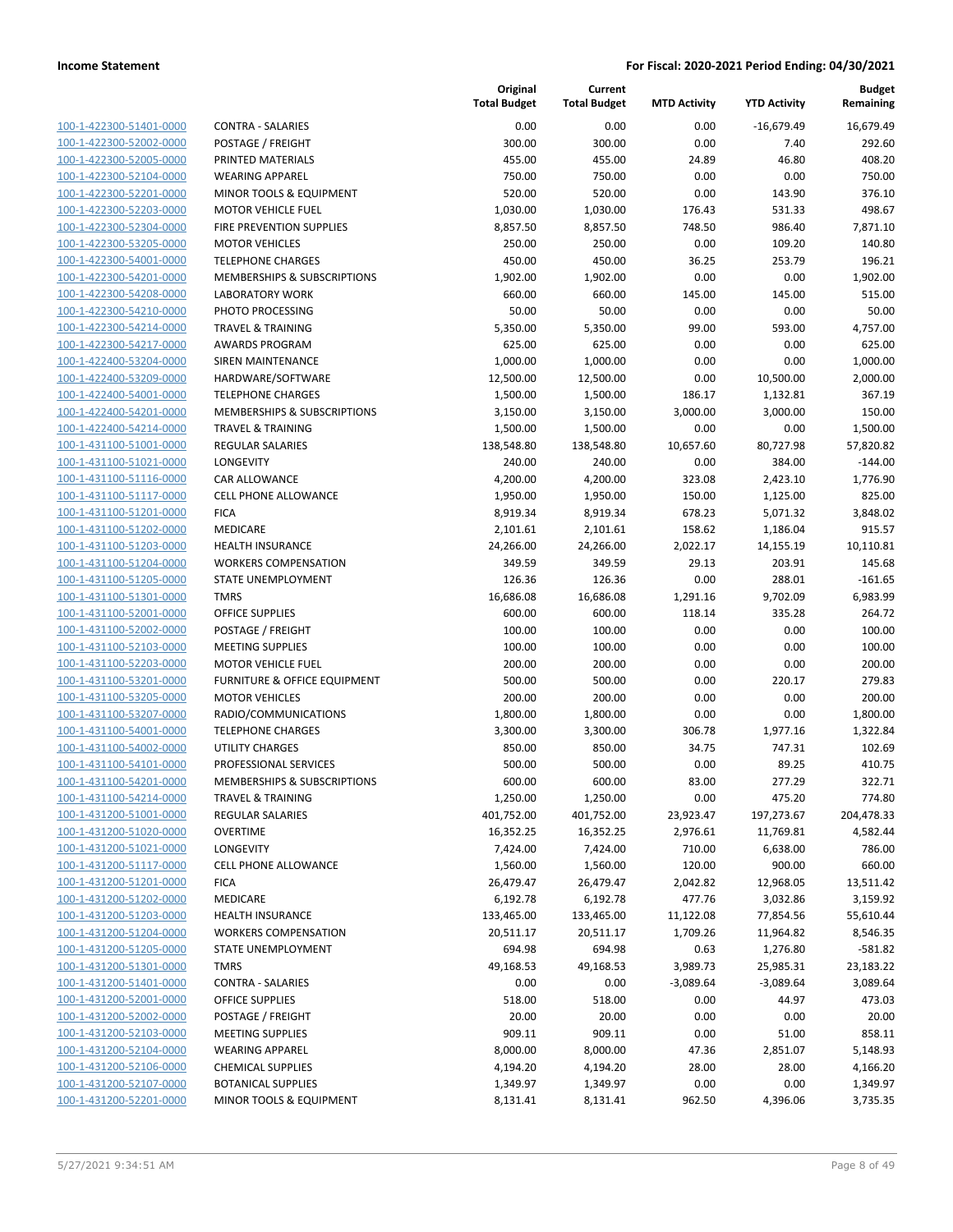| 100-1-431200-52203-0000        |  |
|--------------------------------|--|
| 100-1-431200-52302-0000        |  |
| 100-1-431200-52303-0000        |  |
| <u>100-1-431200-53202-0000</u> |  |
| 100-1-431200-53205-0000        |  |
| 100-1-431200-53207-0000        |  |
| 100-1-431200-53301-0000        |  |
| 100-1-431200-53303-0000        |  |
| <u>100-1-431200-53305-0000</u> |  |
| 100-1-431200-53308-0000        |  |
| 100-1-431200-54001-0000        |  |
| 100-1-431200-54002-0000        |  |
| 100-1-431200-54201-0000        |  |
| <u>100-1-431200-54214-0000</u> |  |
| 100-1-431200-55207-0000        |  |
| 100-1-431600-51001-0000        |  |
| 100-1-431600-51020-0000        |  |
| 100-1-431600-51021-0000        |  |
| <u>100-1-431600-51101-0000</u> |  |
| 100-1-431600-51201-0000        |  |
| 100-1-431600-51202-0000        |  |
| 100-1-431600-51203-0000        |  |
| 100-1-431600-51204-0000        |  |
| 100-1-431600-51205-0000        |  |
| 100-1-431600-51301-0000        |  |
| 100-1-431600-52001-0000        |  |
| 100-1-431600-52002-0000        |  |
| 100-1-431600-52104-0000        |  |
| <u>100-1-431600-52106-0000</u> |  |
| 100-1-431600-52201-0000        |  |
|                                |  |
| 100-1-431600-52203-0000        |  |
| 100-1-431600-53202-0000        |  |
| 100-1-431600-53205-0000        |  |
| <u>100-1-431600-53207-0000</u> |  |
| 100-1-431600-53303-0000        |  |
| 100-1-431600-54001-0000        |  |
| 100-1-431600-54002-0000        |  |
| 100-1-431600-54214-0000        |  |
| 100-1-431700-51001-0000        |  |
| 100-1-431700-51020-0000        |  |
| 100-1-431700-51021-0000        |  |
| 100-1-431700-51117-0000        |  |
| 100-1-431700-51201-0000        |  |
| 100-1-431700-51202-0000        |  |
| <u>100-1-431700-51203-0000</u> |  |
| 100-1-431700-51204-0000        |  |
| 100-1-431700-51205-0000        |  |
| 100-1-431700-51301-0000        |  |
| 100-1-431700-52001-0000        |  |
| 100-1-431700-52002-0000        |  |
| <u>100-1-431700-52104-0000</u> |  |
| 100-1-431700-52201-0000        |  |
| 100-1-431700-52203-0000        |  |
| 100-1-431700-52303-0000        |  |
| <u>100-1-431700-53201-0000</u> |  |
| 100-1-431700-53205-0000        |  |
| 100-1-431700-53207-0000        |  |
| 100-1-431700-54001-0000        |  |
| <u>100-1-431700-54002-0000</u> |  |
|                                |  |

|                         |                                         | Original<br><b>Total Budget</b> | Current<br><b>Total Budget</b> | <b>MTD Activity</b> | <b>YTD Activity</b> | Budget<br>Remaining |
|-------------------------|-----------------------------------------|---------------------------------|--------------------------------|---------------------|---------------------|---------------------|
| 100-1-431200-52203-0000 | <b>MOTOR VEHICLE FUEL</b>               | 31,100.00                       | 31,100.00                      | 4,217.93            | 20,524.56           | 10,575.44           |
| 100-1-431200-52302-0000 | <b>MEDICAL SUPPLIES</b>                 | 150.00                          | 150.00                         | 0.00                | 0.00                | 150.00              |
| 100-1-431200-52303-0000 | <b>TRAINING SUPPLIES</b>                | 212.99                          | 212.99                         | 0.00                | 0.00                | 212.99              |
| 100-1-431200-53202-0000 | MACHINE, TOOLS & IMPLMNTS               | 2,914.95                        | 2,914.95                       | 0.00                | 36.89               | 2,878.06            |
| 100-1-431200-53205-0000 | <b>MOTOR VEHICLES</b>                   | 25,000.00                       | 25,000.00                      | 4,359.47            | 22,006.89           | 2,993.11            |
| 100-1-431200-53207-0000 | RADIO/COMMUNICATIONS                    | 3,210.00                        | 3,210.00                       | 0.00                | 0.00                | 3,210.00            |
| 100-1-431200-53301-0000 | SIDEWALKS, CURBS, & GUTTERS             | 20,014.80                       | 20,014.80                      | 0.00                | 5,622.60            | 14,392.20           |
| 100-1-431200-53303-0000 | MAINT - STREET /ALLEY/APRN/RNWY         | 45,000.00                       | 45,000.00                      | 11,163.09           | 36,250.13           | 8,749.87            |
| 100-1-431200-53305-0000 | <b>BRIDGES &amp; CULVERTS</b>           | 7,783.40                        | 7,783.40                       | 2,500.00            | 2,500.00            | 5,283.40            |
| 100-1-431200-53308-0000 | <b>STORM SEWERS</b>                     | 4,998.64                        | 4,998.64                       | 0.00                | 0.00                | 4,998.64            |
| 100-1-431200-54001-0000 | <b>TELEPHONE CHARGES</b>                | 1,200.00                        | 1,200.00                       | 96.27               | 673.97              | 526.03              |
| 100-1-431200-54002-0000 | <b>UTILITY CHARGES</b>                  | 6,650.00                        | 6,650.00                       | 587.75              | 3,972.10            | 2,677.90            |
| 100-1-431200-54201-0000 | MEMBERSHIPS & SUBSCRIPTIONS             | 1,770.00                        | 1,770.00                       | 0.00                | 467.23              | 1,302.77            |
| 100-1-431200-54214-0000 | <b>TRAVEL &amp; TRAINING</b>            | 410.00                          | 410.00                         | 0.00                | 100.00              | 310.00              |
| 100-1-431200-55207-0000 | RADIO COMMUNICATION EQUIP               | 1,887.50                        | 1,887.50                       | 0.00                | 0.00                | 1,887.50            |
| 100-1-431600-51001-0000 | <b>REGULAR SALARIES</b>                 | 75,585.12                       | 75,585.12                      | 5,813.76            | 44,610.71           | 30,974.41           |
| 100-1-431600-51020-0000 | <b>OVERTIME</b>                         | 8,721.36                        | 8,721.36                       | 54.93               | 3,154.60            | 5,566.76            |
| 100-1-431600-51021-0000 | LONGEVITY                               | 2,436.00                        | 2,436.00                       | 0.00                | 2,490.00            | $-54.00$            |
| 100-1-431600-51101-0000 | <b>CERTIFICATION PAY</b>                | 600.00                          | 600.00                         | 46.16               | 346.20              | 253.80              |
| 100-1-431600-51201-0000 | <b>FICA</b>                             | 5,415.23                        | 5,415.23                       | 347.63              | 2,920.40            | 2,494.83            |
| 100-1-431600-51202-0000 | MEDICARE                                | 1,266.47                        | 1,266.47                       | 81.30               | 683.00              | 583.47              |
| 100-1-431600-51203-0000 | HEALTH INSURANCE                        | 24,266.00                       | 24,266.00                      | 2,022.17            | 14,155.19           | 10,110.81           |
| 100-1-431600-51204-0000 | <b>WORKERS COMPENSATION</b>             | 4,194.68                        | 4,194.68                       | 349.56              | 2,446.92            | 1,747.76            |
| 100-1-431600-51205-0000 | <b>STATE UNEMPLOYMENT</b>               | 126.36                          | 126.36                         | 8.13                | 407.41              | $-281.05$           |
| 100-1-431600-51301-0000 | <b>TMRS</b>                             | 10,055.30                       | 10,055.30                      | 686.12              | 5,791.88            | 4,263.42            |
| 100-1-431600-52001-0000 | <b>OFFICE SUPPLIES</b>                  | 315.40                          | 315.40                         | 0.00                | 0.00                | 315.40              |
| 100-1-431600-52002-0000 | POSTAGE / FREIGHT                       | 20.00                           | 20.00                          | 0.00                | 0.00                | 20.00               |
| 100-1-431600-52104-0000 | <b>WEARING APPAREL</b>                  | 3,666.40                        | 3,666.40                       | 63.83               | 2,167.99            | 1,498.41            |
| 100-1-431600-52106-0000 | <b>CHEMICAL SUPPLIES</b>                | 689.61                          | 689.61                         | 318.60              | 318.60              | 371.01              |
| 100-1-431600-52201-0000 | MINOR TOOLS & EQUIPMENT                 | 6,678.65                        | 6,678.65                       | 1,687.06            | 3,462.98            | 3,215.67            |
| 100-1-431600-52203-0000 | <b>MOTOR VEHICLE FUEL</b>               | 3,450.00                        | 3,450.00                       | 374.76              | 1,845.18            | 1,604.82            |
| 100-1-431600-53202-0000 | MACHINE, TOOLS & IMPLMNTS               | 7,859.28                        | 7,859.28                       | 294.22              | 31,854.29           | $-23,995.01$        |
| 100-1-431600-53205-0000 | <b>MOTOR VEHICLES</b>                   | 2,000.00                        | 2,000.00                       | 377.07              | 976.01              | 1,023.99            |
| 100-1-431600-53207-0000 | RADIO/COMMUNICATIONS                    | 1,245.00                        | 1,245.00                       | 0.00                | 0.00                | 1,245.00            |
| 100-1-431600-53303-0000 | MAINT - STREET / ALLEY/APRN/RNWY        | 20,000.00                       | 20,000.00                      | 58.10               | 5,265.90            | 14,734.10           |
| 100-1-431600-54001-0000 | <b>TELEPHONE CHARGES</b>                | 1,300.00                        | 1,300.00                       | 93.31               | 624.12              | 675.88              |
| 100-1-431600-54002-0000 | UTILITY CHARGES                         | 308,750.00                      | 308,750.00                     | 24,118.71           | 169,428.48          | 139,321.52          |
| 100-1-431600-54214-0000 | <b>TRAVEL &amp; TRAINING</b>            | 862.00                          | 862.00                         | 0.00                | 0.00                | 862.00              |
| 100-1-431700-51001-0000 | REGULAR SALARIES                        | 117,041.60                      | 117,041.60                     | 8,702.60            | 68,115.26           | 48,926.34           |
| 100-1-431700-51020-0000 | OVERTIME                                | 363.45                          | 363.45                         | 0.00                | 0.00                | 363.45              |
| 100-1-431700-51021-0000 | LONGEVITY                               | 2,058.00                        | 2,058.00                       | 0.00                | 2,226.00            | $-168.00$           |
| 100-1-431700-51117-0000 | <b>CELL PHONE ALLOWANCE</b>             | 1,560.00                        | 1,560.00                       | 51.00               | 432.00              | 1,128.00            |
| 100-1-431700-51201-0000 | <b>FICA</b>                             | 7,503.43                        | 7,503.43                       | 527.57              | 4,102.08            | 3,401.35            |
| 100-1-431700-51202-0000 | MEDICARE                                | 1,754.83                        | 1,754.83                       | 123.38              | 959.35              | 795.48              |
| 100-1-431700-51203-0000 | <b>HEALTH INSURANCE</b>                 | 24,266.00                       | 24,266.00                      | 2,022.17            | 14,155.19           | 10,110.81           |
| 100-1-431700-51204-0000 | <b>WORKERS COMPENSATION</b>             | 661.66                          | 661.66                         | 55.14               | 385.98              | 275.68              |
| 100-1-431700-51205-0000 | STATE UNEMPLOYMENT                      | 126.36                          | 126.36                         | 0.00                | 288.00              | $-161.64$           |
| 100-1-431700-51301-0000 | <b>TMRS</b>                             | 13,932.78                       | 13,932.78                      | 1,015.42            | 8,104.69            | 5,828.09            |
| 100-1-431700-52001-0000 | <b>OFFICE SUPPLIES</b>                  | 2,098.50                        | 2,098.50                       | 0.00                | 1,718.72            | 379.78              |
| 100-1-431700-52002-0000 | POSTAGE / FREIGHT                       | 20.00                           | 20.00                          | 110.49              | 110.49              | $-90.49$            |
| 100-1-431700-52104-0000 | <b>WEARING APPAREL</b>                  | 1,387.00                        | 1,387.00                       | 0.00                | 586.91              | 800.09              |
| 100-1-431700-52201-0000 | MINOR TOOLS & EQUIPMENT                 | 1,180.25                        | 1,180.25                       | 0.00                | 0.00                | 1,180.25            |
| 100-1-431700-52203-0000 | MOTOR VEHICLE FUEL                      | 3,450.00                        | 3,450.00                       | 638.09              | 2,113.35            | 1,336.65            |
| 100-1-431700-52303-0000 | <b>TRAINING SUPPLIES</b>                | 478.95                          | 478.95                         | 0.00                | 146.00              | 332.95              |
| 100-1-431700-53201-0000 | <b>FURNITURE &amp; OFFICE EQUIPMENT</b> | 4,515.00                        | 4,515.00                       | 0.00                | 0.00                | 4,515.00            |
| 100-1-431700-53205-0000 | <b>MOTOR VEHICLES</b>                   | 1,500.00                        | 1,500.00                       | 1,165.78            | $-920.30$           | 2,420.30            |
| 100-1-431700-53207-0000 | RADIO/COMMUNICATIONS                    | 205.00                          | 205.00                         | 0.00                | 0.00                | 205.00              |
| 100-1-431700-54001-0000 | <b>TELEPHONE CHARGES</b>                | 3,200.00                        | 3,200.00                       | 264.29              | 1,802.83            | 1,397.17            |
| 100-1-431700-54002-0000 | <b>UTILITY CHARGES</b>                  | 850.00                          | 850.00                         | 34.75               | 747.31              | 102.69              |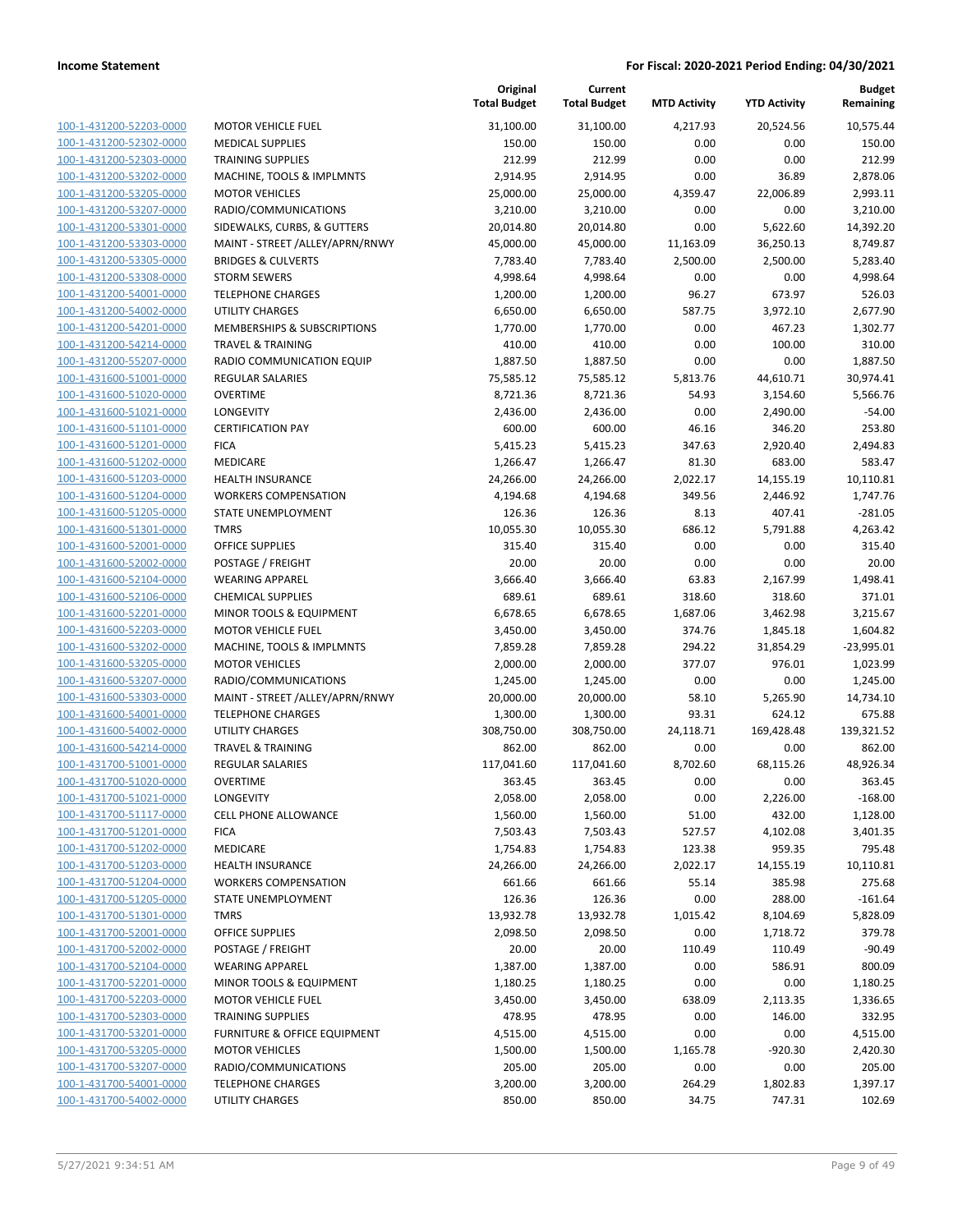| 100-1-431700-54201-0000        |
|--------------------------------|
| 100-1-431700-54212-0000        |
| 100-1-431700-54214-0000        |
| 100-1-431700-54410-0000        |
| 100-1-441100-51001-0000        |
| 100-1-441100-51020-0000        |
| 100-1-441100-51021-0000        |
| 100-1-441100-51102-0000        |
| 100-1-441100-51117-0000        |
|                                |
| 100-1-441100-51201-0000        |
| 100-1-441100-51202-0000        |
| 100-1-441100-51203-0000        |
| 100-1-441100-51204-0000        |
| 100-1-441100-51205-0000        |
| 100-1-441100-51301-0000        |
| 100-1-441100-52001-0000        |
| 100-1-441100-52002-0000        |
| 100-1-441100-52005-0000        |
| 100-1-441100-54001-0000        |
| 100-1-441100-54002-0000        |
|                                |
| 100-1-441100-54101-0000        |
| 100-1-441100-54214-0000        |
| 100-1-441200-51001-0000        |
| 100-1-441200-51021-0000        |
| 100-1-441200-51101-0000        |
| 100-1-441200-51117-0000        |
| 100-1-441200-51201-0000        |
| 100-1-441200-51202-0000        |
| 100-1-441200-51203-0000        |
| 100-1-441200-51204-0000        |
| 100-1-441200-51205-0000        |
|                                |
| 100-1-441200-51301-0000        |
| 100-1-441200-52104-0000        |
| 100-1-441200-54201-0000        |
| 100-1-441200-54214-0000        |
| 100-1-441300-51001-0000        |
| 100-1-441300-51020-0000        |
| 100-1-441300-51021-0000        |
| 100-1-441300-51101-0000        |
| 100-1-441300-51116-0000        |
| 100-1-441300-51117-0000        |
| <u>100-1-441300-51201-0000</u> |
| 100-1-441300-51202-0000        |
|                                |
| <u>100-1-441300-51203-0000</u> |
| <u>100-1-441300-51204-0000</u> |
| 100-1-441300-51205-0000        |
| <u>100-1-441300-51301-0000</u> |
| <u>100-1-441300-52002-0000</u> |
| <u>100-1-441300-52005-0000</u> |
| <u>100-1-441300-52104-0000</u> |
| 100-1-441300-52201-0000        |
| 100-1-441300-52203-0000        |
| <u>100-1-441300-53205-0000</u> |
| <u>100-1-441300-54001-0000</u> |
|                                |
| <u>100-1-441300-54002-0000</u> |
| 100-1-441300-54120-0000        |
| 100-1-441300-54201-0000        |
| <u>100-1-441300-54214-0000</u> |
| <u>100-1-441300-54410-0000</u> |
|                                |

|                         |                                        | Original<br><b>Total Budget</b> | Current<br><b>Total Budget</b> | <b>MTD Activity</b> | <b>YTD Activity</b> | <b>Budget</b><br>Remaining |
|-------------------------|----------------------------------------|---------------------------------|--------------------------------|---------------------|---------------------|----------------------------|
| 100-1-431700-54201-0000 | <b>MEMBERSHIPS &amp; SUBSCRIPTIONS</b> | 700.00                          | 700.00                         | 0.00                | 238.00              | 462.00                     |
| 100-1-431700-54212-0000 | PRINTING                               | 200.00                          | 200.00                         | 0.00                | 0.00                | 200.00                     |
| 100-1-431700-54214-0000 | <b>TRAVEL &amp; TRAINING</b>           | 1,500.00                        | 1,500.00                       | 0.00                | 100.00              | 1,400.00                   |
| 100-1-431700-54410-0000 | PERMITS/FEES                           | 200.00                          | 200.00                         | 0.00                | 0.00                | 200.00                     |
| 100-1-441100-51001-0000 | <b>REGULAR SALARIES</b>                | 141,523.20                      | 141,523.20                     | 10,495.20           | 77,202.70           | 64,320.50                  |
| 100-1-441100-51020-0000 | <b>OVERTIME</b>                        | 1,176.84                        | 1,176.84                       | 0.00                | 133.38              | 1,043.46                   |
| 100-1-441100-51021-0000 | LONGEVITY                              | 966.00                          | 966.00                         | 0.00                | 750.00              | 216.00                     |
| 100-1-441100-51102-0000 | <b>BILINGUAL PAY</b>                   | 1,200.00                        | 1,200.00                       | 46.16               | 392.36              | 807.64                     |
| 100-1-441100-51117-0000 | <b>CELL PHONE ALLOWANCE</b>            | 960.00                          | 960.00                         | 73.84               | 553.80              | 406.20                     |
| 100-1-441100-51201-0000 | <b>FICA</b>                            | 9,041.21                        | 9,041.21                       | 646.75              | 4,741.38            | 4,299.83                   |
| 100-1-441100-51202-0000 | MEDICARE                               | 2,114.48                        | 2,114.48                       | 151.25              | 1,108.85            | 1,005.63                   |
| 100-1-441100-51203-0000 | HEALTH INSURANCE                       | 36,399.00                       | 36,399.00                      | 3,033.25            | 21,232.75           | 15,166.25                  |
| 100-1-441100-51204-0000 | <b>WORKERS COMPENSATION</b>            | 655.41                          | 655.41                         | 54.62               | 382.34              | 273.07                     |
| 100-1-441100-51205-0000 | STATE UNEMPLOYMENT                     | 189.54                          | 189.54                         | 31.36               | 429.12              | $-239.58$                  |
| 100-1-441100-51301-0000 | <b>TMRS</b>                            | 16,788.22                       | 16,788.22                      | 1,231.36            | 9,058.52            | 7,729.70                   |
| 100-1-441100-52001-0000 | OFFICE SUPPLIES                        | 3,252.89                        | 3,252.89                       | 401.24              | 802.88              | 2,450.01                   |
| 100-1-441100-52002-0000 | POSTAGE / FREIGHT                      | 1,000.00                        | 1,000.00                       | 17.19               | 289.22              | 710.78                     |
| 100-1-441100-52005-0000 | PRINTED MATERIALS                      | 710.44                          | 710.44                         | 0.00                | 0.00                | 710.44                     |
| 100-1-441100-54001-0000 | <b>TELEPHONE CHARGES</b>               | 3,100.00                        | 3,100.00                       | 428.24              | 1,587.88            | 1,512.12                   |
| 100-1-441100-54002-0000 | <b>UTILITY CHARGES</b>                 | 850.00                          | 850.00                         | 34.75               | 747.31              | 102.69                     |
| 100-1-441100-54101-0000 | PROFESSIONAL SERVICES                  | 0.00                            | 0.00                           | 8,500.00            | 44,000.00           | $-44,000.00$               |
| 100-1-441100-54214-0000 | <b>TRAVEL &amp; TRAINING</b>           | 1,000.00                        | 1,000.00                       | 0.00                | 0.00                | 1,000.00                   |
| 100-1-441200-51001-0000 | REGULAR SALARIES                       | 55,619.20                       | 55,619.20                      | 4,278.40            | 32,128.76           | 23,490.44                  |
| 100-1-441200-51021-0000 | <b>LONGEVITY</b>                       | 366.00                          | 366.00                         | 0.00                | 438.00              | $-72.00$                   |
| 100-1-441200-51101-0000 | <b>CERTIFICATION PAY</b>               | 1,200.00                        | 1,200.00                       | 0.00                | 0.00                | 1,200.00                   |
| 100-1-441200-51117-0000 | <b>CELL PHONE ALLOWANCE</b>            | 432.00                          | 432.00                         | 0.00                | 0.00                | 432.00                     |
| 100-1-441200-51201-0000 | <b>FICA</b>                            | 3,572.27                        | 3,572.27                       | 253.38              | 1,853.00            | 1,719.27                   |
| 100-1-441200-51202-0000 | MEDICARE                               | 835.45                          | 835.45                         | 59.26               | 433.35              | 402.10                     |
| 100-1-441200-51203-0000 | <b>HEALTH INSURANCE</b>                | 12,133.00                       | 12,133.00                      | 1,011.08            | 7,077.56            | 5,055.44                   |
| 100-1-441200-51204-0000 | <b>WORKERS COMPENSATION</b>            | 315.00                          | 315.00                         | 26.25               | 183.75              | 131.25                     |
| 100-1-441200-51205-0000 | STATE UNEMPLOYMENT                     | 63.18                           | 63.18                          | 0.00                | 144.01              | $-80.83$                   |
| 100-1-441200-51301-0000 | <b>TMRS</b>                            | 6,633.18                        | 6,633.18                       | 496.30              | 3,726.59            | 2,906.59                   |
| 100-1-441200-52104-0000 | <b>WEARING APPAREL</b>                 | 500.04                          | 500.04                         | 0.00                | 0.00                | 500.04                     |
| 100-1-441200-54201-0000 | MEMBERSHIPS & SUBSCRIPTIONS            | 250.00                          | 250.00                         | 0.00                | 55.00               | 195.00                     |
| 100-1-441200-54214-0000 | <b>TRAVEL &amp; TRAINING</b>           | 1,000.00                        | 1,000.00                       | 0.00                | 0.00                | 1,000.00                   |
| 100-1-441300-51001-0000 | <b>REGULAR SALARIES</b>                | 323,274.00                      | 323,274.00                     | 24,868.00           | 186,631.62          | 136,642.38                 |
| 100-1-441300-51020-0000 | <b>OVERTIME</b>                        | 0.00                            | 0.00                           | 0.00                | 9.51                | $-9.51$                    |
| 100-1-441300-51021-0000 | LONGEVITY                              | 3,024.00                        | 3,024.00                       | 0.00                | 3,408.00            | $-384.00$                  |
| 100-1-441300-51101-0000 | <b>CERTIFICATION PAY</b>               | 2,400.00                        | 2,400.00                       | 184.62              | 1,384.65            | 1,015.35                   |
| 100-1-441300-51116-0000 | CAR ALLOWANCE                          | 4,200.00                        | 4,200.00                       | 323.08              | 2,423.10            | 1,776.90                   |
| 100-1-441300-51117-0000 | <b>CELL PHONE ALLOWANCE</b>            | 3,132.00                        | 3,132.00                       | 253.84              | 1,903.80            | 1,228.20                   |
| 100-1-441300-51201-0000 | <b>FICA</b>                            | 20,573.44                       | 20,573.44                      | 1,566.97            | 11,832.85           | 8,740.59                   |
| 100-1-441300-51202-0000 | MEDICARE                               | 4,811.53                        | 4,811.53                       | 366.47              | 2,767.39            | 2,044.14                   |
| 100-1-441300-51203-0000 | <b>HEALTH INSURANCE</b>                | 72,799.00                       | 72,799.00                      | 6,066.58            | 42,466.06           | 30,332.94                  |
| 100-1-441300-51204-0000 | <b>WORKERS COMPENSATION</b>            | 1,862.44                        | 1,862.44                       | 155.20              | 1,086.40            | 776.04                     |
| 100-1-441300-51205-0000 | STATE UNEMPLOYMENT                     | 379.08                          | 379.08                         | 0.00                | 864.01              | $-484.93$                  |
| 100-1-441300-51301-0000 | <b>TMRS</b>                            | 38,201.88                       | 38,201.88                      | 2,973.04            | 22,425.99           | 15,775.89                  |
| 100-1-441300-52002-0000 | POSTAGE / FREIGHT                      | 6,000.00                        | 6,000.00                       | 709.99              | 2,908.88            | 3,091.12                   |
| 100-1-441300-52005-0000 | PRINTED MATERIALS                      | 1,490.40                        | 1,490.40                       | 0.00                | 448.60              | 1,041.80                   |
| 100-1-441300-52104-0000 | <b>WEARING APPAREL</b>                 | 2,800.00                        | 2,800.00                       | 0.00                | 394.98              | 2,405.02                   |
| 100-1-441300-52201-0000 | MINOR TOOLS & EQUIPMENT                | 500.00                          | 500.00                         | 0.00                | 0.00                | 500.00                     |
| 100-1-441300-52203-0000 | <b>MOTOR VEHICLE FUEL</b>              | 3,200.00                        | 3,200.00                       | 499.29              | 2,275.91            | 924.09                     |
| 100-1-441300-53205-0000 | <b>MOTOR VEHICLES</b>                  | 1,000.00                        | 1,000.00                       | 849.86              | 1,313.57            | $-313.57$                  |
| 100-1-441300-54001-0000 | <b>TELEPHONE CHARGES</b>               | 5,400.00                        | 5,400.00                       | 506.03              | 2,934.86            | 2,465.14                   |
| 100-1-441300-54002-0000 | UTILITY CHARGES                        | 850.00                          | 850.00                         | 34.75               | 747.31              | 102.69                     |
| 100-1-441300-54120-0000 | <b>TITLE SEARCHES</b>                  | 0.00                            | 0.00                           | 0.00                | 1,800.00            | $-1,800.00$                |
| 100-1-441300-54201-0000 | MEMBERSHIPS & SUBSCRIPTIONS            | 750.00                          | 750.00                         | 0.00                | 286.00              | 464.00                     |
| 100-1-441300-54214-0000 | <b>TRAVEL &amp; TRAINING</b>           | 4,000.00                        | 4,000.00                       | 0.00                | 184.00              | 3,816.00                   |
| 100-1-441300-54410-0000 | PERMITS/FEES                           | 16,000.00                       | 16,000.00                      | 2,116.59            | 22,518.40           | $-6,518.40$                |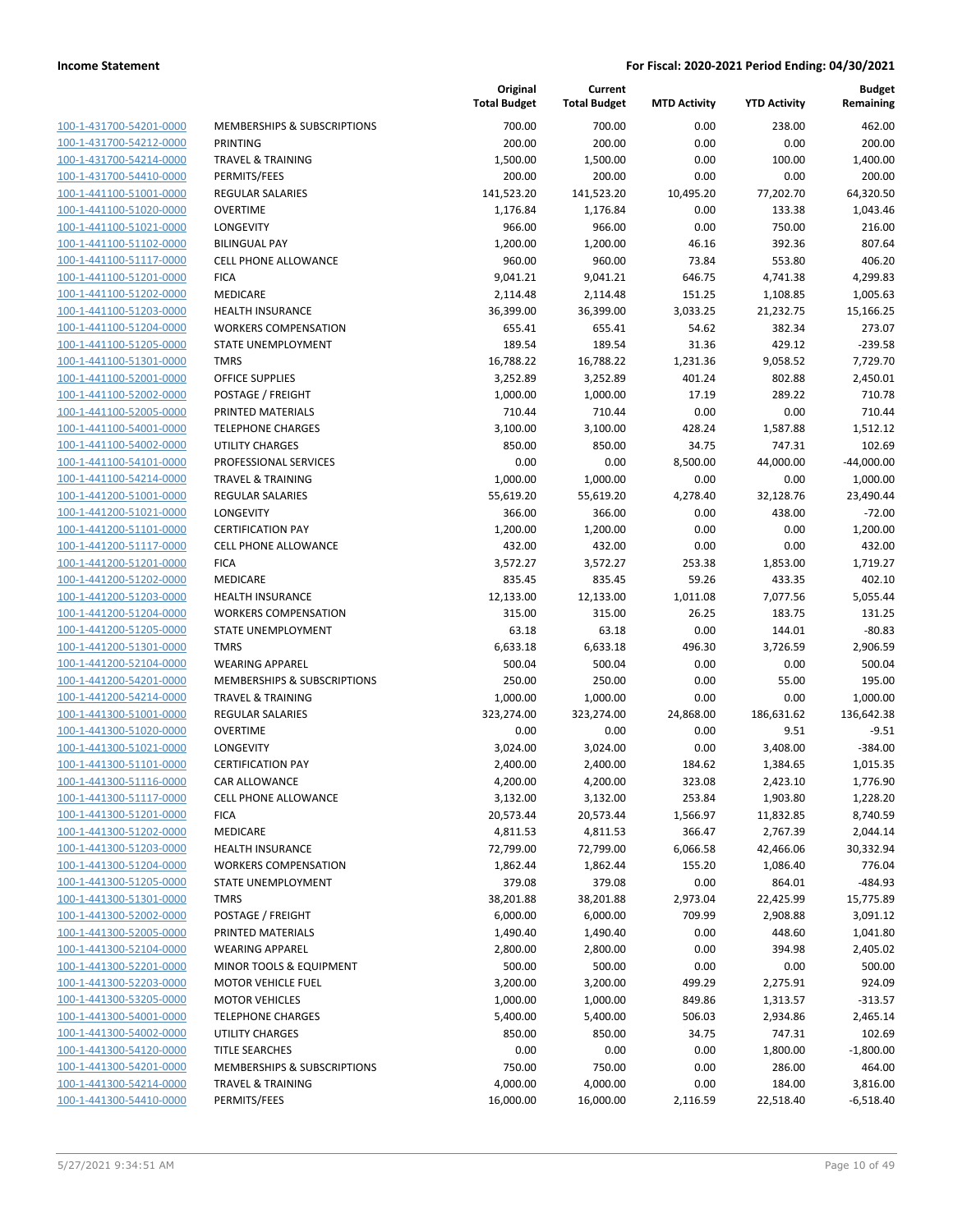| 100-1-442200-53205-0000        |
|--------------------------------|
| 100-1-443200-51001-0000        |
| 100-1-443200-51020-0000        |
| <u>100-1-443200-51021-0000</u> |
| 100-1-443200-51102-0000        |
| 100-1-443200-51117-0000        |
| 100-1-443200-51201-0000        |
| 100-1-443200-51202-0000        |
| 100-1-443200-51203-0000        |
| 100-1-443200-51204-0000        |
| 100-1-443200-51205-0000        |
| 100-1-443200-51301-0000        |
| 100-1-443200-52001-0000        |
| <u>100-1-443200-52002-0000</u> |
| 100-1-443200-52101-0000        |
| 100-1-443200-52104-0000        |
| 100-1-443200-52106-0000        |
| 100-1-443200-52108-0000        |
| 100-1-443200-52201-0000        |
| 100-1-443200-52203-0000        |
| 100-1-443200-53202-0000        |
| 100-1-443200-53205-0000        |
|                                |
| 100-1-443200-54001-0000        |
| <u>100-1-443200-54002-0000</u> |
| 100-1-443200-54107-0000        |
| 100-1-443200-54108-0000        |
| 100-1-443200-54214-0000        |
| 100-1-451100-45310-0000        |
| 100-1-451100-51001-0000        |
| 100-1-451100-51020-0000        |
| 100-1-451100-51021-0000        |
| 100-1-451100-51101-0000        |
| 100-1-451100-51102-0000        |
| <u>100-1-451100-51116-0000</u> |
| 100-1-451100-51117-0000        |
| 100-1-451100-51201-0000        |
| 100-1-451100-51202-0000        |
| 100-1-451100-51203-0000        |
| 100-1-451100-51204-0000        |
| 100-1-451100-51205-0000        |
| 100-1-451100-51301-0000        |
| 100-1-451100-51401-0000        |
| 100-1-451100-52001-0000        |
| <u>100-1-451100-52002-0000</u> |
| 100-1-451100-52101-0000        |
| 100-1-451100-52104-0000        |
| 100-1-451100-52106-0000        |
| <u>100-1-451100-52107-0000</u> |
| <u>100-1-451100-52201-0000</u> |
| 100-1-451100-52203-0000        |
| 100-1-451100-52401-0000        |
| 100-1-451100-53201-0000        |
|                                |
| <u>100-1-451100-53202-0000</u> |
| 100-1-451100-53205-0000        |
| 100-1-451100-53207-0000        |
| <u>100-1-451100-53402-0000</u> |
| 100-1-451100-53707-0000        |
| <u>100-1-451100-53708-0000</u> |
| 100-1-451100-53710-0000        |

|                         |                                         | Original<br><b>Total Budget</b> | Current<br><b>Total Budget</b> | <b>MTD Activity</b> | <b>YTD Activity</b> | <b>Budget</b><br>Remaining |
|-------------------------|-----------------------------------------|---------------------------------|--------------------------------|---------------------|---------------------|----------------------------|
| 100-1-442200-53205-0000 | <b>MOTOR VEHICLES</b>                   | 200.00                          | 200.00                         | 459.98              | 459.98              | $-259.98$                  |
| 100-1-443200-51001-0000 | <b>REGULAR SALARIES</b>                 | 210,600.00                      | 210,600.00                     | 15,077.52           | 125,245.33          | 85,354.67                  |
| 100-1-443200-51020-0000 | <b>OVERTIME</b>                         | 7,949.67                        | 7,949.67                       | 1,011.32            | 6,054.01            | 1,895.66                   |
| 100-1-443200-51021-0000 | LONGEVITY                               | 5,698.00                        | 5,698.00                       | 0.00                | 6,184.00            | $-486.00$                  |
| 100-1-443200-51102-0000 | <b>BILINGUAL PAY</b>                    | 600.00                          | 600.00                         | 46.16               | 623.16              | $-23.16$                   |
| 100-1-443200-51117-0000 | <b>CELL PHONE ALLOWANCE</b>             | 1,170.00                        | 1,170.00                       | 90.00               | 675.00              | 495.00                     |
| 100-1-443200-51201-0000 | <b>FICA</b>                             | 14,013.10                       | 14,013.10                      | 946.93              | 7,855.87            | 6,157.23                   |
| 100-1-443200-51202-0000 | MEDICARE                                | 3,277.26                        | 3,277.26                       | 221.46              | 1,837.27            | 1,439.99                   |
| 100-1-443200-51203-0000 | <b>HEALTH INSURANCE</b>                 | 72,799.00                       | 72,799.00                      | 6,066.58            | 42,466.06           | 30,332.94                  |
| 100-1-443200-51204-0000 | <b>WORKERS COMPENSATION</b>             | 7,571.59                        | 7,571.59                       | 630.97              | 4,416.79            | 3,154.80                   |
| 100-1-443200-51205-0000 | STATE UNEMPLOYMENT                      | 379.08                          | 379.08                         | 56.83               | 861.12              | $-482.04$                  |
| 100-1-443200-51301-0000 | <b>TMRS</b>                             | 26,020.28                       | 26,020.28                      | 1,882.11            | 15,886.13           | 10,134.15                  |
| 100-1-443200-52001-0000 | <b>OFFICE SUPPLIES</b>                  | 1,200.00                        | 1,200.00                       | 352.94              | 1,509.98            | $-309.98$                  |
| 100-1-443200-52002-0000 | POSTAGE / FREIGHT                       | 40.00                           | 40.00                          | 1.56                | 5.66                | 34.34                      |
| 100-1-443200-52101-0000 | <b>JANITORIAL SUPPLIES</b>              | 2,500.00                        | 2,500.00                       | 132.22              | 417.49              | 2,082.51                   |
| 100-1-443200-52104-0000 | <b>WEARING APPAREL</b>                  | 1,800.00                        | 1,800.00                       | 0.00                | 1,738.49            | 61.51                      |
| 100-1-443200-52106-0000 | <b>CHEMICAL SUPPLIES</b>                | 12,000.00                       | 12,000.00                      | 53.64               | 4,204.15            | 7,795.85                   |
| 100-1-443200-52108-0000 | <b>MENAGERIE SUPPLIES</b>               | 7,500.00                        | 7,500.00                       | 554.25              | 4,034.05            | 3,465.95                   |
| 100-1-443200-52201-0000 | MINOR TOOLS & EQUIPMENT                 | 1,400.00                        | 1,400.00                       | 17.82               | 503.22              | 896.78                     |
| 100-1-443200-52203-0000 | <b>MOTOR VEHICLE FUEL</b>               | 4,200.00                        | 4,200.00                       | 549.25              | 2,603.05            | 1,596.95                   |
| 100-1-443200-53202-0000 | MACHINE, TOOLS & IMPLMNTS               | 2,500.00                        | 2,500.00                       | 2,750.00            | 2,750.00            | $-250.00$                  |
| 100-1-443200-53205-0000 | <b>MOTOR VEHICLES</b>                   | 1,000.00                        | 1,000.00                       | 34.80               | 330.09              | 669.91                     |
| 100-1-443200-54001-0000 | <b>TELEPHONE CHARGES</b>                | 1,900.00                        | 1,900.00                       | 160.24              | 1,121.87            | 778.13                     |
| 100-1-443200-54002-0000 | UTILITY CHARGES                         | 25,745.00                       | 25,745.00                      | 2,026.62            | 13,674.88           | 12,070.12                  |
| 100-1-443200-54107-0000 | MEDICAL                                 | 14,000.00                       | 14,000.00                      | 876.63              | 4,410.71            | 9,589.29                   |
| 100-1-443200-54108-0000 | <b>VETERINARY SERVICES</b>              | 7,800.00                        | 7,800.00                       | $-2,065.00$         | $-2,353.00$         | 10,153.00                  |
| 100-1-443200-54214-0000 | <b>TRAVEL &amp; TRAINING</b>            | 1,000.00                        | 1,000.00                       | 0.00                | 198.00              | 802.00                     |
| 100-1-451100-45310-0000 | REECY DAVIS SUPPLIES                    | 17,693.96                       | 17,693.96                      | 5,383.15            | 11,777.04           | 5,916.92                   |
| 100-1-451100-51001-0000 | <b>REGULAR SALARIES</b>                 | 672,233.00                      | 672,233.00                     | 45,623.47           | 369,190.69          | 303,042.31                 |
| 100-1-451100-51020-0000 | <b>OVERTIME</b>                         | 26,200.00                       | 26,200.00                      | 3,367.73            | 17,130.21           | 9,069.79                   |
| 100-1-451100-51021-0000 | LONGEVITY                               | 3,162.00                        | 3,162.00                       | 0.00                | 3,960.00            | $-798.00$                  |
| 100-1-451100-51101-0000 | <b>CERTIFICATION PAY</b>                | 3,000.00                        | 3,000.00                       | 230.80              | 1,731.00            | 1,269.00                   |
| 100-1-451100-51102-0000 | <b>BILINGUAL PAY</b>                    | 600.08                          | 600.08                         | 92.32               | 692.40              | $-92.32$                   |
| 100-1-451100-51116-0000 | CAR ALLOWANCE                           | 4,200.00                        | 4,200.00                       | 323.08              | 2,423.10            | 1,776.90                   |
| 100-1-451100-51117-0000 | <b>CELL PHONE ALLOWANCE</b>             | 7,800.00                        | 7,800.00                       | 810.00              | 5,955.00            | 1,845.00                   |
| 100-1-451100-51201-0000 | <b>FICA</b>                             | 44,381.00                       | 44,381.00                      | 3,703.00            | 24,640.51           | 19,740.49                  |
| 100-1-451100-51202-0000 | MEDICARE                                | 10,380.00                       | 10,380.00                      | 866.03              | 5,762.70            | 4,617.30                   |
| 100-1-451100-51203-0000 | <b>HEALTH INSURANCE</b>                 | 218,397.00                      | 218,397.00                     | 18,199.75           | 127,398.25          | 90,998.75                  |
| 100-1-451100-51204-0000 | <b>WORKERS COMPENSATION</b>             | 12,634.00                       | 12,634.00                      | 944.60              | 6,612.20            | 6,021.80                   |
| 100-1-451100-51205-0000 | STATE UNEMPLOYMENT                      | 1,169.00                        | 1,169.00                       | 141.02              | 2,826.65            | $-1,657.65$                |
| 100-1-451100-51301-0000 | <b>TMRS</b>                             | 82,410.00                       | 82,410.00                      | 6,775.58            | 45,488.48           | 36,921.52                  |
| 100-1-451100-51401-0000 | <b>CONTRA - SALARIES</b>                | 0.00                            | 0.00                           | $-1,932.86$         | $-10,520.32$        | 10,520.32                  |
| 100-1-451100-52001-0000 | <b>OFFICE SUPPLIES</b>                  | 600.00                          | 600.00                         | 35.19               | 285.75              | 314.25                     |
| 100-1-451100-52002-0000 | POSTAGE / FREIGHT                       | 250.00                          | 250.00                         | 3.09                | 82.12               | 167.88                     |
| 100-1-451100-52101-0000 | <b>JANITORIAL SUPPLIES</b>              | 6,485.00                        | 6,485.00                       | 1,258.41            | 4,026.65            | 2,458.35                   |
| 100-1-451100-52104-0000 | <b>WEARING APPAREL</b>                  | 7,772.00                        | 7,118.98                       | 0.00                | 4,586.23            | 2,532.75                   |
| 100-1-451100-52106-0000 | SPLASH PAD SUPPLIES                     | 7,755.00                        | 7,755.00                       | 0.00                | 929.52              | 6,825.48                   |
| 100-1-451100-52107-0000 | <b>BOTANICAL SUPPLIES</b>               | 11,250.00                       | 11,250.00                      | 3,064.24            | 4,041.23            | 7,208.77                   |
| 100-1-451100-52201-0000 | <b>REPAIR &amp; MAINTENANCE</b>         | 12,800.00                       | 21,800.00                      | 3,033.97            | 8,353.11            | 13,446.89                  |
| 100-1-451100-52203-0000 | <b>MOTOR VEHICLE FUEL</b>               | 12,800.00                       | 12,800.00                      | 2,005.81            | 8,894.06            | 3,905.94                   |
| 100-1-451100-52401-0000 | SENIOR RECREATIONAL PROGRAMS            | 500.00                          | 500.00                         | 0.00                | 6.24                | 493.76                     |
| 100-1-451100-53201-0000 | <b>FURNITURE &amp; OFFICE EQUIPMENT</b> | 0.00                            | 0.00                           | 0.00                | 0.00                | 0.00                       |
| 100-1-451100-53202-0000 | MACHINE, TOOLS & IMPLMNTS               | 10,937.58                       | 10,937.58                      | 0.00                | 1,729.67            | 9,207.91                   |
| 100-1-451100-53205-0000 | <b>MOTOR VEHICLES</b>                   | 6,000.00                        | 6,000.00                       | $-1,304.21$         | 3,861.70            | 2,138.30                   |
| 100-1-451100-53207-0000 | RADIO/COMMUNICATIONS                    | 1,380.00                        | 1,380.00                       | 970.35              | 970.35              | 409.65                     |
| 100-1-451100-53402-0000 | <b>BUILDING MAINTENANCE</b>             | 1,200.00                        | 1,200.00                       | 0.00                | 373.01              | 826.99                     |
| 100-1-451100-53707-0000 | <b>MAINT - GROUNDS</b>                  | 14,230.00                       | 14,230.00                      | 867.16              | 6,214.74            | 8,015.26                   |
| 100-1-451100-53708-0000 | <b>ATHLETIC FIELDS</b>                  | 16,200.00                       | 16,200.00                      | 10,306.94           | 15,394.06           | 805.94                     |
| 100-1-451100-53710-0000 | PARK IMPROVEMENTS                       | 10,800.00                       | 10,800.00                      | 1,600.00            | 7,707.73            | 3,092.27                   |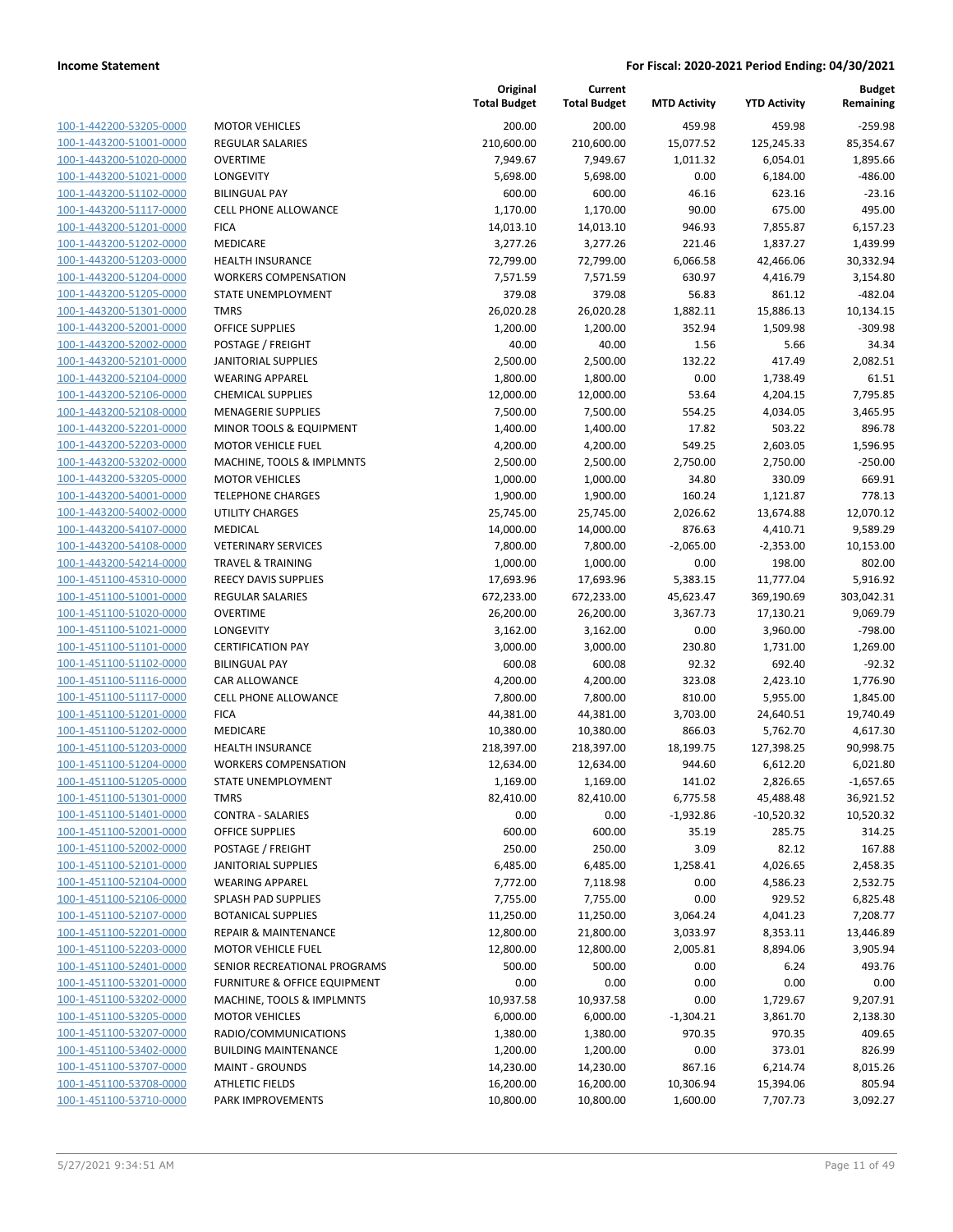|                         |                               | Original<br><b>Total Budget</b> | Current<br><b>Total Budget</b> | <b>MTD Activity</b> | <b>YTD Activity</b> | Budget<br>Remaining |
|-------------------------|-------------------------------|---------------------------------|--------------------------------|---------------------|---------------------|---------------------|
| 100-1-451100-54001-0000 | <b>TELEPHONE CHARGES</b>      | 8,250.00                        | 8,250.00                       | 840.46              | 4,260.63            | 3,989.37            |
| 100-1-451100-54002-0000 | <b>UTILITY CHARGES</b>        | 115,000.00                      | 115,000.00                     | 11,350.05           | 74,342.06           | 40,657.94           |
| 100-1-451100-54101-0000 | PROFESSIONAL SERVICES         | 10,000.00                       | 10,000.00                      | 0.00                | 1,948.58            | 8,051.42            |
| 100-1-451100-54201-0000 | MEMBERSHIPS & SUBSCRIPTIONS   | 1,510.00                        | 2,066.03                       | 38.60               | 2,011.68            | 54.35               |
| 100-1-451100-54211-0000 | ADVERTISING                   | 5,750.00                        | 3,308.00                       | 1,213.50            | 1,559.13            | 1,748.87            |
| 100-1-451100-54212-0000 | PRINTING                      | 0.00                            | 216.00                         | 0.00                | 216.00              | 0.00                |
| 100-1-451100-54214-0000 | <b>TRAVEL &amp; TRAINING</b>  | 2,461.58                        | 2,461.58                       | 0.00                | 1,855.38            | 606.20              |
| 100-1-451100-54301-0000 | <b>SPECIAL EVENTS</b>         | 63,150.00                       | 57,150.00                      | 4,327.41            | 19,011.31           | 38,138.69           |
| 100-1-451100-54409-0000 | <b>CEMETERY MAINTENANCE</b>   | 80,700.00                       | 80,700.00                      | 0.00                | 46,250.00           | 34,450.00           |
| 100-1-451100-55203-0000 | <b>FURNITURE/OFFICE EQUIP</b> | 0.00                            | 2,322.99                       | 0.00                | 2,322.99            | 0.00                |
| 100-1-455100-51001-0000 | <b>REGULAR SALARIES</b>       | 322,894.00                      | 322,894.00                     | 23,332.07           | 174,293.85          | 148,600.15          |
| 100-1-455100-51020-0000 | <b>OVERTIME</b>               | 0.00                            | 0.00                           | 0.00                | 50.13               | $-50.13$            |
| 100-1-455100-51021-0000 | LONGEVITY                     | 3,840.00                        | 3,840.00                       | 0.00                | 3,996.00            | $-156.00$           |
| 100-1-455100-51102-0000 | <b>BILINGUAL PAY</b>          | 600.00                          | 600.00                         | 46.16               | 346.20              | 253.80              |
| 100-1-455100-51116-0000 | CAR ALLOWANCE                 | 4,200.00                        | 4,200.00                       | 323.08              | 2,423.10            | 1,776.90            |
| 100-1-455100-51117-0000 | <b>CELL PHONE ALLOWANCE</b>   | 1,170.00                        | 1,170.00                       | 90.00               | 675.00              | 495.00              |
| 100-1-455100-51201-0000 | <b>FICA</b>                   | 20,627.00                       | 20,627.00                      | 1,456.87            | 11,034.08           | 9,592.92            |
| 100-1-455100-51202-0000 | MEDICARE                      | 4,824.00                        | 4,824.00                       | 340.72              | 2,580.53            | 2,243.47            |
| 100-1-455100-51203-0000 | <b>HEALTH INSURANCE</b>       | 48,533.00                       | 48,533.00                      | 4,044.42            | 28,310.94           | 20,222.06           |
| 100-1-455100-51204-0000 | <b>WORKERS COMPENSATION</b>   | 980.00                          | 980.00                         | 81.67               | 571.69              | 408.31              |
| 100-1-455100-51205-0000 | STATE UNEMPLOYMENT            | 759.00                          | 759.00                         | 119.42              | 1,180.60            | $-421.60$           |
| 100-1-455100-51301-0000 | <b>TMRS</b>                   | 28,408.15                       | 28,408.15                      | 2,270.57            | 17,341.83           | 11,066.32           |
| 100-1-455100-52001-0000 | <b>OFFICE SUPPLIES</b>        | 2,650.00                        | 2,650.00                       | 141.62              | 1,453.08            | 1,196.92            |
| 100-1-455100-52002-0000 | POSTAGE / FREIGHT             | 60.00                           | 60.00                          | 0.00                | 0.00                | 60.00               |
| 100-1-455100-52004-0000 | <b>COMPUTER SUPPLIES</b>      | 75.00                           | 75.00                          | 0.00                | 0.00                | 75.00               |
| 100-1-455100-52005-0000 | PRINTED MATERIALS             | 72.00                           | 72.00                          | 0.00                | 24.00               | 48.00               |
| 100-1-455100-52115-0000 | <b>CATALOGING SUPPLIES</b>    | 1,500.00                        | 1,500.00                       | 79.31               | 916.47              | 583.53              |
| 100-1-455100-52201-0000 | MINOR TOOLS & EQUIPMENT       | 75.00                           | 75.00                          | 0.00                | 0.00                | 75.00               |
| 100-1-455100-52402-0000 | <b>BASIC PROGRAM EXPENSE</b>  | 4,000.00                        | 4,000.00                       | 0.00                | 1,506.37            | 2,493.63            |
| 100-1-455100-53201-0000 | FURNITURE & OFFICE EQUIPMENT  | 669.00                          | 669.00                         | 0.00                | 0.00                | 669.00              |
| 100-1-455100-54001-0000 | <b>TELEPHONE CHARGES</b>      | 4,700.00                        | 4,700.00                       | 392.32              | 2,746.70            | 1,953.30            |
| 100-1-455100-54002-0000 | <b>UTILITY CHARGES</b>        | 26,600.00                       | 26,600.00                      | 2,009.81            | 14,853.77           | 11,746.23           |
| 100-1-455100-54101-0000 | PROFESSIONAL SERVICES         | 0.00                            | 0.00                           | 0.00                | 350.00              | $-350.00$           |
| 100-1-455100-54201-0000 | MEMBERSHIPS & SUBSCRIPTIONS   | 12,883.00                       | 12,883.00                      | 835.00              | 9,569.88            | 3,313.12            |
| 100-1-455100-54202-0000 | <b>LIBRARY PERIODICALS</b>    | 650.00                          | 650.00                         | 0.00                | 646.78              | 3.22                |
| 100-1-455100-54211-0000 | ADVERTISING                   | 1,500.00                        | 1,500.00                       | 0.00                | 1,000.00            | 500.00              |
| 100-1-455100-54214-0000 | <b>TRAVEL &amp; TRAINING</b>  | 1,900.00                        | 1,900.00                       | 0.00                | 1,321.00            | 579.00              |
| 100-1-455100-55203-0000 | <b>FURNITURE/OFFICE EQUIP</b> | 2,217.52                        | 2,217.52                       | 907.57              | 1,457.47            | 760.05              |
| 100-1-455100-55211-0000 | <b>BOOKS</b>                  | 44,000.00                       | 44,000.00                      | 3,368.64            | 27,297.81           | 16,702.19           |
| 100-1-456100-51001-0000 | <b>REGULAR SALARIES</b>       | 66,976.00                       | 66,976.00                      | 5,151.20            | 38,701.01           | 28,274.99           |
| 100-1-456100-51021-0000 | LONGEVITY                     | 1,680.00                        | 1,680.00                       | 0.00                | 1,776.00            | -96.00              |
| 100-1-456100-51116-0000 | CAR ALLOWANCE                 | 4,200.00                        | 4,200.00                       | 323.08              | 2,423.10            | 1,776.90            |
| 100-1-456100-51117-0000 | <b>CELL PHONE ALLOWANCE</b>   | 1,170.00                        | 1,170.00                       | 90.00               | 675.00              | 495.00              |
| 100-1-456100-51201-0000 | <b>FICA</b>                   | 4,552.41                        | 4,552.41                       | 327.49              | 2,464.70            | 2,087.71            |
| 100-1-456100-51202-0000 | MEDICARE                      | 1,064.68                        | 1,064.68                       | 76.59               | 576.40              | 488.28              |
| 100-1-456100-51203-0000 | <b>HEALTH INSURANCE</b>       | 12,133.00                       | 12,133.00                      | 1,011.08            | 7,077.56            | 5,055.44            |
| 100-1-456100-51204-0000 | <b>WORKERS COMPENSATION</b>   | 177.10                          | 177.10                         | 14.76               | 103.32              | 73.78               |
| 100-1-456100-51205-0000 | STATE UNEMPLOYMENT            | 63.18                           | 63.18                          | 0.00                | 143.99              | $-80.81$            |
| 100-1-456100-51301-0000 | <b>TMRS</b>                   | 8,453.17                        | 8,453.17                       | 645.46              | 4,989.85            | 3,463.32            |
| 100-1-456100-52001-0000 | <b>OFFICE SUPPLIES</b>        | 50.00                           | 50.00                          | 11.48               | 29.17               | 20.83               |
| 100-1-456100-52002-0000 | POSTAGE / FREIGHT             | 25.00                           | 25.00                          | 0.00                | 0.00                | 25.00               |
| 100-1-456100-52103-0000 | <b>MEETING SUPPLIES</b>       | 25.00                           | 25.00                          | 0.00                | 0.00                | 25.00               |
| 100-1-456100-54001-0000 | <b>TELEPHONE CHARGES</b>      | 480.00                          | 480.00                         | 40.24               | 281.74              | 198.26              |
| 100-1-456100-54201-0000 | MEMBERSHIPS & SUBSCRIPTIONS   | 1,255.00                        | 1,255.00                       | 0.00                | 915.00              | 340.00              |
| 100-1-456100-54205-0000 | <b>BUSINESS MEALS</b>         | 25.00                           | 25.00                          | 0.00                | 0.00                | 25.00               |
| 100-1-456100-54214-0000 | <b>TRAVEL &amp; TRAINING</b>  | 700.00                          | 700.00                         | 0.00                | 99.00               | 601.00              |
| 100-1-456100-54301-0000 | <b>SPECIAL EVENTS</b>         | 9,300.00                        | 9,300.00                       | 0.00                | 2,200.21            | 7,099.79            |
| 100-1-456100-54523-0000 | PROPOSED EVENTS               | 50,000.00                       | 50,000.00                      | 0.00                | 15,000.00           | 35,000.00           |
| 100-1-480000-52003-0000 | <b>COPIER CHARGES</b>         | 60,000.00                       | 60,000.00                      | 5,376.86            | 32,927.50           | 27,072.50           |
|                         |                               |                                 |                                |                     |                     |                     |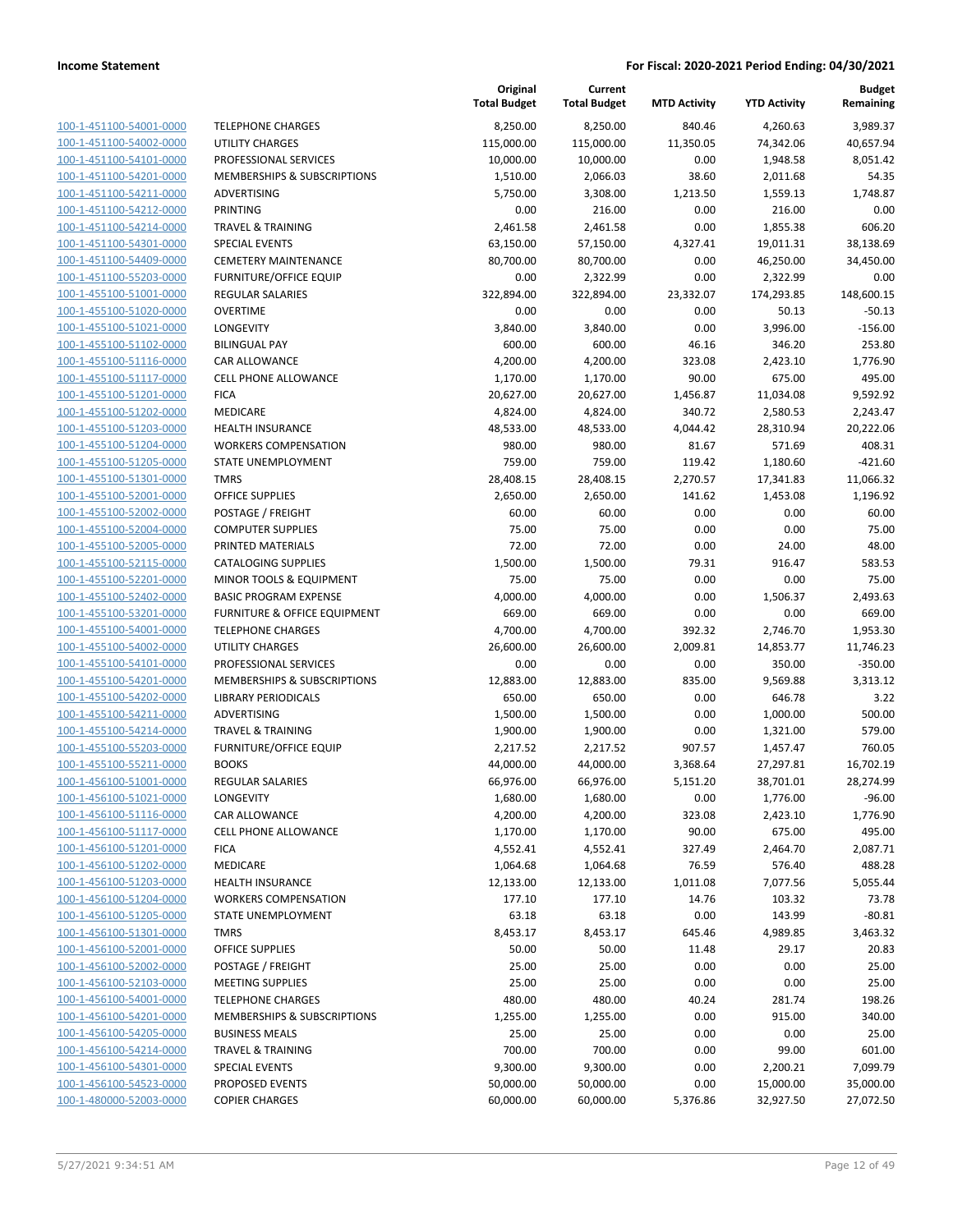|                                                    |                                                                       | Original<br><b>Total Budget</b> | Current<br><b>Total Budget</b> | <b>MTD Activity</b> | <b>YTD Activity</b> | <b>Budget</b><br>Remaining |
|----------------------------------------------------|-----------------------------------------------------------------------|---------------------------------|--------------------------------|---------------------|---------------------|----------------------------|
| 100-1-480000-52006-0000                            | <b>COPIER PAPER</b>                                                   | 4,000.00                        | 4,000.00                       | 162.82              | 4,471.09            | $-471.09$                  |
| 100-1-480000-54002-0000                            | <b>UTILITY CHARGES</b>                                                | 575.00                          | 575.00                         | 48.45               | 339.77              | 235.23                     |
| 100-1-480000-54105-0000                            | MARKETING                                                             | 7,000.00                        | 7,000.00                       | 0.00                | 3,500.00            | 3,500.00                   |
| 100-1-480000-54201-0000                            | MEMBERSHIPS & SUBSCRIPTIONS                                           | 8,601.00                        | 8,601.00                       | 1,795.03            | 3,554.86            | 5,046.14                   |
| 100-1-480000-54904-0000                            | POSTAGE METER RENTAL                                                  | 0.00                            | 0.00                           | $-177.85$           | $-1,244.95$         | 1,244.95                   |
| 100-1-480000-56309-0000                            | PAYOUT ARRANGEMENT LOCAL SALES TAX                                    | 178,096.00                      | 178,096.00                     | 10,956.67           | 26,526.00           | 151,570.00                 |
| 100-1-480000-56309-0001                            | PAYOUT ARRANGEMENT - 380 AGREEMENT                                    | 100,000.00                      | 100,000.00                     | 0.00                | 0.00                | 100,000.00                 |
| 100-1-480000-57005-0000                            | <b>ACCRUED VAC &amp; SICK PAY</b>                                     | 210,000.00                      | 210,000.00                     | 17,235.37           | 237,313.50          | $-27,313.50$               |
| 100-1-480000-57007-0000                            | <b>COMMUNITY SERVICES</b>                                             | 32,000.00                       | 32,000.00                      | 0.00                | 0.00                | 32,000.00                  |
| 100-1-480000-57008-0000                            | <b>BANK CHARGES</b>                                                   | 8,000.00                        | 8,000.00                       | 878.13              | 6,396.72            | 1,603.28                   |
| 100-1-480000-57015-0000                            | <b>CONTINGENCY EXPENSE</b>                                            | 50,000.00                       | 50,000.00                      | 0.00                | 0.00                | 50,000.00                  |
| 100-1-491000-58040-0000                            | <b>XFR - GENERAL CIP</b>                                              | 2,321,998.00                    | 2,321,998.00                   | 193,499.83          | 1,354,498.81        | 967,499.19                 |
| 100-1-491000-58204-0000                            | XFR - VEHICLE/EQUIP RPLCMNT                                           | 658,178.00                      | 658,178.00                     | 54,848.16           | 383,937.12          | 274,240.88                 |
| 100-1-495000-58702-0000                            | CA - GEN GOV TO CENTRAL SERVICE FUND                                  | 2,984.00                        | 2,984.00                       | 248.67              | 1,740.69            | 1,243.31                   |
| 100-1-495000-58703-0000                            | CA - PUBLIC WORKS TO CENTRAL SERVICE FU                               | 93,007.00                       | 93,007.00                      | 7,750.58            | 54,254.06           | 38,752.94                  |
| 100-1-495000-58704-0000                            | CA - PUBLIC SAFETY TO CENTRAL SERVICE FU                              | 258,976.00                      | 258,976.00                     | 21,581.33           | 151,069.31          | 107,906.69                 |
| 100-1-495000-58705-0000                            | CA - COM DEV TO CENTRAL SERVICE FUND                                  | 57,355.00                       | 57,355.00                      | 4,779.58            | 33,457.06           | 23,897.94                  |
| 100-1-495000-58706-0000                            | CA - PARKS & REC TO CENTRAL SERVICE FUND                              | 209,581.00                      | 209,581.00                     | 17,465.08           | 122,255.56          | 87,325.44                  |
| 100-1-495000-58712-0000                            | CA - GEN GOV TO INSURANCE FUND                                        | 2,322.00                        | 2,322.00                       | 193.50              | 1,354.50            | 967.50                     |
| 100-1-495000-58713-0000                            | CA - PUBLIC WORKS TO INSURANCE FUND                                   | 33,789.00                       | 33,789.00                      | 2,815.75            | 19,710.25           | 14,078.75                  |
| 100-1-495000-58714-0000                            | CA - PUBLIC SAFETY TO INSURANCE FUND                                  | 117,137.00                      | 117,137.00                     | 9,761.42            | 68,329.94           | 48,807.06                  |
| 100-1-495000-58715-0000                            | CA - COM DEV TO INSURANCE FUND                                        | 17,671.00                       | 17,671.00                      | 1,472.58            | 10,308.06           | 7,362.94                   |
| 100-1-495000-58716-0000                            | CA - PARKS & REC TO INSURANCE FUND                                    | 51,332.00                       | 51,332.00                      | 4,277.67            | 29,943.69           | 21,388.31                  |
| 100-1-495000-58722-0000                            | CA - GEN GOVERNMENT TO MIS FUND                                       | 38,698.00                       | 38,698.00                      | 3,224.83            | 22,573.81           | 16,124.19                  |
| 100-1-495000-58723-0000                            | CA - PUBLIC WORKS TO MIS FUND                                         | 20,569.00                       | 20,569.00                      | 1,714.08            | 11,998.56           | 8,570.44                   |
| 100-1-495000-58724-0000                            | CA - PUBLIC SAFETY TO MIS FUND                                        | 244,018.00                      | 244,018.00                     | 20,334.83           | 142,343.81          | 101,674.19                 |
| 100-1-495000-58725-0000                            | CA - COM DEV TO MIS FUND                                              | 114,886.00                      | 114,886.00                     | 9,573.83            | 67,016.81           | 47,869.19                  |
| 100-1-495000-58726-0000                            | CA - PARKS & REC TO MIS FUND                                          | 152,134.00                      | 152,134.00                     | 12,677.83           | 88,744.81           | 63,389.19                  |
|                                                    | <b>Expense Total:</b>                                                 | 27,648,157.04                   | 27,621,157.04                  | 2,109,225.03        | 15,872,515.11       | 11,748,641.93              |
|                                                    |                                                                       |                                 |                                |                     |                     |                            |
|                                                    | Fund: 100 - GENERAL FUND Surplus (Deficit):                           | $-1,474,062.04$                 | -1,447,062.04                  | -890,898.27         | 4,490,854.25        |                            |
| Fund: 101 - MUNICIPAL COURT BUILDING SECURITY FEES |                                                                       |                                 |                                |                     |                     |                            |
| Revenue                                            |                                                                       |                                 |                                |                     |                     |                            |
| 101-1-318001-44101-0000                            | MUNICIPAL COURT COST/FEES                                             | 0.00                            | 0.00                           | 86.10               | 379.42              | $-379.42$                  |
| 101-1-318001-44101-0001                            | LOCAL MUNICIPAL COURT COST/FEES                                       | 0.00                            | 0.00                           | 539.15              | 3,211.95            | $-3,211.95$                |
| 101-1-319001-45401-0000                            | <b>INTEREST REVENUES</b><br><b>Revenue Total:</b>                     | 0.00<br>0.00                    | 0.00<br>0.00                   | 16.52<br>641.77     | 49.98<br>3,641.35   | $-49.98$<br>$-3,641.35$    |
|                                                    |                                                                       |                                 |                                |                     |                     |                            |
| <b>Expense</b>                                     |                                                                       |                                 |                                |                     |                     |                            |
| 101-1-480000-57008-0000                            | <b>BANK CHARGES</b>                                                   | 0.00                            | 0.00                           | 1.50                | 9.00                | $-9.00$                    |
|                                                    | <b>Expense Total:</b>                                                 | 0.00                            | 0.00                           | 1.50                | 9.00                | $-9.00$                    |
|                                                    | Fund: 101 - MUNICIPAL COURT BUILDING SECURITY FEES Surplus (Deficit): | 0.00                            | 0.00                           | 640.27              | 3,632.35            |                            |
| Fund: 102 - MUNICIPAL COURT TECH FUND              |                                                                       |                                 |                                |                     |                     |                            |
| Revenue                                            |                                                                       |                                 |                                |                     |                     |                            |
| 102-1-318001-44101-0000                            | MUNICIPAL COURT COST/FEES                                             | 0.00                            | 0.00                           | 114.83              | 504.01              | $-504.01$                  |
| 102-1-318001-44101-0001                            | LOCAL MUNICIPAL COURT COST/FEES                                       | 0.00                            | 0.00                           | 440.08              | 2,610.52            | $-2,610.52$                |
| 102-1-319001-45401-0000                            | <b>INTEREST REVENUES</b><br><b>Revenue Total:</b>                     | 0.00<br>0.00                    | 0.00<br>0.00                   | 11.64<br>566.55     | 35.04<br>3,149.57   | $-35.04$<br>$-3,149.57$    |
|                                                    |                                                                       |                                 |                                |                     |                     |                            |
| Expense<br>102-1-412100-54101-0000                 | PROFESSIONAL SERVICES                                                 | 0.00                            | 0.00                           | 83.90               | 83.90               | $-83.90$                   |
| 102-1-480000-57008-0000                            | <b>BANK CHARGES</b>                                                   | 0.00                            | 0.00                           | 1.06                | 6.30                | $-6.30$                    |
|                                                    | <b>Expense Total:</b>                                                 | 0.00                            | 0.00                           | 84.96               | 90.20               | $-90.20$                   |
|                                                    | Fund: 102 - MUNICIPAL COURT TECH FUND Surplus (Deficit):              | 0.00                            | 0.00                           | 481.59              | 3,059.37            |                            |
| Fund: 103 - MUNICIPAL COURT CHILD SAFETY FUND      |                                                                       |                                 |                                |                     |                     |                            |
| Revenue                                            |                                                                       |                                 |                                |                     |                     |                            |
| 103-1-318001-44101-0000<br>103-1-318001-44110-0000 | MUNICIPAL COURT COST/FEES<br>OPTIONAL COUNTY FEE - CHILD SAFETY       | 350.00<br>29,987.00             | 350.00<br>29,987.00            | 175.20<br>9,926.95  | 225.20<br>16,084.55 | 124.80<br>13,902.45        |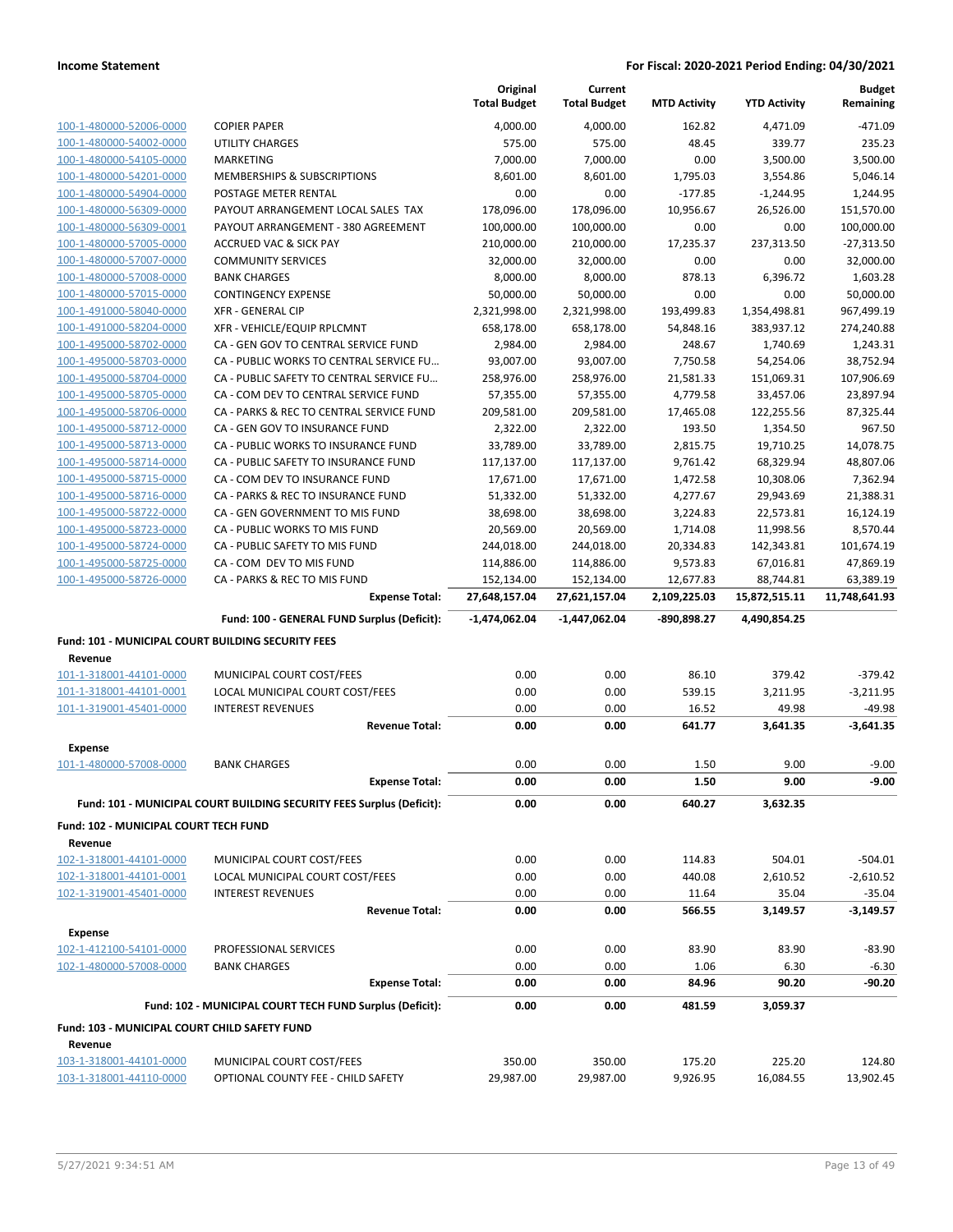|                                               |                                                                  | Original            | Current             |                     |                     | <b>Budget</b> |
|-----------------------------------------------|------------------------------------------------------------------|---------------------|---------------------|---------------------|---------------------|---------------|
|                                               |                                                                  | <b>Total Budget</b> | <b>Total Budget</b> | <b>MTD Activity</b> | <b>YTD Activity</b> | Remaining     |
| 103-1-319001-45401-0000                       | <b>INTEREST REVENUES</b>                                         | 550.00              | 550.00              | 2.86                | 7.45                | 542.55        |
|                                               | <b>Revenue Total:</b>                                            | 30,887.00           | 30,887.00           | 10,105.01           | 16,317.20           | 14,569.80     |
| <b>Expense</b>                                |                                                                  |                     |                     |                     |                     |               |
| 103-1-480000-57007-0000                       | <b>COMMUNITY SERVICES</b>                                        | 25,000.00           | 25,000.00           | 0.00                | 6,157.60            | 18,842.40     |
| 103-1-480000-57008-0000                       | <b>BANK CHARGES</b>                                              | 50.00               | 50.00               | 0.16                | 1.18                | 48.82         |
|                                               | <b>Expense Total:</b>                                            | 25,050.00           | 25,050.00           | 0.16                | 6,158.78            | 18,891.22     |
|                                               | Fund: 103 - MUNICIPAL COURT CHILD SAFETY FUND Surplus (Deficit): | 5,837.00            | 5.837.00            | 10,104.85           | 10,158.42           |               |
| <b>Fund: 111 - RECREATION ACTIVITIES FUND</b> |                                                                  |                     |                     |                     |                     |               |
| Revenue                                       |                                                                  |                     |                     |                     |                     |               |
| 111-1-319010-45306-0000                       | <b>PARK CONCESSIONS</b>                                          | 25,950.00           | 25,950.00           | 926.60              | 1,534.70            | 24,415.30     |
| 111-1-319010-45306-0001                       | SPLASH KINGDOM                                                   | 0.00                | 0.00                | 0.00                | 1,828.82            | $-1,828.82$   |
| 111-1-319011-44507-0000                       | <b>ADULT RECREATION FEES</b>                                     | 28,775.00           | 28,775.00           | 2,410.79            | 11,456.12           | 17,318.88     |
| 111-1-319011-44508-0000                       | YOUTH RECREATION FEES                                            | 103,000.00          | 103,000.00          | 9,674.66            | 44,309.95           | 58,690.05     |
| 111-1-319011-44511-0000                       | REECY DAVIS MEMBERSHIPS                                          | 33,780.00           | 33,780.00           | 1,025.71            | 6,068.48            | 27,711.52     |
| 111-1-319012-44509-0000                       | SPECIAL EVENT FUNDING                                            | 32,200.00           | 32,200.00           | 0.00                | 1,868.68            | 30,331.32     |
| 111-1-319012-45504-0000                       | RECREATION FACILTY RENTAL                                        | 14,225.00           | 14,225.00           | 5,717.78            | 17,828.45           | $-3,603.45$   |
|                                               | <b>Revenue Total:</b>                                            | 237,930.00          | 237,930.00          | 19,755.54           | 84,895.20           | 153,034.80    |
| <b>Expense</b>                                |                                                                  |                     |                     |                     |                     |               |
| 111-1-451200-51001-0000                       | REGULAR SALARIES / PART TIME TEMPORARY                           | 69,864.00           | 81,594.00           | 1,384.00            | 12,245.00           | 69,349.00     |
| 111-1-451200-51201-0000                       | <b>FICA</b>                                                      | 4,331.57            | 4,331.57            | 85.81               | 759.22              | 3,572.35      |
| 111-1-451200-51202-0000                       | MEDICARE                                                         | 1,013.03            | 1,013.03            | 20.07               | 177.56              | 835.47        |
| 111-1-451200-51204-0000                       | <b>WORKERS COMPENSATION</b>                                      | 497.32              | 497.32              | 41.44               | 290.08              | 207.24        |
| 111-1-451200-51205-0000                       | STATE UNEMPLOYMENT                                               | 313.37              | 313.37              | 22.15               | 171.01              | 142.36        |
| 111-1-451200-51301-0000                       | <b>TMRS</b>                                                      | 6,053.73            | 6,053.73            | 0.00                | 334.08              | 5,719.65      |
| 111-1-451200-52101-0000                       | <b>JANITORIAL SUPPLIES</b>                                       | 750.00              | 750.00              | 0.00                | 0.00                | 750.00        |
| 111-1-451200-52401-0000                       | YOUTH SPORT SUPPLIES                                             | 52,730.00           | 52,730.00           | 2,212.61            | 15,574.41           | 37,155.59     |
| 111-1-451200-52403-0000                       | <b>RESALE ITEMS</b>                                              | 19,160.00           | 19,160.00           | 184.14              | 1,734.49            | 17,425.51     |
| 111-1-451200-52412-0000                       | <b>ADULT SPORT SUPPLIES</b>                                      | 11,450.00           | 11,450.00           | 498.75              | 4,073.88            | 7,376.12      |
| 111-1-451200-53710-0000                       | <b>MAINT PARK IMPROVEMENTS</b>                                   | 0.00                | 0.00                | 1,932.50            | 1,932.50            | $-1,932.50$   |
| 111-1-451200-54301-0000                       | <b>SPECIAL EVENTS</b>                                            | 32,200.00           | 20,470.00           | 0.00                | $-40.00$            | 20,510.00     |
| 111-1-451200-54303-0000                       | ADULT OFFICIALS / INSTRUCTORS                                    | 13,696.00           | 13,696.00           | 963.85              | 4,926.42            | 8,769.58      |
| 111-1-451200-54305-0000                       | YOUTH OFFICALS/INSTRUCTORS                                       | 29,557.00           | 29,557.00           | 917.70              | 10,182.73           | 19,374.27     |
| 111-1-480000-52003-0000                       | <b>COPIER CHARGES</b>                                            | 2,600.00            | 2,600.00            | 100.91              | 570.78              | 2,029.22      |
| 111-1-480000-57005-0000                       | <b>ACCRUED VACATION SICK</b>                                     | 1,000.00            | 1,000.00            | 0.00                | 0.00                | 1,000.00      |
| 111-1-480000-57008-0000                       | <b>BANK CHARGES</b>                                              | 2,800.00            | 2,800.00            | 746.66              | 2,917.76            | $-117.76$     |
| 111-1-495000-58501-0000                       | CA - GENERAL FUND                                                | 973.00              | 973.00              | 81.08               | 567.56              | 405.44        |
| 111-1-495000-58701-0000                       | CA - CENTRAL SERVICE FUND                                        | 75.00               | 75.00               | 6.25                | 43.75               | 31.25         |
| 111-1-495000-58710-0000                       | CA - INSURANCE FUND                                              | 103.00              | 103.00              | 8.58                | 60.06               | 42.94         |
| 111-1-495000-58720-0000                       | CA - MIS FUN                                                     | 27.00               | 27.00               | 2.25                | 15.75               | 11.25         |
|                                               | <b>Expense Total:</b>                                            | 249,194.02          | 249,194.02          | 9,208.75            | 56,537.04           | 192,656.98    |
|                                               | Fund: 111 - RECREATION ACTIVITIES FUND Surplus (Deficit):        | $-11,264.02$        | $-11,264.02$        | 10,546.79           | 28,358.16           |               |
| Fund: 112 - GUN RANGE FUND                    |                                                                  |                     |                     |                     |                     |               |
| Revenue                                       |                                                                  |                     |                     |                     |                     |               |
| 112-1-319001-45401-0000                       | <b>INTEREST REVENUES</b>                                         | 50.00               | 50.00               | 0.27                | 0.79                | 49.21         |
| 112-1-319001-45601-0000                       | MISCELLANEOUS REVENUES                                           | 1,266.00            | 1,266.00            | 180.00              | 830.00              | 436.00        |
|                                               | <b>Revenue Total:</b>                                            | 1,316.00            | 1,316.00            | 180.27              | 830.79              | 485.21        |
| <b>Expense</b>                                |                                                                  |                     |                     |                     |                     |               |
| 112-1-421700-54501-0000                       | SPECIAL SERVICES                                                 | 1,300.00            | 1,300.00            | 190.00              | 704.75              | 595.25        |
| 112-1-480000-57008-0000                       | <b>BANK CHARGES</b>                                              | 0.00                | 0.00                | 0.03                | 0.16                | $-0.16$       |
|                                               | <b>Expense Total:</b>                                            | 1,300.00            | 1,300.00            | 190.03              | 704.91              | 595.09        |
|                                               |                                                                  |                     |                     |                     |                     |               |
|                                               | Fund: 112 - GUN RANGE FUND Surplus (Deficit):                    | 16.00               | 16.00               | $-9.76$             | 125.88              |               |
| Fund: 113 - HOTEL / MOTEL OCCUPANCY TAX FUND  |                                                                  |                     |                     |                     |                     |               |
| Revenue                                       |                                                                  |                     |                     |                     |                     |               |
| 113-1-313005-41402-0000                       | HOTEL/MOTEL OCCUPANCY TAX                                        | 485,250.00          | 485,250.00          | 60,111.41           | 329,001.06          | 156,248.94    |
| 113-1-319001-45401-0000                       | <b>INTEREST REVENUES</b>                                         | 4,857.00            | 4,857.00            | 109.13              | 326.33              | 4,530.67      |
|                                               | <b>Revenue Total:</b>                                            | 490,107.00          | 490,107.00          | 60,220.54           | 329,327.39          | 160,779.61    |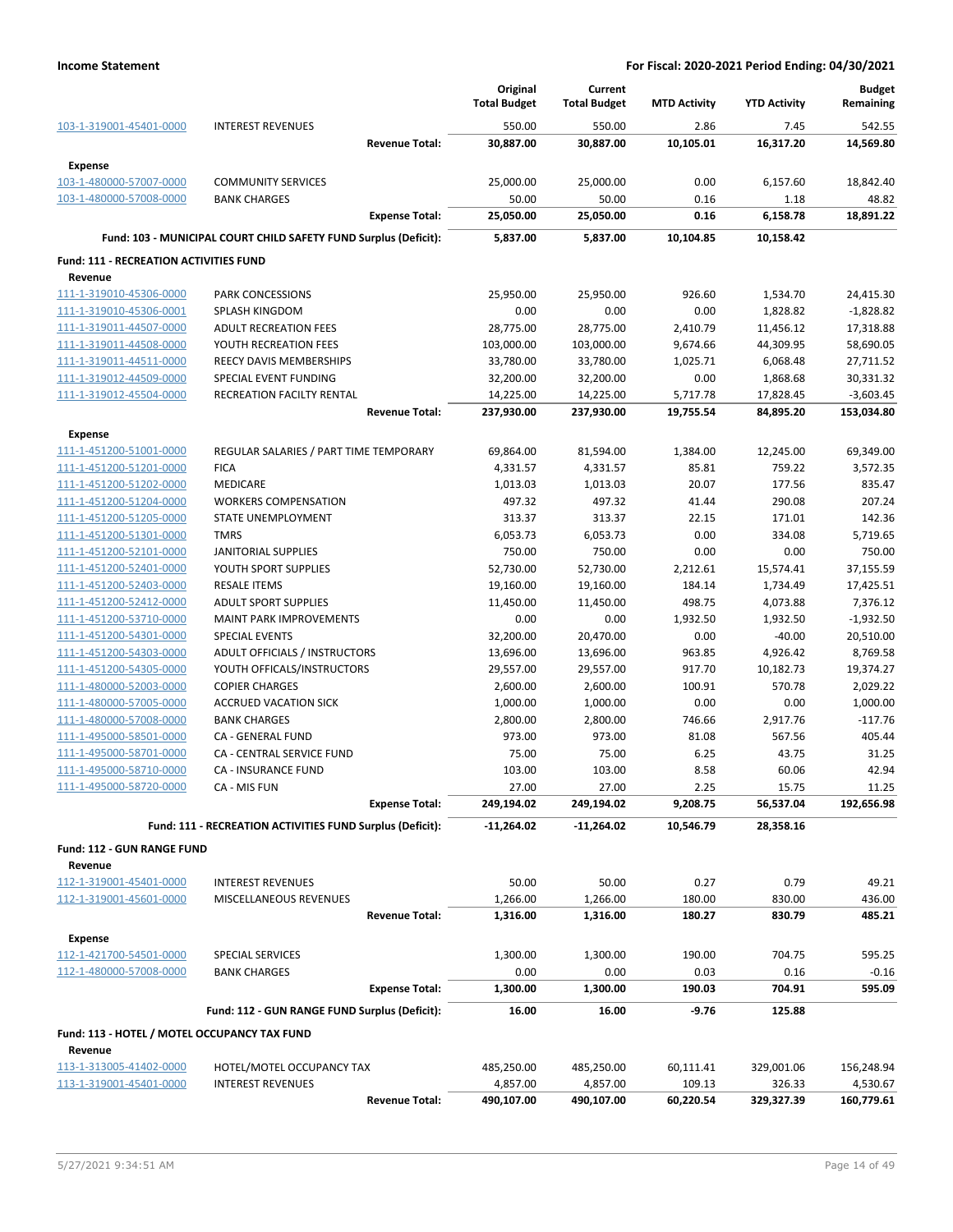|                                   |                                                                 | Original<br><b>Total Budget</b> | Current<br><b>Total Budget</b> | <b>MTD Activity</b> | <b>YTD Activity</b> | <b>Budget</b><br>Remaining |
|-----------------------------------|-----------------------------------------------------------------|---------------------------------|--------------------------------|---------------------|---------------------|----------------------------|
| <b>Expense</b>                    |                                                                 |                                 |                                |                     |                     |                            |
| 113-1-457100-54205-0000           | <b>BUSINESS MEALS</b>                                           | 250.00                          | 250.00                         | 0.00                | 0.00                | 250.00                     |
| 113-1-458100-51001-0000           | <b>REGULAR</b>                                                  | 44,262.40                       | 44,262.40                      | 2,036.56            | 15,277.96           | 28,984.44                  |
| 113-1-458100-51020-0000           | <b>OVERTIME</b>                                                 | 25.65                           | 25.65                          | 0.00                | 0.00                | 25.65                      |
| 113-1-458100-51021-0000           | LONGEVITY                                                       | 360.00                          | 360.00                         | 0.00                | 195.00              | 165.00                     |
| 113-1-458100-51116-0000           | CAR ALLOWANCE                                                   | 1,200.00                        | 1,200.00                       | 161.54              | 1,211.55            | $-11.55$                   |
| 113-1-458100-51117-0000           | <b>CELL PHONE ALLOWANCE</b>                                     | 585.00                          | 585.00                         | 45.00               | 337.50              | 247.50                     |
| 113-1-458100-51201-0000           | <b>FICA</b>                                                     | 2,878.85                        | 2,878.85                       | 129.06              | 986.58              | 1,892.27                   |
| 113-1-458100-51202-0000           | <b>MEDICARE</b>                                                 | 673.28                          | 673.28                         | 30.18               | 230.72              | 442.56                     |
| 113-1-458100-51203-0000           | <b>HEALTH INSURANCE</b>                                         | 12,133.00                       | 12,133.00                      | 1,011.08            | 7,077.56            | 5,055.44                   |
| 113-1-458100-51204-0000           | <b>WORKERS COMPENSATION</b>                                     | 655.84                          | 655.84                         | 54.65               | 382.55              | 273.29                     |
| 113-1-458100-51205-0000           | UNEMPLOYMENT                                                    | 63.18                           | 63.18                          | 0.00                | 65.42               | $-2.24$                    |
| 113-1-458100-51301-0000           | <b>TMRS</b>                                                     | 5,345.60                        | 5,345.60                       | 241.46              | 1,823.28            | 3,522.32                   |
| 113-1-458100-52001-0000           | <b>OFFICE SUPPLIES</b>                                          | 300.00                          | 300.00                         | 0.00                | 0.00                | 300.00                     |
| 113-1-458100-52002-0000           | POSTAGE / FREIGHT                                               | 750.00                          | 750.00                         | 83.81               | 663.55              | 86.45                      |
| 113-1-458100-54101-0000           | PROFESSIONAL SERVICES                                           | 16,000.00                       | 16,000.00                      | 0.00                | 1,980.00            | 14,020.00                  |
| 113-1-458100-54105-0000           | MARKETING                                                       | 10,000.00                       | 10,000.00                      | 1,000.00            | 2,800.00            | 7,200.00                   |
| 113-1-458100-54201-0000           | MEMBERSHIPS & SUBSCRIPTIONS                                     | 1,500.00                        | 1,500.00                       | 0.00                | 765.00              | 735.00                     |
| 113-1-458100-54211-0000           | ADVERTISING                                                     | 55,000.00                       | 55,000.00                      | 2,000.00            | 20,093.67           | 34,906.33                  |
| 113-1-458100-54212-0000           | PRINTING                                                        | 5,000.00                        | 5,000.00                       | 0.00                | 1,036.00            | 3,964.00                   |
| 113-1-458100-54214-0000           | TRAVEL/TRAINING EXPENSE                                         | 2,500.00                        | 2,500.00                       | 0.00                | 1,223.00            | 1,277.00                   |
| 113-1-458100-54301-0000           | <b>SPECIAL EVENTS</b>                                           | 15,500.00                       | 15,500.00                      | 168.00              | 168.00              | 15,332.00                  |
| 113-1-458100-55203-0000           | <b>FURNITURE/OFFICE EQUIP</b>                                   | 400.00                          | 400.00                         | 0.00                | 0.00                | 400.00                     |
| 113-1-480000-57008-0000           | <b>BANK CHARGES</b>                                             | 0.00                            | 0.00                           | 9.82                | 57.32               | $-57.32$                   |
| 113-1-491000-58001-0000           | <b>XFR - GENERAL FUND</b>                                       | 98,000.00                       | 98,000.00                      | 8,166.67            | 57,166.69           | 40,833.31                  |
| 113-1-491000-58040-0000           | XFR - GENERAL CIP FUND                                          | 203,000.00                      | 203,000.00                     | 16,916.67           | 118,416.69          | 84,583.31                  |
| 113-1-491000-58101-0000           | <b>XFR - UTILITY FUND</b>                                       | 45,000.00                       | 45,000.00                      | 3,750.00            | 26,250.00           | 18,750.00                  |
|                                   | <b>Expense Total:</b>                                           | 521,382.80                      | 521,382.80                     | 35,804.50           | 258,208.04          | 263,174.76                 |
|                                   | Fund: 113 - HOTEL / MOTEL OCCUPANCY TAX FUND Surplus (Deficit): | $-31,275.80$                    | $-31,275.80$                   | 24,416.04           | 71,119.35           |                            |
| Fund: 114 - VENUE MANAGEMENT FUND |                                                                 |                                 |                                |                     |                     |                            |
| Revenue                           |                                                                 |                                 |                                |                     |                     |                            |
| 114-1-319010-45306-0000           | <b>CONCESSIONS</b>                                              | 1,198.00                        | 1,198.00                       | 0.00                | 22.02               | 1,175.98                   |
| 114-1-319030-45506-0000           | <b>AUDITORIUM RENTALS</b>                                       | 24,495.00                       | 24,495.00                      | 3,762.50            | 13,747.50           | 10,747.50                  |
| 114-1-319031-45505-0000           | <b>CIVIC CENTER RENTALS</b>                                     | 39,319.00                       | 39,319.00                      | $-645.00$           | 15,586.00           | 23,733.00                  |
| 114-1-319032-44509-0000           | SPECIAL EVENTS/SPONSORS                                         | 4,444.00                        | 4,444.00                       | 0.00                | 500.00              | 3,944.00                   |
| 114-1-319033-45307-0000           | <b>TICKET SALES</b>                                             | 46,561.00                       | 46,561.00                      | 0.00                | 54.12               | 46,506.88                  |
|                                   | <b>Revenue Total:</b>                                           | 116,017.00                      | 116,017.00                     | 3,117.50            | 29,909.64           | 86,107.36                  |
| Expense                           |                                                                 |                                 |                                |                     |                     |                            |
| 114-1-457100-51001-0000           | <b>REGULAR SALARIES</b>                                         | 26,478.40                       | 26,478.40                      | 3,404.56            | 25,707.59           | 770.81                     |
| 114-1-457100-51020-0000           | <b>OVERTIME</b>                                                 | 11,000.00                       | 11,000.00                      | 0.00                | 0.00                | 11,000.00                  |
| 114-1-457100-51021-0000           | LONGEVITY                                                       | 318.00                          | 318.00                         | 0.00                | 408.00              | $-90.00$                   |
| 114-1-457100-51116-0000           | CAR ALLOWANCE                                                   | 1,200.00                        | 1,200.00                       | 161.54              | 1,211.55            | $-11.55$                   |
| 114-1-457100-51117-0000           | <b>CELL PHONE ALLOWANCE</b>                                     | 585.00                          | 585.00                         | 45.00               | 337.50              | 247.50                     |
| 114-1-457100-51201-0000           | <b>FICA</b>                                                     | 1,772.05                        | 1,772.05                       | 232.25              | 1,774.54            | $-2.49$                    |
| 114-1-457100-51202-0000           | MEDICARE                                                        | 414.43                          | 414.43                         | 54.31               | 415.00              | $-0.57$                    |
| 114-1-457100-51203-0000           | <b>HEALTH INSURANCE</b>                                         | 6,067.00                        | 6,067.00                       | 505.58              | 3,539.06            | 2,527.94                   |
| 114-1-457100-51204-0000           | <b>WORKERS COMPENSATION</b>                                     | 612.79                          | 612.79                         | 51.07               | 357.49              | 255.30                     |
| 114-1-457100-51205-0000           | <b>STATE UNEMPLOYMENT</b>                                       | 31.59                           | 31.59                          | 0.00                | 146.63              | $-115.04$                  |
| 114-1-457100-51301-0000           | <b>TMRS</b>                                                     | 3,290.43                        | 3,290.43                       | 437.62              | 3,320.29            | $-29.86$                   |
| 114-1-457100-52001-0000           | OFFICE SUPPLIES                                                 | 250.00                          | 250.00                         | 0.00                | 13.78               | 236.22                     |
| 114-1-457100-52002-0000           | POSTAGE / FREIGHT                                               | 5,000.00                        | 5,000.00                       | 0.00                | 0.00                | 5,000.00                   |
| 114-1-457100-52201-0000           | MINOR TOOLS & EQUIPMENT                                         | 2,500.00                        | 2,500.00                       | 31.98               | 666.77              | 1,833.23                   |
| 114-1-457100-52403-0000           | <b>RESALE ITEMS</b>                                             | 1,500.00                        | 1,500.00                       | 0.00                | 0.00                | 1,500.00                   |
| 114-1-457100-53702-0000           | AUDTIORIUM MAINTENANCE                                          | 10,000.00                       | 10,000.00                      | 5,000.00            | 7,831.53            | 2,168.47                   |
| 114-1-457100-53704-0000           | <b>CIVIC CENTER</b>                                             | 6,000.00                        | 6,000.00                       | 490.63              | 1,772.27            | 4,227.73                   |
| 114-1-457100-54001-0000           | <b>TELEPHONE CHARGES</b>                                        | 200.00                          | 200.00                         | 0.00                | 0.00                | 200.00                     |
| 114-1-457100-54005-0000           | <b>CIVIC CENTER UTILITY CHARGES</b>                             | 0.00                            | 0.00                           | 2,034.88            | 16,659.33           | $-16,659.33$               |
| 114-1-457100-54101-0000           | PROFESSIONAL SERVICES                                           | 7,500.00                        | 7,500.00                       | 0.00                | 0.00                | 7,500.00                   |
|                                   |                                                                 |                                 |                                |                     |                     |                            |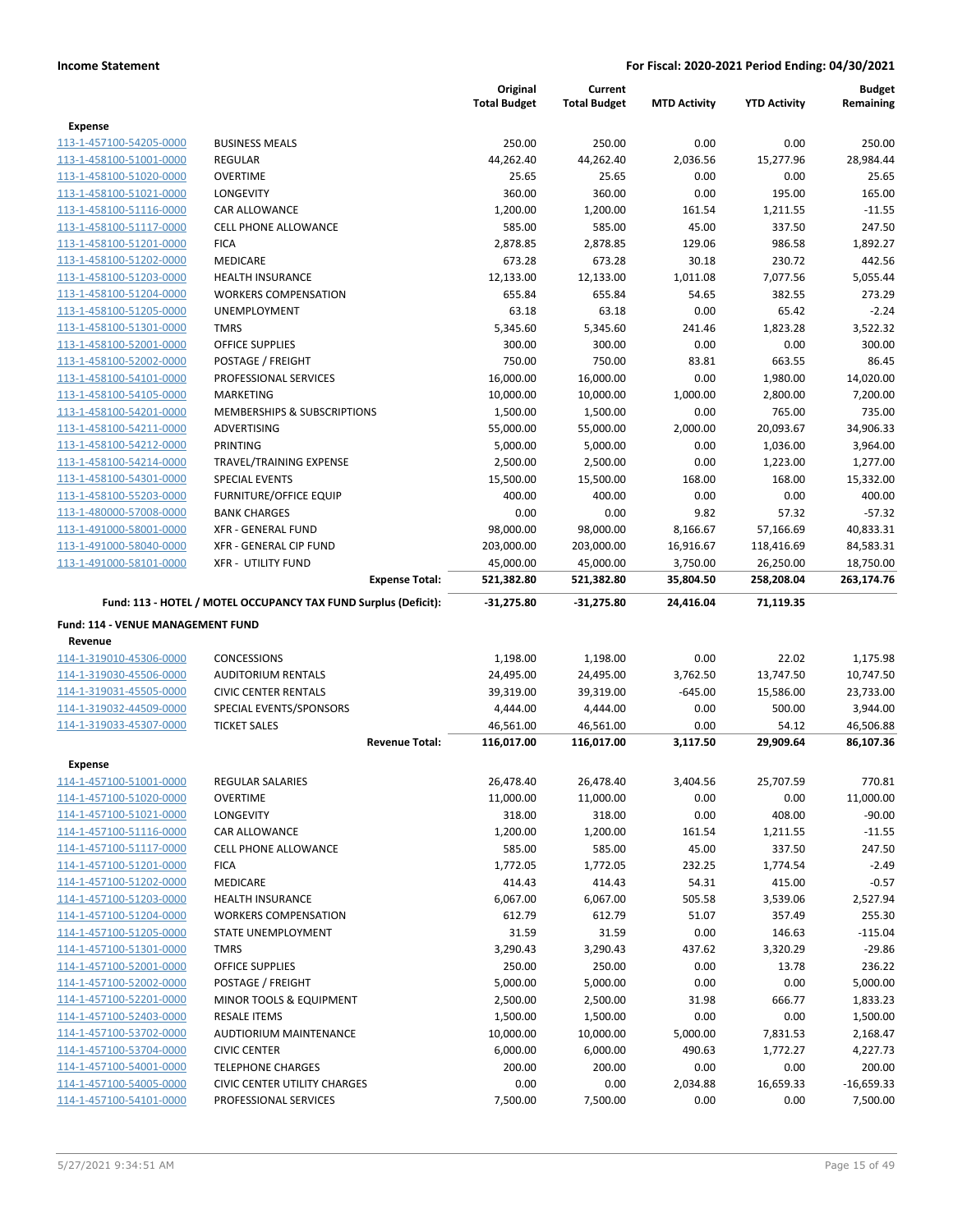|                                      |                                                                    | Original<br><b>Total Budget</b> | Current<br><b>Total Budget</b> | <b>MTD Activity</b> | <b>YTD Activity</b> | <b>Budget</b><br>Remaining |
|--------------------------------------|--------------------------------------------------------------------|---------------------------------|--------------------------------|---------------------|---------------------|----------------------------|
| 114-1-457100-54105-0000              | <b>MARKETING</b>                                                   | 5,500.00                        | 5,500.00                       | 4,000.00            | 4,220.00            | 1,280.00                   |
| 114-1-457100-54201-0000              | MEMBERSHIPS & SUBSCRIPTIONS                                        | 2,000.00                        | 2,000.00                       | 0.00                | 1,553.83            | 446.17                     |
| 114-1-457100-54205-0000              | <b>BUSINESS MEALS</b>                                              | 100.00                          | 100.00                         | 0.00                | 0.00                | 100.00                     |
| 114-1-457100-54211-0000              | <b>ADVERTISING</b>                                                 | 25,000.00                       | 25,000.00                      | 6,000.00            | 9,650.40            | 15.349.60                  |
| 114-1-457100-54214-0000              | <b>TRAVEL &amp; TRAINING</b>                                       | 500.00                          | 500.00                         | 0.00                | 0.00                | 500.00                     |
| 114-1-457100-54301-0000              | <b>SPECIAL EVENTS</b>                                              | 75,000.00                       | 75,000.00                      | 10,327.00           | 24,321.54           | 50,678.46                  |
| 114-1-480000-52003-0000              | <b>COPIER CHARGES</b>                                              | 1,000.00                        | 1,000.00                       | 100.91              | 640.14              | 359.86                     |
| 114-1-480000-57008-0000              | <b>BANK CHARGES</b>                                                | 0.00                            | 0.00                           | 373.84              | 2,097.65            | $-2,097.65$                |
| 114-1-495000-58501-0000              | CA - GENERAL FUND                                                  | 4,129.00                        | 4,129.00                       | 344.08              | 2,408.56            | 1,720.44                   |
| 114-1-495000-58701-0000              | <b>CA - CENTRAL SERVICE FUND</b>                                   | 308.00                          | 308.00                         | 25.67               | 179.69              | 128.31                     |
| 114-1-495000-58710-0000              | <b>CA - INSURANCE FUND</b>                                         | 260.00                          | 260.00                         | 21.67               | 151.69              | 108.31                     |
| 114-1-495000-58720-0000              | CA - MIS FUN                                                       | 1,750.00                        | 1,750.00                       | 145.83              | 1,020.81            | 729.19                     |
|                                      | <b>Expense Total:</b>                                              | 200,266.69                      | 200,266.69                     | 33,788.42           | 110,405.64          | 89,861.05                  |
|                                      | Fund: 114 - VENUE MANAGEMENT FUND Surplus (Deficit):               | -84,249.69                      | -84,249.69                     | $-30,670.92$        | $-80,496.00$        |                            |
|                                      | Fund: 123 - PTRAIN - POLICE REIMBURSEMENT GRANTS & CONT EDUCAT     |                                 |                                |                     |                     |                            |
| Revenue<br>123-1-310001-43104-0000   | <b>GRANTS / LEOSE</b>                                              | 0.00                            | 0.00                           | 0.00                | 3,149.50            | $-3,149.50$                |
| 123-1-319001-45401-0000              | <b>INTEREST REVENUES</b>                                           | 0.00                            | 0.00                           | 1.94                | 4.36                | $-4.36$                    |
|                                      | <b>Revenue Total:</b>                                              | 0.00                            | 0.00                           | 1.94                | 3,153.86            | $-3,153.86$                |
| <b>Expense</b>                       |                                                                    |                                 |                                |                     |                     |                            |
| 123-1-421230-54214-0000              | <b>TRAVEL &amp; TRAINING</b>                                       | 0.00                            | 0.00                           | 0.00                | 1,689.00            | $-1,689.00$                |
| 123-1-421240-54214-0000              | <b>TRAVEL &amp; TRAINING</b>                                       | 0.00                            | 0.00                           | 60.00               | 60.00               | $-60.00$                   |
| 123-1-480000-57008-0000              | <b>BANK CHARGES</b>                                                | 0.00                            | 0.00                           | 0.18                | 1.87                | $-1.87$                    |
|                                      | <b>Expense Total:</b>                                              | 0.00                            | 0.00                           | 60.18               | 1,750.87            | $-1,750.87$                |
|                                      | Fund: 123 - PTRAIN - POLICE REIMBURSEMENT GRANTS & CONT EDUCAT Sur | 0.00                            | 0.00                           | $-58.24$            | 1,402.99            |                            |
| <b>Fund: 124 - FIRE HAZMAT GRANT</b> |                                                                    |                                 |                                |                     |                     |                            |
| Expense                              |                                                                    |                                 |                                |                     |                     |                            |
| 124-1-480000-57008-0000              | <b>BANK CHARGES</b>                                                | 0.00                            | 0.00                           | 0.02                | 0.12                | $-0.12$                    |
|                                      | <b>Expense Total:</b>                                              | 0.00                            | 0.00                           | 0.02                | 0.12                | $-0.12$                    |
|                                      | Fund: 124 - FIRE HAZMAT GRANT Total:                               | 0.00                            | 0.00                           | 0.02                | 0.12                |                            |
| Fund: 140 - DEBT SERVICE FUND        |                                                                    |                                 |                                |                     |                     |                            |
| Revenue                              |                                                                    |                                 |                                |                     |                     |                            |
| 140-1-311001-41101-0000              | <b>REAL PROPERTY TAXES</b>                                         | 5,209,360.00                    | 5,209,360.00                   | 35,792.27           | 5,140,419.65        | 68,940.35                  |
| 140-1-311002-41102-0000              | <b>DELINQUENT TAXES</b>                                            | 68,517.00                       | 68,517.00                      | 4,678.86            | 48,293.94           | 20,223.06                  |
| 140-1-319001-45401-0000              | <b>INTEREST REVENUES</b>                                           | 22,102.00                       | 22,102.00                      | 85.30               | 859.65              | 21,242.35                  |
| 140-1-323001-46100-0000              | <b>XFR - UTILITY FUND</b>                                          | 1,476,165.00                    | 1,476,165.00                   | 123,013.75          | 861,096.25          | 615,068.75                 |
|                                      | <b>Revenue Total:</b>                                              | 6,776,144.00                    | 6,776,144.00                   | 163,570.18          | 6,050,669.49        | 725,474.51                 |
| <b>Expense</b>                       |                                                                    |                                 |                                |                     |                     |                            |
| 140-1-471100-56106-0000              | 2013 CO PRINCIPAL                                                  | 270,000.00                      | 270,000.00                     | 0.00                | 270,000.00          | 0.00                       |
| 140-1-471100-56308-0000              | 2011 GO REFUND PRINCIPAL                                           | 1,160,000.00                    | 1,160,000.00                   | 0.00                | 1,160,000.00        | 0.00                       |
| 140-1-471100-56310-0000              | 2014 GO REFUND PRINCIPAL                                           | 188,000.00                      | 188,000.00                     | 0.00                | 188,000.00          | 0.00                       |
| 140-1-471100-56311-0000              | 2014 GENERAL OBLIGATIONS PRINCIPAL                                 | 320,000.00                      | 320,000.00                     | 0.00                | 320,000.00          | 0.00                       |
| 140-1-471100-56312-0000              | 2015 GENERAL OBLIGATIONS PRINCIPAL                                 | 481,000.00                      | 481,000.00                     | 0.00                | 481,000.00          | 0.00                       |
| 140-1-471100-56313-0000              | 2017 GO REFUND PRINCIPAL                                           | 1,875,000.00                    | 1,875,000.00                   | 0.00                | 1,875,000.00        | 0.00                       |
| 140-1-471100-56314-0000              | 2019 GO AND REFUNDING PRINCIPAL                                    | 1,160,000.00                    | 1,160,000.00                   | 0.00                | 1,160,000.00        | 0.00                       |
| 140-1-471200-56206-0000              | 2013 CO INTEREST                                                   | 12,282.00                       | 12,282.00                      | 0.00                | 7,342.50            | 4,939.50                   |
| 140-1-471200-56408-0000              | 2011 GO REFUND INTEREST                                            | 56,135.00                       | 56,135.00                      | 0.00                | 34,447.50           | 21,687.50                  |
| 140-1-471200-56409-0000              | 2014 GENERAL OBLIGATIONS - INTEREST                                | 86,652.00                       | 86,652.00                      | 0.00                | 45,350.25           | 41,301.75                  |
| 140-1-471200-56410-0000              | 2015 GO - INTEREST                                                 | 120,915.00                      | 120,915.00                     | 0.00                | 63,295.20           | 57,619.80                  |
| 140-1-471200-56411-0000              | 2014 GO REFUND INTEREST                                            | 17,760.00                       | 17,760.00                      | 0.00                | 9,820.00            | 7,940.00                   |
| 140-1-471200-56413-0000              | 2017 GO REFUND INTEREST                                            | 145,625.00                      | 145,625.00                     | 0.00                | 96,250.00           | 49,375.00                  |
| 140-1-471200-56414-0000              | 2019 GO AND REFUNDING INTEREST                                     | 792,156.00                      | 792,156.00                     | 0.00                | 410,578.12          | 381,577.88                 |
| 140-1-475100-56002-0000              | <b>AGENT FEE</b>                                                   | 1,500.00                        | 1,500.00                       | 0.00                | 1,500.00            | 0.00                       |
| 140-1-475100-56005-0000              | ARBITRAGE                                                          | 6,100.00                        | 6,100.00                       | 0.00                | 2,200.00            | 3,900.00                   |
| 140-1-480000-57008-0000              | <b>BANK CHARGES</b>                                                | 450.00                          | 450.00                         | 3.88                | 225.66              | 224.34                     |
|                                      |                                                                    |                                 |                                |                     |                     |                            |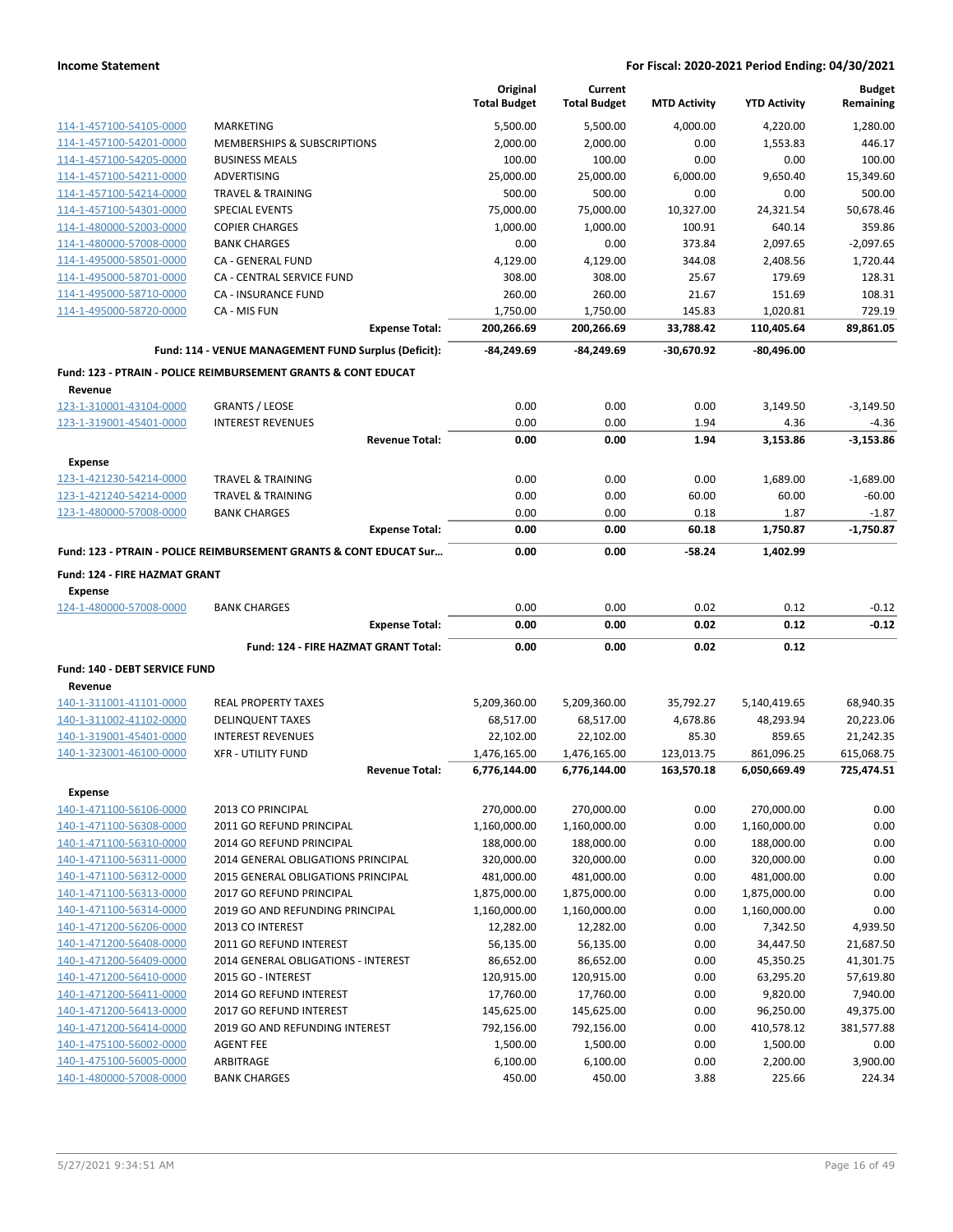|                                                    |                                                                 |                       | Original<br><b>Total Budget</b> | Current<br><b>Total Budget</b> | <b>MTD Activity</b> | <b>YTD Activity</b>      | <b>Budget</b><br>Remaining |
|----------------------------------------------------|-----------------------------------------------------------------|-----------------------|---------------------------------|--------------------------------|---------------------|--------------------------|----------------------------|
| 140-1-491000-58001-0000                            | <b>XFR - GENERAL FUND</b>                                       |                       | 118,309.00                      | 118,309.00                     | 9,859.08            | 69,013.56                | 49,295.44                  |
|                                                    |                                                                 | <b>Expense Total:</b> | 6,811,884.00                    | 6,811,884.00                   | 9,862.96            | 6,194,022.79             | 617,861.21                 |
|                                                    | Fund: 140 - DEBT SERVICE FUND Surplus (Deficit):                |                       | -35,740.00                      | $-35.740.00$                   | 153,707.22          | $-143,353.30$            |                            |
| Fund: 160 - GENERAL CAPITAL IMPROVEMENT FUND       |                                                                 |                       |                                 |                                |                     |                          |                            |
| Revenue                                            |                                                                 |                       |                                 |                                |                     |                          |                            |
| 160-1-314004-41808-0000                            | FRANCHISE FEES/CABLE-SICFA                                      |                       | 41,774.00                       | 41,774.00                      | 0.00                | 8,757.23                 | 33,016.77                  |
| 160-1-319001-45401-0000                            | <b>INTEREST REVENUES</b>                                        |                       | 49,234.00                       | 49,234.00                      | 741.27              | 11,136.87                | 38,097.13                  |
| 160-1-323001-46001-0000                            | <b>XFR - GENERAL FUND</b>                                       |                       | 2,321,998.00                    | 2,321,998.00                   | 193,499.83          | 1,354,498.81             | 967,499.19                 |
| 160-1-323001-46008-0000                            | <b>XFR - TOURISM FUND</b>                                       |                       | 203,000.00                      | 203,000.00                     | 16,916.67           | 118,416.69               | 84,583.31                  |
|                                                    |                                                                 | <b>Revenue Total:</b> | 2,616,006.00                    | 2,616,006.00                   | 211,157.77          | 1,492,809.60             | 1,123,196.40               |
| <b>Expense</b>                                     |                                                                 |                       |                                 |                                |                     |                          |                            |
| 160-1-000000-55098-0000                            | <b>GBOD INDUSTRIAL PROJECT - TRACKING ONLY</b>                  |                       | 0.00                            | 0.00                           | 37,742.74           | 407,792.87               | -407,792.87                |
| 160-1-421240-55207-0000                            | RADIO COMMUNICATION EQUIP                                       |                       | 0.00                            | 0.00                           | 20,076.05           | 121,887.80               | $-121,887.80$              |
| 160-1-422200-55003-0000                            | <b>BUILDING IMPROVEMENTS</b>                                    |                       | 48,500.00                       | 48,500.00                      | 0.00                | 0.00                     | 48,500.00                  |
| 160-1-431200-53304-0000                            | STREET IMPROV PROGRAM                                           |                       | 2,000,000.00                    | 2,000,000.00                   | 86,915.96           | 2,246,040.92             | $-246,040.92$              |
| 160-1-431200-55002-0000                            | <b>IMPROVEMENTS</b>                                             |                       | 175,000.00                      | 175,000.00                     | 0.00                | 0.00                     | 175,000.00                 |
| 160-1-431200-55103-0000<br>160-1-431600-55102-0000 | <b>STREET IMPROVEMENTS</b><br><b>STREETS</b>                    |                       | 0.00<br>0.00                    | 0.00<br>0.00                   | 0.00                | 0.00                     | 0.00                       |
| 160-1-443200-55201-0000                            | <b>EQUIPMENT PURCHASES</b>                                      |                       | 7,600.00                        | 7,600.00                       | 75,900.00<br>0.00   | 3,184,356.82<br>6,678.00 | $-3,184,356.82$<br>922.00  |
| 160-1-451100-55012-0000                            | <b>CONSTRUCTION</b>                                             |                       | 0.00                            | 0.00                           | 0.00                | 8,252.10                 | $-8,252.10$                |
| 160-1-451100-55201-0000                            | <b>EQUIPMENT PURCHASES</b>                                      |                       | 60,898.00                       | 60,898.00                      | 0.00                | 57,772.00                | 3,126.00                   |
| 160-1-456100-55204-0000                            | <b>OLD TOWN GREENVILLE</b>                                      |                       | 0.00                            | 0.00                           | 0.00                | 4,118.64                 | $-4,118.64$                |
| 160-1-457100-55003-0000                            | <b>BUILDING IMPROVEMENTS</b>                                    |                       | 160,000.00                      | 160,000.00                     | 0.00                | 163,080.00               | $-3,080.00$                |
| 160-1-480000-54101-0000                            | PROFESSIONAL SERVICES                                           |                       | 0.00                            | 0.00                           | 3,970.00            | 36,376.15                | -36,376.15                 |
| 160-1-480000-55002-0000                            | <b>IMPROVEMENTS</b>                                             |                       | 43,000.00                       | 70,000.00                      | 0.00                | 39,424.00                | 30,576.00                  |
| 160-1-480000-55201-0000                            | <b>EQUIPMENT PURCHASES</b>                                      |                       | 30,000.00                       | 30,000.00                      | 11,233.50           | 36,438.83                | $-6,438.83$                |
| 160-1-480000-55203-0000                            | FURNITURE/OFFICE EQUIP                                          |                       | 0.00                            | 0.00                           | 0.00                | 2,847.00                 | $-2,847.00$                |
| 160-1-480000-57008-0000                            | <b>BANK CHARGES</b>                                             |                       | 1,000.00                        | 1,000.00                       | 52.55               | 296.91                   | 703.09                     |
|                                                    |                                                                 | <b>Expense Total:</b> | 2,525,998.00                    | 2,552,998.00                   | 235,890.80          | 6,315,362.04             | $-3,762,364.04$            |
|                                                    | Fund: 160 - GENERAL CAPITAL IMPROVEMENT FUND Surplus (Deficit): |                       | 90,008.00                       | 63,008.00                      | $-24,733.03$        | -4,822,552.44            |                            |
| Fund: 161 - STREET CONSTRUCTION FUND               |                                                                 |                       |                                 |                                |                     |                          |                            |
| Revenue                                            |                                                                 |                       |                                 |                                |                     |                          |                            |
| 161-1-319001-45401-0000                            | <b>INTEREST REVENUES</b>                                        |                       | 10,000.00                       | 10,000.00                      | 0.00                | 79.94                    | 9,920.06                   |
|                                                    |                                                                 | <b>Revenue Total:</b> | 10,000.00                       | 10,000.00                      | 0.00                | 79.94                    | 9,920.06                   |
| <b>Expense</b>                                     |                                                                 |                       |                                 |                                |                     |                          |                            |
| 161-1-431200-55007-0000                            | ENG/ARCHITECTS/MGMT                                             |                       | 0.00                            | 0.00                           | 4,564.87            | 1,082,326.94             | $-1,082,326.94$            |
| 161-1-480000-57008-0000                            | <b>BANK CHARGES</b>                                             |                       | 400.00                          | 400.00                         | 0.00                | 27.23                    | 372.77                     |
|                                                    |                                                                 | <b>Expense Total:</b> | 400.00                          | 400.00                         | 4,564.87            | 1,082,354.17             | $-1,081,954.17$            |
|                                                    | Fund: 161 - STREET CONSTRUCTION FUND Surplus (Deficit):         |                       | 9,600.00                        | 9,600.00                       | -4,564.87           | -1,082,274.23            |                            |
| Fund: 164 - 2013 CO CAPITAL FUND                   |                                                                 |                       |                                 |                                |                     |                          |                            |
| Revenue                                            |                                                                 |                       |                                 |                                |                     |                          |                            |
| 164-1-319001-45401-0000                            | <b>INTEREST REVENUES</b>                                        |                       | 275.00                          | 275.00                         | 7.45                | 23.70                    | 251.30                     |
|                                                    |                                                                 | <b>Revenue Total:</b> | 275.00                          | 275.00                         | 7.45                | 23.70                    | 251.30                     |
|                                                    |                                                                 |                       |                                 |                                |                     |                          |                            |
| <b>Expense</b>                                     |                                                                 |                       |                                 |                                |                     |                          |                            |
| 164-1-480000-57008-0000                            | <b>BANK CHARGES</b>                                             |                       | 15.00<br>15.00                  | 15.00<br>15.00                 | 0.68                | 4.13                     | 10.87<br>10.87             |
|                                                    |                                                                 | <b>Expense Total:</b> |                                 |                                | 0.68                | 4.13                     |                            |
|                                                    | Fund: 164 - 2013 CO CAPITAL FUND Surplus (Deficit):             |                       | 260.00                          | 260.00                         | 6.77                | 19.57                    |                            |
| Fund: 165 - 2014 GO FUND                           |                                                                 |                       |                                 |                                |                     |                          |                            |
| Revenue                                            |                                                                 |                       |                                 |                                |                     |                          |                            |
| 165-1-319001-45401-0000                            | <b>INTEREST REVENUES</b>                                        |                       | 10,000.00                       | 10,000.00                      | 32.99               | 355.54                   | 9,644.46                   |
|                                                    |                                                                 | <b>Revenue Total:</b> | 10,000.00                       | 10,000.00                      | 32.99               | 355.54                   | 9,644.46                   |
|                                                    | Fund: 165 - 2014 GO FUND Total:                                 |                       | 10,000.00                       | 10,000.00                      | 32.99               | 355.54                   |                            |
| Fund: 171 - MAIN STREET SPECIAL REVENUE<br>Revenue |                                                                 |                       |                                 |                                |                     |                          |                            |
|                                                    |                                                                 |                       | 0.00                            | 0.00                           | 111,164.24          | 160,552.34               | $-160,552.34$              |
| 171-1-310001-43101-0000                            | <b>GRANT REVENUE - FEDERAL</b>                                  |                       |                                 |                                |                     |                          |                            |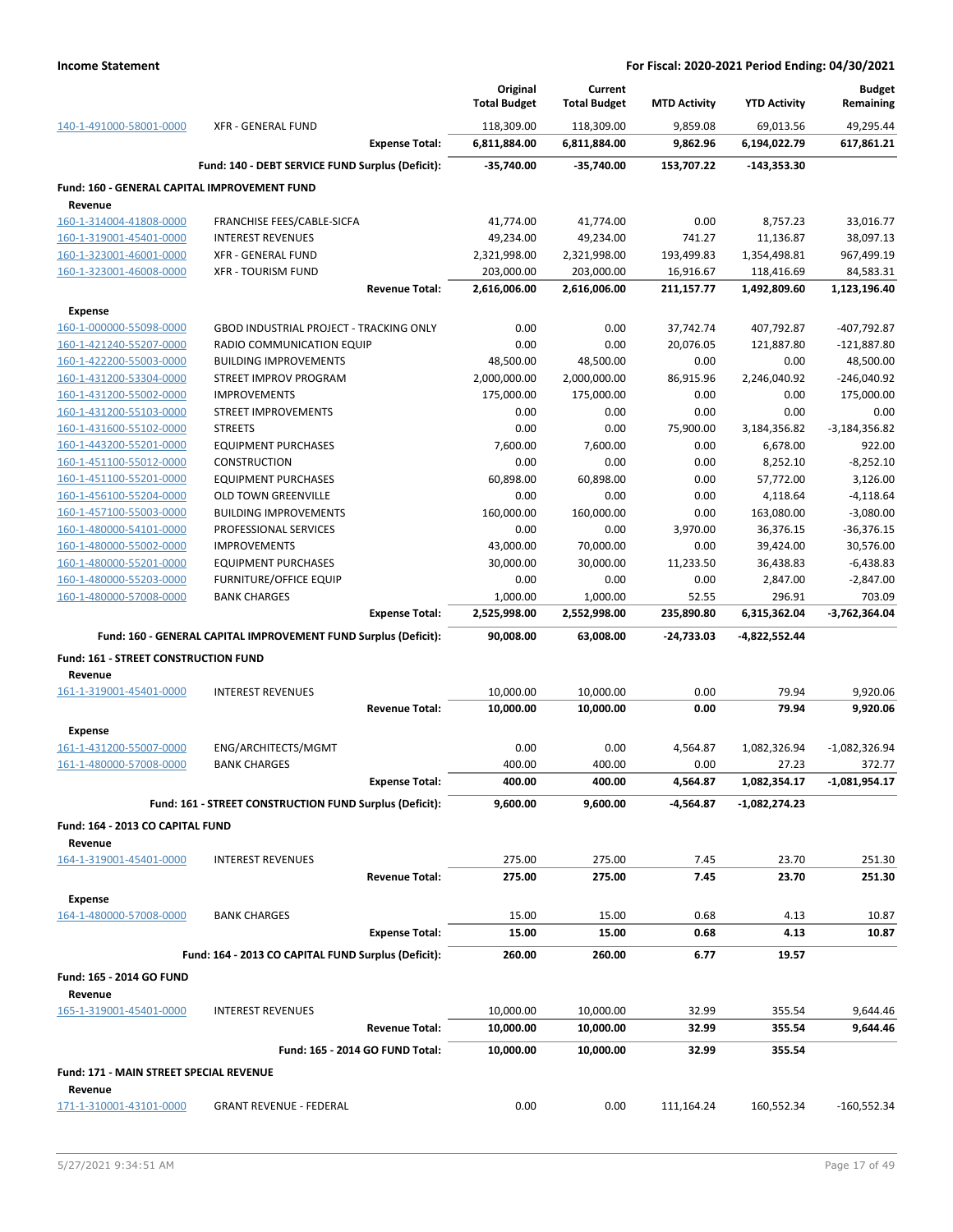|                                                    |                                                            |                       | Original<br><b>Total Budget</b> | Current<br><b>Total Budget</b> | <b>MTD Activity</b>      | <b>YTD Activity</b>       | Budget<br>Remaining       |
|----------------------------------------------------|------------------------------------------------------------|-----------------------|---------------------------------|--------------------------------|--------------------------|---------------------------|---------------------------|
| 171-1-310001-43104-0000                            | <b>GRANT REVENUE - OTHER</b>                               |                       | 0.00                            | 0.00                           | 25,000.00                | 25,000.00                 | $-25,000.00$              |
|                                                    |                                                            | <b>Revenue Total:</b> | 0.00                            | 0.00                           | 136,164.24               | 185,552.34                | $-185,552.34$             |
| <b>Expense</b>                                     |                                                            |                       |                                 |                                |                          |                           |                           |
| 171-1-456100-54111-0000                            | <b>GRANT MANAGEMENT</b>                                    |                       | 0.00                            | 0.00                           | 0.00                     | 1,200.00                  | $-1,200.00$               |
| 171-1-456100-54501-0000                            | <b>SPECIAL SERVICES</b>                                    |                       | 0.00                            | 0.00                           | 0.00                     | 35,863.75                 | $-35,863.75$              |
| 171-1-456100-55012-0000                            | <b>CONSTRUCTION</b>                                        |                       | 0.00                            | 0.00                           | 0.00                     | 48,481.82                 | $-48,481.82$              |
|                                                    |                                                            | <b>Expense Total:</b> | 0.00                            | 0.00                           | 0.00                     | 85,545.57                 | $-85,545.57$              |
|                                                    | Fund: 171 - MAIN STREET SPECIAL REVENUE Surplus (Deficit): |                       | 0.00                            | 0.00                           | 136.164.24               | 100,006.77                |                           |
| <b>Fund: 172 - MINOR GRANTS FUND</b>               |                                                            |                       |                                 |                                |                          |                           |                           |
| Revenue                                            |                                                            |                       |                                 |                                |                          |                           |                           |
| 172-1-310001-43108-0000                            | <b>GRANTS / LIBRARY GRANT</b>                              |                       | 0.00                            | 0.00                           | 1,000.00                 | 5,000.00                  | $-5,000.00$               |
|                                                    |                                                            | <b>Revenue Total:</b> | 0.00                            | 0.00                           | 1,000.00                 | 5,000.00                  | $-5,000.00$               |
| Expense                                            |                                                            |                       |                                 |                                |                          |                           |                           |
| 172-1-455100-52402-0000                            | <b>BASIC PROGRAM EXPENSE</b>                               |                       | 0.00                            | 0.00                           | 0.00                     | 100.00                    | $-100.00$                 |
|                                                    |                                                            | <b>Expense Total:</b> | 0.00                            | 0.00                           | 0.00                     | 100.00                    | $-100.00$                 |
|                                                    | Fund: 172 - MINOR GRANTS FUND Surplus (Deficit):           |                       | 0.00                            | 0.00                           | 1,000.00                 | 4,900.00                  |                           |
| Fund: 200 - WATER / WASTEWATER FUND                |                                                            |                       |                                 |                                |                          |                           |                           |
| Revenue                                            |                                                            |                       |                                 |                                |                          |                           |                           |
| 200-2-318003-42304-0000                            | <b>BACKFLOW INSPECTION FEES</b>                            |                       | 8,487.00                        | 8,487.00                       | 1,265.25                 | 2,879.95                  | 5,607.05                  |
| 200-2-318003-44302-0000                            | WATER REVENUES / SERVICE CHARGES                           |                       | 187,446.00                      | 187,446.00                     | 52,267.29                | 270,453.21                | $-83,007.21$              |
| 200-2-318003-44303-0000                            | <b>METER TESTING CHARGES</b>                               |                       | 0.00                            | 0.00                           | 2,050.00                 | 2,050.00                  | $-2,050.00$               |
| 200-2-318003-44304-0000<br>200-2-318003-44305-0000 | <b>NEW SERVICES - WATER</b><br>LATE CHARGES - WATER        |                       | 67,507.00<br>41,970.00          | 67,507.00<br>41,970.00         | 0.00<br>1,725.05         | 0.00<br>1,786.17          | 67,507.00<br>40,183.83    |
| 200-2-318003-44306-0000                            | WATER REVENUES / WATER REREAD                              |                       | 0.00                            | 0.00                           | 0.00                     | 5.00                      | $-5.00$                   |
| 200-2-318003-44312-0000                            | <b>METER TAMPERING</b>                                     |                       | 1,236.00                        | 1,236.00                       | 0.00                     | 1,000.00                  | 236.00                    |
| 200-2-318003-44317-0000                            | WATER REVENUES / METER CHANGE-OUTS                         |                       | 0.00                            | 435,250.00                     | 0.00                     | 0.00                      | 435,250.00                |
| 200-2-318003-45103-0000                            | <b>GEUS RAW WATER CONSUMPTN</b>                            |                       | 105,000.00                      | 105,000.00                     | 0.00                     | 0.00                      | 105,000.00                |
| 200-2-318004-42302-0000                            | <b>GREASE HAULER PERMIT FEES</b>                           |                       | 0.00                            | 0.00                           | 0.00                     | 50.00                     | $-50.00$                  |
| 200-2-318004-42303-0000                            | <b>WASTE HAULER PERMITS</b>                                |                       | 5,000.00                        | 5,000.00                       | 0.00                     | 1,800.00                  | 3,200.00                  |
| 200-2-318004-44307-0000                            | <b>NEW SERVICES - SEWER</b>                                |                       | 2,493.00                        | 2,493.00                       | 0.00                     | 0.00                      | 2,493.00                  |
| 200-2-318004-44309-0000                            | SEWER REVENUES / SERVICE CHARGES                           |                       | 35,666.00                       | 35,666.00                      | 1,591.00                 | 11,483.24                 | 24,182.76                 |
| 200-2-318004-44310-0000                            | LATE CHARGES - SEWER                                       |                       | 37,427.00                       | 37,427.00                      | 1,716.08                 | 1,764.13                  | 35,662.87                 |
| 200-2-318004-44318-0000                            | LATE CHARGES - WASTEHAULERS                                |                       | 5,787.00                        | 5,787.00                       | 559.30                   | 1,879.20                  | 3,907.80                  |
| 200-2-318004-45106-0000                            | L-3 COMM COD DISCHARGE                                     |                       | 126,360.00                      | 126,360.00                     | 10,530.00                | 73,710.00                 | 52,650.00                 |
| 200-2-318004-45201-0000                            | SEWER REV/ SEWER HAULER FEES                               |                       | 400,000.00                      | 400,000.00                     | 64,602.00                | 290,697.64                | 109,302.36                |
| 200-2-319003-45101-0000                            | WATER REVENUES / METERED SALES                             |                       | 7,035,000.00                    | 7,035,000.00                   | 551,305.80               | 3,854,409.28              | 3,180,590.72              |
| 200-2-319004-45104-0000                            | SEWER COLLECTION FEES                                      |                       | 6,314,917.00                    | 6,314,917.00                   | 533,638.66               | 3,582,257.92              | 2,732,659.08              |
| 200-2-319004-45105-0000                            | SEWER REVENUES / EPA REVENUE                               |                       | 0.00                            | 0.00                           | 9.41                     | 288.02                    | $-288.02$                 |
| 200-2-320003-45401-0000                            | <b>INTEREST REVENUES</b>                                   |                       | 35,000.00                       | 35,000.00                      | 23.68                    | 73.23                     | 34,926.77                 |
| 200-2-320003-45601-0000                            | MISCELLANEOUS REVENUES                                     |                       | 1,000.00                        | 1,000.00                       | 0.00                     | 0.00                      | 1,000.00                  |
| 200-2-323001-58013-0000                            | <b>XFR - TOURISM FUND</b>                                  | <b>Revenue Total:</b> | 45,000.00<br>14,455,296.00      | 45,000.00<br>14,890,546.00     | 3,750.00<br>1,225,033.52 | 26,250.00<br>8,122,836.99 | 18,750.00<br>6,767,709.01 |
| <b>Expense</b>                                     |                                                            |                       |                                 |                                |                          |                           |                           |
| 200-2-436100-51001-0000                            | REGULAR SALARIES                                           |                       | 76,752.00                       | 76,752.00                      | 5,839.20                 | 44,026.77                 | 32,725.23                 |
| 200-2-436100-51020-0000                            | <b>OVERTIME</b>                                            |                       | 307.50                          | 307.50                         | 845.91                   | 3,294.36                  | $-2,986.86$               |
| 200-2-436100-51021-0000                            | <b>LONGEVITY</b>                                           |                       | 2,248.00                        | 2,248.00                       | 0.00                     | 804.00                    | 1,444.00                  |
| 200-2-436100-51101-0000                            | <b>CERTIFICATION PAY</b>                                   |                       | 600.00                          | 600.00                         | 92.32                    | 692.40                    | $-92.40$                  |
| 200-2-436100-51102-0000                            | <b>BILINGUAL PAY</b>                                       |                       | 0.00                            | 0.00                           | 46.16                    | 300.04                    | $-300.04$                 |
| 200-2-436100-51117-0000                            | CELL PHONE ALLOWANCE                                       |                       | 780.00                          | 780.00                         | 60.00                    | 450.00                    | 330.00                    |
| 200-2-436100-51201-0000                            | <b>FICA</b>                                                |                       | 5,002.63                        | 5,002.63                       | 412.48                   | 2,899.44                  | 2,103.19                  |
| 200-2-436100-51202-0000                            | MEDICARE                                                   |                       | 1,169.97                        | 1,169.97                       | 96.47                    | 678.10                    | 491.87                    |
| 200-2-436100-51203-0000                            | <b>HEALTH INSURANCE</b>                                    |                       | 24,266.00                       | 24,266.00                      | 2,022.17                 | 14,155.19                 | 10,110.81                 |
| 200-2-436100-51204-0000                            | <b>WORKERS COMPENSATION</b>                                |                       | 1,090.18                        | 1,090.18                       | 90.85                    | 635.95                    | 454.23                    |
| 200-2-436100-51205-0000                            | STATE UNEMPLOYMENT                                         |                       | 126.36                          | 126.36                         | 0.00                     | 288.00                    | $-161.64$                 |
| 200-2-436100-51301-0000                            | <b>TMRS</b>                                                |                       | 9,287.98                        | 9,287.98                       | 798.50                   | 5,682.41                  | 3,605.57                  |
| 200-2-436100-52001-0000                            | OFFICE SUPPLIES                                            |                       | 500.00                          | 500.00                         | 19.36                    | 437.86                    | 62.14                     |
| 200-2-436100-52002-0000                            | POSTAGE / FREIGHT                                          |                       | 7,000.00                        | 7,000.00                       | 0.00                     | 111.78                    | 6,888.22                  |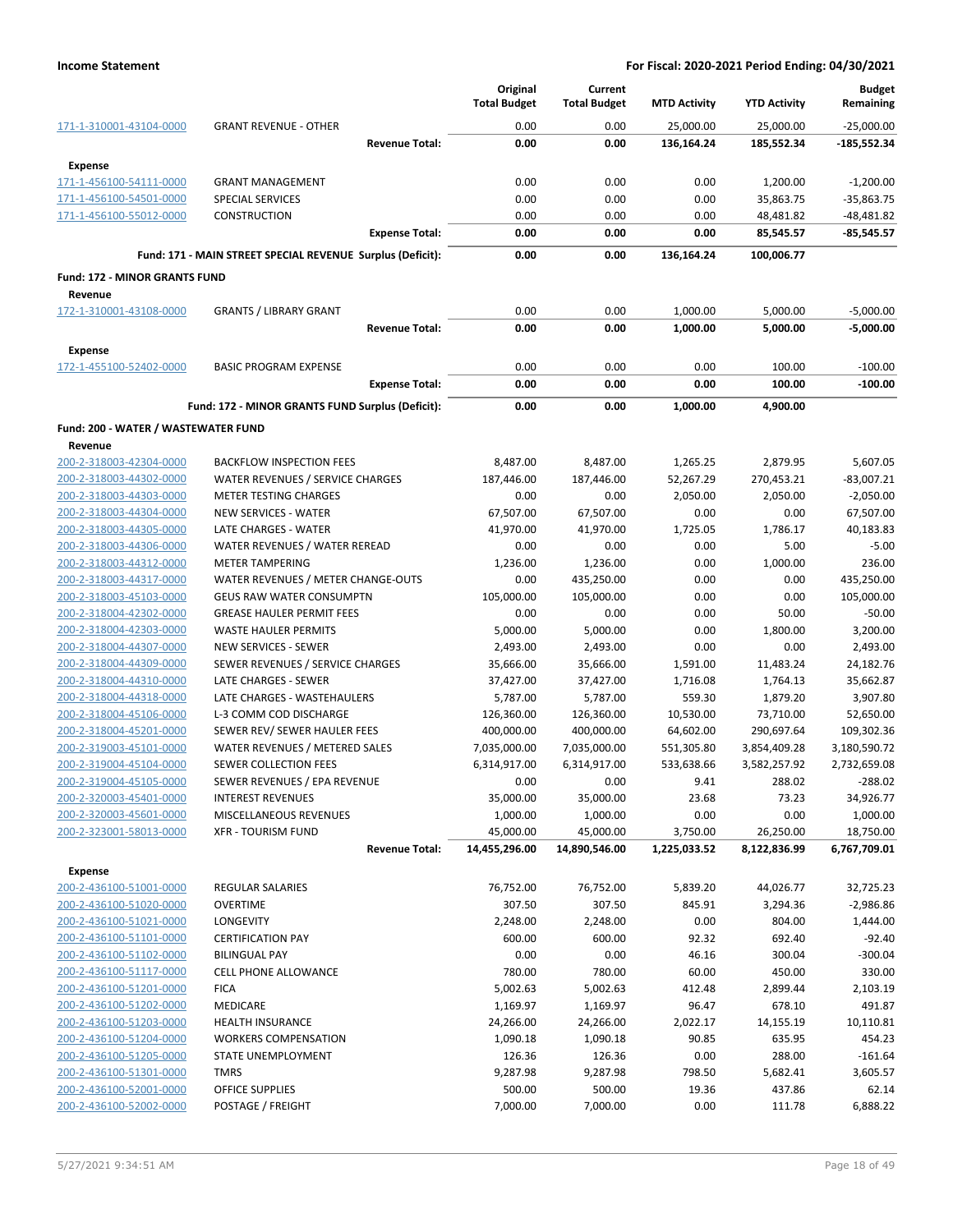| 200-2-436100-52201-0000        |
|--------------------------------|
| 200-2-436100-52305-0000        |
| 200-2-436100-53402-0000        |
| 200-2-436100-54001-0000        |
| 200-2-436100-54002-0000        |
|                                |
| 200-2-436100-54214-0000        |
| 200-2-436200-51001-0000        |
| 200-2-436200-51020-0000        |
| 200-2-436200-51021-0000        |
| 200-2-436200-51101-0000        |
| 200-2-436200-51117-0000        |
| 200-2-436200-51201-0000        |
|                                |
| 200-2-436200-51202-0000        |
| 200-2-436200-51203-0000        |
| 200-2-436200-51204-0000        |
| 200-2-436200-51205-0000        |
| 200-2-436200-51301-0000        |
| 200-2-436200-52001-0000        |
|                                |
| 200-2-436200-52002-0000        |
| 200-2-436200-52101-0000        |
| 200-2-436200-52104-0000        |
| 200-2-436200-52105-0000        |
| 200-2-436200-52106-0000        |
| 200-2-436200-52201-0000        |
| <u>200-2-436200-52202-0000</u> |
| 200-2-436200-52203-0000        |
|                                |
| 200-2-436200-52301-0000        |
| 200-2-436200-53201-0000        |
| 200-2-436200-53202-0000        |
| 200-2-436200-53203-0000        |
| 200-2-436200-53205-0000        |
| 200-2-436200-53310-0000        |
| 200-2-436200-53402-0000        |
| 200-2-436200-53403-0000        |
| 200-2-436200-53404-0000        |
| 200-2-436200-53605-0000        |
|                                |
| 200-2-436200-53606-0000        |
| 200-2-436200-54001-0000        |
| 200-2-436200-54002-0000        |
| 200-2-436200-54201-0000        |
| 200-2-436200-54208-0000        |
| 200-2-436200-54212-0000        |
| <u>200-2-436200-54214-0000</u> |
| 200-2-436200-54219-0000        |
|                                |
| 200-2-436200-54410-0000        |
| <u>200-2-436300-51001-0000</u> |
| 200-2-436300-51020-0000        |
| <u>200-2-436300-51021-0000</u> |
| <u>200-2-436300-51101-0000</u> |
| 200-2-436300-51102-0000        |
| 200-2-436300-51117-0000        |
| 200-2-436300-51201-0000        |
|                                |
|                                |
| <u>200-2-436300-51202-0000</u> |
| <u>200-2-436300-51203-0000</u> |
| 200-2-436300-51204-0000        |
| 200-2-436300-51205-0000        |
| 200-2-436300-51301-0000        |
| <u>200-2-436300-51401-0000</u> |
| <u>200-2-436300-52001-0000</u> |

|                         |                                      | Original<br><b>Total Budget</b> | Current<br><b>Total Budget</b> | <b>MTD Activity</b> | <b>YTD Activity</b> | Budget<br>Remaining |
|-------------------------|--------------------------------------|---------------------------------|--------------------------------|---------------------|---------------------|---------------------|
| 200-2-436100-52201-0000 | MINOR TOOLS & EQUIPMENT              | 698.26                          | 698.26                         | 0.00                | 0.00                | 698.26              |
| 200-2-436100-52305-0000 | PUBLIC EDUCATION                     | 7,000.00                        | 7,000.00                       | 0.00                | 0.00                | 7,000.00            |
| 200-2-436100-53402-0000 | <b>BUILDING MAINTENANCE</b>          | 0.00                            | 0.00                           | 211.54              | 2,304.98            | $-2,304.98$         |
| 200-2-436100-54001-0000 | <b>TELEPHONE CHARGES</b>             | 950.00                          | 950.00                         | 80.21               | 561.57              | 388.43              |
| 200-2-436100-54002-0000 | <b>UTILITY CHARGES</b>               | 35,000.00                       | 35,000.00                      | 2,508.56            | 19,738.59           | 15,261.41           |
| 200-2-436100-54214-0000 | <b>TRAVEL &amp; TRAINING</b>         | 0.00                            | 0.00                           | 0.00                | 100.00              | $-100.00$           |
| 200-2-436200-51001-0000 | REGULAR SALARIES                     | 390,061.00                      | 390,061.00                     | 23,618.93           | 180,337.04          | 209,723.96          |
| 200-2-436200-51020-0000 | <b>OVERTIME</b>                      | 17,804.00                       | 17,804.00                      | 3,825.08            | 27,322.14           | $-9,518.14$         |
| 200-2-436200-51021-0000 | <b>LONGEVITY</b>                     | 3,792.00                        | 3,792.00                       | 0.00                | 3,564.00            | 228.00              |
| 200-2-436200-51101-0000 | <b>CERTIFICATION PAY</b>             | 3,000.00                        | 3,000.00                       | 138.48              | 1,130.90            | 1,869.10            |
| 200-2-436200-51117-0000 | <b>CELL PHONE ALLOWANCE</b>          | 780.00                          | 780.00                         | 9.00                | 78.00               | 702.00              |
| 200-2-436200-51201-0000 | <b>FICA</b>                          | 25,757.00                       | 25,757.00                      | 1,648.19            | 13,038.29           | 12,718.71           |
| 200-2-436200-51202-0000 | MEDICARE                             | 6,024.00                        | 6,024.00                       | 385.47              | 3,049.29            | 2,974.71            |
| 200-2-436200-51203-0000 | <b>HEALTH INSURANCE</b>              | 109,199.00                      | 109,199.00                     | 8,088.75            | 56,621.25           | 52,577.75           |
| 200-2-436200-51204-0000 | <b>WORKERS COMPENSATION</b>          | 11,401.00                       | 11,401.00                      | 885.13              | 6,195.91            | 5,205.09            |
| 200-2-436200-51205-0000 | STATE UNEMPLOYMENT                   | 631.80                          | 631.80                         | 13.44               | 1,127.82            | $-496.02$           |
| 200-2-436200-51301-0000 | <b>TMRS</b>                          | 46,685.00                       | 46,685.00                      | 3,103.20            | 25,290.18           | 21,394.82           |
| 200-2-436200-52001-0000 | <b>OFFICE SUPPLIES</b>               | 538.00                          | 538.00                         | 109.44              | 643.00              | $-105.00$           |
| 200-2-436200-52002-0000 | POSTAGE / FREIGHT                    | 2,302.00                        | 2,302.00                       | 19.50               | 33.25               | 2,268.75            |
| 200-2-436200-52101-0000 | <b>JANITORIAL SUPPLIES</b>           | 956.00                          | 956.00                         | 0.00                | 1,614.50            | $-658.50$           |
| 200-2-436200-52104-0000 | <b>WEARING APPAREL</b>               | 6,278.00                        | 3,653.00                       | 0.00                | 4,051.72            | $-398.72$           |
| 200-2-436200-52105-0000 | <b>LABORATORY</b>                    | 14,107.00                       | 14,107.00                      | 1,896.00            | 8,863.73            | 5,243.27            |
| 200-2-436200-52106-0000 | <b>CHEMICAL SUPPLIES</b>             | 320,950.00                      | 320,950.00                     | 13,223.16           | 137,605.53          | 183,344.47          |
| 200-2-436200-52201-0000 | <b>MINOR TOOLS &amp; EQUIPMENT</b>   | 1,490.00                        | 1,490.00                       | 755.08              | 3,444.16            | $-1,954.16$         |
| 200-2-436200-52202-0000 | MECHANICAL SUPPLIES                  | 1,552.00                        | 1,552.00                       | 0.00                | 372.77              | 1,179.23            |
| 200-2-436200-52203-0000 | <b>MOTOR VEHICLE FUEL</b>            | 3,900.00                        | 3,900.00                       | 256.69              | 1,846.66            | 2,053.34            |
| 200-2-436200-52301-0000 | <b>SAFETY SUPPLIES</b>               | 2,135.00                        | 2,135.00                       | 0.00                | 790.73              | 1,344.27            |
| 200-2-436200-53201-0000 | FURNITURE & OFFICE EQUIPMENT         | 250.00                          | 250.00                         | 0.00                | 0.00                | 250.00              |
| 200-2-436200-53202-0000 | MACHINE, TOOLS & IMPLMNTS            | 5,236.00                        | 5,236.00                       | 0.00                | 1,236.24            | 3,999.76            |
| 200-2-436200-53203-0000 | <b>INSTRUMENTS &amp; APPARATUS</b>   | 6,553.00                        | 6,553.00                       | 0.00                | 2,029.66            | 4,523.34            |
| 200-2-436200-53205-0000 | <b>MOTOR VEHICLES</b>                | 1,500.00                        | 1,500.00                       | 312.89              | 611.96              | 888.04              |
| 200-2-436200-53310-0000 | RESVRS/STRG TANKS/ST PIPE            | 20,140.00                       | 20,140.00                      | 477.83              | 1,094.93            | 19,045.07           |
| 200-2-436200-53402-0000 | <b>BUILDING MAINTENANCE</b>          | 1,410.00                        | 1,410.00                       | 284.95              | 1,397.68            | 12.32               |
| 200-2-436200-53403-0000 | <b>HEATING &amp; COOLING SYSTEMS</b> | 3,381.00                        | 3,381.00                       | 0.00                | 0.00                | 3,381.00            |
| 200-2-436200-53404-0000 | STRUCTURES / EXTERIOR STRUCTURES     | 500.00                          | 500.00                         | 0.00                | 259.00              | 241.00              |
| 200-2-436200-53605-0000 | STRUCTURES / FILTRATION PLANT        | 33,825.00                       | 33,825.00                      | 3,330.32            | 28,799.90           | 5,025.10            |
| 200-2-436200-53606-0000 | <b>MAINT - GROUNDS</b>               | 340.00                          | 340.00                         | 0.00                | 0.00                | 340.00              |
| 200-2-436200-54001-0000 | <b>TELEPHONE CHARGES</b>             | 7,000.00                        | 7,000.00                       | 430.22              | 2,924.36            | 4,075.64            |
| 200-2-436200-54002-0000 | UTILITY CHARGES                      | 325,000.00                      | 325,000.00                     | 27,865.92           | 220,780.08          | 104,219.92          |
| 200-2-436200-54201-0000 | MEMBERSHIPS & SUBSCRIPTIONS          | 1,261.00                        | 1,261.00                       | 0.00                | 525.00              | 736.00              |
| 200-2-436200-54208-0000 | <b>LABORATORY WORK</b>               | 51,471.00                       | 51,471.00                      | 390.60              | 6,633.53            | 44,837.47           |
| 200-2-436200-54212-0000 | PRINTING                             | 850.00                          | 850.00                         | 0.00                | 0.00                | 850.00              |
| 200-2-436200-54214-0000 | <b>TRAVEL &amp; TRAINING</b>         | 5,602.00                        | 5,602.00                       | 1,170.00            | 2,020.00            | 3,582.00            |
| 200-2-436200-54219-0000 | SABINE RIVER AUTHORITY               | 1,049,386.00                    | 1,049,386.00                   | 0.00                | 364,092.50          | 685,293.50          |
| 200-2-436200-54410-0000 | PERMITS/FEES                         | 26,000.00                       | 26,000.00                      | 0.00                | 27,557.60           | $-1,557.60$         |
| 200-2-436300-51001-0000 | REGULAR SALARIES                     | 562,434.08                      | 562,434.08                     | 47,252.36           | 377,073.30          | 185,360.78          |
| 200-2-436300-51020-0000 | <b>OVERTIME</b>                      | 59,909.10                       | 59,909.10                      | 8,484.80            | 70,877.59           | $-10,968.49$        |
| 200-2-436300-51021-0000 | LONGEVITY                            | 4,814.00                        | 4,814.00                       | 0.00                | 5,849.00            | $-1,035.00$         |
| 200-2-436300-51101-0000 | <b>CERTIFICATION PAY</b>             | 600.00                          | 600.00                         | 46.16               | 346.20              | 253.80              |
| 200-2-436300-51102-0000 | <b>BILINGUAL PAY</b>                 | 0.00                            | 0.00                           | 46.16               | 69.24               | $-69.24$            |
| 200-2-436300-51117-0000 | <b>CELL PHONE ALLOWANCE</b>          | 2,130.00                        | 2,130.00                       | 90.00               | 675.00              | 1,455.00            |
| 200-2-436300-51201-0000 | <b>FICA</b>                          | 39,053.19                       | 39,053.19                      | 3,402.43            | 26,514.69           | 12,538.50           |
| 200-2-436300-51202-0000 | MEDICARE                             | 9,133.41                        | 9,133.41                       | 795.73              | 6,201.01            | 2,932.40            |
| 200-2-436300-51203-0000 | <b>HEALTH INSURANCE</b>              | 206,263.00                      | 206,263.00                     | 17,188.58           | 120,320.06          | 85,942.94           |
| 200-2-436300-51204-0000 | <b>WORKERS COMPENSATION</b>          | 16,977.93                       | 16,977.93                      | 1,414.82            | 9,903.74            | 7,074.19            |
| 200-2-436300-51205-0000 | STATE UNEMPLOYMENT                   | 1,105.65                        | 1,105.65                       | 80.06               | 2,850.67            | $-1,745.02$         |
| 200-2-436300-51301-0000 | <b>TMRS</b>                          | 72,516.11                       | 72,516.11                      | 6,628.87            | 52,301.52           | 20,214.59           |
| 200-2-436300-51401-0000 | <b>CONTRA - SALARIES</b>             | 0.00                            | 0.00                           | 1,039.68            | 1,039.68            | $-1,039.68$         |
| 200-2-436300-52001-0000 | OFFICE SUPPLIES                      | 300.00                          | 300.00                         | 0.00                | 476.50              | $-176.50$           |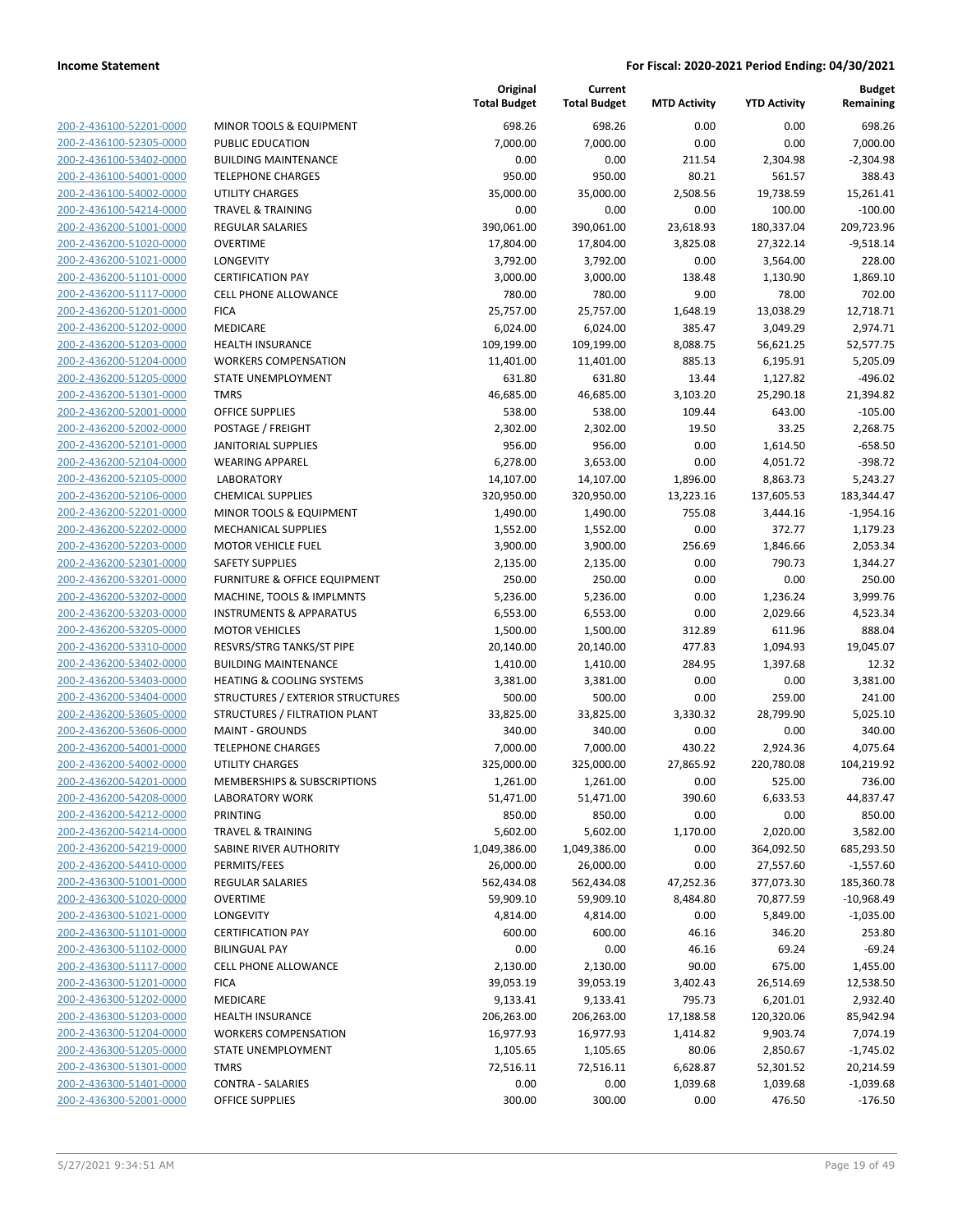| 200-2-436300-52002-0000        |
|--------------------------------|
| 200-2-436300-52005-0000        |
| 200-2-436300-52104-0000        |
| 200-2-436300-52106-0000        |
| 200-2-436300-52201-0000        |
| 200-2-436300-52203-0000        |
|                                |
| 200-2-436300-52303-0000        |
| 200-2-436300-53201-0000        |
| 200-2-436300-53202-0000        |
| 200-2-436300-53205-0000        |
| 200-2-436300-53207-0000        |
| 200-2-436300-53210-0000        |
| 200-2-436300-53211-0000        |
| 200-2-436300-53306-0000        |
| 200-2-436300-53306-0001        |
| 200-2-436300-54001-0000        |
|                                |
| 200-2-436300-54214-0000        |
| 200-2-436300-55201-0000        |
| 200-2-437200-51001-0000        |
| 200-2-437200-51020-0000        |
| 200-2-437200-51021-0000        |
| 200-2-437200-51101-0000        |
| 200-2-437200-51117-0000        |
| 200-2-437200-51201-0000        |
| 200-2-437200-51202-0000        |
| 200-2-437200-51203-0000        |
| 200-2-437200-51204-0000        |
| 200-2-437200-51205-0000        |
|                                |
| 200-2-437200-51301-0000        |
| 200-2-437200-52103-0000        |
| 200-2-437200-52104-0000        |
| 200-2-437200-52106-0000        |
| 200-2-437200-52107-0000        |
| 200-2-437200-52201-0000        |
| 200-2-437200-52203-0000        |
| 200-2-437200-52303-0000        |
| 200-2-437200-53202-0000        |
| 200-2-437200-53205-0000        |
| 200-2-437200-53207-0000        |
| 200-2-437200-53309-0000        |
|                                |
| 200-2-437200-53311-0000        |
| <u>200-2-437200-54001-0000</u> |
| 200-2-437200-54002-0000        |
| 200-2-437200-54214-0000        |
| 200-2-437300-51001-0000        |
| 200-2-437300-51020-0000        |
| <u>200-2-437300-51021-0000</u> |
| <u>200-2-437300-51101-0000</u> |
| 200-2-437300-51117-0000        |
| 200-2-437300-51201-0000        |
| 200-2-437300-51202-0000        |
|                                |
| <u>200-2-437300-51203-0000</u> |
| 200-2-437300-51204-0000        |
| 200-2-437300-51205-0000        |
| 200-2-437300-51301-0000        |
| 200-2-437300-52001-0000        |
| <u>200-2-437300-52002-0000</u> |
| <u>200-2-437300-52005-0000</u> |
| 200-2-437300-52101-0000        |
|                                |

|                         |                                         | Original<br><b>Total Budget</b> | Current<br><b>Total Budget</b> | <b>MTD Activity</b> | <b>YTD Activity</b> | <b>Budget</b><br>Remaining |
|-------------------------|-----------------------------------------|---------------------------------|--------------------------------|---------------------|---------------------|----------------------------|
| 200-2-436300-52002-0000 | POSTAGE / FREIGHT                       | 50.00                           | 50.00                          | 0.00                | 0.00                | 50.00                      |
| 200-2-436300-52005-0000 | PRINTED MATERIALS                       | 100.00                          | 100.00                         | 0.00                | 0.00                | 100.00                     |
| 200-2-436300-52104-0000 | <b>WEARING APPAREL</b>                  | 15,000.00                       | 15,000.00                      | 1,259.26            | 6,492.42            | 8,507.58                   |
| 200-2-436300-52106-0000 | <b>CHEMICAL SUPPLIES</b>                | 500.00                          | 500.00                         | 0.00                | 378.28              | 121.72                     |
| 200-2-436300-52201-0000 | MINOR TOOLS & EQUIPMENT                 | 11,926.00                       | 11,926.00                      | 743.38              | 11,626.45           | 299.55                     |
| 200-2-436300-52203-0000 | <b>MOTOR VEHICLE FUEL</b>               | 32,000.00                       | 32,000.00                      | 6,057.31            | 26,670.59           | 5,329.41                   |
| 200-2-436300-52303-0000 | <b>TRAINING SUPPLIES</b>                | 300.00                          | 300.00                         | 90.00               | 90.00               | 210.00                     |
| 200-2-436300-53201-0000 | <b>FURNITURE &amp; OFFICE EQUIPMENT</b> | 96.00                           | 96.00                          | 0.00                | 343.91              | $-247.91$                  |
| 200-2-436300-53202-0000 | MACHINE, TOOLS & IMPLMNTS               | 4,598.00                        | 4,598.00                       | 1,085.50            | 3,767.49            | 830.51                     |
| 200-2-436300-53205-0000 | <b>MOTOR VEHICLES</b>                   | 25,000.00                       | 25,000.00                      | 7,008.51            | 19,586.26           | 5,413.74                   |
| 200-2-436300-53207-0000 | RADIO/COMMUNICATIONS                    | 4,484.00                        | 4,484.00                       | 0.00                | 69.26               | 4,414.74                   |
| 200-2-436300-53210-0000 | <b>FIRE HYDRANTS</b>                    | 8,000.00                        | 8,000.00                       | 0.00                | 7,047.92            | 952.08                     |
| 200-2-436300-53211-0000 | <b>METERS &amp; SETTINGS</b>            | 81,696.00                       | 516,946.00                     | 41,867.76           | 373,298.95          | 143,647.05                 |
| 200-2-436300-53306-0000 | <b>WATER MAINS</b>                      | 390,598.20                      | 390,598.20                     | $-27,342.60$        | 20,750.37           | 369,847.83                 |
| 200-2-436300-53306-0001 | UTILITY TAPS                            | 0.00                            | 0.00                           | 32,230.00           | 265,964.92          | $-265,964.92$              |
| 200-2-436300-54001-0000 | <b>TELEPHONE CHARGES</b>                | 1,400.00                        | 1,400.00                       | 155.31              | 676.61              | 723.39                     |
| 200-2-436300-54214-0000 | <b>TRAVEL &amp; TRAINING</b>            | 3,985.00                        | 3,985.00                       | 1,163.75            | 3,264.75            | 720.25                     |
| 200-2-436300-55201-0000 | <b>EQUIPMENT PURCHASES</b>              | 0.00                            | 0.00                           | 0.00                | 11.75               | $-11.75$                   |
| 200-2-437200-51001-0000 | <b>REGULAR SALARIES</b>                 | 392,444.00                      | 392,444.00                     | 28,115.84           | 206,055.59          | 186,388.41                 |
| 200-2-437200-51020-0000 | <b>OVERTIME</b>                         | 60,093.45                       | 60,093.45                      | 4,054.88            | 36,221.67           | 23,871.78                  |
| 200-2-437200-51021-0000 | <b>LONGEVITY</b>                        | 15,190.00                       | 15,190.00                      | 0.00                | 13,225.00           | 1,965.00                   |
| 200-2-437200-51101-0000 | <b>CERTIFICATION PAY</b>                | 1,200.00                        | 1,200.00                       | 92.30               | 692.25              | 507.75                     |
| 200-2-437200-51117-0000 | <b>CELL PHONE ALLOWANCE</b>             | 780.00                          | 780.00                         | 150.00              | 1,125.00            | $-345.00$                  |
| 200-2-437200-51201-0000 | <b>FICA</b>                             | 29,121.86                       | 29,121.86                      | 1,946.97            | 15,196.54           | 13,925.32                  |
| 200-2-437200-51202-0000 | <b>MEDICARE</b>                         | 6,810.76                        | 6,810.76                       | 455.34              | 3,554.03            | 3,256.73                   |
| 200-2-437200-51203-0000 | <b>HEALTH INSURANCE</b>                 | 133,465.00                      | 133,465.00                     | 11,122.08           | 77,854.56           | 55,610.44                  |
| 200-2-437200-51204-0000 | <b>WORKERS COMPENSATION</b>             | 9,011.87                        | 9,011.87                       | 750.99              | 5,256.93            | 3,754.94                   |
| 200-2-437200-51205-0000 | STATE UNEMPLOYMENT                      | 663.39                          | 663.39                         | 25.37               | 1,376.53            | $-713.14$                  |
| 200-2-437200-51301-0000 | <b>TMRS</b>                             | 54,075.07                       | 54,075.07                      | 3,759.93            | 29,473.57           | 24,601.50                  |
| 200-2-437200-52103-0000 | <b>MEETING SUPPLIES</b>                 | 0.00                            | 0.00                           | 0.00                | 74.00               | $-74.00$                   |
| 200-2-437200-52104-0000 | <b>WEARING APPAREL</b>                  | 15,000.00                       | 15,000.00                      | 485.93              | 12,708.85           | 2,291.15                   |
| 200-2-437200-52106-0000 | <b>CHEMICAL SUPPLIES</b>                | 2,400.00                        | 2,400.00                       | 0.00                | 2,851.21            | $-451.21$                  |
| 200-2-437200-52107-0000 | <b>BOTANICAL SUPPLIES</b>               | 390.00                          | 390.00                         | 0.00                | 0.00                | 390.00                     |
| 200-2-437200-52201-0000 | MINOR TOOLS & EQUIPMENT                 | 10,995.00                       | 10,995.00                      | 140.91              | 6,472.74            | 4,522.26                   |
| 200-2-437200-52203-0000 | <b>MOTOR VEHICLE FUEL</b>               | 14,000.00                       | 14,000.00                      | 2,323.32            | 10,948.00           | 3,052.00                   |
| 200-2-437200-52303-0000 | <b>TRAINING SUPPLIES</b>                | 275.00                          | 275.00                         | 0.00                | 0.00                | 275.00                     |
| 200-2-437200-53202-0000 | MACHINE, TOOLS & IMPLMNTS               | 4,963.00                        | 4,963.00                       | 114.55              | 4,237.55            | 725.45                     |
| 200-2-437200-53205-0000 | <b>MOTOR VEHICLES</b>                   | 13,000.00                       | 13,000.00                      | 3,802.16            | 7,286.38            | 5,713.62                   |
| 200-2-437200-53207-0000 | RADIO/COMMUNICATIONS                    | 3,000.00                        | 3,000.00                       | 0.00                | 0.00                | 3,000.00                   |
| 200-2-437200-53309-0000 | SANITARY SEWER & TCEQ SSO               | 97,750.09                       | 97,750.09                      | 5,506.43            | 49,468.88           | 48,281.21                  |
| 200-2-437200-53311-0000 | LIFT STATIONS                           | 22,490.00                       | 22,490.00                      | 0.00                | 1,191.77            | 21,298.23                  |
| 200-2-437200-54001-0000 | <b>TELEPHONE CHARGES</b>                | 4,000.00                        | 4,000.00                       | 454.62              | 2,756.40            | 1,243.60                   |
| 200-2-437200-54002-0000 | <b>UTILITY CHARGES</b>                  | 35,000.00                       | 35,000.00                      | 2,954.96            | 19,345.14           | 15,654.86                  |
| 200-2-437200-54214-0000 | <b>TRAVEL &amp; TRAINING</b>            | 2,800.00                        | 2,800.00                       | 0.00                | 2,304.74            | 495.26                     |
| 200-2-437300-51001-0000 | REGULAR SALARIES                        | 518,606.40                      | 518,606.40                     | 40,882.95           | 313,147.05          | 205,459.35                 |
| 200-2-437300-51020-0000 | <b>OVERTIME</b>                         | 42,624.84                       | 42,624.84                      | 2,451.19            | 20,940.04           | 21,684.80                  |
| 200-2-437300-51021-0000 | LONGEVITY                               | 12,838.00                       | 12,838.00                      | 0.00                | 13,894.00           | $-1,056.00$                |
| 200-2-437300-51101-0000 | <b>CERTIFICATION PAY</b>                | 6,600.00                        | 6,600.00                       | 553.86              | 4,153.95            | 2,446.05                   |
| 200-2-437300-51117-0000 | <b>CELL PHONE ALLOWANCE</b>             | 1,644.00                        | 1,644.00                       | 180.00              | 1,110.00            | 534.00                     |
| 200-2-437300-51201-0000 | <b>FICA</b>                             | 36,103.42                       | 36,103.42                      | 2,649.98            | 20,799.10           | 15,304.32                  |
| 200-2-437300-51202-0000 | MEDICARE                                | 8,443.54                        | 8,443.54                       | 619.75              | 4,864.31            | 3,579.23                   |
| 200-2-437300-51203-0000 | <b>HEALTH INSURANCE</b>                 | 145,598.00                      | 145,598.00                     | 12,133.17           | 84,932.19           | 60,665.81                  |
| 200-2-437300-51204-0000 | <b>WORKERS COMPENSATION</b>             | 11,111.47                       | 11,111.47                      | 925.96              | 6,481.72            | 4,629.75                   |
| 200-2-437300-51205-0000 | STATE UNEMPLOYMENT                      | 758.16                          | 758.16                         | 0.00                | 1,727.99            | $-969.83$                  |
| 200-2-437300-51301-0000 | <b>TMRS</b>                             | 67,038.81                       | 67,038.81                      | 5,111.89            | 40,460.20           | 26,578.61                  |
| 200-2-437300-52001-0000 | <b>OFFICE SUPPLIES</b>                  | 600.00                          | 600.00                         | 0.00                | 777.19              | $-177.19$                  |
| 200-2-437300-52002-0000 | POSTAGE / FREIGHT                       | 600.00                          | 600.00                         | 78.58               | 385.18              | 214.82                     |
| 200-2-437300-52005-0000 | PRINTED MATERIALS                       | 1,200.00                        | 1,200.00                       | 1,370.25            | 1,370.25            | $-170.25$                  |
| 200-2-437300-52101-0000 | <b>JANITORIAL SUPPLIES</b>              | 1,650.00                        | 1,650.00                       | 0.00                | 712.89              | 937.11                     |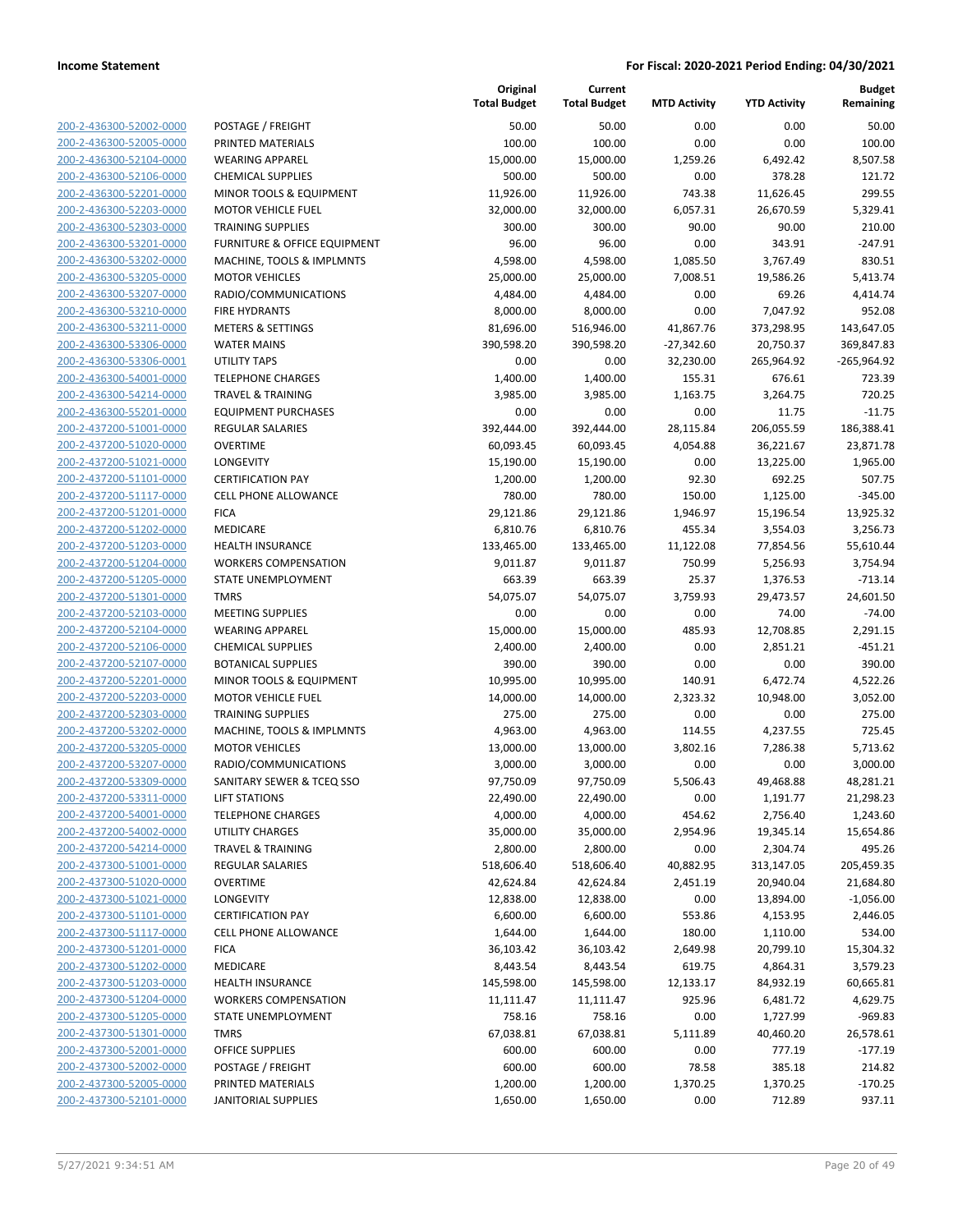|                                                    |                                                                            | Original<br><b>Total Budget</b> | Current<br><b>Total Budget</b> | <b>MTD Activity</b>   | <b>YTD Activity</b>     | <b>Budget</b><br>Remaining |
|----------------------------------------------------|----------------------------------------------------------------------------|---------------------------------|--------------------------------|-----------------------|-------------------------|----------------------------|
| 200-2-437300-52102-0000                            | <b>REFERENCE SUPPLIES</b>                                                  | 500.00                          | 500.00                         | 0.00                  | 0.00                    | 500.00                     |
| 200-2-437300-52104-0000                            | <b>WEARING APPAREL</b>                                                     | 11,720.00                       | 11,720.00                      | 1,054.43              | 1,431.91                | 10,288.09                  |
| 200-2-437300-52105-0000                            | <b>LABORATORY</b>                                                          | 15,000.00                       | 15,000.00                      | 456.72                | 14,926.45               | 73.55                      |
| 200-2-437300-52106-0000                            | <b>CHEMICAL SUPPLIES</b>                                                   | 55,650.40                       | 55,650.40                      | 0.00                  | 18,576.00               | 37,074.40                  |
| 200-2-437300-52107-0000                            | <b>BOTANICAL SUPPLIES</b>                                                  | 900.00                          | 900.00                         | 36.50                 | 36.50                   | 863.50                     |
| 200-2-437300-52201-0000                            | MINOR TOOLS & EQUIPMENT                                                    | 6,300.00                        | 6,300.00                       | 78.36                 | 4,814.94                | 1,485.06                   |
| 200-2-437300-52202-0000                            | <b>MECHANICAL SUPPLIES</b>                                                 | 18,400.00                       | 18,400.00                      | 1,163.22              | 10,689.59               | 7,710.41                   |
| 200-2-437300-52203-0000                            | <b>MOTOR VEHICLE FUEL</b>                                                  | 5,000.00                        | 5,000.00                       | 625.79                | 9,599.13                | $-4,599.13$                |
| 200-2-437300-52301-0000                            | <b>SAFETY SUPPLIES</b>                                                     | 2,300.00                        | 2,300.00                       | 0.00                  | 263.66                  | 2,036.34                   |
| 200-2-437300-53202-0000                            | MACHINE, TOOLS & IMPLMNTS                                                  | 70,000.00                       | 70,000.00                      | 3,571.41              | 26,674.54               | 43,325.46                  |
| 200-2-437300-53203-0000                            | <b>INSTRUMENTS &amp; APPARATUS</b>                                         | 6,000.00                        | 6,000.00                       | 1,521.41              | 2,126.38                | 3,873.62                   |
| 200-2-437300-53205-0000                            | <b>MOTOR VEHICLES</b>                                                      | 3,000.00                        | 3,000.00                       | 835.93                | 2,508.22                | 491.78                     |
| 200-2-437300-53402-0000                            | <b>BUILDING MAINTENANCE</b>                                                | 6,500.00                        | 6,500.00                       | 49.50                 | 2,982.79                | 3,517.21                   |
| 200-2-437300-54001-0000                            | <b>TELEPHONE CHARGES</b>                                                   | 4,300.00                        | 4,300.00                       | 437.44                | 2,958.12                | 1,341.88                   |
| 200-2-437300-54002-0000                            | <b>UTILITY CHARGES</b>                                                     | 350,000.00                      | 350,000.00                     | 31,287.99             | 199,841.74              | 150,158.26                 |
| 200-2-437300-54103-0000                            | <b>CONSULTING</b>                                                          | 250,000.00                      | 250,000.00                     | 0.00                  | 0.00                    | 250,000.00                 |
| 200-2-437300-54201-0000                            | MEMBERSHIPS & SUBSCRIPTIONS                                                | 12,500.00                       | 12,500.00                      | 85.00                 | 6,954.09                | 5,545.91                   |
| 200-2-437300-54208-0000                            | <b>LABORATORY WORK</b>                                                     | 12,400.00                       | 12,400.00                      | 550.00                | 4,478.50                | 7,921.50                   |
| 200-2-437300-54214-0000                            | <b>TRAVEL &amp; TRAINING</b>                                               | 4,500.00                        | 4,500.00                       | 0.00                  | 2,485.21                | 2,014.79                   |
| 200-2-437300-54410-0000                            | PERMITS/FEES                                                               | 44,459.00                       | 44,459.00                      | 0.00                  | 37,403.32               | 7,055.68                   |
| 200-2-471100-56507-0000                            | 08 REV BONDS - PRINCIPAL                                                   | 995,000.00                      | 995,000.00                     | 0.00                  | 995,000.00              | 0.00                       |
| 200-2-471100-56508-0000                            | 09 TWDP REV BOND - PRINC                                                   | 15,000.00                       | 15,000.00                      | 0.00                  | 15,000.00               | 0.00                       |
| 200-2-471100-56510-0000                            | 2019 REVENUE BONDS PRINCIPAL                                               | 370,000.00                      | 370,000.00                     | 0.00                  | 370,000.00              | 0.00                       |
| 200-2-471200-56607-0000                            | 08 REV BONDS - INTEREST                                                    | 262,583.75                      | 262,583.75                     | 0.00                  | 136,888.75              | 125,695.00                 |
| 200-2-471200-56611-0000                            | 2019 REVENUE BONDS INTEREST                                                | 724,962.50                      | 724,962.50                     | 0.00                  | 366,181.24              | 358,781.26                 |
| 200-2-475100-56002-0000                            | MISCELLANEOUS DEBT EXP / AGENT FEE                                         | 0.00                            | 0.00                           | 0.00                  | 250.00                  | $-250.00$                  |
| 200-2-480000-52003-0000                            | <b>COPIER CHARGES</b>                                                      | 7,500.00                        | 7,500.00                       | 704.05                | 4,395.54                | 3,104.46                   |
| 200-2-480000-52006-0000                            | <b>COPIER PAPER</b>                                                        | 250.00                          | 250.00                         | 65.13                 | 253.26                  | $-3.26$                    |
| 200-2-480000-54002-0000                            | <b>UTILITY CHARGES</b>                                                     | 13,500.00                       | 13,500.00                      | 1,422.78              | 9,652.51                | 3,847.49                   |
| 200-2-480000-54226-0000                            | <b>INSURANCE EXPENSE</b>                                                   | 75,000.00                       | 75,000.00                      | 0.00                  | 74,869.24               | 130.76                     |
| 200-2-480000-57002-0000                            | <b>BAD DEBT EXPENSE</b>                                                    | 20,000.00                       | 20,000.00                      | 0.00                  | 0.00                    | 20,000.00                  |
| 200-2-480000-57005-0000                            | <b>ACCRUED VAC &amp; SICK PAY</b>                                          | 26,000.00                       | 26,000.00                      | 1,376.66              | 16,125.05               | 9,874.95                   |
| 200-2-480000-57008-0000                            | <b>BANK CHARGES</b>                                                        | 20,000.00                       | 20,000.00                      | 3,599.44              | 23,902.91               | $-3,902.91$                |
| 200-2-480000-57015-0000                            | <b>CONTINGENCY EXPENSE</b>                                                 | 50,000.00                       | 50,000.00                      | 0.00                  | 0.00                    | 50,000.00                  |
| 200-2-491000-58001-0000                            | <b>XFR - GENERAL FUND</b>                                                  | 1,300,000.00                    | 1,300,000.00                   | 58,484.77             | 409,393.39              | 890,606.61                 |
| 200-2-491000-58037-0000                            | XFR - DEBT SERVICE FUND                                                    | 1,476,165.00                    | 1,476,165.00                   | 123,013.75            | 861,096.25              | 615,068.75                 |
| 200-2-491000-58120-0000                            | <b>XFR - UTILITY CIP FUND</b>                                              | 508,867.00                      | 508,867.00                     | 42,405.58             | 296,839.06              | 212,027.94                 |
| 200-2-495000-58580-0000<br>200-2-495000-58581-0000 | CA - GENERAL FUND - GENERAL GOVERNMENT<br>CA - GENERAL FUND - PUBLIC WORKS | 366,411.00                      | 366,411.00                     | 30,534.25             | 213,739.75              | 152,671.25                 |
|                                                    | CA - CENTRAL SERVICE FUND                                                  | 159,224.00<br>213,071.00        | 159,224.00                     | 13,268.67             | 92,880.69<br>124,291.44 | 66,343.31<br>88,779.56     |
| 200-2-495000-58701-0000                            | CA - INSURANCE FUND                                                        | 99,678.00                       | 213,071.00<br>99,678.00        | 17,755.92<br>8,306.50 | 58,145.50               | 41,532.50                  |
| 200-2-495000-58710-0000<br>200-2-495000-58720-0000 | CA - MIS FUN                                                               | 87,361.00                       | 87,361.00                      | 7,280.08              | 50,960.56               | 36,400.44                  |
| 200-2-495000-58900-0000                            | <b>CA - ELECTRIC FUND</b>                                                  | 563,523.00                      | 563,523.00                     | 46,960.25             | 328,721.75              | 234,801.25                 |
|                                                    | <b>Expense Total:</b>                                                      | 14,254,657.13                   | 14,687,282.13                  | 786,295.52            | 8,471,454.25            | 6,215,827.88               |
|                                                    |                                                                            |                                 |                                |                       |                         |                            |
|                                                    | Fund: 200 - WATER / WASTEWATER FUND Surplus (Deficit):                     | 200,638.87                      | 203,263.87                     | 438,738.00            | -348,617.26             |                            |
| Fund: 210 - WATER IMPACT FEES                      |                                                                            |                                 |                                |                       |                         |                            |
| Expense                                            |                                                                            |                                 |                                |                       |                         |                            |
| 210-2-480000-57008-0000                            | <b>BANK CHARGES</b>                                                        | 0.00                            | 0.00                           | 0.00                  | 217.72                  | $-217.72$                  |
|                                                    | <b>Expense Total:</b>                                                      | 0.00                            | 0.00                           | 0.00                  | 217.72                  | -217.72                    |
|                                                    | Fund: 210 - WATER IMPACT FEES Total:                                       | 0.00                            | 0.00                           | 0.00                  | 217.72                  |                            |
| Fund: 216 - UTILIITY CIP FUND                      |                                                                            |                                 |                                |                       |                         |                            |
| Revenue<br>216-2-319001-45401-0000                 | <b>INTEREST REVENUES</b>                                                   | 160,000.00                      | 160,000.00                     | 4,320.79              | 20,012.97               | 139,987.03                 |
| 216-2-323001-46100-0000                            | <b>XFR - UTILITY FUND</b>                                                  | 446,649.00                      | 446,649.00                     | 37,220.75             | 260,545.25              | 186,103.75                 |
|                                                    | <b>Revenue Total:</b>                                                      | 606,649.00                      | 606,649.00                     | 41,541.54             | 280,558.22              | 326,090.78                 |
| <b>Expense</b>                                     |                                                                            |                                 |                                |                       |                         |                            |
| 216-2-436200-53310-0000                            | RESVRS/STRG TANKS/ST PIPE                                                  | 0.00                            | 0.00                           | 0.00                  | 57,636.27               | $-57,636.27$               |
| 216-2-436200-55002-0000                            | <b>IMPROVEMENTS</b>                                                        | 250,000.00                      | 252,625.00                     | 7,610.00              | 21,263.00               | 231,362.00                 |
|                                                    |                                                                            |                                 |                                |                       |                         |                            |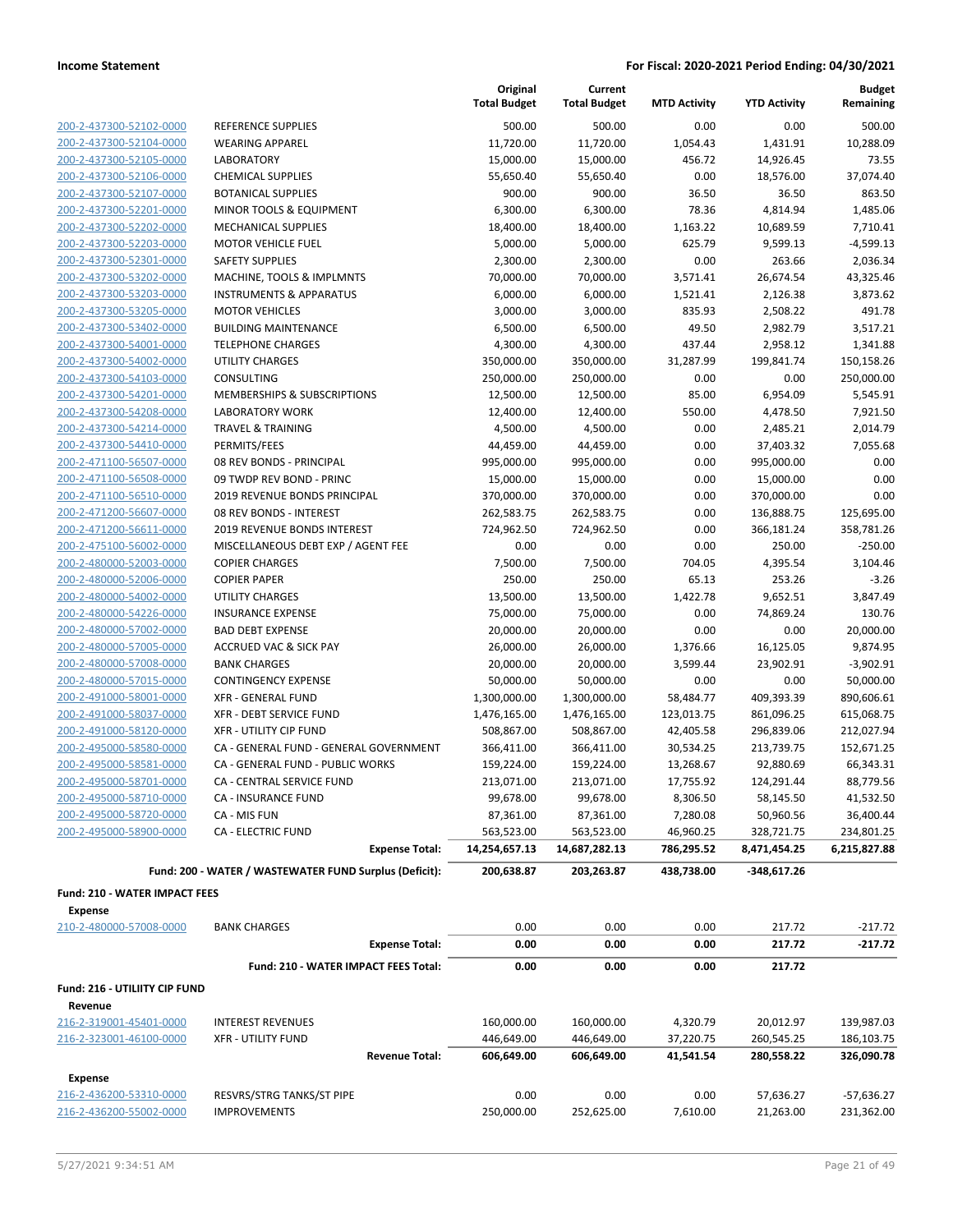|                                                |                                                            | Original<br><b>Total Budget</b> | Current<br><b>Total Budget</b> | <b>MTD Activity</b> | <b>YTD Activity</b> | <b>Budget</b><br>Remaining |
|------------------------------------------------|------------------------------------------------------------|---------------------------------|--------------------------------|---------------------|---------------------|----------------------------|
| 216-2-436200-55201-0000                        | <b>EQUIPMENT PURCHASES</b>                                 | 0.00                            | 0.00                           | 0.00                | 4,121.32            | $-4,121.32$                |
| 216-2-436300-55105-0000                        | <b>WATER MAINS</b>                                         | 30,670.00                       | 30,670.00                      | 0.00                | 6,184.89            | 24,485.11                  |
| 216-2-436300-55201-0000                        | <b>EQUIPMENT PURCHASES</b>                                 | 105,979.00                      | 105,979.00                     | 0.00                | 100,304.06          | 5,674.94                   |
| 216-2-437300-53605-0000                        | STRUCTURES / FILTRATION PLANT                              | 60,000.00                       | 60,000.00                      | 0.00                | 0.00                | 60,000.00                  |
| 216-2-437300-55110-0000                        | <b>LIFT STATIONS</b>                                       | 0.00                            | 0.00                           | 0.00                | 0.00                | 0.00                       |
| 216-2-480000-57008-0000                        | <b>BANK CHARGES</b>                                        | 0.00                            | 0.00                           | 306.64              | 1,575.34            | $-1,575.34$                |
|                                                | <b>Expense Total:</b>                                      | 446,649.00                      | 449,274.00                     | 7,916.64            | 191,084.88          | 258,189.12                 |
|                                                | Fund: 216 - UTILIITY CIP FUND Surplus (Deficit):           | 160,000.00                      | 157,375.00                     | 33,624.90           | 89,473.34           |                            |
| <b>Fund: 217 - WASTEWATER RECLAMATION FUND</b> |                                                            |                                 |                                |                     |                     |                            |
| Revenue<br>217-2-319001-45401-0000             | <b>INTEREST REVENUES</b>                                   | 7,950.00                        | 7,950.00                       | 32.00               | 344.90              | 7,605.10                   |
|                                                | <b>Revenue Total:</b>                                      | 7,950.00                        | 7,950.00                       | 32.00               | 344.90              | 7,605.10                   |
| <b>Expense</b>                                 |                                                            |                                 |                                |                     |                     |                            |
| 217-2-437300-55012-0000                        | <b>CONSTRUCTION</b>                                        | 0.00                            | 0.00                           | 0.00                | 49,984.00           | -49,984.00                 |
|                                                | <b>Expense Total:</b>                                      | 0.00                            | 0.00                           | 0.00                | 49,984.00           | -49,984.00                 |
|                                                | Fund: 217 - WASTEWATER RECLAMATION FUND Surplus (Deficit): | 7,950.00                        | 7,950.00                       | 32.00               | -49,639.10          |                            |
| Fund: 300 - AIRPORT FUND                       |                                                            |                                 |                                |                     |                     |                            |
| Revenue                                        |                                                            |                                 |                                |                     |                     |                            |
| 300-2-319001-44315-0000                        | <b>AIRPORT FUEL FEES</b>                                   | 925.00                          | 925.00                         | 0.00                | 0.00                | 925.00                     |
| 300-2-319001-45401-0000                        | <b>INTEREST REVENUES</b>                                   | 17,000.00                       | 17,000.00                      | 782.78              | 2,539.43            | 14,460.57                  |
| 300-2-319001-45601-0000                        | MISCELLANEOUS REVENUES                                     | 0.00                            | 0.00                           | 0.00                | 69,000.00           | $-69,000.00$               |
| 300-2-321001-45507-0000                        | L-3 COMM LEASE                                             | 639,217.00                      | 639,217.00                     | 53,268.08           | 426,144.64          | 213,072.36                 |
| 300-2-321001-45508-0000                        | AIR EVAC HANGAR FEES                                       | 8,101.00                        | 8,101.00                       | 675.09              | 4,725.63            | 3,375.37                   |
| 300-2-321001-45509-0000                        | BLUE SKY T-HANGAR & LA ND LEASES                           | 4,768.00                        | 4,768.00                       | 4,768.50            | 4,768.50            | $-0.50$                    |
| 300-2-321001-45510-0000                        | ARKOMA - HORIZONS AHEAD LEASE                              | 48,096.00                       | 48,096.00                      | 4,210.80            | 24,858.40           | 23,237.60                  |
| 300-2-321001-45513-0000                        | MAJORS FLYING CLUB LAND LEASE                              | 1,396.00                        | 1,396.00                       | 116.33              | 814.31              | 581.69                     |
| 300-2-321001-45515-0000                        | TEXSAN AVIATION LAND LEASE                                 | 1,080.00                        | 1,080.00                       | 0.00                | 1,080.00            | 0.00                       |
| 300-2-324001-46108-0000                        | XFR - AIRPORT TXDOT GRANT FUND                             | 0.00                            | 0.00                           | 0.00                | 5,676.74            | $-5,676.74$                |
|                                                | <b>Revenue Total:</b>                                      | 720,583.00                      | 720,583.00                     | 63,821.58           | 539,607.65          | 180,975.35                 |
| <b>Expense</b>                                 |                                                            |                                 |                                |                     |                     |                            |
| 300-2-438100-51001-0000                        | <b>REGULAR SALARIES</b>                                    | 61,464.00                       | 61,464.00                      | 4,727.20            | 35,454.00           | 26,010.00                  |
| 300-2-438100-51021-0000                        | LONGEVITY                                                  | 294.00                          | 294.00                         | 0.00                | 366.00              | $-72.00$                   |
| 300-2-438100-51117-0000                        | <b>CELL PHONE ALLOWANCE</b>                                | 1,170.00                        | 1,170.00                       | 90.00               | 675.00              | 495.00                     |
| 300-2-438100-51201-0000                        | <b>FICA</b>                                                | 3,901.54                        | 3,901.54                       | 298.82              | 2,263.84            | 1,637.70                   |
| 300-2-438100-51202-0000                        | <b>MEDICARE</b>                                            | 912.46                          | 912.46                         | 69.88               | 529.41              | 383.05                     |
| 300-2-438100-51203-0000                        | HEALTH INSURANCE                                           | 12,133.00                       | 12,133.00                      | 1,011.08            | 7,077.56            | 5,055.44                   |
| 300-2-438100-51204-0000                        | <b>WORKERS COMPENSATION</b>                                | 1,123.19                        | 1,123.19                       | 93.60               | 655.20              | 467.99                     |
| 300-2-438100-51205-0000                        | STATE UNEMPLOYMENT                                         | 126.36                          | 126.36                         | 0.00                | 144.01              | $-17.65$                   |
| 300-2-438100-51301-0000                        | TMRS                                                       | 7,244.59                        | 7,244.59                       | 558.80              | 4,181.60            | 3,062.99                   |
| 300-2-438100-52001-0000                        | OFFICE SUPPLIES                                            | 200.00                          | 200.00                         | 24.00               | 33.63               | 166.37                     |
| 300-2-438100-52002-0000                        | POSTAGE / FREIGHT                                          | 100.00                          | 100.00                         | 0.00                | 0.00                | 100.00                     |
| 300-2-438100-52201-0000                        | MINOR TOOLS & EQUIPMENT                                    | 500.00                          | 500.00                         | 0.00                | 0.00                | 500.00                     |
| 300-2-438100-53202-0000                        | MACHINE, TOOLS & IMPLMNTS                                  | 16,470.00                       | 16,470.00                      | 945.00              | 12,679.42           | 3,790.58                   |
| 300-2-438100-53205-0000                        | <b>MOTOR VEHICLES</b>                                      | 500.00                          | 500.00                         | 0.00                | 27.74               | 472.26                     |
| 300-2-438100-53303-0000                        | MAINT - STREET /ALLEY/APRN/RNWY                            | 2,500.00                        | 2,500.00                       | 0.00                | 0.00                | 2,500.00                   |
|                                                |                                                            |                                 |                                |                     |                     |                            |
| 300-2-438100-53402-0000                        | <b>BUILDING MAINTENANCE</b>                                | 15,000.00                       | 15,000.00                      | 156.65              | 890.12              | 14,109.88                  |
| 300-2-438100-54001-0000                        | <b>TELEPHONE CHARGES</b>                                   | 1,800.00                        | 1,800.00                       | 133.91              | 1,037.67            | 762.33                     |
| 300-2-438100-54002-0000                        | <b>UTILITY CHARGES</b>                                     | 13,500.00                       | 13,500.00                      | 1,145.87            | 7,296.73            | 6,203.27                   |
| 300-2-438100-54105-0000                        | MARKETING                                                  | 18,950.00                       | 18,950.00                      | 0.00                | 0.00                | 18,950.00                  |
| 300-2-438100-54110-0000                        | <b>AUDIT</b>                                               | 10,000.00                       | 10,000.00                      | 10,000.00           | 10,000.00           | 0.00                       |
| 300-2-438100-54201-0000                        | MEMBERSHIPS & SUBSCRIPTIONS                                | 465.00                          | 465.00                         | 0.00                | 275.00              | 190.00                     |
| 300-2-438100-54214-0000                        | <b>TRAVEL &amp; TRAINING</b>                               | 2,504.00                        | 2,504.00                       | 0.00                | 0.00                | 2,504.00                   |
| 300-2-438100-54408-0000                        | OTHER / INSURANCE EXPENSE                                  | 0.00                            | 0.00                           | 0.00                | 8,050.44            | $-8,050.44$                |
| 300-2-438100-54410-0000                        | PERMITS/FEES                                               | 1,376.00                        | 1,376.00                       | 0.00                | 200.00              | 1,176.00                   |
| 300-2-480000-52003-0000                        | <b>COPIER CHARGES</b>                                      | 0.00                            | 0.00                           | 140.23              | 833.45              | $-833.45$                  |
| 300-2-480000-57008-0000                        | <b>BANK CHARGES</b>                                        | 0.00                            | 0.00                           | 72.24               | 239.50              | $-239.50$                  |
|                                                |                                                            |                                 |                                |                     |                     |                            |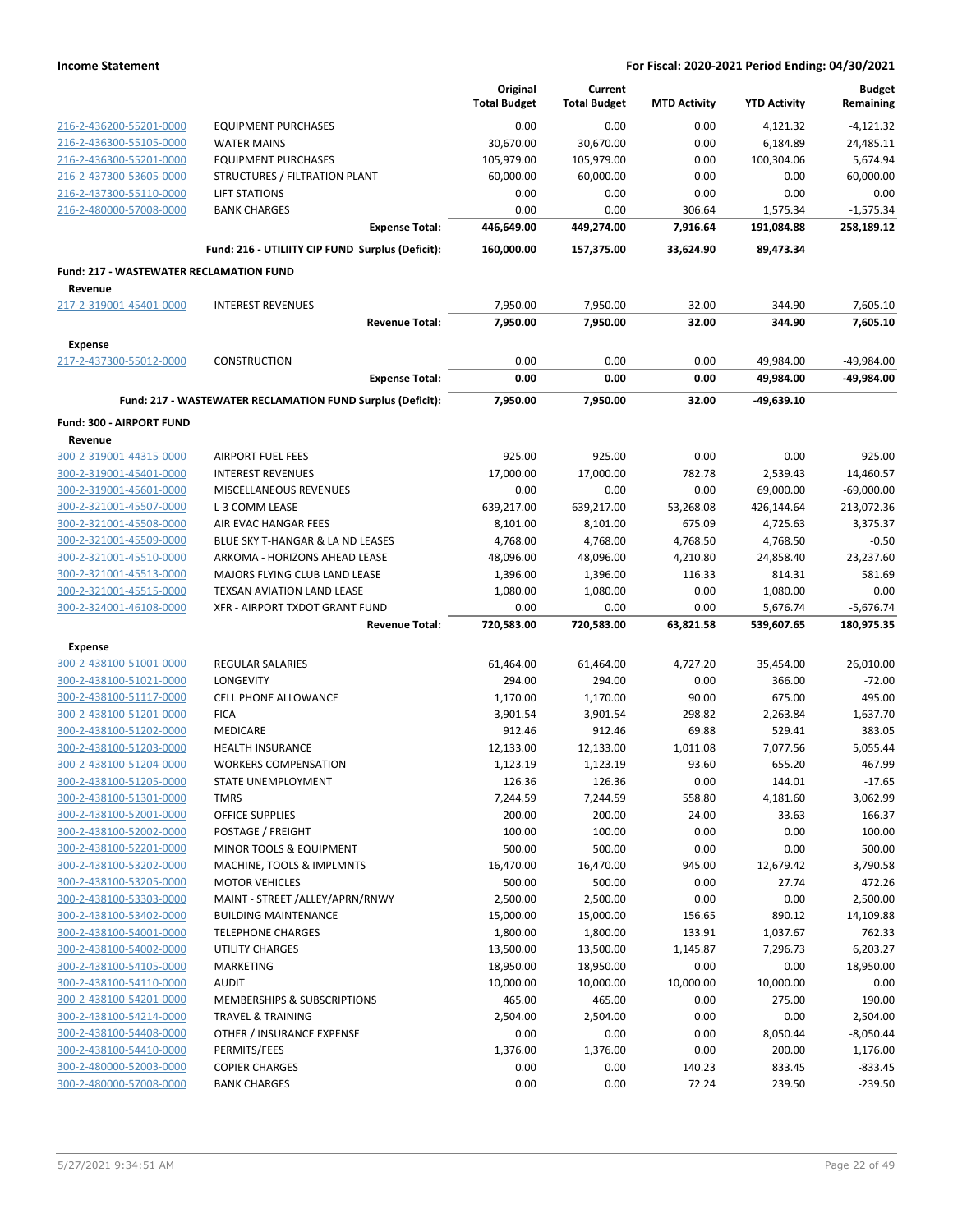|                                         |                                                     | Original            | Current             |                     |                     | <b>Budget</b> |
|-----------------------------------------|-----------------------------------------------------|---------------------|---------------------|---------------------|---------------------|---------------|
|                                         |                                                     | <b>Total Budget</b> | <b>Total Budget</b> | <b>MTD Activity</b> | <b>YTD Activity</b> | Remaining     |
| 300-2-491000-58127-0000                 | <b>AIRPORT CIP FUND</b>                             | 1,500,000.00        | 1,500,000.00        | 125,000.00          | 875,000.00          | 625,000.00    |
|                                         | <b>Expense Total:</b>                               | 1,672,234.14        | 1,672,234.14        | 144,467.28          | 967,910.32          | 704,323.82    |
|                                         | Fund: 300 - AIRPORT FUND Surplus (Deficit):         | -951,651.14         | $-951,651.14$       | $-80,645.70$        | -428,302.67         |               |
| Fund: 320 - AIRPORT TXDOT GRANT         |                                                     |                     |                     |                     |                     |               |
| Revenue                                 |                                                     |                     |                     |                     |                     |               |
| 320-2-310001-43109-0000                 | <b>GRANT MATCH / L-3 MATCHING FUNDS</b>             | 0.00                | 0.00                | 0.00                | 200,000.00          | $-200,000.00$ |
|                                         | <b>Revenue Total:</b>                               | 0.00                | 0.00                | 0.00                | 200,000.00          | -200,000.00   |
|                                         | Fund: 320 - AIRPORT TXDOT GRANT Total:              | 0.00                | 0.00                | 0.00                | 200,000.00          |               |
| <b>Fund: 360 - AIRPORT CAPITAL FUND</b> |                                                     |                     |                     |                     |                     |               |
| Revenue                                 |                                                     |                     |                     |                     |                     |               |
| 360-2-319001-45401-0000                 | <b>INTEREST REVENUES</b>                            | 95,850.00           | 95,850.00           | 2,005.31            | 5,970.06            | 89,879.94     |
| 360-2-323001-46107-0000                 | <b>XFR - AIRPORT FUND</b>                           | 1,500,000.00        | 1,500,000.00        | 125,000.00          | 875,000.00          | 625,000.00    |
|                                         | <b>Revenue Total:</b>                               | 1,595,850.00        | 1,595,850.00        | 127,005.31          | 880,970.06          | 714,879.94    |
| <b>Expense</b>                          |                                                     |                     |                     |                     |                     |               |
| 360-2-438100-55012-0000                 | <b>CONSTRUCTION</b>                                 | 2,212,038.00        | 2,212,038.00        | 0.00                | 0.00                | 2,212,038.00  |
| 360-2-438100-55017-0000                 | CAP PROJETS / MAINT & REPAIRS                       | 6,114.00            | 6,114.00            | 0.00                | 0.00                | 6,114.00      |
| 360-2-480000-57008-0000                 | <b>BANK CHARGES</b>                                 | 2,500.00            | 2,500.00            | 182.43              | 1,046.22            | 1,453.78      |
|                                         | <b>Expense Total:</b>                               | 2,220,652.00        | 2,220,652.00        | 182.43              | 1,046.22            | 2,219,605.78  |
|                                         | Fund: 360 - AIRPORT CAPITAL FUND Surplus (Deficit): | $-624,802.00$       | -624,802.00         | 126,822.88          | 879,923.84          |               |
| Fund: 362 - AIRPORT FBO FUEL            |                                                     |                     |                     |                     |                     |               |
| Revenue                                 |                                                     |                     |                     |                     |                     |               |
| 362-2-319001-44315-0000                 | <b>AIRPORT - FUEL FEES</b>                          | 400,000.00          | 400,000.00          | 52,069.72           | 238,969.55          | 161,030.45    |
| 362-2-319001-44316-0000                 | AIRPORT - PARKING, TIE DOWNS, & RAMP FE             | 2,500.00            | 2,500.00            | 325.00              | 1,434.64            | 1,065.36      |
| 362-2-319001-44320-0000                 | AIRPORT - OIL                                       | 4,000.00            | 4,000.00            | 287.52              | 1,661.65            | 2,338.35      |
| 362-2-319001-44322-0000                 | <b>AIRPORT - PILOT SUPPLIES</b>                     | 150.00              | 150.00              | 0.00                | 66.70               | 83.30         |
| 362-2-319001-45401-0000                 | <b>INTEREST REVENUES</b>                            | 3,000.00            | 3,000.00            | 66.56               | 210.15              | 2,789.85      |
|                                         | <b>Revenue Total:</b>                               | 409,650.00          | 409,650.00          | 52,748.80           | 242,342.69          | 167,307.31    |
| <b>Expense</b>                          |                                                     |                     |                     |                     |                     |               |
| 362-2-438100-52221-0000                 | <b>AIRPORT - FUEL FEES</b>                          | 0.00                | 0.00                | 46,063.11           | 128,183.27          | $-128,183.27$ |
| 362-2-438100-52222-0000                 | AIRPORT - OIL                                       | 0.00                | 0.00                | 948.90              | 2,777.20            | $-2,777.20$   |
| 362-2-438100-52421-0000                 | <b>AIRPORT - CHARTS</b>                             | 0.00                | 0.00                | 0.00                | 35.62               | $-35.62$      |
| 362-2-438100-52422-0000                 | <b>AIRPORT - PILOT SUPPLIES</b>                     | 0.00                | 0.00                | 0.00                | 345.67              | $-345.67$     |
| 362-2-438100-57003-0000                 | <b>CREDIT CARD FEES</b>                             | 0.00                | 0.00                | 1,546.99            | 7,639.36            | $-7,639.36$   |
| 362-2-480000-57008-0000                 | <b>BANK CHARGES</b>                                 | 0.00                | 0.00                | 6.05                | 32.74               | $-32.74$      |
|                                         | <b>Expense Total:</b>                               | 0.00                | 0.00                | 48,565.05           | 139,013.86          | -139,013.86   |
|                                         | Fund: 362 - AIRPORT FBO FUEL Surplus (Deficit):     | 409,650.00          | 409,650.00          | 4,183.75            | 103,328.83          |               |
| Fund: 400 - GOLF FUND                   |                                                     |                     |                     |                     |                     |               |
| Revenue                                 |                                                     |                     |                     |                     |                     |               |
| 400-2-319001-45604-0000                 | OTHER REVENUE / OVER/SHORT                          | 0.00                | 0.00                | 0.00                | $-12.75$            | 12.75         |
| 400-2-319005-44510-0000                 | <b>GREENS FEES</b>                                  | 81,514.00           | 81,514.00           | 8,430.90            | 50,128.33           | 31,385.67     |
| 400-2-319006-45308-0000                 | PRO SHOP CONCESSIONS                                | 9,841.00            | 9,841.00            | 503.48              | 1,585.67            | 8,255.33      |
| 400-2-319007-45309-0000                 | <b>MERCHANDISE SALES</b>                            | 5,590.00            | 5,590.00            | 929.09              | 2,867.77            | 2,722.23      |
| 400-2-319008-45511-0000                 | <b>CART RENTALS</b>                                 | 45,000.00           | 45,000.00           | 6,659.14            | 34,352.99           | 10,647.01     |
| 400-2-319009-45512-0000                 | <b>GOLF LEASES / MEMBERSHIPS</b>                    | 49,643.00           | 49,643.00           | 4,652.68            | 18,320.36           | 31,322.64     |
|                                         | <b>Revenue Total:</b>                               | 191,588.00          | 191,588.00          | 21,175.29           | 107,242.37          | 84,345.63     |
| <b>Expense</b>                          |                                                     |                     |                     |                     |                     |               |
| 400-2-451250-51001-0000                 | <b>REGULAR SALARIES</b>                             | 111,526.00          | 111,526.00          | 8,386.64            | 61,299.03           | 50,226.97     |
| 400-2-451250-51020-0000                 | <b>OVERTIME</b>                                     | 5,481.50            | 5,481.50            | 1,044.00            | 3,382.58            | 2,098.92      |
| 400-2-451250-51021-0000                 | LONGEVITY                                           | 6,656.00            | 6,656.00            | 0.00                | 6,184.00            | 472.00        |
| 400-2-451250-51101-0000                 | <b>CERTIFICATION PAY</b>                            | 600.00              | 600.00              | 46.16               | 346.20              | 253.80        |
| 400-2-451250-51117-0000                 | <b>CELL PHONE ALLOWANCE</b>                         | 780.00              | 780.00              | 60.00               | 450.00              | 330.00        |
| 400-2-451250-51201-0000                 | <b>FICA</b>                                         | 7,752.70            | 7,752.70            | 590.38              | 4,392.73            | 3,359.97      |
| 400-2-451250-51202-0000                 | <b>MEDICARE</b>                                     | 1,813.13            | 1,813.13            | 138.08              | 1,027.34            | 785.79        |
| 400-2-451250-51203-0000                 | <b>HEALTH INSURANCE</b>                             | 12,133.00           | 12,133.00           | 1,011.08            | 7,077.56            | 5,055.44      |
| 400-2-451250-51204-0000                 | <b>WORKERS COMPENSATION</b>                         | 3,002.64            | 3,002.64            | 250.22              | 1,751.54            | 1,251.10      |
| 400-2-451250-51205-0000                 | STATE UNEMPLOYMENT                                  | 357.16              | 357.16              | 58.12               | 522.32              | $-165.16$     |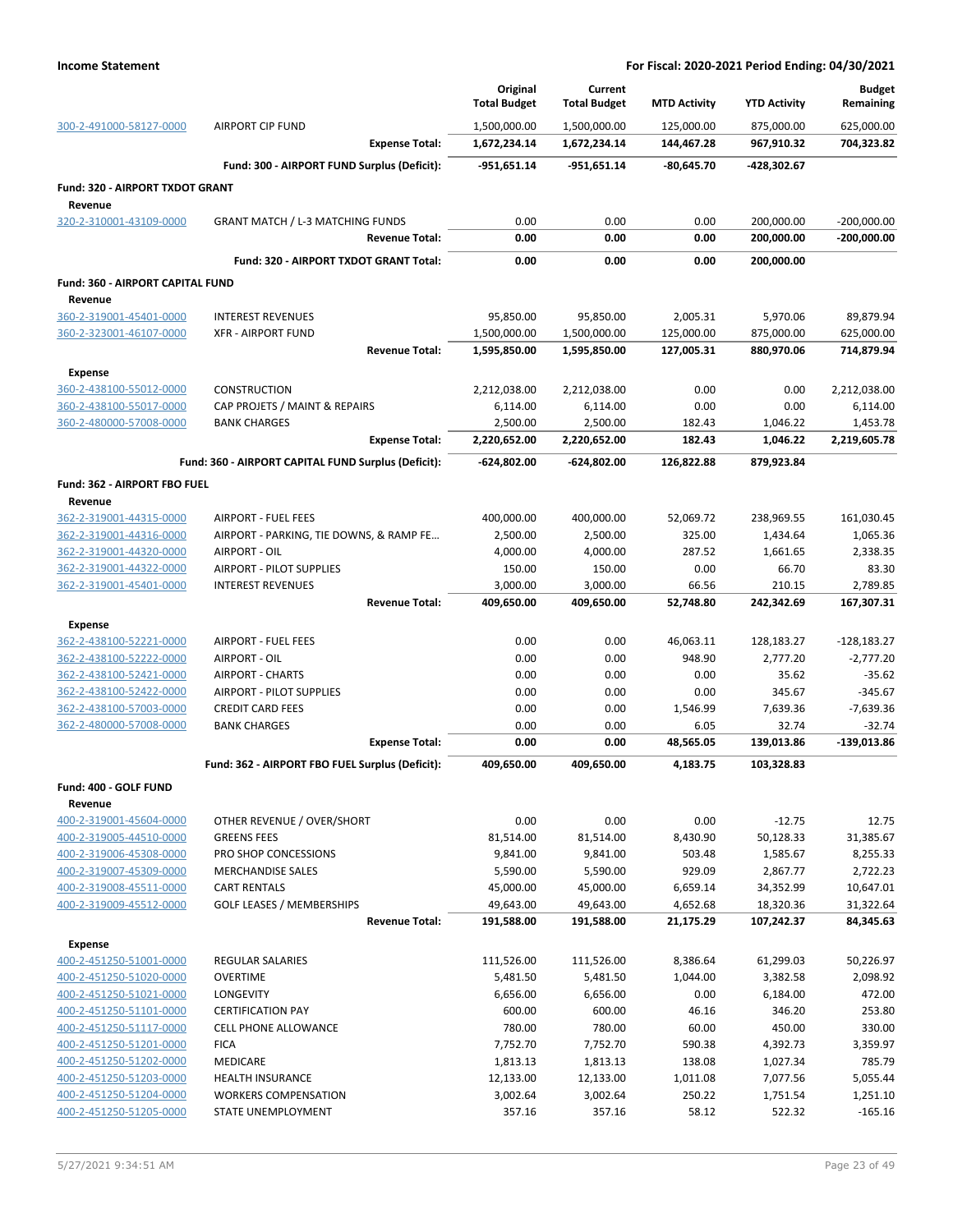|                                    |                                          | Original<br><b>Total Budget</b> | Current<br><b>Total Budget</b> | <b>MTD Activity</b> | <b>YTD Activity</b> | <b>Budget</b><br>Remaining |
|------------------------------------|------------------------------------------|---------------------------------|--------------------------------|---------------------|---------------------|----------------------------|
| 400-2-451250-51301-0000            | <b>TMRS</b>                              | 11,646.68                       | 11,646.68                      | 804.41              | 6,022.30            | 5.624.38                   |
| 400-2-451250-52001-0000            | <b>OFFICE SUPPLIES</b>                   | 350.00                          | 350.00                         | 0.00                | 62.99               | 287.01                     |
| 400-2-451250-52101-0000            | JANITORIAL SUPPLIES                      | 500.00                          | 500.00                         | 174.90              | 222.56              | 277.44                     |
| 400-2-451250-52104-0000            | <b>WEARING APPAREL</b>                   | 450.00                          | 450.00                         | 0.00                | 0.00                | 450.00                     |
| 400-2-451250-52107-0000            | <b>BOTANICAL SUPPLIES</b>                | 9,600.00                        | 9,600.00                       | 286.56              | 4,736.56            | 4,863.44                   |
| 400-2-451250-52201-0000            | MINOR TOOLS & EQUIPMENT                  | 500.00                          | 500.00                         | 601.30              | 941.16              | $-441.16$                  |
| 400-2-451250-52203-0000            | <b>MOTOR VEHICLE FUEL</b>                | 750.00                          | 750.00                         | 197.49              | 497.59              | 252.41                     |
| 400-2-451250-52401-0000            | RECREATIONAL SUPPLIES                    | 500.00                          | 500.00                         | 0.00                | 0.00                | 500.00                     |
| 400-2-451250-52403-0000            | <b>RESALE ITEMS</b>                      | 15,000.00                       | 15,000.00                      | 2,093.09            | 5,078.27            | 9,921.73                   |
| 400-2-451250-53202-0000            | MACHINE, TOOLS & IMPLMNTS                | 3,500.00                        | 3,500.00                       | 0.00                | 207.90              | 3,292.10                   |
| 400-2-451250-53205-0000            | <b>MOTOR VEHICLES</b>                    | 200.00                          | 200.00                         | 0.00                | 19.95               | 180.05                     |
| 400-2-451250-53307-0000            | <b>IRRIGATION</b>                        | 1,500.00                        | 1,500.00                       | 1,013.66            | 2,064.26            | $-564.26$                  |
| 400-2-451250-53402-0000            | <b>BUILDING MAINTENANCE</b>              | 1,000.00                        | 1,000.00                       | 0.00                | 0.00                | 1,000.00                   |
| 400-2-451250-54001-0000            | <b>TELEPHONE CHARGES</b>                 | 750.00                          | 750.00                         | 64.25               | 449.80              | 300.20                     |
| 400-2-451250-54002-0000            | UTILITY CHARGES                          | 10,000.00                       | 10,000.00                      | 663.47              | 4,946.48            | 5,053.52                   |
| 400-2-451250-54201-0000            | MEMBERSHIPS & SUBSCRIPTIONS              | 785.00                          | 785.00                         | 0.00                | 128.07              | 656.93                     |
| 400-2-451250-54214-0000            | <b>TRAVEL &amp; TRAINING</b>             | 1,100.00                        | 1,100.00                       | 0.00                | 0.00                | 1,100.00                   |
| 400-2-451250-54226-0000            | <b>INSURANCE EXPENSE</b>                 | 3,000.00                        | 3,000.00                       | 0.00                | 3,220.18            | $-220.18$                  |
| 400-2-451250-54909-0000            | <b>GOLF CART LEASE EXPENSE</b>           | 31,000.00                       | 31,000.00                      | 2,250.00            | 15,750.00           | 15,250.00                  |
| 400-2-480000-52003-0000            | <b>COPIER CHARGES</b>                    | 1,235.00                        | 1,235.00                       | 128.57              | 768.39              | 466.61                     |
| 400-2-480000-57005-0000            | <b>ACCRUED VAC &amp; SICK PAY</b>        | 1,600.00                        | 1,600.00                       | 0.00                | 0.00                | 1,600.00                   |
| 400-2-480000-57008-0000            | <b>BANK CHARGES</b>                      | 1,000.00                        | 1,000.00                       | 0.00                | 0.00                | 1,000.00                   |
|                                    | <b>Expense Total:</b>                    | 246,068.81                      | 246,068.81                     | 19,862.38           | 131,549.76          | 114,519.05                 |
|                                    | Fund: 400 - GOLF FUND Surplus (Deficit): | -54,480.81                      | -54,480.81                     | 1,312.91            | $-24,307.39$        |                            |
| <b>Fund: 500 - SANITATION FUND</b> |                                          |                                 |                                |                     |                     |                            |
| Revenue                            |                                          |                                 |                                |                     |                     |                            |
| 500-2-318001-44314-0000            | <b>LATE CHARGES</b>                      | 87,500.00                       | 87,500.00                      | 4,316.53            | 22,750.67           | 64,749.33                  |
| 500-2-319001-45401-0000            | <b>INTEREST REVENUES</b>                 | 22,500.00                       | 22,500.00                      | 326.53              | 935.62              | 21,564.38                  |
| 500-2-319020-44313-0000            | <b>FUEL SURCHARGE</b>                    | 76,888.00                       | 76,888.00                      | 7,154.94            | 48,127.59           | 28,760.41                  |
| 500-2-319020-45107-0000            | <b>COLLECTION CHARGES</b>                | 4,250,000.00                    | 4,250,000.00                   | 385,055.07          | 2,586,893.12        | 1,663,106.88               |
| 500-2-319021-45108-0000            | <b>DISPOSAL CHARGES</b>                  | 380,000.00                      | 380,000.00                     | 31,716.78           | 204,027.01          | 175,972.99                 |
| 500-2-319022-45612-0000            | REG HH HAZ WASTE COL CTR                 | 15,757.00                       | 15,757.00                      | 0.00                | 0.00                | 15,757.00                  |
| 500-2-324001-46612-0000            | CA - SANITATION FD COL & FUEL            | 147,850.00                      | 147,850.00                     | 0.00                | 45,699.44           | 102,150.56                 |
|                                    | <b>Revenue Total:</b>                    | 4,980,495.00                    | 4,980,495.00                   | 428,569.85          | 2,908,433.45        | 2,072,061.55               |
| Expense                            |                                          |                                 |                                |                     |                     |                            |
| 500-2-432300-54412-0000            | <b>COLLECTION CHARGES</b>                | 4,559,104.00                    | 4,651,056.00                   | 0.00                | 1,817,785.82        | 2,833,270.18               |
| 500-2-432500-54002-0000            | UTILITY CHARGES                          | 2,400.00                        | 2,400.00                       | 192.16              | 1,351.29            | 1,048.71                   |
| 500-2-432500-54403-0000            | <b>DISPOSAL CHARGES</b>                  | 24,500.00                       | 24,500.00                      | 0.00                | 8,555.00            | 15,945.00                  |
| 500-2-442200-51001-0000            | REGULAR SALARIES                         | 141,215.36                      | 141,215.36                     | 8,796.21            | 63,013.33           | 78,202.03                  |
| 500-2-442200-51021-0000            | LONGEVITY                                | 3,242.00                        | 3,242.00                       | 0.00                | 2,832.00            | 410.00                     |
| 500-2-442200-51101-0000            | <b>CERTIFICATION PAY</b>                 | 1,200.00                        | 1,200.00                       | 92.30               | 692.25              | 507.75                     |
| 500-2-442200-51201-0000            | <b>FICA</b>                              | 9,030.76                        | 9,030.76                       | 545.57              | 4,108.11            | 4,922.65                   |
| 500-2-442200-51202-0000            | <b>MEDICARE</b>                          | 2,112.03                        | 2,112.03                       | 127.59              | 960.73              | 1,151.30                   |
| 500-2-442200-51203-0000            | HEALTH INSURANCE                         | 12,133.00                       | 12,133.00                      | 1,011.08            | 7,077.56            | 5,055.44                   |
| 500-2-442200-51204-0000            | <b>WORKERS COMPENSATION</b>              | 3,122.89                        | 3,122.89                       | 260.24              | 1,821.68            | 1,301.21                   |
| 500-2-442200-51205-0000            | STATE UNEMPLOYMENT                       | 505.44                          | 505.44                         | 79.40               | 471.06              | 34.38                      |
| 500-2-442200-51301-0000            | <b>TMRS</b>                              | 16,768.80                       | 16,768.80                      | 1,031.05            | 7,664.20            | 9,104.60                   |
| 500-2-442200-52104-0000            | <b>WEARING APPAREL</b>                   | 1,854.00                        | 1,854.00                       | 259.86              | 699.82              | 1,154.18                   |
| 500-2-442200-52203-0000            | <b>MOTOR VEHICLE FUEL</b>                | 5,050.00                        | 5,050.00                       | 915.41              | 3,311.23            | 1,738.77                   |
| 500-2-442200-53202-0000            | MACHINE, TOOLS & IMPLMNTS                | 9,668.80                        | 9,668.80                       | 57.39               | 2,188.04            | 7,480.76                   |
| 500-2-442200-53205-0000            | <b>MOTOR VEHICLES</b>                    | 500.00                          | 500.00                         | 20.00               | 532.89              | $-32.89$                   |
| 500-2-442200-55201-0000            | <b>EQUIPMENT PURCHASES</b>               | 710.00                          | 710.00                         | 0.00                | 0.00                | 710.00                     |
| 500-2-480000-54413-0000            | <b>BULK WASTE PICK-UP</b>                | 40,000.00                       | 40,000.00                      | 2,520.00            | 2,520.00            | 37,480.00                  |
| 500-2-480000-54901-0000            | <b>RENTALS / LEASES</b>                  | 53,692.00                       | 53,692.00                      | 0.00                | 40,392.13           | 13,299.87                  |
| 500-2-480000-57005-0000            | <b>ACCRUED VAC &amp; SICK PAY</b>        | 300.00                          | 300.00                         | 0.00                | 451.91              | $-151.91$                  |
| 500-2-480000-57007-0000            | <b>COMMUNITY SERVICES</b>                | 38,000.00                       | 38,000.00                      | 0.00                | 11,399.12           | 26,600.88                  |
| 500-2-480000-57008-0000            | <b>BANK CHARGES</b>                      | 10,000.00                       | 10,000.00                      | 1,298.18            | 8,760.93            | 1,239.07                   |
| 500-2-491000-58001-0000            | <b>XFR - GENERAL FUND</b>                | 437,000.00                      | 437,000.00                     | 40,815.58           | 354,258.25          | 82,741.75                  |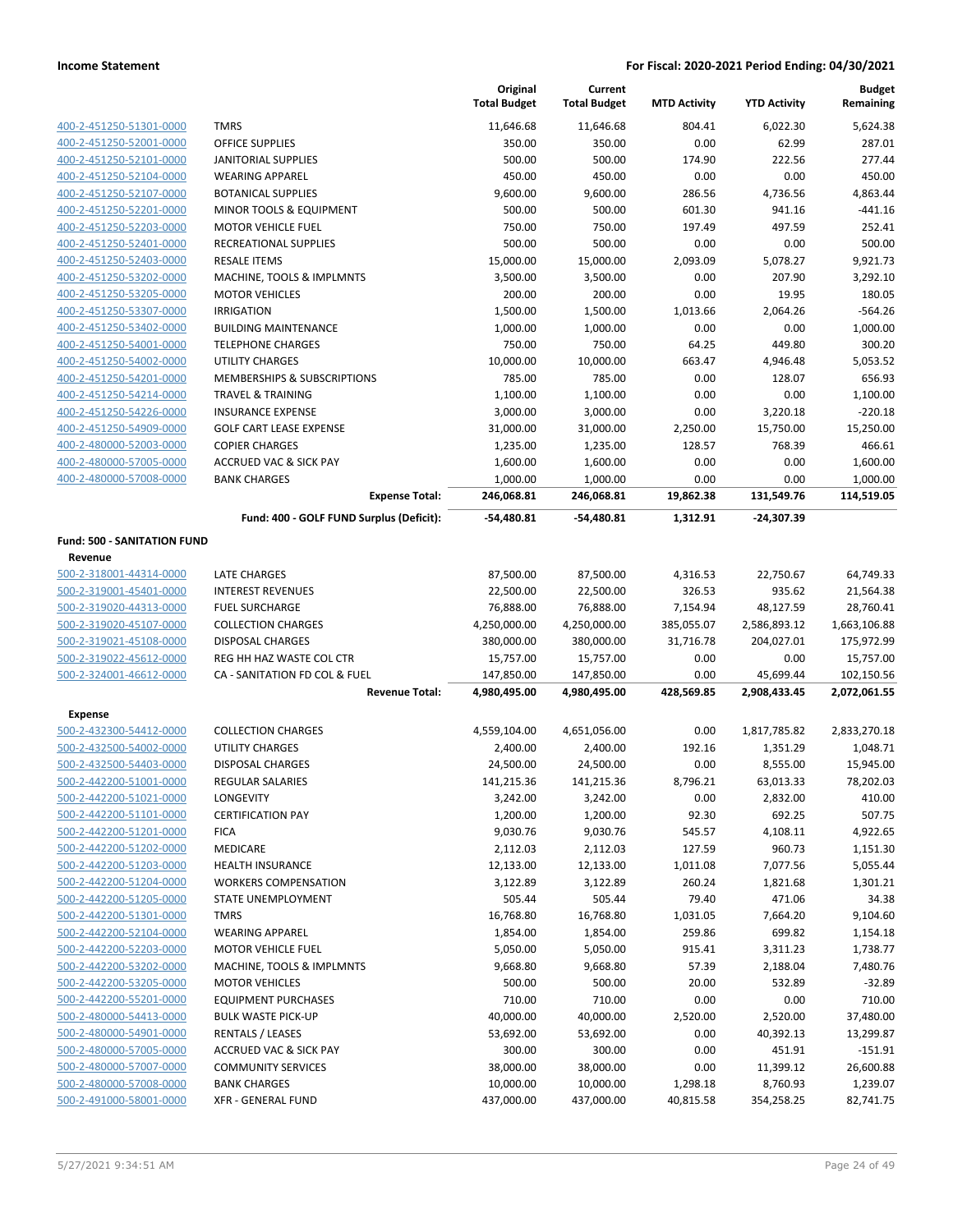|                                                    |                                                | Original<br><b>Total Budget</b> | Current<br><b>Total Budget</b> | <b>MTD Activity</b> | <b>YTD Activity</b>   | <b>Budget</b><br>Remaining |
|----------------------------------------------------|------------------------------------------------|---------------------------------|--------------------------------|---------------------|-----------------------|----------------------------|
| 500-2-495000-58501-0000                            | CA - GENERAL FUND                              | 40,166.00                       | 40,166.00                      | 3,347.17            | 23,430.19             | 16,735.81                  |
| 500-2-495000-58701-0000                            | CA - CENTRAL SERVICE FUND                      | 2,803.00                        | 2,803.00                       | 233.58              | 1,635.06              | 1,167.94                   |
| 500-2-495000-58710-0000                            | <b>CA - INSURANCE FUND</b>                     | 521.00                          | 521.00                         | 43.42               | 303.94                | 217.06                     |
| 500-2-495000-58720-0000                            | CA - MIS FUN                                   | 6,632.00                        | 6,632.00                       | 552.67              | 3,868.69              | 2,763.31                   |
| 500-2-495000-58900-0000                            | <b>CA - ELECTRIC FUND</b>                      | 105,160.00                      | 105,160.00                     | 8,763.33            | 61,343.31             | 43,816.69                  |
|                                                    | <b>Expense Total:</b>                          | 5,527,391.08                    | 5,619,343.08                   | 70,962.19           | 2,431,428.54          | 3,187,914.54               |
|                                                    | Fund: 500 - SANITATION FUND Surplus (Deficit): | -546,896.08                     | -638,848.08                    | 357,607.66          | 477,004.91            |                            |
| Fund: 601 - CENTRAL SERVICE FUND                   |                                                |                                 |                                |                     |                       |                            |
| Revenue                                            |                                                |                                 |                                |                     |                       |                            |
| 601-2-324001-46501-0000                            | <b>CA - GENERAL FUND</b>                       | 621,903.00                      | 621,903.00                     | 51,825.24           | 362,776.68            | 259,126.32                 |
| 601-2-324001-46506-0000                            | <b>CA - RECREATION FUND</b>                    | 75.00                           | 75.00                          | 6.25                | 43.75                 | 31.25                      |
| 601-2-324001-46509-0000                            | CA - VENUE MGMT FUND                           | 308.00                          | 308.00                         | 25.67               | 179.69                | 128.31                     |
| 601-2-324001-46611-0000                            | <b>CA - UTILITY FUND</b>                       | 213,071.00                      | 213,071.00                     | 17,755.92           | 124,291.44            | 88,779.56                  |
| 601-2-324001-46614-0000                            | CA - SANITATION FUND COLLECTION                | 2,803.00                        | 2,803.00                       | 233.58              | 1,635.06              | 1,167.94                   |
| 601-2-324009-46901-0000                            | CA - ELECTRIC UTILITY                          | 88,804.00                       | 88,804.00                      | 7,400.33            | 51,802.31             | 37,001.69                  |
| 601-2-324009-46906-0000                            | <b>CA - CABLE UTILITY</b>                      | 13,450.00                       | 13,450.00                      | 1,120.83            | 7,845.81              | 5,604.19                   |
|                                                    | <b>Revenue Total:</b>                          | 940,414.00                      | 940,414.00                     | 78,367.82           | 548,574.74            | 391,839.26                 |
| <b>Expense</b>                                     |                                                |                                 |                                |                     |                       |                            |
| 601-2-461100-51001-0000                            | <b>REGULAR SALARIES</b>                        | 272,791.82                      | 272,791.82                     | 21,039.58           | 154,660.67            | 118,131.15                 |
| 601-2-461100-51020-0000                            | <b>OVERTIME</b>                                | 11,286.02                       | 11,286.02                      | 762.56              | 9,818.32              | 1,467.70                   |
| 601-2-461100-51021-0000                            | <b>LONGEVITY</b>                               | 5,780.00                        | 5,780.00                       | 0.00                | 6,483.34              | $-703.34$                  |
| 601-2-461100-51101-0000                            | <b>CERTIFICATION PAY</b>                       | 1,200.00                        | 1,200.00                       | 46.16               | 577.00                | 623.00                     |
| 601-2-461100-51117-0000                            | <b>CELL PHONE ALLOWANCE</b>                    | 780.00                          | 780.00                         | 120.00              | 690.00                | 90.00                      |
| 601-2-461100-51201-0000<br>601-2-461100-51202-0000 | <b>FICA</b><br><b>MEDICARE</b>                 | 18,093.95<br>4,231.65           | 18,093.95<br>4,231.65          | 1,311.68<br>306.76  | 10,520.65<br>2,460.46 | 7,573.30                   |
| 601-2-461100-51203-0000                            | <b>HEALTH INSURANCE</b>                        | 103,132.00                      | 103,132.00                     | 8,594.33            | 60,160.31             | 1,771.19<br>42,971.69      |
| 601-2-461100-51204-0000                            | <b>WORKERS COMPENSATION</b>                    | 8,239.85                        | 8,239.85                       | 686.65              | 4,806.55              | 3,433.30                   |
| 601-2-461100-51205-0000                            | STATE UNEMPLOYMENT                             | 600.21                          | 600.21                         | 187.94              | 1,447.86              | $-847.65$                  |
| 601-2-461100-51301-0000                            | <b>TMRS</b>                                    | 32,141.06                       | 32,141.06                      | 2,435.99            | 19,709.69             | 12,431.37                  |
| 601-2-461100-51401-0000                            | <b>CONTRA - SALARIES</b>                       | $-2,500.00$                     | $-2,500.00$                    | 0.00                | 0.00                  | $-2,500.00$                |
| 601-2-461100-52001-0000                            | OFFICE SUPPLIES                                | 100.00                          | 100.00                         | 0.00                | 79.40                 | 20.60                      |
| 601-2-461100-52002-0000                            | POSTAGE / FREIGHT                              | 25.00                           | 25.00                          | 0.00                | 51.96                 | $-26.96$                   |
| 601-2-461100-52101-0000                            | JANITORIAL/CLEANING                            | 22,000.00                       | 22,000.00                      | 888.53              | 9,367.73              | 12,632.27                  |
| 601-2-461100-52104-0000                            | <b>WEARING APPAREL</b>                         | 4,000.00                        | 4,000.00                       | 371.93              | 1,298.78              | 2,701.22                   |
| 601-2-461100-52201-0000                            | MINOR TOOLS & EQUIPMENT                        | 1,500.00                        | 1,500.00                       | 769.64              | 1,656.76              | $-156.76$                  |
| 601-2-461100-52203-0000                            | <b>MOTOR VEHICLE FUEL</b>                      | 3,450.00                        | 3,450.00                       | 388.30              | 1,918.28              | 1,531.72                   |
| 601-2-461100-53205-0000                            | <b>MOTOR VEHICLES</b>                          | 1,100.00                        | 1,100.00                       | 188.69              | 714.60                | 385.40                     |
| 601-2-461100-53302-0000                            | <b>WALKS &amp; PARKING LOTS</b>                | 9,100.00                        | 9,100.00                       | 263.79              | 2,018.79              | 7,081.21                   |
| 601-2-461100-53406-0000                            | <b>CITY HALL</b>                               | 33,000.00                       | 33,000.00                      | 15,901.20           | 30,082.76             | 2,917.24                   |
| 601-2-461100-53407-0000                            | <b>ANIMAL SHELTER</b>                          | 5,000.00                        | 5,000.00                       | 179.92              | 10,410.04             | $-5,410.04$                |
| 601-2-461100-53408-0000                            | <b>FLEET MAINTENANCE</b>                       | 2,000.00                        | 2,000.00                       | 0.00                | 0.00                  | 2,000.00                   |
| 601-2-461100-53501-0000                            | POLICE & COURTS BLDG                           | 30,000.00                       | 30,000.00                      | 5,253.68            | 14,835.36             | 15,164.64                  |
| 601-2-461100-53503-0000                            | FIRE ADMINISTRATION                            | 750.00                          | 750.00                         | 159.68              | 334.43                | 415.57                     |
| 601-2-461100-53504-0000                            | <b>FIRE STATION 1</b>                          | 2,500.00                        | 2,500.00                       | 89.20               | 1,910.48              | 589.52                     |
| 601-2-461100-53505-0000                            | FIRE STATION 2                                 | 2,500.00                        | 2,500.00                       | 517.69              | 1,262.17              | 1,237.83                   |
| 601-2-461100-53506-0000                            | FIRE STATION 3                                 | 2,800.00                        | 2,800.00                       | 120.83              | 24,571.49             | $-21,771.49$               |
| 601-2-461100-53507-0000                            | <b>FIRE STATION 4</b>                          | 2,500.00                        | 2,500.00                       | 103.30              | 1,316.29              | 1,183.71                   |
| 601-2-461100-53601-0000<br>601-2-461100-53602-0000 | <b>ANNEX</b><br>SERVICE CENTER                 | 3,000.00                        | 3,000.00                       | 4,761.88<br>274.94  | 5,663.44              | $-2,663.44$                |
|                                                    |                                                | 6,000.00                        | 6,000.00                       |                     | 4,653.11              | 1,346.89                   |
| 601-2-461100-53603-0000<br>601-2-461100-53604-0000 | WATER TREATMENT BLDG<br>WASTEWATER TRTMNT BLDG | 500.00<br>300.00                | 500.00<br>300.00               | 0.00<br>0.00        | 0.00<br>0.00          | 500.00<br>300.00           |
| 601-2-461100-53701-0000                            | LIBRARY                                        | 8,000.00                        | 8,000.00                       | 979.85              | 3,230.84              | 4,769.16                   |
| 601-2-461100-53703-0000                            | <b>REECY DAVIS REC CENTER</b>                  | 17,000.00                       | 17,000.00                      | 1,452.45            | 6,747.45              | 10,252.55                  |
| 601-2-461100-53704-0000                            | <b>CIVIC CENTER</b>                            | 10,000.00                       | 10,000.00                      | 115.13              | 1,264.86              | 8,735.14                   |
| 601-2-461100-53706-0000                            | SPORTSPARK                                     | 15,375.00                       | 15,375.00                      | 1,467.42            | 15,517.89             | $-142.89$                  |
| 601-2-461100-54001-0000                            | <b>TELEPHONE CHARGES</b>                       | 3,800.00                        | 3,800.00                       | 367.92              | 2,412.67              | 1,387.33                   |
| 601-2-461100-54002-0000                            | <b>UTILITY CHARGES</b>                         | 100,100.00                      | 100,100.00                     | 5,286.16            | 51,960.40             | 48,139.60                  |
| 601-2-461100-54112-0000                            | <b>ALARM MONITOR SERVICE</b>                   | 0.00                            | 0.00                           | 0.00                | 500.00                | $-500.00$                  |
|                                                    |                                                |                                 |                                |                     |                       |                            |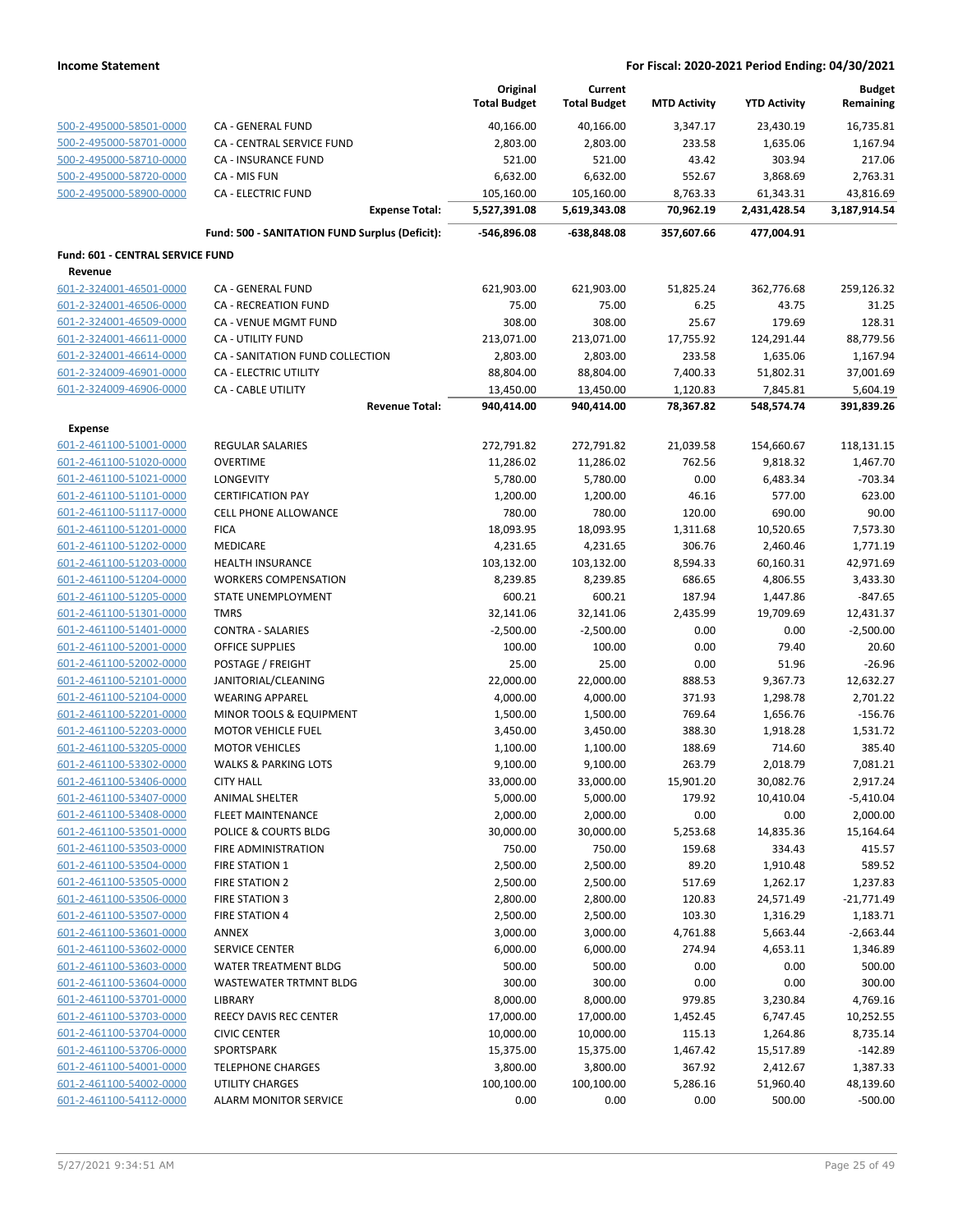|                                                    |                                                     | Original<br><b>Total Budget</b> | Current<br><b>Total Budget</b> | <b>MTD Activity</b> | <b>YTD Activity</b>    | <b>Budget</b><br>Remaining |
|----------------------------------------------------|-----------------------------------------------------|---------------------------------|--------------------------------|---------------------|------------------------|----------------------------|
| 601-2-461200-51001-0000                            | <b>REGULAR SALARIES</b>                             | 154,377.60                      | 154,377.60                     | 11,875.20           | 90,250.39              | 64,127.21                  |
| 601-2-461200-51020-0000                            | <b>OVERTIME</b>                                     | 6,679.80                        | 6,679.80                       | 316.25              | 4,344.97               | 2,334.83                   |
| 601-2-461200-51021-0000                            | <b>LONGEVITY</b>                                    | 2,824.00                        | 2,824.00                       | 0.00                | 3,144.00               | $-320.00$                  |
| 601-2-461200-51101-0000                            | <b>CERTIFICATION PAY</b>                            | 1,800.00                        | 1,800.00                       | 184.64              | 1,384.80               | 415.20                     |
| 601-2-461200-51117-0000                            | <b>CELL PHONE ALLOWANCE</b>                         | 2,520.00                        | 2,520.00                       | 193.84              | 1,453.80               | 1,066.20                   |
| 601-2-461200-51201-0000                            | <b>FICA</b>                                         | 10,428.49                       | 10,428.49                      | 737.65              | 5,781.08               | 4,647.41                   |
| 601-2-461200-51202-0000                            | MEDICARE                                            | 2,438.92                        | 2,438.92                       | 172.52              | 1,352.02               | 1,086.90                   |
| 601-2-461200-51203-0000                            | <b>HEALTH INSURANCE</b>                             | 48,533.00                       | 48,533.00                      | 4,044.42            | 28,310.94              | 20,222.06                  |
| 601-2-461200-51204-0000                            | <b>WORKERS COMPENSATION</b>                         | 7,131.34                        | 7,131.34                       | 594.28              | 4,159.96               | 2,971.38                   |
| 601-2-461200-51205-0000                            | STATE UNEMPLOYMENT                                  | 252.72                          | 252.72                         | 0.00                | 575.99                 | $-323.27$                  |
| 601-2-461200-51301-0000                            | <b>TMRS</b>                                         | 19,364.19                       | 19,364.19                      | 1,458.11            | 11,521.30              | 7,842.89                   |
| 601-2-461200-52001-0000                            | <b>OFFICE SUPPLIES</b>                              | 100.00                          | 100.00                         | 0.00                | 0.00                   | 100.00                     |
| 601-2-461200-52002-0000                            | POSTAGE / FREIGHT                                   | 50.00                           | 50.00                          | 0.00                | 0.00                   | 50.00                      |
| 601-2-461200-52104-0000                            | <b>WEARING APPAREL</b>                              | 4,200.00                        | 4,200.00                       | 0.00                | 1,412.59               | 2,787.41                   |
| 601-2-461200-52106-0000                            | <b>CHEMICAL SUPPLIES</b>                            | 0.00                            | 0.00                           | 0.00                | 342.51                 | $-342.51$                  |
| 601-2-461200-52201-0000                            | MINOR TOOLS & EQUIPMENT                             | 3,000.00                        | 3,000.00                       | 498.51              | 2,031.35               | 968.65                     |
| 601-2-461200-52202-0000                            | MECHANICAL SUPPLIES                                 | 12,000.00                       | 12,000.00                      | 999.69              | 6,729.38               | 5,270.62                   |
| 601-2-461200-52203-0000                            | <b>MOTOR VEHICLE FUEL</b>                           | 5,200.00                        | 5,200.00                       | 1,039.38            | 3,030.05               | 2,169.95                   |
| 601-2-461200-53202-0000                            | MACHINE, TOOLS & IMPLMNTS                           | 1,000.00                        | 1,000.00                       | 0.00                | 0.00                   | 1,000.00                   |
| 601-2-461200-53205-0000                            | <b>MOTOR VEHICLES</b>                               | 500.00                          | 500.00                         | 752.77              | 1,148.84               | $-648.84$                  |
| 601-2-461200-53402-0000                            | <b>BUILDING MAINTENANCE</b>                         | 250.00                          | 250.00                         | 0.00                | 0.00                   | 250.00                     |
| 601-2-461200-54001-0000                            | <b>TELEPHONE CHARGES</b>                            | 1,400.00                        | 1,400.00                       | 171.89              | 1,008.76               | 391.24                     |
| 601-2-461200-54002-0000                            | <b>UTILITY CHARGES</b>                              | 11,500.00                       | 11,500.00                      | 806.18              | 7,290.71               | 4,209.29                   |
| 601-2-461200-54201-0000                            | <b>MEMBERSHIPS &amp; SUBSCRIPTIONS</b>              | 1,500.00                        | 1,500.00                       | 0.00                | 0.00                   | 1,500.00                   |
| 601-2-461200-54214-0000                            | <b>TRAVEL &amp; TRAINING</b>                        | 1,000.00                        | 1,000.00                       | 0.00                | 83.94                  | 916.06                     |
| 601-2-480000-52006-0000                            | <b>COPIER PAPER</b>                                 | 0.00                            | 0.00                           | 0.00                | 31.35                  | $-31.35$                   |
| 601-2-480000-57004-0000                            | <b>INVENTORY LOSS/GAIN</b>                          | 0.00                            | 0.00                           | 0.00                | $-2,849.51$            | 2,849.51                   |
| 601-2-480000-57005-0000                            | <b>ACCRD VAC/SICK PAY EXP</b>                       | 0.00                            | 0.00                           | 0.00                | 7,357.81               | $-7,357.81$                |
|                                                    | <b>Expense Total:</b>                               | 1,040,226.62                    | 1,040,226.62                   | 99,239.11           | 645,011.86             | 395,214.76                 |
|                                                    | Fund: 601 - CENTRAL SERVICE FUND Surplus (Deficit): | $-99,812.62$                    | -99,812.62                     | -20,871.29          | $-96,437.12$           |                            |
| Fund: 602 - INSURANCE FUND                         |                                                     |                                 |                                |                     |                        |                            |
| Revenue                                            |                                                     |                                 |                                |                     |                        |                            |
| 602-2-319001-43211-0000                            | PRIOR YEAR INS REIMB                                | 0.00                            | 0.00                           | 0.00                | 4,540.39               | $-4,540.39$                |
| 602-2-319001-45401-0000                            | <b>INTEREST REVENUES</b>                            | 3,560.00                        | 3,560.00                       | 27.95               | 25.04                  | 3,534.96                   |
| 602-2-322001-43201-0000                            | <b>EMPLOYEE PORTION</b>                             | 500,000.00                      | 500,000.00                     | 21,240.89           | 286,171.31             | 213,828.69                 |
| 602-2-322001-43202-0000                            | <b>CITY PORTION-HEALTH</b>                          | 3,313,254.00                    | 3,313,254.00                   | 276,104.50          | 1,936,410.70           | 1,376,843.30               |
| 602-2-322001-43203-0000                            | <b>CITY PORTION-WORK COMP</b>                       | 346,681.00                      | 346,681.00                     | 28,890.12           | 202,352.96             | 144,328.04                 |
| 602-2-322001-43204-0000                            | <b>CITY PORTION-TWC FUTA</b>                        | 250.00                          | 250.00                         | 0.00                | 38.52                  | 211.48                     |
| 602-2-322001-43205-0000                            | <b>GEUS EMPLOYEE PORTION</b>                        | 265,980.00                      | 265,980.00                     | 11,369.43           | 146,418.45             | 119,561.55                 |
| 602-2-322001-43206-0000                            | <b>GEUS PORTION-HEALTH</b>                          | 1,489,258.00                    | 1,489,258.00                   | 124,104.83          | 868,733.81             | 620,524.19                 |
| 602-2-322001-43207-0000                            | <b>GEUS PORTION-WORK COMP</b>                       | 154,423.00                      | 154,423.00                     | 12,868.58           | 90,080.06              | 64,342.94                  |
| 602-2-322001-48610-0000                            | OTHER REV / CITY EMPL-DEPENDENT CARE                | 24,000.00                       | 24,000.00                      | 0.00                | 4,240.72               | 19,759.28                  |
| 602-2-324001-46501-0000                            | CA - GENERAL FUND                                   | 222,251.00                      | 222,251.00                     | 18,520.92           | 129,646.44             | 92,604.56                  |
| 602-2-324001-46506-0000                            | <b>CA - RECREATION FUND</b>                         | 103.00                          | 103.00                         | 8.58                | 60.06                  | 42.94                      |
| 602-2-324001-46509-0000                            | CA - VENUE MGMT FUND                                | 260.00                          | 260.00                         | 21.67               | 151.69                 | 108.31                     |
| 602-2-324001-46611-0000                            | CA - UTILITY FUND                                   | 99,678.00                       | 99,678.00                      | 8,306.50            | 58,145.50              | 41,532.50                  |
| 602-2-324001-46614-0000                            | CA - SANITATION FUND COLLECTION                     | 521.00                          | 521.00                         | 43.42               | 303.94                 | 217.06                     |
| 602-2-324009-46612-0000                            | CA - ELECTRIC UTILITY                               | 20,231.00                       | 20,231.00                      | 1,685.92            | 11,801.44              | 8,429.56                   |
| 602-2-324009-46613-0000                            | CA - CABLE UTILITY                                  | 3,047.00                        | 3,047.00                       | 253.92              | 1,777.44               | 1,269.56                   |
|                                                    |                                                     |                                 |                                |                     |                        |                            |
|                                                    | <b>Revenue Total:</b>                               | 6,443,497.00                    | 6,443,497.00                   | 503,447.23          | 3,740,898.47           | 2,702,598.53               |
| <b>Expense</b>                                     |                                                     |                                 |                                |                     |                        |                            |
| 602-2-462100-54101-0000                            | PROFESSIONAL SERVICES                               | 25,000.00                       | 25,000.00                      | 1,828.25            | 13,474.34              | 11,525.66                  |
| 602-2-462100-54801-0000                            | <b>WELLNESS PROGRAM</b>                             | 10,000.00                       | 10,000.00                      | 2,025.00            | 4,850.00               | 5,150.00                   |
| 602-2-462100-54809-0000                            | HEALTH AND DENTAL / PREMIUMS                        | 5,362,479.00                    | 5,362,479.00                   | 434,575.25          | 3,062,443.43           | 2,300,035.57               |
| 602-2-462100-54810-0000                            | RETIREE INSURANCE PREMIUM                           | 50,000.00                       | 50,000.00                      | 1,863.03            | 25,222.39              | 24,777.61                  |
| 602-2-462100-54812-0000                            | LONG TERM DISABILITY                                | 50,000.00                       | 50,000.00                      | 9,809.17            | 34,500.23              | 15,499.77                  |
| 602-2-462100-54813-0000<br>602-2-462100-54820-0000 | LIFE / AD & D INSURANCE                             | 20,000.00                       | 20,000.00                      | 3,636.84            | 12,815.46<br>22,055.00 | 7,184.54                   |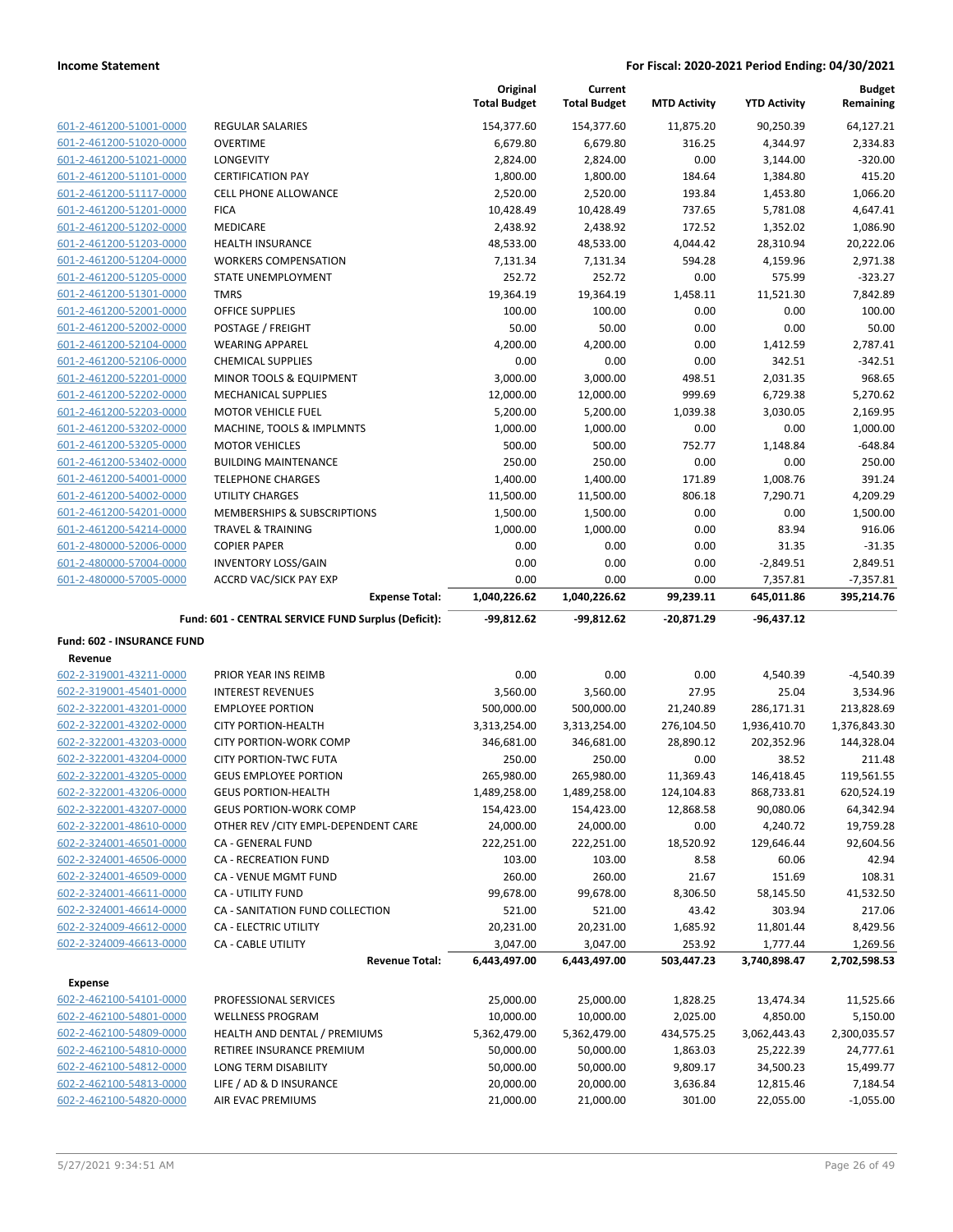|                                                    |                                                          | Original<br><b>Total Budget</b> | Current<br><b>Total Budget</b> | <b>MTD Activity</b>    | <b>YTD Activity</b>     | <b>Budget</b><br>Remaining |
|----------------------------------------------------|----------------------------------------------------------|---------------------------------|--------------------------------|------------------------|-------------------------|----------------------------|
| 602-2-462100-54821-0000                            | <b>WORKERS' COMPENSATION</b>                             | 450.000.00                      | 450,000.00                     | 0.00                   | 421,585.18              | 28,414.82                  |
| 602-2-462100-54822-0000                            | STATE UNEMPLOYMENT INS.                                  | 0.00                            | 0.00                           | 0.04                   | 0.28                    | $-0.28$                    |
| 602-2-462100-54823-0000                            | HEALTH CARE-125 FLEX PLAN & HSA                          | 25,000.00                       | 25,000.00                      | 0.00                   | 148,199.58              | $-123, 199.58$             |
| 602-2-480000-54101-0000                            | PROFESSIONAL SERVICES                                    | 120,000.00                      | 120,000.00                     | 5,884.76               | 49,898.55               | 70,101.45                  |
| 602-2-480000-54226-0000                            | PROP INSURANCE EXP                                       | 350,000.00                      | 350,000.00                     | 833.00                 | 366,544.32              | $-16,544.32$               |
| 602-2-480000-57008-0000                            | <b>BANK CHARGES</b>                                      | 175.00                          | 175.00                         | 1.36                   | 16.12                   | 158.88                     |
|                                                    | <b>Expense Total:</b>                                    | 6,483,654.00                    | 6,483,654.00                   | 460,757.70             | 4,161,604.88            | 2,322,049.12               |
|                                                    | Fund: 602 - INSURANCE FUND Surplus (Deficit):            | -40,157.00                      | -40,157.00                     | 42,689.53              | -420,706.41             |                            |
| Fund: 604 - MIS FUND                               |                                                          |                                 |                                |                        |                         |                            |
| Revenue                                            | CA - GENERAL FUND                                        |                                 |                                |                        |                         |                            |
| 604-2-324001-46501-0000<br>604-2-324001-46506-0000 | CA - RECREATION FUND                                     | 570,305.00<br>27.00             | 570,305.00<br>27.00            | 47,525.40<br>2.25      | 332,677.80<br>15.75     | 237,627.20<br>11.25        |
| 604-2-324001-46509-0000                            | CA - VENUE MGMT FUND                                     | 1,750.00                        | 1,750.00                       | 145.83                 | 1,020.81                | 729.19                     |
| 604-2-324001-46611-0000                            | <b>CA - UTILITY FUND</b>                                 | 87,361.00                       | 87,361.00                      | 7,280.08               | 50,960.56               | 36,400.44                  |
| 604-2-324001-46614-0000                            | CA - SANITATION FUND COLLECTION                          | 6,632.00                        | 6,632.00                       | 552.67                 | 3,868.69                | 2,763.31                   |
| 604-2-324009-46901-0000                            | CA - ELECTRIC UTILITY                                    | 80,139.00                       | 80,139.00                      | 13,356.50              | 93,495.50               | $-13,356.50$               |
| 604-2-324009-46906-0000                            | <b>CA - CABLE UTILITY</b>                                | 12,161.00                       | 12,161.00                      | 2,026.83               | 14,187.81               | $-2,026.81$                |
|                                                    | <b>Revenue Total:</b>                                    | 758,375.00                      | 758,375.00                     | 70,889.56              | 496,226.92              | 262,148.08                 |
| <b>Expense</b>                                     |                                                          |                                 |                                |                        |                         |                            |
| 604-2-441400-54001-0000                            | <b>TELEPHONE CHARGES</b>                                 | 430.00                          | 430.00                         | 36.24                  | 253.73                  | 176.27                     |
| 604-2-441400-54002-0000                            | <b>UTILITY CHARGES</b>                                   | 850.00                          | 850.00                         | 34.74                  | 747.24                  | 102.76                     |
| 604-2-465100-51001-0000                            | <b>REGULAR SALARIES</b>                                  | 302,190.00                      | 302,190.00                     | 19,355.56              | 139,640.57              | 162,549.43                 |
| 604-2-465100-51020-0000                            | <b>OVERTIME</b>                                          | 8,268.75                        | 8,268.75                       | 465.98                 | 4,970.33                | 3,298.42                   |
| 604-2-465100-51021-0000                            | LONGEVITY                                                | 4,654.00                        | 4,654.00                       | 0.00                   | 4,870.00                | $-216.00$                  |
| 604-2-465100-51102-0000                            | <b>BILINGUAL PAY</b>                                     | 0.00                            | 0.00                           | 46.16                  | 69.24                   | $-69.24$                   |
| 604-2-465100-51116-0000                            | CAR ALLOWANCE                                            | 1,800.00                        | 1,800.00                       | 276.92                 | 2,076.90                | $-276.90$                  |
| 604-2-465100-51117-0000                            | <b>CELL PHONE ALLOWANCE</b>                              | 1,920.00                        | 1,920.00                       | 295.36                 | 2,067.52                | $-147.52$                  |
| 604-2-465100-51201-0000                            | <b>FICA</b>                                              | 20,011.00                       | 20,011.00                      | 1,231.96               | 9,075.72                | 10,935.28                  |
| 604-2-465100-51202-0000                            | MEDICARE                                                 | 4,680.05                        | 4,680.05                       | 288.12                 | 2,122.54                | 2,557.51                   |
| 604-2-465100-51203-0000                            | HEALTH INSURANCE                                         | 49,438.00                       | 49,438.00                      | 4,119.83               | 28,838.81               | 20,599.19                  |
| 604-2-465100-51204-0000                            | <b>WORKERS COMPENSATION</b>                              | 778.50                          | 778.50                         | 64.88                  | 454.16                  | 324.34                     |
| 604-2-465100-51205-0000                            | STATE UNEMPLOYMENT                                       | 126.35                          | 126.35                         | 0.00                   | 597.12                  | $-470.77$                  |
| 604-2-465100-51301-0000                            | <b>TMRS</b>                                              | 37,157.97                       | 37,157.97                      | 2,371.03               | 17,601.38               | 19,556.59                  |
| 604-2-465100-52001-0000                            | <b>OFFICE SUPPLIES</b>                                   | 150.00                          | 150.00                         | 37.47                  | 167.86                  | $-17.86$                   |
| 604-2-465100-52002-0000                            | POSTAGE / FREIGHT                                        | 25.00                           | 25.00                          | 0.00                   | 0.00                    | 25.00                      |
| 604-2-465100-52004-0000                            | <b>COMPUTER SUPPLIES</b>                                 | 1,000.00                        | 0.00                           | 0.00                   | 59.88                   | $-59.88$                   |
| 604-2-465100-52203-0000                            | <b>MOTOR VEHICLE FUEL</b>                                | 125.00                          | 125.00                         | 30.10                  | 122.07                  | 2.93                       |
| 604-2-465100-53205-0000                            | <b>MOTOR VEHICLES</b>                                    | 400.00                          | 400.00                         | 33.15                  | 232.05                  | 167.95                     |
| 604-2-465100-53209-0000                            | HARDWARE/SOFTWARE                                        | 509,196.00                      | 509,196.00                     | 72,626.91              | 12,320.70               | 496,875.30                 |
| 604-2-465100-54001-0000                            | <b>TELEPHONE CHARGES</b>                                 | 12,000.00                       | 12,000.00                      | 1,194.31               | 5,804.81                | 6,195.19                   |
| 604-2-465100-54101-0000                            | PROFESSIONAL SERVICES                                    | 2,500.00                        | 4,798.87                       | 0.00                   | 3,261.00                | 1,537.87                   |
| 604-2-465100-54214-0000                            | <b>TRAVEL &amp; TRAINING</b>                             | 5,000.00                        | 5,000.00                       | 0.00                   | 979.56                  | 4,020.44                   |
| 604-2-465100-54901-0000                            | <b>RENTALS / LEASES</b>                                  | 25,000.00                       | 25,000.00                      | 1,783.93               | 12,487.51               | 12,512.49                  |
| 604-2-465100-54908-0000                            | LEASE PURCHASE PAYMENTS<br>COMPUTER EQUIPMENT / SOFTWARE | 25,000.00                       | 23,701.13                      | 0.00                   | 23,701.13               | 0.00                       |
| 604-2-465100-55205-0000<br>604-2-480000-55205-0000 |                                                          | 8,250.00<br>50,000.00           | 8,250.00<br>50,000.00          | 0.00                   | 0.00                    | 8,250.00<br>24,610.06      |
|                                                    | <b>COMPUTER EQUIPMENT</b><br><b>Expense Total:</b>       | 1,070,950.62                    | 1,070,950.62                   | 7,413.79<br>111,706.44 | 25,389.94<br>297,911.77 | 773,038.85                 |
|                                                    | Fund: 604 - MIS FUND Surplus (Deficit):                  | $-312,575.62$                   | $-312,575.62$                  | $-40,816.88$           | 198,315.15              |                            |
| Fund: 660 - VEHICLE REPLACEMENT FUND               |                                                          |                                 |                                |                        |                         |                            |
| Revenue                                            |                                                          |                                 |                                |                        |                         |                            |
| 660-2-319001-45401-0000                            | <b>INTEREST REVENUES</b>                                 | 10,000.00                       | 10,000.00                      | 37.23                  | 401.30                  | 9,598.70                   |
| 660-2-323001-46001-0000                            | XFR - GENERAL FUND                                       | 658,178.00                      | 658,178.00                     | 54,848.16              | 383,937.12              | 274,240.88                 |
| 660-2-323001-46105-0000                            | <b>XFR - UTILITY CIP FUND</b>                            | 62,218.00                       | 62,218.00                      | 5,184.83               | 36,293.81               | 25,924.19                  |
|                                                    | <b>Revenue Total:</b>                                    | 730,396.00                      | 730,396.00                     | 60,070.22              | 420,632.23              | 309,763.77                 |
| <b>Expense</b>                                     |                                                          |                                 |                                |                        |                         |                            |
| 660-2-421210-55202-0000                            | <b>VEHICLES</b>                                          | 47,708.00                       | 47,708.00                      | 7,040.34               | 15,701.53               | 32,006.47                  |
| 660-2-421230-55202-0000                            | <b>VEHICLES</b>                                          | 116,178.00                      | 116,178.00                     | 2,539.65               | 11,221.51               | 104,956.49                 |
|                                                    |                                                          |                                 |                                |                        |                         |                            |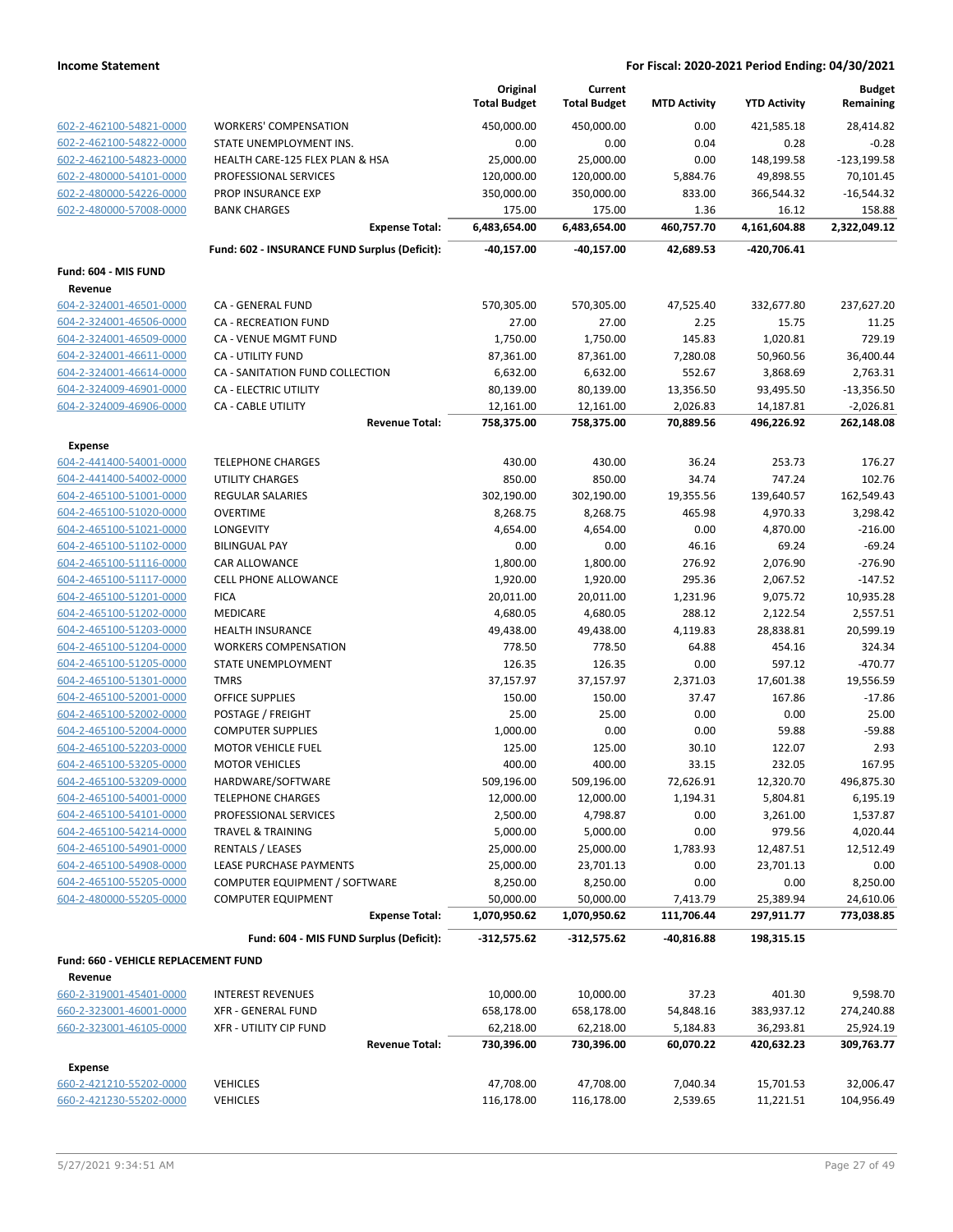|                                                |                                                            |                       | Original<br><b>Total Budget</b> | Current<br><b>Total Budget</b> | <b>MTD Activity</b> | <b>YTD Activity</b> | <b>Budget</b><br>Remaining |
|------------------------------------------------|------------------------------------------------------------|-----------------------|---------------------------------|--------------------------------|---------------------|---------------------|----------------------------|
| 660-2-422200-55202-0000                        | <b>VEHICLES</b>                                            |                       | 262,278.00                      | 262,278.00                     | 7,461.79            | 61,269.74           | 201,008.26                 |
| 660-2-422300-55202-0000                        | <b>VEHICLES</b>                                            |                       | 95,557.00                       | 95,557.00                      | 3,735.27            | 3,735.27            | 91,821.73                  |
| 660-2-431200-55201-0000                        | <b>EQUIPMENT PURCHASES</b>                                 |                       | 25,639.00                       | 25,639.00                      | 766.74              | 5,367.18            | 20,271.82                  |
| 660-2-431600-55202-0000                        | <b>VEHICLES</b>                                            |                       | 0.00                            | 0.00                           | 1,267.92            | 8,875.44            | $-8,875.44$                |
| 660-2-431700-55202-0000                        | <b>VEHICLES</b>                                            |                       | 13,471.00                       | 13,471.00                      | 1,054.18            | 7,379.26            | 6,091.74                   |
| 660-2-436200-55202-0000                        | <b>VEHICLES</b>                                            |                       | 14,817.00                       | 14,817.00                      | 2,304.00            | 2,304.00            | 12,513.00                  |
| 660-2-436300-55202-0000                        | <b>VEHICLES</b>                                            |                       | 23,050.00                       | 23,050.00                      | 2,304.00            | 2,304.00            | 20,746.00                  |
| 660-2-437200-55202-0000                        | <b>VEHICLES</b>                                            |                       | 24,351.00                       | 24,351.00                      | 4,608.00            | 4,608.00            | 19,743.00                  |
| 660-2-441300-55202-0000                        | <b>VEHICLES</b>                                            |                       | 11,188.00                       | 11,188.00                      | 860.49              | 6,050.98            | 5,137.02                   |
| 660-2-443200-55202-0000                        | <b>VEHICLES</b>                                            |                       | 16,026.00                       | 16,026.00                      | 4,398.15            | 8,352.21            | 7,673.79                   |
| 660-2-451100-55202-0000                        | <b>VEHICLES</b>                                            |                       | 41,835.00                       | 41,835.00                      | 3,269.37            | 22,895.29           | 18,939.71                  |
| 660-2-461100-55201-0000                        | <b>EQUIPMENT PURCHASES</b>                                 |                       | 19,614.00                       | 19,614.00                      | 1,531.21            | 10,718.47           | 8,895.53                   |
| 660-2-461200-55201-0000                        | <b>EQUIPMENT PURCHASES</b>                                 |                       | 8,685.00                        | 8,685.00                       | 723.76              | 5,121.07            | 3,563.93                   |
|                                                |                                                            | <b>Expense Total:</b> | 720,397.00                      | 720,397.00                     | 43,864.87           | 175,903.95          | 544,493.05                 |
|                                                | Fund: 660 - VEHICLE REPLACEMENT FUND Surplus (Deficit):    |                       | 9,999.00                        | 9,999.00                       | 16,205.35           | 244,728.28          |                            |
| Fund: 800 - SPENCE FUND                        |                                                            |                       |                                 |                                |                     |                     |                            |
| Revenue<br>800-3-319001-45401-0000             | <b>INTEREST REVENUES</b>                                   |                       | 6,000.00                        | 6,000.00                       | 24.77               | 266.98              | 5,733.02                   |
|                                                |                                                            | <b>Revenue Total:</b> | 6,000.00                        | 6,000.00                       | 24.77               | 266.98              | 5,733.02                   |
| <b>Expense</b>                                 |                                                            |                       |                                 |                                |                     |                     |                            |
| 800-3-495000-58501-0000                        | <b>CA - GENERAL FUND</b>                                   |                       | 600.00                          | 600.00                         | 50.00               | 350.00              | 250.00                     |
|                                                |                                                            | <b>Expense Total:</b> | 600.00                          | 600.00                         | 50.00               | 350.00              | 250.00                     |
|                                                | Fund: 800 - SPENCE FUND Surplus (Deficit):                 |                       | 5,400.00                        | 5,400.00                       | $-25.23$            | $-83.02$            |                            |
| Fund: 801 - JONES LIBRARY TRUST<br>Revenue     |                                                            |                       |                                 |                                |                     |                     |                            |
| 801-3-319001-45401-0000                        | <b>INTEREST REVENUES</b>                                   |                       | 0.00                            | 0.00                           | 3.61                | 11.14               | $-11.14$                   |
|                                                |                                                            | <b>Revenue Total:</b> | 0.00                            | 0.00                           | 3.61                | 11.14               | $-11.14$                   |
| <b>Expense</b>                                 |                                                            |                       |                                 |                                |                     |                     |                            |
| 801-3-480000-57008-0000                        | <b>BANK CHARGES</b>                                        |                       | 0.00                            | 0.00                           | 0.33                | 2.02                | $-2.02$                    |
|                                                |                                                            | <b>Expense Total:</b> | 0.00                            | 0.00                           | 0.33                | 2.02                | $-2.02$                    |
|                                                | Fund: 801 - JONES LIBRARY TRUST Surplus (Deficit):         |                       | 0.00                            | 0.00                           | 3.28                | 9.12                |                            |
| Fund: 809 - GREENVILLE IDC (L-3)               |                                                            |                       |                                 |                                |                     |                     |                            |
| Revenue<br>809-3-319001-45609-0000             | INTERGOVERNMENTAL / IDC GREENVILLE                         |                       | 0.00                            | 0.00                           | 0.00                | 124,521.10          | $-124,521.10$              |
|                                                |                                                            | <b>Revenue Total:</b> | 0.00                            | 0.00                           | 0.00                | 124,521.10          | $-124,521.10$              |
| <b>Expense</b>                                 |                                                            |                       |                                 |                                |                     |                     |                            |
| 809-3-438100-55320-0000                        | <b>CONSTRUCTION PROJECTS</b>                               |                       | 0.00                            | 0.00                           | 0.00                | 124,521.10          | $-124,521.10$              |
|                                                |                                                            | <b>Expense Total:</b> | 0.00                            | 0.00                           | 0.00                | 124,521.10          | $-124,521.10$              |
|                                                | Fund: 809 - GREENVILLE IDC (L-3) Surplus (Deficit):        |                       | 0.00                            | 0.00                           | 0.00                | 0.00                |                            |
| <b>Fund: 810 - SEIZURE FUNDS - STATE RULES</b> |                                                            |                       |                                 |                                |                     |                     |                            |
| Revenue<br>810-3-319001-45401-0000             | <b>INTEREST REVENUES</b>                                   |                       | 3,000.00                        | 3,000.00                       | 53.36               | 167.49              | 2,832.51                   |
|                                                |                                                            | <b>Revenue Total:</b> | 3,000.00                        | 3,000.00                       | 53.36               | 167.49              | 2,832.51                   |
| <b>Expense</b>                                 |                                                            |                       |                                 |                                |                     |                     |                            |
| 810-3-421230-55201-0000                        | <b>EQUIPMENT PURCHASES</b>                                 |                       | 0.00                            | 0.00                           | 0.00                | 3,299.00            | $-3,299.00$                |
| 810-3-421600-55201-0000                        | <b>EQUIPMENT PURCHASES</b>                                 |                       | 0.00                            | 0.00                           | 0.00                | 17,573.95           | $-17,573.95$               |
| 810-3-480000-57008-0000                        | <b>BANK CHARGES</b>                                        |                       | 100.00                          | 100.00                         | 4.92                | 30.41               | 69.59                      |
|                                                |                                                            | <b>Expense Total:</b> | 100.00                          | 100.00                         | 4.92                | 20,903.36           | -20,803.36                 |
|                                                | Fund: 810 - SEIZURE FUNDS - STATE RULES Surplus (Deficit): |                       | 2,900.00                        | 2,900.00                       | 48.44               | -20,735.87          |                            |
| Fund: 811 - SEIZURE FUNDS - FED RULES          |                                                            |                       |                                 |                                |                     |                     |                            |
| Revenue<br>811-3-319001-45401-0000             | <b>INTEREST REVENUES</b>                                   |                       | 2,500.00                        | 2,500.00                       | 49.80               | 154.01              | 2,345.99                   |
|                                                |                                                            | <b>Revenue Total:</b> | 2,500.00                        | 2,500.00                       | 49.80               | 154.01              | 2,345.99                   |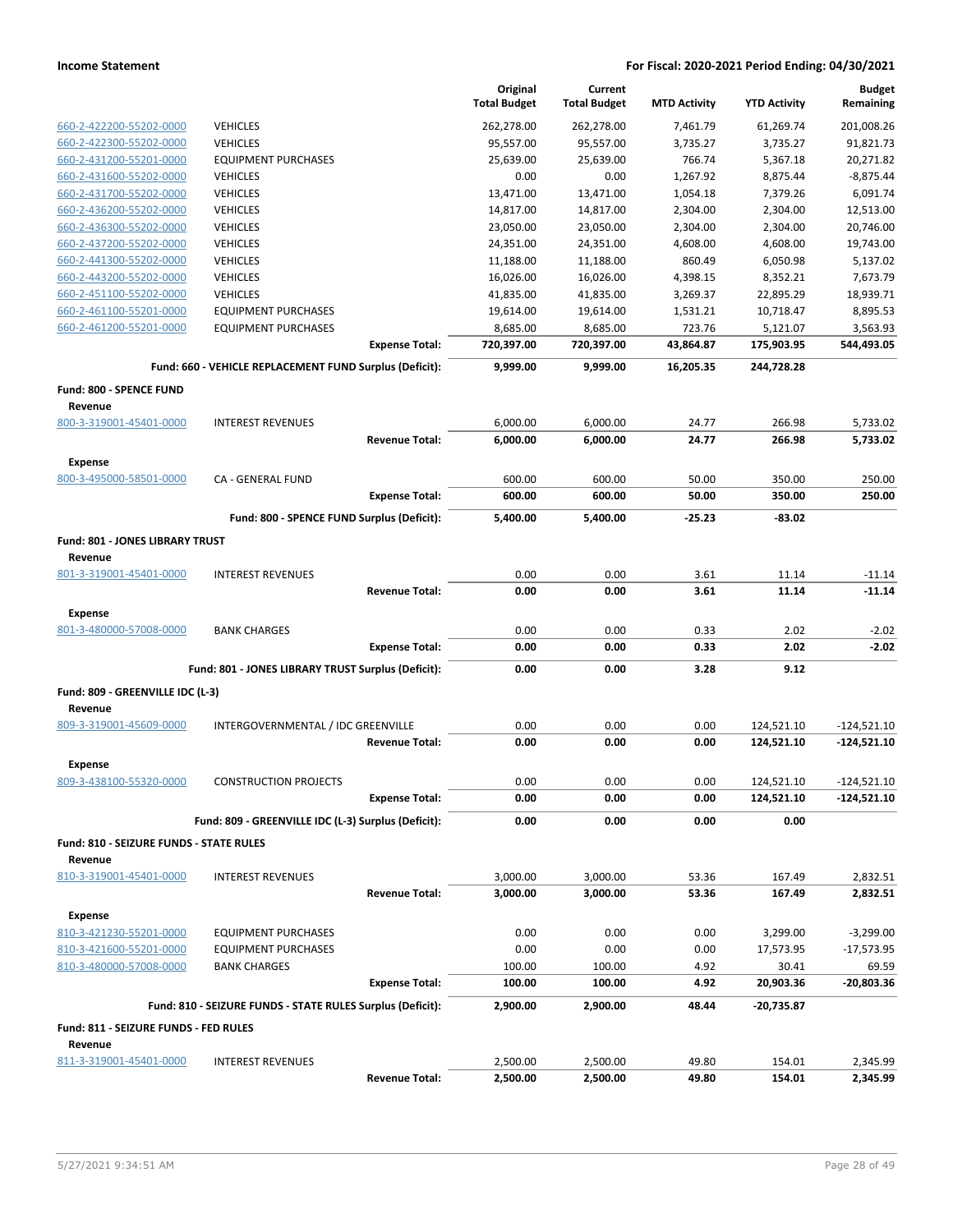|                                                    |                                                                            | Original<br><b>Total Budget</b> | Current<br><b>Total Budget</b> | <b>MTD Activity</b>   | <b>YTD Activity</b>    | <b>Budget</b><br>Remaining |
|----------------------------------------------------|----------------------------------------------------------------------------|---------------------------------|--------------------------------|-----------------------|------------------------|----------------------------|
| <b>Expense</b>                                     |                                                                            |                                 |                                |                       |                        |                            |
| 811-3-421230-55201-0000                            | <b>EQUIPMENT PURCHASES</b>                                                 | 0.00                            | 0.00                           | 0.00                  | 0.00                   | 0.00                       |
| 811-3-480000-57008-0000                            | <b>BANK CHARGES</b>                                                        | 100.00                          | 100.00                         | 4.59                  | 27.90                  | 72.10                      |
|                                                    | <b>Expense Total:</b>                                                      | 100.00                          | 100.00                         | 4.59                  | 27.90                  | 72.10                      |
|                                                    | Fund: 811 - SEIZURE FUNDS - FED RULES Surplus (Deficit):                   | 2,400.00                        | 2,400.00                       | 45.21                 | 126.11                 |                            |
|                                                    | Fund: 820 - TIRZ FUND (Tax Increment Reinvestment Zone)                    |                                 |                                |                       |                        |                            |
| Revenue                                            |                                                                            |                                 |                                |                       |                        |                            |
| 820-3-311001-41101-0000                            | REAL PROPERTY TAXES - CITY                                                 | 469,027.00                      | 469,027.00                     | 1,582.46              | 423,647.91             | 45,379.09                  |
| 820-3-311001-41111-0000                            | REAL PROPERTY TAXES - COUNTY                                               | 193,907.00                      | 193,907.00                     | 0.00                  | 0.00                   | 193,907.00                 |
| 820-3-311001-41112-0000                            | <b>REAL PROPERTY TAXES - HOSPITAL</b>                                      | 87,704.00                       | 87,704.00                      | 0.00                  | 0.00                   | 87,704.00                  |
| 820-3-311002-41102-0000                            | <b>DELINQUENT TAXES</b>                                                    | 1,000.00                        | 1,000.00                       | 287.84                | 2,041.44               | $-1,041.44$                |
| 820-3-319001-45401-0000                            | <b>INTEREST REVENUES</b>                                                   | 0.00                            | 0.00                           | 671.58                | 2,055.09               | $-2,055.09$                |
|                                                    | <b>Revenue Total:</b>                                                      | 751,638.00                      | 751,638.00                     | 2,541.88              | 427,744.44             | 323,893.56                 |
| <b>Expense</b>                                     |                                                                            |                                 |                                |                       |                        |                            |
| 820-3-416100-54101-0000                            | PROFESSIONAL SERVICES                                                      | 25,000.00                       | 25,000.00                      | 2,042.00              | 7,186.00               | 17,814.00                  |
| 820-3-416100-55002-0000                            | <b>IMPROVEMENTS</b>                                                        | 135,000.00                      | 135,000.00                     | 0.00                  | 284,079.68             | $-149,079.68$              |
| 820-3-480000-57008-0000                            | <b>BANK CHARGES</b>                                                        | 725.00                          | 725.00                         | 61.84                 | 375.15                 | 349.85                     |
|                                                    | <b>Expense Total:</b>                                                      | 160,725.00                      | 160,725.00                     | 2,103.84              | 291,640.83             | $-130,915.83$              |
|                                                    | Fund: 820 - TIRZ FUND (Tax Increment Reinvestment Zone) Surplus (Deficit): | 590,913.00                      | 590,913.00                     | 438.04                | 136,103.61             |                            |
| Fund: 899 - POOLED CASH                            |                                                                            |                                 |                                |                       |                        |                            |
| Revenue                                            |                                                                            |                                 |                                |                       |                        |                            |
| 899-8-319001-45401-0000                            | <b>INTEREST REVENUES</b>                                                   | 0.00                            | 0.00                           | $-0.01$               | $-0.01$                | 0.01                       |
|                                                    | <b>Revenue Total:</b>                                                      | 0.00                            | 0.00                           | -0.01                 | $-0.01$                | 0.01                       |
|                                                    | Fund: 899 - POOLED CASH Total:                                             | 0.00                            | 0.00                           | -0.01                 | $-0.01$                |                            |
|                                                    |                                                                            |                                 |                                |                       |                        |                            |
| Fund: 910 - ELECTRIC OPERATING FUND<br>Revenue     |                                                                            |                                 |                                |                       |                        |                            |
| 910-9-000000-49001-4400                            | METERED SALES - RESIDENTIAL                                                | 12,417,255.00                   | 12,417,255.00                  | 793,468.87            | 6,654,205.86           | 5,763,049.14               |
| 910-9-000000-49010-4421                            | METERED SALES - GS-NO DEMAND                                               | 708,154.00                      | 708,154.00                     | 64,372.60             | 461,730.84             | 246,423.16                 |
| 910-9-000000-49020-4422                            | METERED SALES - GS-DEMAND                                                  | 16,659,767.00                   | 16,659,767.00                  | 1,130,001.85          | 8,232,068.00           | 8,427,699.00               |
| 910-9-000000-49030-4424                            | METERED SALES - GS-PRIMARY                                                 | 1,203,209.00                    | 1,203,209.00                   | 26,047.80             | 182,748.08             | 1,020,460.92               |
| 910-9-000000-49040-4440                            | <b>METERED SALES - STREET LIGHTS</b>                                       | 216,161.00                      | 216,161.00                     | 18,462.66             | 129,238.62             | 86,922.38                  |
| 910-9-000000-49050-4400                            | <b>FUEL ADJUSTMENT</b>                                                     | 19,240,422.00                   | 19,240,422.00                  | 735,497.41            | 5,923,130.86           | 13,317,291.14              |
| 910-9-000000-49057-4490                            | POWER COST RECOVERY                                                        | 0.00                            | 0.00                           | 0.00                  | $-4,325.08$            | 4,325.08                   |
| 910-9-000000-49058-4400                            | <b>REGULATORY CHARGE</b>                                                   | 3,166,493.00                    | 3,166,493.00                   | 51,545.01             | 409,883.69             | 2,756,609.31               |
| 910-9-000000-49140-4490                            | <b>VAPOR LIGHT REVENUES</b>                                                | 147,775.00                      | 147,775.00                     | 12,327.03             | 87,056.60              | 60,718.40                  |
| 910-9-000000-49201-4510                            | <b>LATE CHARGES</b>                                                        | 240,969.00                      | 240,969.00                     | 7,226.99              | 7,453.70               | 233,515.30                 |
| 910-9-000000-49209-4511                            | <b>SERVICE CHARGES - CLEARING</b>                                          | 0.00                            | 0.00                           | 0.00                  | 185.00                 | $-185.00$                  |
| 910-9-000000-49210-4511                            | ELECTRIC SERVICE CHARGES                                                   | 83,779.00                       | 83,779.00                      | 2,629.81              | 19,178.36              | 64,600.64                  |
| 910-9-000000-49211-4511                            | VAPOR LIGHT SERVICE CHARGES                                                | 430.00                          | 430.00                         | 25.00                 | 442.99                 | $-12.99$                   |
| 910-9-000000-49212-4511                            | <b>SAW POLES SERVICE CHARGES</b>                                           | 1,398.00                        | 1,398.00                       | 80.00                 | 340.00                 | 1,058.00                   |
| 910-9-000000-49213-4511                            | AMPY SERVICE CHARGES                                                       | 0.00                            | 0.00                           | 441.93                | 5,032.16               | $-5,032.16$                |
| 910-9-000000-49220-4512                            | <b>RE-READ CHARGES</b>                                                     | 52.00                           | 52.00                          | 0.00                  | 0.00                   | 52.00                      |
| 910-9-000000-49301-4490                            | METERED SALES - 5% XFER to GENERAL FUND                                    | 2,690,834.00                    | 2,690,834.00                   | 141,791.70            | 1,107,088.62           | 1,583,745.38               |
| 910-9-000000-49307-4490                            | METERED SALES - 1% XFER to GBOD                                            | 538,167.00                      | 538,167.00                     | 28,358.63             | 221,405.01             | 316,761.99                 |
| 910-9-000000-49410-4564<br>910-9-000000-49420-4564 | <b>CUSTOMER AID TO CONSTRUCTION</b><br>UNDERGROUND SERVICE                 | 131,916.00<br>24,371.00         | 131,916.00<br>24,371.00        | 29,293.27<br>3,223.50 | 65,122.45<br>27,685.74 | 66,793.55<br>$-3,314.74$   |
| 910-9-000000-49430-4564                            | RELOCATION OF SERVICE                                                      | 7,585.00                        | 7,585.00                       | 0.00                  | 0.00                   | 7,585.00                   |
| 910-9-000000-49450-4564                            | <b>ACCIDENTS</b>                                                           | 12,688.00                       | 12,688.00                      | 173.40                | 14,285.64              | $-1,597.64$                |
| 910-9-000000-49455-4564                            | <b>INSURANCE REIMBURSEMENTS</b>                                            | 5,000.00                        | 5,000.00                       | 0.00                  | 2,169.73               | 2,830.27                   |
| 910-9-000000-49460-4564                            | <b>METER DAMAGE</b>                                                        | 199.00                          | 199.00                         | 0.00                  | 123.05                 | 75.95                      |
| 910-9-000000-49470-4564                            | OTHER REIMBURSEMENTS                                                       | 8,407.00                        | 8,407.00                       | 0.00                  | 5,212.45               | 3,194.55                   |
| 910-9-000000-49480-4564                            | <b>METER BASES</b>                                                         | 4,277.00                        | 4,277.00                       | 0.00                  | 586.64                 | 3,690.36                   |
| 910-9-000000-49490-4564                            | <b>MATERIAL SALES</b>                                                      | 15,425.00                       | 15,425.00                      | 3,403.17              | 5,974.95               | 9,450.05                   |
| 910-9-000000-49520-4470                            | <b>ENERGY SALES</b>                                                        | 5,455,381.00                    | 5,455,381.00                   | 1,319,275.14          | 67,914,190.10          | $-62,458,809.10$           |
| 910-9-000000-49521-4470                            | <b>RUC REVENUES</b>                                                        | 730.00                          | 730.00                         | $-1.57$               | 1,943.25               | $-1,213.25$                |
| 910-9-000000-49523-4470                            | RENEWABLE ENERGY CREDITS                                                   | 25,500.00                       | 25,500.00                      | 0.00                  | 226,630.40             | $-201,130.40$              |
| 910-9-000000-49530-4572                            | TCR AUCTION PROCEEDS                                                       | 690,023.00                      | 690,023.00                     | 49,434.36             | 365,416.42             | 324,606.58                 |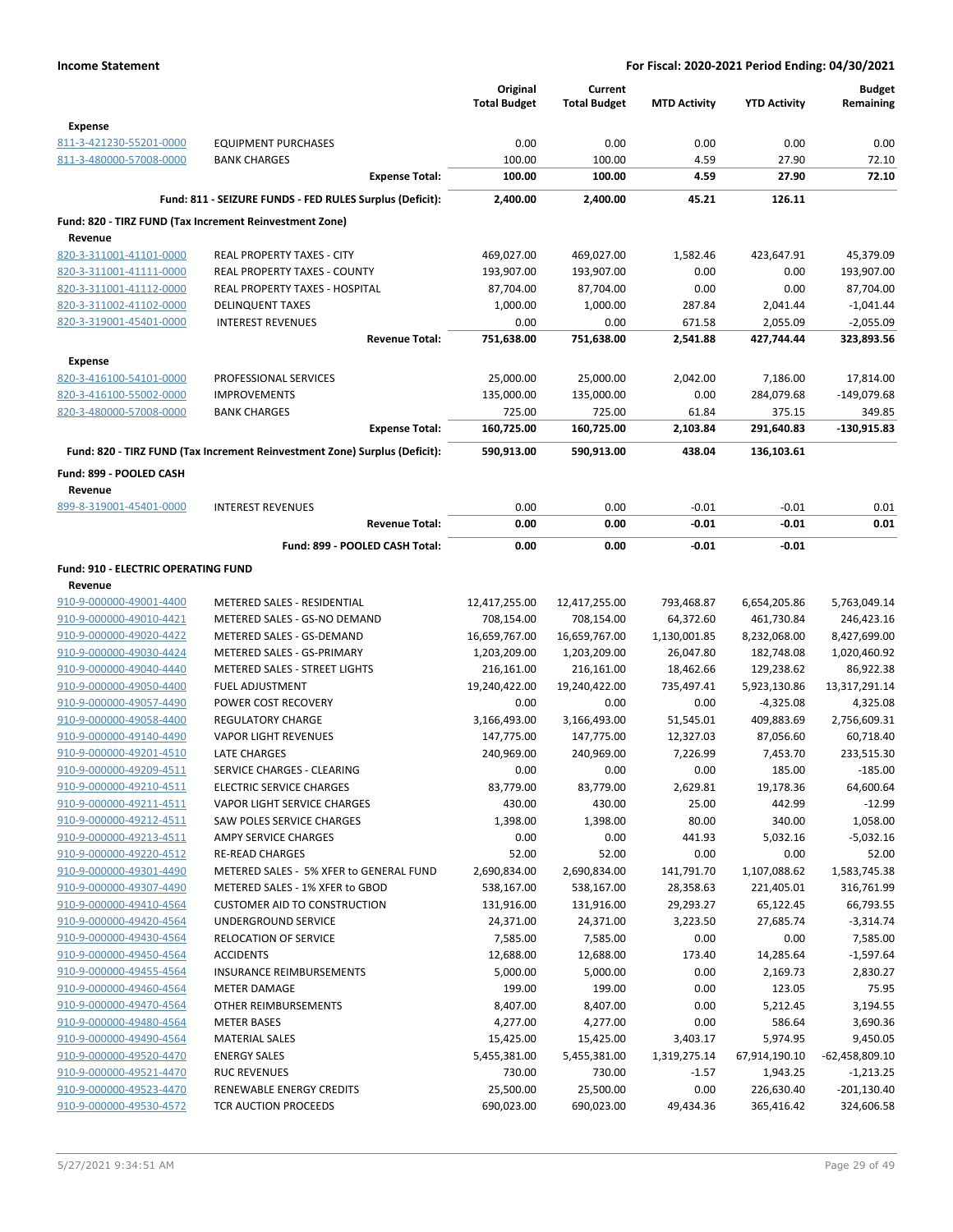|                         |                                            | Original<br><b>Total Budget</b> | Current<br><b>Total Budget</b> | <b>MTD Activity</b> | <b>YTD Activity</b> | <b>Budget</b><br>Remaining |
|-------------------------|--------------------------------------------|---------------------------------|--------------------------------|---------------------|---------------------|----------------------------|
| 910-9-000000-49540-4572 | <b>BLACK START REVENUES</b>                | 0.00                            | 0.00                           | 0.47                | 0.47                | $-0.47$                    |
| 910-9-000000-49560-4571 | <b>TCOS REVENUES</b>                       | 426,482.00                      | 426,482.00                     | 19,718.12           | 118,835.96          | 307,646.04                 |
| 910-9-000000-49601-4540 | POLE USE REVENUES                          | 50,926.00                       | 50,926.00                      | 0.00                | 30,991.58           | 19,934.42                  |
| 910-9-000000-49602-4118 | EPA ALLOWANCE SALES                        | 1.00                            | 1.00                           | 0.00                | 0.00                | 1.00                       |
| 910-9-000000-49670-4116 | ROUNDUP PROGRAM                            | 0.00                            | 0.00                           | 68.10               | 182.93              | $-182.93$                  |
| 910-9-000000-49699-4116 | OTHER GAINS/LOSSES                         | 19,663.00                       | 19,663.00                      | 0.00                | 0.00                | 19,663.00                  |
| 910-9-000000-49701-4567 | XFER FROM COG - GEN FUND                   | 668,683.00                      | 668,683.00                     | 55,723.58           | 390,065.06          | 278,617.94                 |
| 910-9-000000-49754-4994 | XFER FROM 950 - BILLING                    | 52,407.00                       | 52,407.00                      | 4,367.25            | 30,570.75           | 21,836.25                  |
| 910-9-000000-49755-4995 | XFER FROM 950 - CASHIERS                   | 78,121.00                       | 78,121.00                      | 6,510.08            | 45,570.56           | 32,550.44                  |
| 910-9-000000-49759-4545 | XFER FROM 950 FOR POLE USE                 | 30,000.00                       | 30,000.00                      | 0.00                | 30,000.00           | 0.00                       |
| 910-9-000000-49801-4190 | <b>INTEREST INCOME</b>                     | 94,859.00                       | 94,859.00                      | 4,892.30            | 16,676.29           | 78,182.71                  |
| 910-9-000000-49809-4190 | INTEREST ON ERCOT COLLATERAL               | 62.00                           | 62.00                          | 0.00                | 412.62              | $-350.62$                  |
| 910-9-000000-49900-4171 | <b>ENERGY EFFICIENCY CREDITS</b>           | 0.00                            | 0.00                           | $-387.00$           | $-713.00$           | 713.00                     |
|                         | <b>Revenue Total:</b>                      | 65,117,571.00                   | 65,117,571.00                  | 4,507,971.46        | 92,728,797.35       | $-27,611,226.35$           |
| <b>Expense</b>          |                                            |                                 |                                |                     |                     |                            |
| 910-9-901000-51001-5000 | REGULAR SALARIES                           | 434,110.00                      | 434,110.00                     | 32,132.84           | 247,422.62          | 186,687.38                 |
| 910-9-901000-51020-5000 | <b>OVERTIME</b>                            | 55,045.00                       | 55,045.00                      | 4,871.61            | 38,872.80           | 16,172.20                  |
| 910-9-901000-51115-5000 | <b>CLOTHING ALLOWANCE</b>                  | 3,717.00                        | 3,717.00                       | 0.00                | 1,710.96            | 2,006.04                   |
| 910-9-901000-51116-5000 | CAR ALLOWANCE                              | 975.00                          | 975.00                         | 150.00              | 1,125.00            | $-150.00$                  |
| 910-9-901000-51117-5000 | <b>CELL PHONE ALLOWANCE</b>                | 623.00                          | 623.00                         | 47.92               | 359.40              | 263.60                     |
| 910-9-901000-51201-5000 | <b>FICA</b>                                | 30,429.00                       | 30,429.00                      | 2,164.10            | 17,961.85           | 12,467.15                  |
| 910-9-901000-51202-5000 | MEDICARE                                   | 7,119.00                        | 7,119.00                       | 506.12              | 4,200.75            | 2,918.25                   |
| 910-9-901000-51203-5000 | HEALTH INSURANCE                           | 70,377.00                       | 70,377.00                      | 6,259.17            | 43,814.19           | 26,562.81                  |
| 910-9-901000-51204-5000 | <b>WORKERS COMPENSATION</b>                | 9,133.00                        | 9,133.00                       | 761.08              | 5,327.56            | 3,805.44                   |
| 910-9-901000-51205-5000 | <b>UNEMPLOYMENT</b>                        | 1,044.00                        | 1,044.00                       | 0.00                | 970.40              | 73.60                      |
| 910-9-901000-51301-5000 | <b>TMRS</b>                                | 56,501.00                       | 56,501.00                      | 4,315.49            | 36,680.28           | 19,820.72                  |
| 910-9-901001-59020-5010 | <b>NATURAL GAS</b>                         | 373,121.00                      | 373,121.00                     | 11,736.89           | 84,422.82           | 288,698.18                 |
| 910-9-901001-59021-5010 | <b>FUEL OIL</b>                            | 0.00                            | 0.00                           | 0.00                | 737,640.25          | -737,640.25                |
| 910-9-901008-59110-5080 | <b>GEUS OPERATIONS</b>                     | 24,750.00                       | 24,750.00                      | 2,236.43            | 9,952.40            | 14,797.60                  |
| 910-9-901008-59112-5080 | <b>SAFETY</b>                              | 8,750.00                        | 8,750.00                       | $-176.79$           | 1,567.12            | 7,182.88                   |
| 910-9-901008-59121-5080 | MECHANICAL SUPPLIES                        | 15,000.00                       | 15,000.00                      | 854.97              | 4,160.12            | 10,839.88                  |
| 910-9-901008-59122-5080 | <b>ELECTRICAL SUPPLIES</b>                 | 11,750.00                       | 11,750.00                      | 62.88               | 846.81              | 10,903.19                  |
| 910-9-901008-59125-5080 | CHEMICAL & LABORATORY SUPPLIES             | 45,500.00                       | 45,500.00                      | $-568.20$           | 16,800.49           | 28,699.51                  |
| 910-9-901008-59141-5080 | <b>UTILITY BILLS</b>                       | 250,000.00                      | 250,000.00                     | 7,170.23            | 49,610.72           | 200,389.28                 |
| 910-9-901008-59144-5080 | MISCELLANEOUS SERVICES                     | 60,250.00                       | 60,250.00                      | 2,136.60            | 31,440.10           | 28,809.90                  |
| 910-9-901008-59145-5080 | <b>ENVIRONMENTAL SERVICES</b>              | 159,400.00                      | 159,400.00                     | 8,927.69            | 48,705.12           | 110,694.88                 |
| 910-9-901008-59146-5080 | TRAINING AND/OR TRAVEL                     | 26,000.00                       | 26,000.00                      | 0.00                | 267.86              | 25,732.14                  |
| 910-9-901008-59148-5080 | <b>FUEL</b>                                | 1,500.00                        | 1,500.00                       | 151.16              | 523.27              | 976.73                     |
| 910-9-901015-51001-5150 | <b>REGULAR SALARIES</b>                    | 244,589.00                      | 244,589.00                     | 21,499.33           | 152,306.52          | 92,282.48                  |
| 910-9-901015-51010-5150 | PART TIME REGULAR                          | 21,548.00                       | 21,548.00                      | 0.00                | 0.00                | 21,548.00                  |
| 910-9-901015-51020-5150 | <b>OVERTIME</b>                            | 34,963.00                       | 34,963.00                      | 1,369.43            | 17,061.62           | 17,901.38                  |
| 910-9-901015-51115-5150 | <b>CLOTHING ALLOWANCE</b>                  | 3,431.00                        | 3,431.00                       | 0.00                | 1,033.01            | 2,397.99                   |
| 910-9-901015-51116-5150 | CAR ALLOWANCE                              | 0.00                            | 0.00                           | 150.00              | 975.00              | $-975.00$                  |
| 910-9-901015-51117-5150 | <b>CELL PHONE ALLOWANCE</b>                | 0.00                            | 0.00                           | 16.62               | 108.03              | $-108.03$                  |
| 910-9-901015-51201-5150 | <b>FICA</b>                                | 18,671.00                       | 18,671.00                      | 1,323.23            | 9,309.64            | 9,361.36                   |
| 910-9-901015-51202-5150 | MEDICARE                                   | 4,368.00                        | 4,368.00                       | 309.47              | 2,177.25            | 2,190.75                   |
| 910-9-901015-51203-5150 | <b>HEALTH INSURANCE</b>                    | 42,469.00                       | 42,469.00                      | 3,777.08            | 26,439.56           | 16,029.44                  |
| 910-9-901015-51204-5150 | <b>WORKERS COMPENSATION</b>                | 5,604.00                        | 5,604.00                       | 467.00              | 3,269.00            | 2,335.00                   |
| 910-9-901015-51205-5150 | <b>UNEMPLOYMENT</b>                        | 720.00                          | 720.00                         | 23.96               | 674.49              | 45.51                      |
| 910-9-901015-51301-5150 | <b>TMRS</b>                                | 32,185.00                       | 32,185.00                      | 2,672.08            | 19,419.03           | 12,765.97                  |
| 910-9-901015-59201-5150 | <b>BUILDING MAINTENANCE</b>                | 26,500.00                       | 26,500.00                      | 2,595.20            | 10,012.27           | 16,487.73                  |
| 910-9-901015-59205-5150 | <b>EQUIPMENT MAINTENANCE</b>               | 7,100.00                        | 7,100.00                       | 0.00                | 970.87              | 6,129.13                   |
| 910-9-901015-59290-5150 | <b>GENERAL PLANT EQUIPMENT MAINTENANCE</b> | 27,500.00                       | 27,500.00                      | 0.00                | 8,886.09            | 18,613.91                  |
| 910-9-901015-59291-5150 | UNIT 1 MAINTENANCE                         | 233,100.00                      | 233,100.00                     | 27,554.17           | 35,935.08           | 197,164.92                 |
| 910-9-901015-59292-5150 | UNIT 2 MAINTENANCE                         | 208,100.00                      | 208,100.00                     | 2,150.48            | 25,794.21           | 182,305.79                 |
| 910-9-901015-59293-5150 | UNIT 3 MAINTENANCE                         | 253,600.00                      | 253,600.00                     | 63,189.22           | 77,373.15           | 176,226.85                 |
| 910-9-901090-59311-9900 | <b>STEAM PLANT STRUCTURES</b>              | 32,300.00                       | 32,300.00                      | 0.00                | 23,240.93           | 9,059.07                   |
| 910-9-901090-59312-9900 | <b>BOILER PLANT EQUIPMENT</b>              | 683,500.00                      | 683,500.00                     | 194,164.21          | 205,929.67          | 477,570.33                 |
| 910-9-901090-59314-9900 | <b>GENERATORS</b>                          | 250,000.00                      | 250,000.00                     | 0.00                | 0.00                | 250,000.00                 |
|                         |                                            |                                 |                                |                     |                     |                            |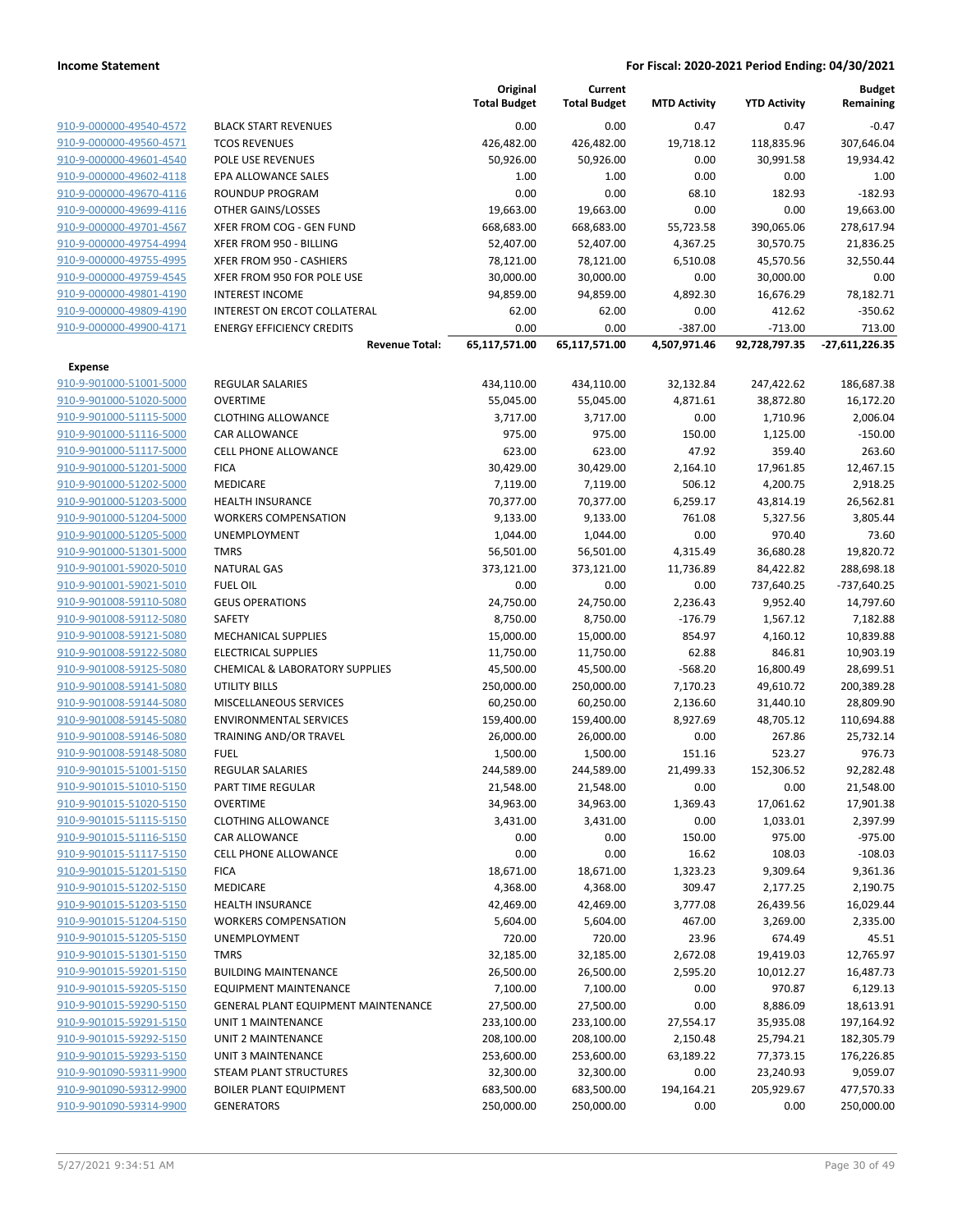|                                                    |                                     | Original<br><b>Total Budget</b> | Current<br><b>Total Budget</b> | <b>MTD Activity</b> | <b>YTD Activity</b> | <b>Budget</b><br>Remaining |
|----------------------------------------------------|-------------------------------------|---------------------------------|--------------------------------|---------------------|---------------------|----------------------------|
| 910-9-901090-59315-9900                            | ACCESSORY ELECTRIC EQUIPMENT        | 20,000.00                       | 20,000.00                      | 0.00                | 0.00                | 20,000.00                  |
| 910-9-901090-59316-9900                            | MISC POWER PLANT EQUIP              | 5,000.00                        | 5,000.00                       | 0.00                | 0.00                | 5,000.00                   |
| 910-9-901146-51001-5460                            | <b>REGULAR SALARIES</b>             | 434,110.00                      | 434,110.00                     | 32,132.84           | 247,222.54          | 186,887.46                 |
| 910-9-901146-51020-5460                            | <b>OVERTIME</b>                     | 55,045.00                       | 55,045.00                      | 4,871.60            | 38,872.75           | 16,172.25                  |
| 910-9-901146-51115-5460                            | <b>CLOTHING ALLOWANCE</b>           | 3,717.00                        | 3,717.00                       | 0.00                | 1,710.96            | 2,006.04                   |
| 910-9-901146-51116-5460                            | <b>CAR ALLOWANCE</b>                | 975.00                          | 975.00                         | 0.00                | 0.00                | 975.00                     |
| 910-9-901146-51117-5460                            | <b>CELL PHONE ALLOWANCE</b>         | 623.00                          | 623.00                         | 47.88               | 359.10              | 263.90                     |
| 910-9-901146-51201-5460                            | <b>FICA</b>                         | 30,429.00                       | 30,429.00                      | 2,297.24            | 17,760.17           | 12.668.83                  |
| 910-9-901146-51202-5460                            | <b>MEDICARE</b>                     | 7,120.00                        | 7,120.00                       | 537.26              | 4,153.59            | 2,966.41                   |
| 910-9-901146-51203-5460                            | <b>HEALTH INSURANCE</b>             | 70,371.00                       | 70,371.00                      | 6,259.17            | 43,814.19           | 26,556.81                  |
| 910-9-901146-51204-5460                            | <b>WORKERS COMPENSATION</b>         | 9,133.00                        | 9,133.00                       | 761.08              | 5,327.56            | 3,805.44                   |
| 910-9-901146-51205-5460                            | <b>UNEMPLOYMENT</b>                 | 1,044.00                        | 1,044.00                       | 0.00                | 830.44              | 213.56                     |
| 910-9-901146-51301-5460                            | <b>TMRS</b>                         | 56,501.00                       | 56,501.00                      | 4,298.09            | 32,835.97           | 23,665.03                  |
| 910-9-901147-59020-5470                            | <b>NATURAL GAS</b>                  | 829,858.00                      | 829,858.00                     | 41,533.66           | 486,473.49          | 343,384.51                 |
| 910-9-901151-59110-5501                            | <b>GEUS OPERATIONS</b>              | 7,300.00                        | 7,300.00                       | 41.94               | 1,017.48            | 6,282.52                   |
| 910-9-901151-59112-5501                            | SAFETY PROGRAM                      | 2,850.00                        | 2,850.00                       | 0.00                | 1,033.43            | 1,816.57                   |
| 910-9-901151-59121-5501                            | <b>MECHANICAL SUPPLIES</b>          | 10,000.00                       | 10,000.00                      | 0.00                | 0.00                | 10,000.00                  |
| 910-9-901151-59122-5501                            | <b>ELECTRICAL SUPPLIES</b>          | 5,000.00                        | 5,000.00                       | 0.00                | 246.08              | 4,753.92                   |
| 910-9-901151-59125-5501                            | <b>CHEMICAL &amp; LABORATORY</b>    | 17,500.00                       | 17,500.00                      | 5,856.73            | 8,819.69            | 8,680.31                   |
| 910-9-901151-59141-5501                            | UTILITY BILLS                       | 200.00                          | 200.00                         | 10.48               | 62.63               | 137.37                     |
| 910-9-901151-59144-5501                            | MISCELLANEOUS SERVICES              | 9,250.00                        | 9,250.00                       | 1,250.00            | 1,838.00            | 7,412.00                   |
| 910-9-901151-59145-5501                            | <b>ENVIRONMENTAL SERVICES</b>       | 29,500.00                       | 29,500.00                      | 0.00                | 7.10                | 29,492.90                  |
| 910-9-901151-59146-5501                            | TRAINING AND/OR TRAVEL              | 28,000.00                       | 28,000.00                      | 0.00                | 0.00                | 28,000.00                  |
| 910-9-901154-51001-5541                            | <b>REGULAR SALARIES</b>             | 244,589.00                      | 244,589.00                     | 21,499.33           | 151,154.34          | 93,434.66                  |
| 910-9-901154-51010-5541                            | PART TIME REGULAR                   | 21,548.00                       | 21,548.00                      | 0.00                | 0.00                | 21,548.00                  |
| 910-9-901154-51020-5541                            | <b>OVERTIME</b>                     | 34,963.00                       | 34,963.00                      | 1,369.42            | 17,061.57           | 17,901.43                  |
| 910-9-901154-51115-5541                            | <b>CLOTHING ALLOWANCE</b>           | 3,431.00                        | 3,431.00                       | 0.00                | 1,033.03            | 2,397.97                   |
| 910-9-901154-51117-5541                            | <b>CELL PHONE ALLOWANCE</b>         | 0.00                            | 0.00                           | 16.60               | 107.90              | $-107.90$                  |
| 910-9-901154-51201-5541                            | <b>FICA</b>                         | 18,671.00                       | 18,671.00                      | 1,418.89            | 10,501.57           | 8,169.43                   |
| 910-9-901154-51202-5541                            | MEDICARE                            | 4,368.00                        | 4,368.00                       | 331.83              | 2,456.02            | 1,911.98                   |
| 910-9-901154-51203-5541                            | <b>HEALTH INSURANCE</b>             | 42,465.00                       | 42,465.00                      | 3,777.08            | 26,439.56           | 16,025.44                  |
| 910-9-901154-51204-5541                            | <b>WORKERS COMPENSATION</b>         | 5,604.00                        | 5,604.00                       | 467.00              | 3,269.00            | 2,335.00                   |
| 910-9-901154-51205-5541                            | <b>UNEMPLOYMENT</b>                 | 720.00                          | 720.00                         | 18.44               | 546.83              | 173.17                     |
| 910-9-901154-51301-5541                            | <b>TMRS</b>                         | 32,185.00                       | 32,185.00                      | 2,654.68            | 19,306.94           | 12,878.06                  |
| 910-9-901154-59201-5541                            | <b>BUILDINGS MAINTENANCE</b>        | 42,600.00                       | 42,600.00                      | 1,254.76            | 7,221.73            | 35,378.27                  |
| 910-9-901154-59205-5541                            | <b>EQUIPMENT MAINTENANCE</b>        | 11,100.00                       | 11,100.00                      | 0.00                | 410.23              | 10,689.77                  |
| 910-9-901154-59206-5541                            | <b>GENERATOR MAINTENANCE</b>        | 12,500.00                       | 12,500.00                      | 0.00                | 0.00                | 12,500.00                  |
| 910-9-901154-59290-5541                            | GENERAL PLANT EQUIPMENT MAINTENANCE | 45,500.00                       | 45,500.00                      | 0.00                | 17,016.94           | 28,483.06                  |
| 910-9-901154-59291-5541                            | <b>UNIT 1 MAINTENANCE</b>           | 107,500.00                      | 107,500.00                     | 2,316.12            | 4,020.33            | 103,479.67                 |
| 910-9-901154-59292-5541                            | UNIT 2 MAINTENANCE                  | 107,500.00                      | 107,500.00                     | 2,454.52            | 28,238.56           | 79,261.44                  |
| 910-9-901154-59293-5541                            | UNIT 3 MAINTENANCE                  | 107,500.00                      | 107,500.00                     | 2,315.44            | 17,789.58           | 89,710.42                  |
| 910-9-901190-59344-9900                            | <b>ENGINE PLANT GENERATORS</b>      | 92,000.00                       | 92,000.00                      | 0.00                | 0.00                | 92,000.00                  |
| 910-9-901500-59040-5550                            | TMPA FIXED COST                     | 2,410,919.28                    | 2,410,919.28                   | 46,267.04           | 3,149,539.87        | -738,620.59                |
| 910-9-901500-59050-5550                            | DUKE WIND ENERGY                    | 3,129,447.00                    | 3,129,447.00                   | 244,470.10          | 1,874,439.98        | 1,255,007.02               |
| 910-9-901500-59051-5550                            | <b>SOLAR ENERGY</b>                 | 1,321,375.00                    | 1,321,375.00                   | 105,599.18          | 684,387.42          | 636,987.58                 |
| 910-9-901500-59052-5550                            | OFF-SYSTEM NET PURCHASES            | 11,980,592.00                   | 11,915,592.00                  | 783,824.00          | 6,075,569.60        | 5,840,022.40               |
| 910-9-901500-59053-5550                            | <b>ERCOT BALANCING ENERGY</b>       | 4,321,383.00                    | 4,321,383.00                   | 1,153,677.32        | 66,594,168.59       | -62,272,785.59             |
| 910-9-901500-59054-5550                            | <b>ANCILLARY SERVICES</b>           | 388,549.00                      | 388,549.00                     | $-121,321.37$       | 16,583,648.11       | $-16, 195, 099.11$         |
| 910-9-901500-59055-5550                            | <b>CONTROL CENTER COSTS</b>         | 237,000.00                      | 237,000.00                     | 21,500.00           | 145,250.00          | 91,750.00                  |
| 910-9-901500-59057-5550                            | <b>ERCOT UPLIFT</b>                 | 198,404.00                      | 198,404.00                     | 22,390.09           | 115,982.33          | 82,421.67                  |
| 910-9-901500-59059-5550                            | EILS                                | 80,000.00                       | 80,000.00                      | 25,367.22           | 25,367.22           | 54,632.78                  |
| 910-9-901500-59063-5550                            | <b>ERCOT CONGESTION RIGHTS</b>      | 86,120.00                       | 86,120.00                      | 15,770.47           | $-30,617.53$        | 116,737.53                 |
| 910-9-901500-59099-5550                            | GARLAND CLEARING ACCOUNT            | 0.00                            | 0.00                           | 312,709.34          | 264,889.42          | $-264,889.42$              |
| 910-9-901600-51001-5750                            | <b>REGULAR SALARIES</b>             | 204,000.00                      | 204,000.00                     | 15,692.80           | 117,696.00          | 86,304.00                  |
| 910-9-901600-51116-5750                            | CAR ALLOWANCE                       | 1,950.00                        | 1,950.00                       | 150.00              | 1,125.00            | 825.00                     |
| 910-9-901600-51117-5750                            | CELL PHONE ALLOWANCE                | 1,272.00                        | 1,272.00                       | 97.84               | 733.80              | 538.20                     |
| 910-9-901600-51201-5750                            | <b>FICA</b>                         | 11,841.00                       | 11,841.00                      | 980.84              | 7,099.20            | 4,741.80                   |
| 910-9-901600-51202-5750<br>910-9-901600-51203-5750 | MEDICARE                            | 3,004.00                        | 3,004.00                       | 229.39              | 1,717.17            | 1,286.83                   |
|                                                    | <b>HEALTH INSURANCE</b>             | 24,266.00                       | 24,266.00                      | 2,158.33            | 15,108.31           | 9,157.69                   |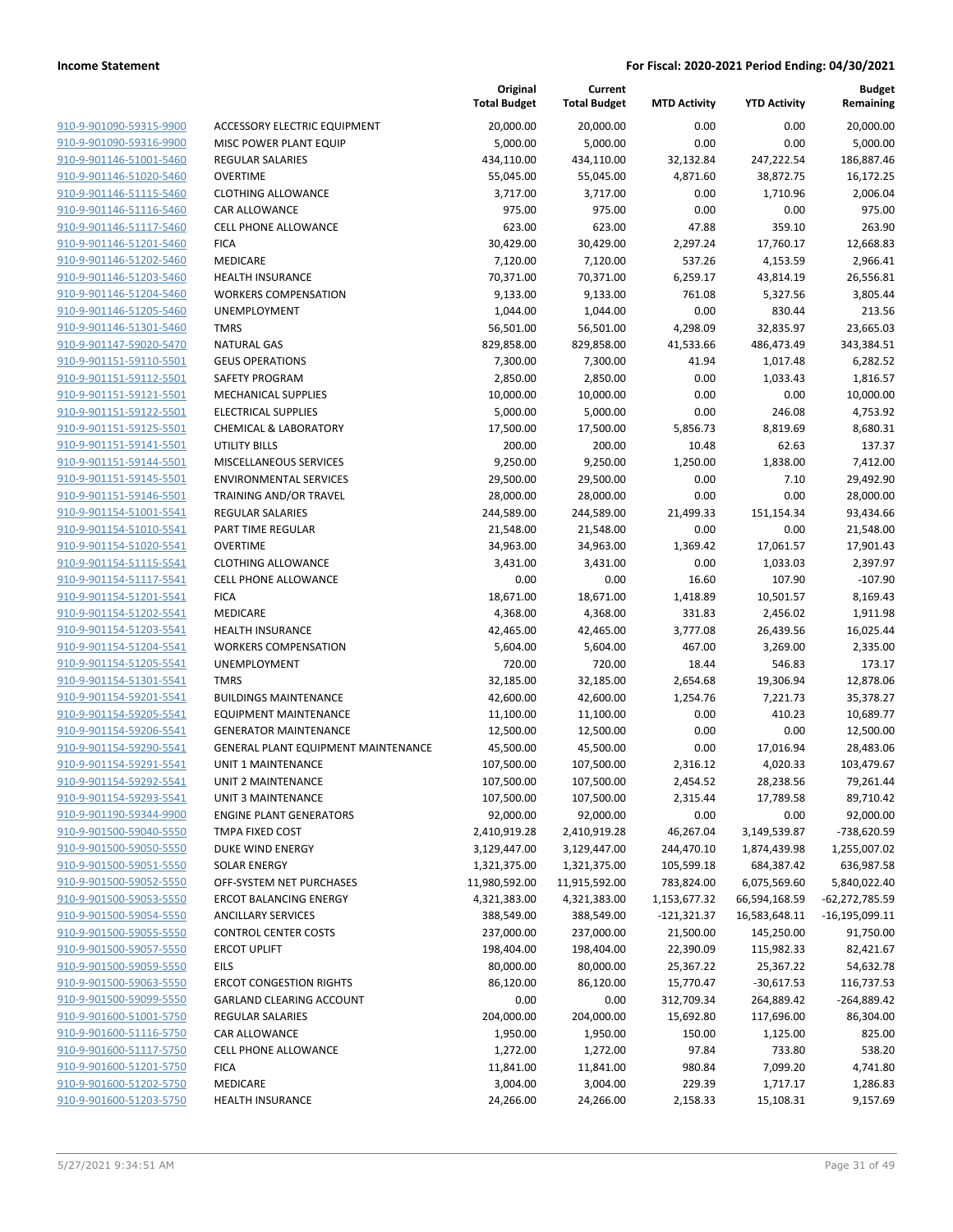| 910-9-901600-51204-5750 | ٧ |
|-------------------------|---|
| 910-9-901600-51205-5750 | U |
| 910-9-901600-51301-5750 | т |
| 910-9-901600-59110-5750 | G |
| 910-9-901600-59146-5750 | т |
| 910-9-901690-59303-9900 | Ν |
|                         |   |
| 910-9-910120-51001-9200 | R |
| 910-9-910120-51115-9200 | C |
| 910-9-910120-51116-9200 | C |
| 910-9-910120-51117-9200 | C |
| 910-9-910120-51201-9200 | F |
| 910-9-910120-51202-9200 | Ν |
| 910-9-910120-51203-9200 | Н |
| 910-9-910120-51204-9200 | ٧ |
| 910-9-910120-51205-9200 | Ù |
| 910-9-910120-51301-9200 | т |
| 910-9-910121-59110-9210 | G |
| 910-9-910121-59116-9210 | B |
| 910-9-910121-59141-9210 | U |
| 910-9-910121-59143-9210 | P |
| 910-9-910121-59143-9230 | L |
| 910-9-910121-59144-9210 | Ν |
| 910-9-910121-59148-9210 | F |
|                         |   |
| 910-9-910121-59193-9210 | G |
| 910-9-910121-59198-9210 | C |
| 910-9-910132-59110-9302 | G |
| 910-9-910132-59142-9302 | Ν |
| 910-9-910132-59146-9302 | т |
| 910-9-910135-59200-9350 | L |
| 910-9-910135-59201-9350 | В |
| 910-9-910135-59205-9350 | E |
| 910-9-910190-59390-9900 | S |
| 910-9-910190-59391-9900 | F |
| 910-9-911120-51001-9201 | R |
| 910-9-911120-51020-9201 | C |
| 910-9-911120-51102-9201 | B |
| 910-9-911120-51115-9201 | C |
| 910-9-911120-51116-9201 | C |
| 910-9-911120-51117-9201 | C |
| 910-9-911120-51201-9201 | F |
| 910-9-911120-51202-9201 | Ν |
| 910-9-911120-51203-9201 | Н |
| 910-9-911120-51204-9201 |   |
|                         |   |
| 910-9-911120-51205-9201 | U |
| 910-9-911120-51301-9201 | т |
| 910-9-911121-59110-9211 | G |
| 910-9-911121-59142-9211 | Λ |
| 910-9-911121-59146-9211 | т |
| 910-9-911121-59148-9211 | F |
| 910-9-911135-59205-9351 | Ε |
| 910-9-913101-51001-9301 | R |
| 910-9-913101-51020-9301 | C |
| 910-9-913101-51115-9301 | C |
| 910-9-913101-51117-9301 | C |
| 910-9-913101-51201-9301 | F |
| 910-9-913101-51202-9301 | Ν |
| 910-9-913101-51203-9301 | Н |
| 910-9-913101-51204-9301 | ٧ |
| 910-9-913101-51205-9301 | U |
|                         |   |

| WORKERS COMPENSATION                             |
|--------------------------------------------------|
| JNEMPLOYMENT                                     |
| <b>TMRS</b>                                      |
| GEUS OPERATIONS                                  |
| FRAINING AND/OR TRAVEL                           |
| VIISC INTANGIBLE                                 |
| REGULAR SALARIES                                 |
| <b>CLOTHING ALLOWANCE</b>                        |
| CAR ALLOWANCE                                    |
| CELL PHONE ALLOWANCE                             |
| FICA                                             |
| MEDICARE                                         |
| HEALTH INSURANCE                                 |
| WORKERS COMPENSATION                             |
| JNEMPLOYMENT                                     |
| TMRS                                             |
| GEUS OPERATIONS                                  |
| BUILDING OPERATIONS                              |
| JTILITY BILLS                                    |
| <b>PROFESSIONAL SERVICES</b>                     |
| EGISLATIVE SUPPORT                               |
| <b>MISCELLANEOUS SERVICES</b>                    |
| EUEL                                             |
| <b>GEUS INTERNET SERVICE</b>                     |
| COLOCATION CHARGES                               |
| GEUS OPERATIONS                                  |
| MEMBERSHIP FEES                                  |
| FRAINING AND/OR TRAVEL<br>ANDSCAPING MAINTENANCE |
| BUILDING MAINTENANCE                             |
| <b>EQUIPMENT MAINTENANCE</b>                     |
| STRUCTURES & IMPROVEMENTS                        |
| URNITURE & OFFICE EQUIPMENT                      |
| REGULAR SALARIES                                 |
| OVERTIME                                         |
| BILINGUAL PAY                                    |
| <b>CLOTHING ALLOWANCE</b>                        |
| CAR ALLOWANCE                                    |
| CELL PHONE ALLOWANCE                             |
| FICA                                             |
| VIEDICARE                                        |
| HEALTH INSURANCE                                 |
| <b><i>NORKERS COMPENSATION</i></b>               |
| <b>JNEMPLOYMENT</b>                              |
| <b>TMRS</b>                                      |
| <b>GEUS OPERATIONS</b>                           |
| <b>MEMBERSHIP FEES</b>                           |
| FRAINING AND/OR TRAVEL                           |
| <b>UEL</b>                                       |
| <b>EQUIPMENT MAINTENANCE</b>                     |
| REGULAR SALARIES                                 |
| OVERTIME                                         |
| <b>CLOTHING ALLOWANCE</b>                        |
| CELL PHONE ALLOWANCE                             |
| FICA.                                            |
| <b>MEDICARE</b>                                  |
| HEALTH INSURANCE                                 |
| <b><i>NORKERS COMPENSATION</i></b>               |
| <b>JNEMPLOYMENT</b>                              |

|                                                    |                                                             | Original<br><b>Total Budget</b> | Current<br><b>Total Budget</b> | <b>MTD Activity</b> | <b>YTD Activity</b> | <b>Budget</b><br>Remaining |
|----------------------------------------------------|-------------------------------------------------------------|---------------------------------|--------------------------------|---------------------|---------------------|----------------------------|
| 910-9-901600-51204-5750                            | <b>WORKERS COMPENSATION</b>                                 | 3,855.00                        | 3,855.00                       | 321.25              | 2,248.75            | 1,606.25                   |
| 910-9-901600-51205-5750                            | <b>UNEMPLOYMENT</b>                                         | 360.00                          | 360.00                         | 0.00                | 288.00              | 72.00                      |
| 910-9-901600-51301-5750                            | <b>TMRS</b>                                                 | 23,857.00                       | 23,857.00                      | 1,849.12            | 13,701.00           | 10,156.00                  |
| 910-9-901600-59110-5750                            | <b>GEUS OPERATIONS</b>                                      | 75,440.00                       | 75,440.00                      | 4,507.50            | 35,430.00           | 40,010.00                  |
| 910-9-901600-59146-5750                            | TRAINING AND/OR TRAVEL                                      | 4,000.00                        | 4,000.00                       | 0.00                | 0.00                | 4,000.00                   |
| 910-9-901690-59303-9900                            | <b>MISC INTANGIBLE</b>                                      | 75,000.00                       | 75,000.00                      | 0.00                | 0.00                | 75,000.00                  |
| 910-9-910120-51001-9200                            | REGULAR SALARIES                                            | 276,814.00                      | 276,814.00                     | 19,052.32           | 144,237.87          | 132,576.13                 |
| 910-9-910120-51115-9200                            | <b>CLOTHING ALLOWANCE</b>                                   | 485.00                          | 485.00                         | 0.00                | 0.00                | 485.00                     |
| 910-9-910120-51116-9200                            | <b>CAR ALLOWANCE</b>                                        | 5,600.00                        | 5,600.00                       | 538.46              | 4,038.45            | 1,561.55                   |
| 910-9-910120-51117-9200                            | <b>CELL PHONE ALLOWANCE</b>                                 | 1,209.00                        | 1,209.00                       | 80.72               | 605.40              | 603.60                     |
| 910-9-910120-51201-9200                            | <b>FICA</b>                                                 | 13,818.00                       | 13,818.00                      | 1,181.04            | 6,382.67            | 7,435.33                   |
| 910-9-910120-51202-9200                            | MEDICARE                                                    | 4,112.00                        | 4,112.00                       | 276.21              | 2,033.70            | 2,078.30                   |
| 910-9-910120-51203-9200                            | <b>HEALTH INSURANCE</b>                                     | 35,185.00                       | 35,185.00                      | 3,129.58            | 21,907.06           | 13,277.94                  |
| 910-9-910120-51204-9200                            | <b>WORKERS COMPENSATION</b>                                 | 5,277.00                        | 5,277.00                       | 439.75              | 3,078.25            | 2,198.75                   |
| 910-9-910120-51205-9200                            | UNEMPLOYMENT                                                | 522.00                          | 522.00                         | 24.03               | 387.19              | 134.81                     |
| 910-9-910120-51301-9200                            | <b>TMRS</b>                                                 | 32,651.00                       | 32,651.00                      | 2,281.88            | 17,058.94           | 15,592.06                  |
| 910-9-910121-59110-9210                            | <b>GEUS OPERATIONS</b>                                      | 6,700.00                        | 6,700.00                       | 741.07              | 4,232.75            | 2,467.25                   |
| 910-9-910121-59116-9210                            | <b>BUILDING OPERATIONS</b>                                  | 4,000.00                        | 4,000.00                       | 417.61              | 2,267.36            | 1,732.64                   |
| 910-9-910121-59141-9210                            | <b>UTILITY BILLS</b>                                        | 81,000.00                       | 81,000.00                      | 4,665.82            | 38,189.51           | 42,810.49                  |
| 910-9-910121-59143-9210                            | PROFESSIONAL SERVICES                                       | 88,000.00                       | 129,790.05                     | 5,848.00            | 40,426.76           | 89,363.29                  |
| 910-9-910121-59143-9230                            | <b>LEGISLATIVE SUPPORT</b>                                  | 0.00                            | 65,000.00                      | 5,416.65            | 16,249.95           | 48,750.05                  |
| 910-9-910121-59144-9210                            | MISCELLANEOUS SERVICES                                      | 17,000.00                       | 17,000.00                      | 1,317.43            | 2,051.93            | 14,948.07                  |
| 910-9-910121-59148-9210                            | <b>FUEL</b>                                                 | 500.00                          | 500.00                         | 27.87               | 159.73              | 340.27                     |
| 910-9-910121-59193-9210                            | <b>GEUS INTERNET SERVICE</b>                                | 38,000.00                       | 38,000.00                      | 0.00                | 38,000.00           | 0.00                       |
| 910-9-910121-59198-9210                            | <b>COLOCATION CHARGES</b>                                   | 10,189.00                       | 10,189.00                      | 0.00                | 10,189.00           | 0.00                       |
| 910-9-910132-59110-9302                            | <b>GEUS OPERATIONS</b>                                      | 10,000.00                       | 10,000.00                      | 1,956.68            | 4,409.82            | 5,590.18                   |
| 910-9-910132-59142-9302                            | <b>MEMBERSHIP FEES</b>                                      | 57,500.00                       | 57,500.00                      | 0.00                | 6,000.00            | 51,500.00                  |
| 910-9-910132-59146-9302                            | TRAINING AND/OR TRAVEL                                      | 8,000.00                        | 8,000.00                       | 0.00                | 0.00                | 8,000.00                   |
| 910-9-910135-59200-9350<br>910-9-910135-59201-9350 | LANDSCAPING MAINTENANCE                                     | 18,500.00                       | 18,500.00                      | 2,400.00            | 5,600.00            | 12,900.00                  |
| 910-9-910135-59205-9350                            | <b>BUILDING MAINTENANCE</b><br><b>EQUIPMENT MAINTENANCE</b> | 33,500.00                       | 33,500.00                      | 1,262.90            | 11,959.45           | 21,540.55                  |
| 910-9-910190-59390-9900                            |                                                             | 250.00                          | 250.00                         | 0.00<br>0.00        | 3.97                | 246.03                     |
| 910-9-910190-59391-9900                            | STRUCTURES & IMPROVEMENTS<br>FURNITURE & OFFICE EQUIPMENT   | 78,134.00<br>5,000.00           | 78,134.00<br>5,000.00          | 0.00                | 60,415.25<br>0.00   | 17,718.75<br>5,000.00      |
| 910-9-911120-51001-9201                            | <b>REGULAR SALARIES</b>                                     | 440,471.00                      | 440,471.00                     | 36,488.16           | 260,741.18          | 179,729.82                 |
| 910-9-911120-51020-9201                            | <b>OVERTIME</b>                                             | 0.00                            | 0.00                           | 26.19               | 907.06              | $-907.06$                  |
| 910-9-911120-51102-9201                            | <b>BILINGUAL PAY</b>                                        | 600.00                          | 600.00                         | 46.16               | 346.20              | 253.80                     |
| 910-9-911120-51115-9201                            | <b>CLOTHING ALLOWANCE</b>                                   | 816.00                          | 816.00                         | 0.00                | 347.78              | 468.22                     |
| 910-9-911120-51116-9201                            | CAR ALLOWANCE                                               | 1,950.00                        | 1,950.00                       | 225.00              | 1,350.00            | 600.00                     |
| 910-9-911120-51117-9201                            | <b>CELL PHONE ALLOWANCE</b>                                 | 1,435.00                        | 1,435.00                       | 134.84              | 901.23              | 533.77                     |
| 910-9-911120-51201-9201                            | <b>FICA</b>                                                 | 26,575.00                       | 26,575.00                      | 2,608.96            | 16,247.32           | 10,327.68                  |
| 910-9-911120-51202-9201                            | MEDICARE                                                    | 6,444.00                        | 6,444.00                       | 610.16              | 3,799.77            | 2,644.23                   |
| 910-9-911120-51203-9201                            | <b>HEALTH INSURANCE</b>                                     | 75,833.00                       | 75,833.00                      | 6,745.00            | 47,215.00           | 28,618.00                  |
| 910-9-911120-51204-9201                            | <b>WORKERS COMPENSATION</b>                                 | 8,271.00                        | 8,271.00                       | 689.25              | 4,824.75            | 3,446.25                   |
| 910-9-911120-51205-9201                            | UNEMPLOYMENT                                                | 1,125.00                        | 1,125.00                       | 3.16                | 1,084.84            | 40.16                      |
| 910-9-911120-51301-9201                            | <b>TMRS</b>                                                 | 51,169.00                       | 51,169.00                      | 4,981.86            | 31,013.96           | 20,155.04                  |
| 910-9-911121-59110-9211                            | <b>GEUS OPERATIONS</b>                                      | 29,282.00                       | 29,282.00                      | 864.71              | 17,089.89           | 12,192.11                  |
| 910-9-911121-59142-9211                            | <b>MEMBERSHIP FEES</b>                                      | 17,085.00                       | 17,085.00                      | 560.00              | 1,975.00            | 15,110.00                  |
| 910-9-911121-59146-9211                            | TRAINING AND/OR TRAVEL                                      | 8,500.00                        | 8,500.00                       | 595.00              | 724.00              | 7,776.00                   |
| 910-9-911121-59148-9211                            | <b>FUEL</b>                                                 | 500.00                          | 500.00                         | 50.93               | 138.24              | 361.76                     |
| 910-9-911135-59205-9351                            | <b>EQUIPMENT MAINTENANCE</b>                                | 6,500.00                        | 6,500.00                       | 243.34              | 1,084.81            | 5,415.19                   |
| 910-9-913101-51001-9301                            | REGULAR SALARIES                                            | 124,835.00                      | 124,835.00                     | 17,120.00           | 128,458.23          | $-3,623.23$                |
| 910-9-913101-51020-9301                            | <b>OVERTIME</b>                                             | 0.00                            | 0.00                           | 0.00                | 22.12               | $-22.12$                   |
| 910-9-913101-51115-9301                            | <b>CLOTHING ALLOWANCE</b>                                   | 318.00                          | 318.00                         | 0.00                | 0.00                | 318.00                     |
| 910-9-913101-51117-9301                            | <b>CELL PHONE ALLOWANCE</b>                                 | 636.00                          | 636.00                         | 97.84               | 733.80              | $-97.80$                   |
| 910-9-913101-51201-9301                            | <b>FICA</b>                                                 | 7,779.00                        | 7,779.00                       | 1,044.84            | 7,768.47            | 10.53                      |
| 910-9-913101-51202-9301                            | MEDICARE                                                    | 1,819.00                        | 1,819.00                       | 244.36              | 1,816.82            | 2.18                       |
| 910-9-913101-51203-9301                            | <b>HEALTH INSURANCE</b>                                     | 24,266.00                       | 24,266.00                      | 2,158.33            | 15,108.31           | 9,157.69                   |
| 910-9-913101-51204-9301                            | <b>WORKERS COMPENSATION</b>                                 | 2,334.00                        | 2,334.00                       | 194.50              | 1,361.50            | 972.50                     |
| 910-9-913101-51205-9301                            | UNEMPLOYMENT                                                | 360.00                          | 360.00                         | 0.00                | 432.00              | $-72.00$                   |
|                                                    |                                                             |                                 |                                |                     |                     |                            |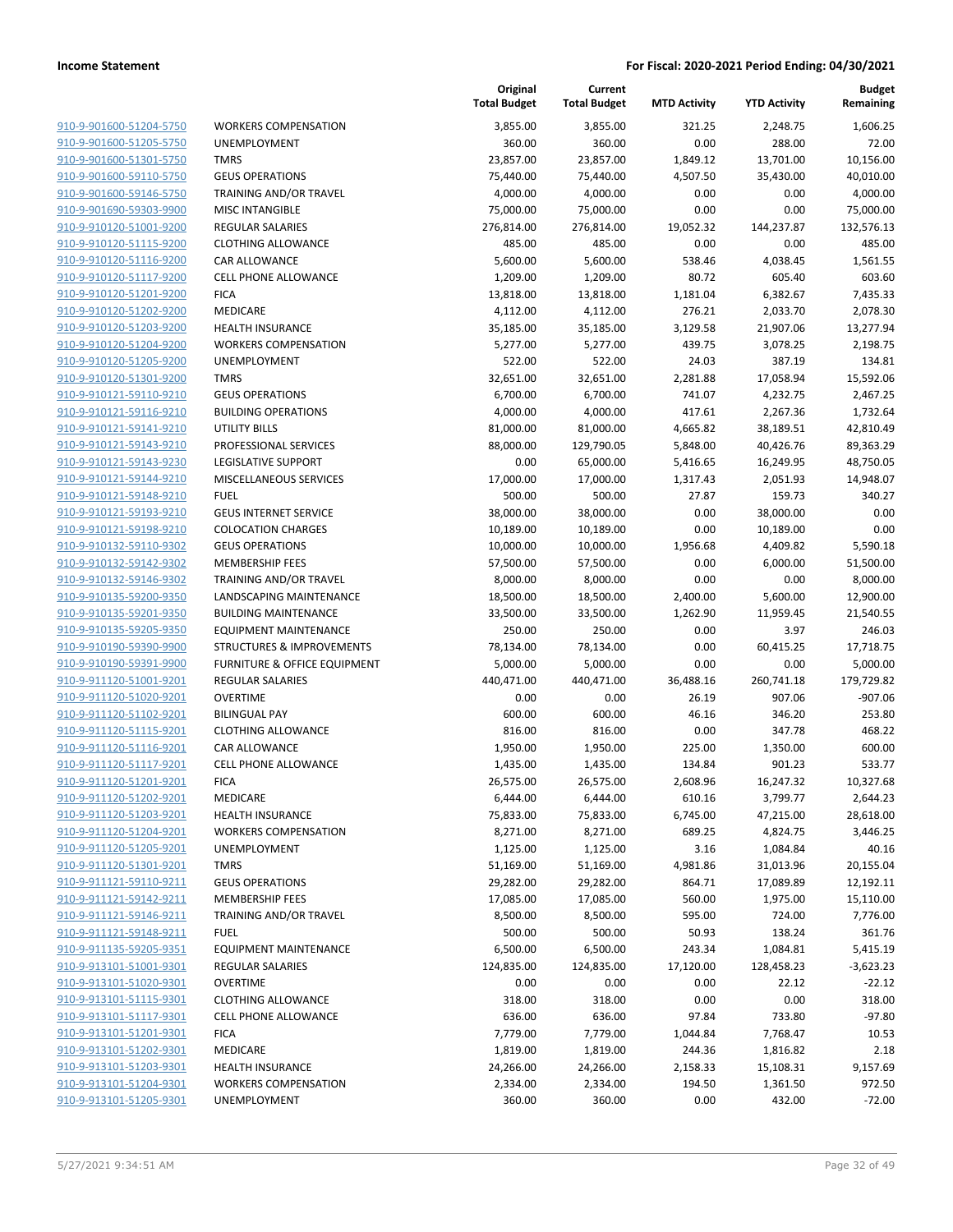|                         |                                     | Original<br><b>Total Budget</b> | Current<br><b>Total Budget</b> | <b>MTD Activity</b> | <b>YTD Activity</b> | <b>Budget</b><br>Remaining |
|-------------------------|-------------------------------------|---------------------------------|--------------------------------|---------------------|---------------------|----------------------------|
| 910-9-913101-51301-9301 | <b>TMRS</b>                         | 14,445.00                       | 14,445.00                      | 1,997.26            | 14,807.76           | $-362.76$                  |
| 910-9-913101-59110-9301 | <b>GEUS OPERATIONS</b>              | 8,500.00                        | 8,500.00                       | 745.50              | 2,166.59            | 6,333.41                   |
| 910-9-913101-59112-9301 | SAFETY                              | 911.00                          | 911.00                         | 0.00                | 368.68              | 542.32                     |
| 910-9-913101-59131-9301 | NON-BAD DEBT WRITE OFFS             | 2,000.00                        | 2,000.00                       | 37.47               | 333.19              | 1,666.81                   |
| 910-9-913101-59146-9301 | TRAINING AND/OR TRAVEL              | 2,500.00                        | 2,500.00                       | 0.00                | 0.00                | 2,500.00                   |
| 910-9-913101-59160-9301 | ADVERTISING                         | 0.00                            | 0.00                           | 0.00                | 500.00              | $-500.00$                  |
| 910-9-913101-59164-9301 | <b>CONSUMER INFORMATION</b>         | 0.00                            | 0.00                           | 0.00                | 300.00              | $-300.00$                  |
| 910-9-913101-59195-9301 | PUBLIC SERVICE BY GEUS C/I          | 15,000.00                       | 15,000.00                      | 0.00                | 15,000.00           | 0.00                       |
| 910-9-913102-51001-9020 | <b>REGULAR SALARIES</b>             | 265,667.00                      | 265,667.00                     | 19,029.08           | 155,265.77          | 110,401.23                 |
| 910-9-913102-51020-9020 | <b>OVERTIME</b>                     | 15,353.00                       | 15,353.00                      | 1,627.37            | 13,568.99           | 1,784.01                   |
| 910-9-913102-51115-9020 | <b>CLOTHING ALLOWANCE</b>           | 3,892.00                        | 3,892.00                       | 0.00                | 0.00                | 3,892.00                   |
| 910-9-913102-51117-9020 | <b>CELL PHONE ALLOWANCE</b>         | 864.00                          | 864.00                         | 66.44               | 498.30              | 365.70                     |
| 910-9-913102-51201-9020 | <b>FICA</b>                         | 17,477.00                       | 17,477.00                      | 1,218.35            | 9,621.37            | 7,855.63                   |
| 910-9-913102-51202-9020 | MEDICARE                            | 4,087.00                        | 4,087.00                       | 284.94              | 2,250.15            | 1,836.85                   |
| 910-9-913102-51203-9020 | <b>HEALTH INSURANCE</b>             | 87,357.00                       | 87,357.00                      | 7,770.00            | 54,390.00           | 32,967.00                  |
| 910-9-913102-51204-9020 | <b>WORKERS COMPENSATION</b>         | 5,244.00                        | 5,244.00                       | 437.00              | 3,059.00            | 2,185.00                   |
| 910-9-913102-51205-9020 | UNEMPLOYMENT                        | 1,296.00                        | 1,296.00                       | 43.66               | 1,034.04            | 261.96                     |
| 910-9-913102-51301-9020 | <b>TMRS</b>                         | 32,453.00                       | 32,453.00                      | 2,407.68            | 19,394.30           | 13,058.70                  |
| 910-9-913102-59110-9020 | <b>GEUS OPERATIONS</b>              | 33,112.00                       | 33,112.00                      | 1,305.01            | 5,732.32            | 27,379.68                  |
| 910-9-913102-59148-9020 | <b>FUEL</b>                         | 12,000.00                       | 12,000.00                      | 1,089.39            | 4,848.82            | 7,151.18                   |
| 910-9-913102-59169-9020 | PRE PAID METER COSTS                | 0.00                            | 0.00                           | 0.00                | 1,274.36            | $-1,274.36$                |
| 910-9-913103-51001-9303 | <b>REGULAR SALARIES</b>             | 69,466.00                       | 69,466.00                      | 0.00                | 0.00                | 69,466.00                  |
| 910-9-913103-51020-9303 | <b>OVERTIME</b>                     | 628.00                          | 628.00                         | 0.00                | 0.00                | 628.00                     |
| 910-9-913103-51115-9303 | <b>CLOTHING ALLOWANCE</b>           | 200.00                          | 200.00                         | 0.00                | 0.00                | 200.00                     |
| 910-9-913103-51117-9303 | <b>CELL PHONE ALLOWANCE</b>         | 585.00                          | 585.00                         | 0.00                | 0.00                | 585.00                     |
| 910-9-913103-51201-9303 | <b>FICA</b>                         | 4,392.00                        | 4,392.00                       | 0.00                | 0.00                | 4,392.00                   |
| 910-9-913103-51202-9303 | MEDICARE                            | 1,027.00                        | 1,027.00                       | 0.00                | 0.00                | 1,027.00                   |
| 910-9-913103-51203-9303 | <b>HEALTH INSURANCE</b>             | 12,134.00                       | 12,134.00                      | 1,079.25            | 7,554.75            | 4,579.25                   |
| 910-9-913103-51204-9303 | <b>WORKERS COMPENSATION</b>         | 1,319.00                        | 1,319.00                       | 109.92              | 769.44              | 549.56                     |
| 910-9-913103-51205-9303 | UNEMPLOYMENT                        | 180.00                          | 180.00                         | 0.00                | 0.00                | 180.00                     |
| 910-9-913103-51301-9303 | <b>TMRS</b>                         | 8,155.00                        | 8,155.00                       | 0.00                | 0.00                | 8,155.00                   |
| 910-9-913103-59110-9303 | <b>GEUS OPERATIONS</b>              | 9,400.00                        | 9,400.00                       | 139.95              | 891.39              | 8,508.61                   |
| 910-9-913103-59112-9303 | SAFETY                              | 50.00                           | 50.00                          | 0.00                | 39.00               | 11.00                      |
| 910-9-913103-59146-9303 | TRAINING AND/OR TRAVEL              | 2,700.00                        | 2,700.00                       | 0.00                | 0.00                | 2,700.00                   |
| 910-9-913103-59160-9303 | ADVERTISING                         | 60,550.00                       | 60,550.00                      | 2,663.07            | 17,975.41           | 42,574.59                  |
| 910-9-913103-59167-9303 | <b>ENERGY EFFICIENCY OPERATIONS</b> | 10,000.00                       | 10,000.00                      | 0.00                | 614.99              | 9,385.01                   |
| 910-9-913130-51001-9030 | <b>REGULAR SALARIES</b>             | 295,662.00                      | 295,662.00                     | 22,294.81           | 183,869.13          | 111,792.87                 |
| 910-9-913130-51010-9030 | PART TIME REGULAR                   | 29,014.00                       | 29,014.00                      | 0.00                | 0.00                | 29,014.00                  |
| 910-9-913130-51020-9030 | <b>OVERTIME</b>                     | 1,099.00                        | 1,099.00                       | 160.68              | 2,768.16            | $-1,669.16$                |
| 910-9-913130-51102-9030 | <b>BILINGUAL PAY</b>                | 2,400.00                        | 2,400.00                       | 173.10              | 1,355.95            | 1,044.05                   |
| 910-9-913130-51201-9030 | <b>FICA</b>                         | 20,348.00                       | 20,348.00                      | 1,378.16            | 11,525.22           | 8,822.78                   |
| 910-9-913130-51202-9030 | MEDICARE                            | 4,757.00                        | 4,757.00                       | 322.31              | 2,695.41            | 2,061.59                   |
| 910-9-913130-51203-9030 | <b>HEALTH INSURANCE</b>             | 94,030.00                       | 94,030.00                      | 7,554.17            | 52,879.19           | 41,150.81                  |
| 910-9-913130-51204-9030 | <b>WORKERS COMPENSATION</b>         | 6,106.00                        | 6,106.00                       | 445.92              | 3,121.44            | 2,984.56                   |
| 910-9-913130-51205-9030 | UNEMPLOYMENT                        | 1,755.00                        | 1,755.00                       | 121.78              | 1,569.12            | 185.88                     |
| 910-9-913130-51301-9030 | <b>TMRS</b>                         | 37,781.00                       | 37,781.00                      | 2,624.94            | 22,343.89           | 15,437.11                  |
| 910-9-913130-59110-9030 | <b>GEUS OPERATIONS</b>              | 24,200.00                       | 24,200.00                      | 635.07              | 10,942.46           | 13,257.54                  |
| 910-9-913130-59146-9030 | TRAINING AND/OR TRAVEL              | 2,500.00                        | 2,500.00                       | 0.00                | 238.00              | 2,262.00                   |
| 910-9-913130-59166-9030 | LOW INCOME ASSISTANCE               | 15,000.00                       | 15,000.00                      | 100.00              | 800.00              | 14,200.00                  |
| 910-9-913131-51001-9031 | <b>REGULAR SALARIES</b>             | 45,802.00                       | 45,802.00                      | 3,625.60            | 27,199.52           | 18,602.48                  |
| 910-9-913131-51020-9031 | <b>OVERTIME</b>                     | 0.00                            | 0.00                           | 0.00                | 42.98               | $-42.98$                   |
| 910-9-913131-51102-9031 | <b>BILINGUAL PAY</b>                | 600.00                          | 600.00                         | 46.16               | 346.20              | 253.80                     |
| 910-9-913131-51201-9031 | <b>FICA</b>                         | 2,877.00                        | 2,877.00                       | 226.09              | 1,674.79            | 1,202.21                   |
| 910-9-913131-51202-9031 | MEDICARE                            | 673.00                          | 673.00                         | 52.88               | 391.70              | 281.30                     |
| 910-9-913131-51203-9031 | <b>HEALTH INSURANCE</b>             | 12,133.00                       | 12,133.00                      | 1,079.17            | 7,554.19            | 4,578.81                   |
| 910-9-913131-51204-9031 | <b>WORKERS COMPENSATION</b>         | 863.00                          | 863.00                         | 71.92               | 503.44              | 359.56                     |
| 910-9-913131-51205-9031 | UNEMPLOYMENT                        | 180.00                          | 180.00                         | 0.00                | 143.98              | 36.02                      |
| 910-9-913131-51301-9031 | <b>TMRS</b>                         | 5,342.00                        | 5,342.00                       | 425.92              | 3,161.55            | 2,180.45                   |
| 910-9-913131-59110-9031 | <b>GEUS OPERATIONS</b>              | 25,700.00                       | 25,700.00                      | 775.24              | 10,584.22           | 15,115.78                  |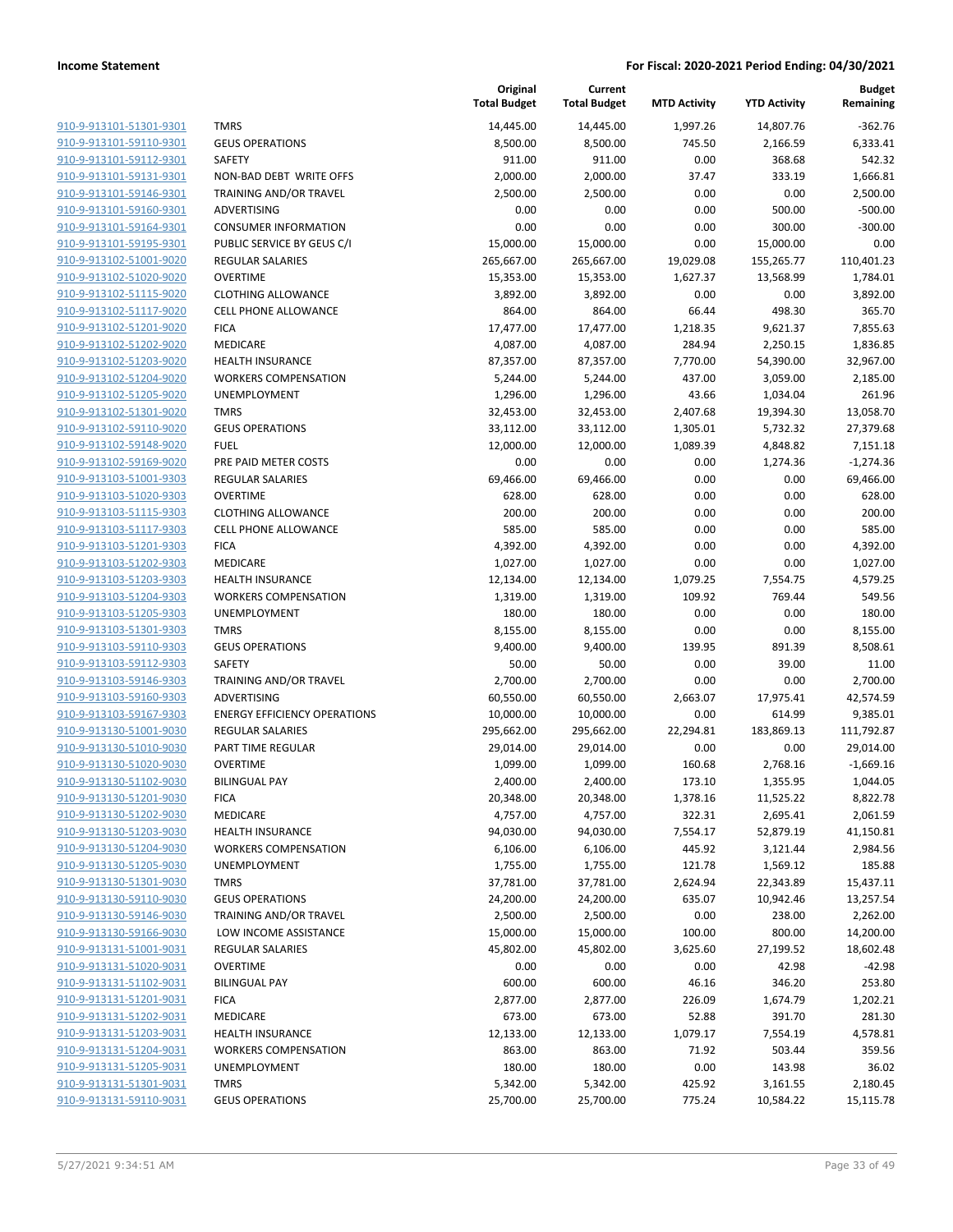| 910-9-913131-59146-9031        |
|--------------------------------|
| 910-9-913134-51001-9034        |
| 910-9-913134-51020-9034        |
| 910-9-913134-51201-9034        |
| 910-9-913134-51202-9034        |
| 910-9-913134-51203-9034        |
| 910-9-913134-51204-9034        |
| 910-9-913134-51205-9034        |
| 910-9-913134-51301-9034        |
| 910-9-913134-59110-9034        |
| 910-9-913134-59146-9034        |
| 910-9-913135-51001-9035        |
| 910-9-913135-51010-9035        |
| 910-9-913135-51020-9035        |
| 910-9-913135-51102-9035        |
| 910-9-913135-51201-9035        |
| 910-9-913135-51202-9035        |
| 910-9-913135-51203-9035        |
| 910-9-913135-51204-9035        |
| 910-9-913135-51205-9035        |
| 910-9-913135-51301-9035        |
| 910-9-913135-59146-9035        |
|                                |
| 910-9-913135-59170-9035        |
| 910-9-913135-59172-9035        |
| 910-9-913135-59173-9035        |
| 910-9-913135-59174-9035        |
| 910-9-913135-59175-9035        |
| 910-9-913136-51001-9036        |
| 910-9-913136-51115-9036        |
| 910-9-913136-51201-9036        |
| 910-9-913136-51202-9036        |
| 910-9-913136-51203-9036        |
| 910-9-913136-51204-9036        |
| 910-9-913136-51205-9036        |
| 910-9-913136-51301-9036        |
| 910-9-913136-59110-9036        |
| 910-9-913136-59141-9036        |
| 910-9-913139-59780-9240        |
| 910-9-913139-59781-9250        |
| 910-9-913139-59902-9301        |
| 910-9-913139-59926-9301        |
| <u>910-9-913139-59927-9301</u> |
| 910-9-913139-59928-9301        |
| 910-9-913159-59200-9353        |
| 910-9-913159-59201-9353        |
| 910-9-913159-59205-9353        |
| 910-9-913190-59390-9900        |
| 910-9-930000-59060-5650        |
| <u>910-9-930000-59110-5600</u> |
| 910-9-930161-51001-5610        |
| 910-9-930161-51020-5610        |
| <u>910-9-930161-51115-5610</u> |
| 910-9-930161-51116-5610        |
| 910-9-930161-51117-5610        |
| 910-9-930161-51201-5610        |
| 910-9-930161-51202-5610        |
| 910-9-930161-51203-5610        |
| 910-9-930161-51204-5610        |
| 910-9-930161-51205-5610        |
|                                |

|                                                    |                                            | Original<br><b>Total Budget</b> | Current<br><b>Total Budget</b> | <b>MTD Activity</b> | <b>YTD Activity</b>  | <b>Budget</b><br>Remaining |
|----------------------------------------------------|--------------------------------------------|---------------------------------|--------------------------------|---------------------|----------------------|----------------------------|
| 910-9-913131-59146-9031                            | TRAINING AND/OR TRAVEL                     | 750.00                          | 750.00                         | 0.00                | 0.00                 | 750.00                     |
| 910-9-913134-51001-9034                            | <b>REGULAR SALARIES</b>                    | 151,064.00                      | 151,064.00                     | 6,938.88            | 65,604.43            | 85,459.57                  |
| 910-9-913134-51020-9034                            | <b>OVERTIME</b>                            | 2,639.00                        | 2,639.00                       | 101.25              | 1,052.36             | 1,586.64                   |
| 910-9-913134-51201-9034                            | <b>FICA</b>                                | 9,530.00                        | 9,530.00                       | 409.85              | 3,820.11             | 5,709.89                   |
| 910-9-913134-51202-9034                            | MEDICARE                                   | 2,228.00                        | 2,228.00                       | 95.85               | 893.42               | 1,334.58                   |
| 910-9-913134-51203-9034                            | <b>HEALTH INSURANCE</b>                    | 46,105.00                       | 46,105.00                      | 4,100.83            | 28,705.81            | 17,399.19                  |
| 910-9-913134-51204-9034                            | <b>WORKERS COMPENSATION</b>                | 2,860.00                        | 2,860.00                       | 238.33              | 1,668.31             | 1,191.69                   |
| 910-9-913134-51205-9034                            | UNEMPLOYMENT                               | 684.00                          | 684.00                         | 0.00                | 404.42               | 279.58                     |
| 910-9-913134-51301-9034                            | <b>TMRS</b>                                | 17,695.00                       | 17,695.00                      | 816.67              | 7,743.48             | 9,951.52                   |
| 910-9-913134-59110-9034                            | <b>GEUS OPERATIONS</b>                     | 241,291.00                      | 241,291.00                     | 19,229.91           | 56,913.34            | 184,377.66                 |
| 910-9-913134-59146-9034                            | TRAINING AND/OR TRAVEL                     | 3,500.00                        | 3,500.00                       | 0.00                | 0.00                 | 3,500.00                   |
| 910-9-913135-51001-9035                            | <b>REGULAR SALARIES</b>                    | 129,314.00                      | 129,314.00                     | 12,232.94           | 93,451.29            | 35,862.71                  |
| 910-9-913135-51010-9035                            | PART TIME REGULAR                          | 33,202.00                       | 33,202.00                      | 0.00                | 0.00                 | 33,202.00                  |
| 910-9-913135-51020-9035                            | <b>OVERTIME</b>                            | 3,089.00                        | 3,089.00                       | 193.51              | 6,828.87             | $-3,739.87$                |
| 910-9-913135-51102-9035<br>910-9-913135-51201-9035 | <b>BILINGUAL PAY</b>                       | 600.00                          | 600.00                         | 46.16               | 346.20               | 253.80                     |
| 910-9-913135-51202-9035                            | <b>FICA</b><br>MEDICARE                    | 10,305.00<br>2,409.00           | 10,305.00<br>2,409.00          | 743.83<br>173.96    | 5,871.07<br>1,373.08 | 4,433.93<br>1,035.92       |
| 910-9-913135-51203-9035                            | <b>HEALTH INSURANCE</b>                    | 36,399.00                       | 36,399.00                      | 3,237.50            | 22,662.50            | 13,736.50                  |
| 910-9-913135-51204-9035                            | <b>WORKERS COMPENSATION</b>                | 3,092.00                        | 3,092.00                       | 257.67              | 1,803.69             | 1,288.31                   |
| 910-9-913135-51205-9035                            | UNEMPLOYMENT                               | 900.00                          | 900.00                         | 36.57               | 665.53               | 234.47                     |
| 910-9-913135-51301-9035                            | <b>TMRS</b>                                | 19,134.00                       | 19,134.00                      | 1,181.68            | 9,407.58             | 9,726.42                   |
| 910-9-913135-59146-9035                            | TRAINING AND/OR TRAVEL                     | 1,500.00                        | 1,500.00                       | 0.00                | 0.00                 | 1,500.00                   |
| 910-9-913135-59170-9035                            | <b>CREDIT CARD FEES</b>                    | 113,000.00                      | 113,000.00                     | 10,581.41           | 63,728.75            | 49,271.25                  |
| 910-9-913135-59172-9035                            | LOCKBOX OVER/SHORT                         | 500.00                          | 500.00                         | 0.00                | 0.00                 | 500.00                     |
| 910-9-913135-59173-9035                            | <b>ONLINE PAYMENT OVER/SHORT</b>           | 500.00                          | 500.00                         | 0.00                | 1,052.21             | $-552.21$                  |
| 910-9-913135-59174-9035                            | <b>BANK RECS OVER/SHORT</b>                | 100.00                          | 100.00                         | 0.00                | 0.00                 | 100.00                     |
| 910-9-913135-59175-9035                            | <b>CASHIERS OVER/SHORT</b>                 | 100.00                          | 100.00                         | 4.01                | 11.57                | 88.43                      |
| 910-9-913136-51001-9036                            | <b>REGULAR SALARIES</b>                    | 32,822.00                       | 32,822.00                      | 2,499.20            | 18,839.99            | 13,982.01                  |
| 910-9-913136-51115-9036                            | <b>CLOTHING ALLOWANCE</b>                  | 272.00                          | 272.00                         | 0.00                | 279.73               | $-7.73$                    |
| 910-9-913136-51201-9036                            | <b>FICA</b>                                | 2,035.00                        | 2,035.00                       | 137.30              | 951.55               | 1,083.45                   |
| 910-9-913136-51202-9036                            | MEDICARE                                   | 476.00                          | 476.00                         | 32.11               | 222.58               | 253.42                     |
| 910-9-913136-51203-9036                            | <b>HEALTH INSURANCE</b>                    | 12,133.00                       | 12,133.00                      | 1,888.58            | 13,220.06            | $-1,087.06$                |
| 910-9-913136-51204-9036                            | <b>WORKERS COMPENSATION</b>                | 611.00                          | 611.00                         | 113.83              | 796.81               | $-185.81$                  |
| 910-9-913136-51205-9036                            | UNEMPLOYMENT                               | 180.00                          | 180.00                         | 4.04                | 143.97               | 36.03                      |
| 910-9-913136-51301-9036                            | <b>TMRS</b>                                | 3,779.00                        | 3,779.00                       | 289.90              | 2,158.83             | 1,620.17                   |
| 910-9-913136-59110-9036                            | <b>GEUS OPERATIONS</b>                     | 20,955.00                       | 20,955.00                      | 1,792.94            | 7,811.10             | 13,143.90                  |
| 910-9-913136-59141-9036<br>910-9-913139-59780-9240 | <b>UTILITY BILLS</b><br>PROPERTY INSURANCE | 50,000.00                       | 50,000.00<br>7,793.00          | 3,862.96            | 23,036.45            | 26,963.55                  |
| 910-9-913139-59781-9250                            | <b>LIABILITY INSURANCE</b>                 | 7,793.00<br>8,323.00            | 8,323.00                       | 0.00<br>0.00        | 6,411.14<br>7,576.75 | 1,381.86<br>746.25         |
| 910-9-913139-59902-9301                            | XFER to COG - ADMIN EXPENSES               | 82,689.00                       | 82,689.00                      | 6,890.75            | 53,150.83            | 29,538.17                  |
| 910-9-913139-59926-9301                            | XFER to COG - GARAGE                       | 17,224.00                       | 17,224.00                      | 1,435.33            | 10,047.31            | 7,176.69                   |
| 910-9-913139-59927-9301                            | XFER to COG - INSURANCE                    | 3,924.00                        | 3,924.00                       | 327.00              | 2,289.00             | 1,635.00                   |
| 910-9-913139-59928-9301                            | XFER to COG - IT                           | 125,380.00                      | 125,380.00                     | 10,448.33           | 73,138.31            | 52,241.69                  |
| 910-9-913159-59200-9353                            | <b>LANDSCAPING MAINTENANCE</b>             | 3,500.00                        | 3,500.00                       | 576.00              | 1,344.00             | 2,156.00                   |
| 910-9-913159-59201-9353                            | <b>BUILDINGS MAINTENANCE</b>               | 20,300.00                       | 20,300.00                      | 1,293.75            | 8,561.99             | 11,738.01                  |
| 910-9-913159-59205-9353                            | <b>EQUIPMENT MAINTENANCE</b>               | 4,000.00                        | 4,000.00                       | 347.28              | 967.43               | 3,032.57                   |
| 910-9-913190-59390-9900                            | <b>STRUCTURES &amp; IMPROVEMENTS</b>       | 5,000.00                        | 5,000.00                       | 0.00                | 0.00                 | 5,000.00                   |
| 910-9-930000-59060-5650                            | <b>TRANSMISSION COSTS</b>                  | 3,593,619.00                    | 3,593,619.00                   | 324,160.99          | 2,217,509.72         | 1,376,109.28               |
| 910-9-930000-59110-5600                            | <b>GEUS OPERATIONS</b>                     | 108,800.00                      | 108,800.00                     | 17,131.90           | 131,033.85           | $-22,233.85$               |
| 910-9-930161-51001-5610                            | REGULAR SALARIES                           | 267,462.00                      | 267,462.00                     | 19,876.15           | 148,224.35           | 119,237.65                 |
| 910-9-930161-51020-5610                            | <b>OVERTIME</b>                            | 19,429.00                       | 19,429.00                      | 2,404.83            | 22,632.54            | $-3,203.54$                |
| 910-9-930161-51115-5610                            | <b>CLOTHING ALLOWANCE</b>                  | 60.00                           | 60.00                          | 0.00                | 0.00                 | 60.00                      |
| 910-9-930161-51116-5610                            | CAR ALLOWANCE                              | 1,950.00                        | 1,950.00                       | 150.00              | 1,125.00             | 825.00                     |
| 910-9-930161-51117-5610                            | <b>CELL PHONE ALLOWANCE</b>                | 432.00                          | 432.00                         | 33.22               | 249.15               | 182.85                     |
| 910-9-930161-51201-5610                            | <b>FICA</b>                                | 17,936.00                       | 17,936.00                      | 1,332.14            | 9,948.32             | 7,987.68                   |
| 910-9-930161-51202-5610                            | MEDICARE                                   | 4,193.00                        | 4,193.00                       | 311.54              | 2,326.62             | 1,866.38                   |
| 910-9-930161-51203-5610                            | <b>HEALTH INSURANCE</b>                    | 40,948.00                       | 40,948.00                      | 3,642.08            | 25,494.56            | 15,453.44                  |
| 910-9-930161-51204-5610                            | <b>WORKERS COMPENSATION</b>                | 5,382.00                        | 5,382.00                       | 448.50              | 3,139.50             | 2,242.50                   |
| 910-9-930161-51205-5610                            | UNEMPLOYMENT                               | 610.00                          | 610.00                         | 0.00                | 516.41               | 93.59                      |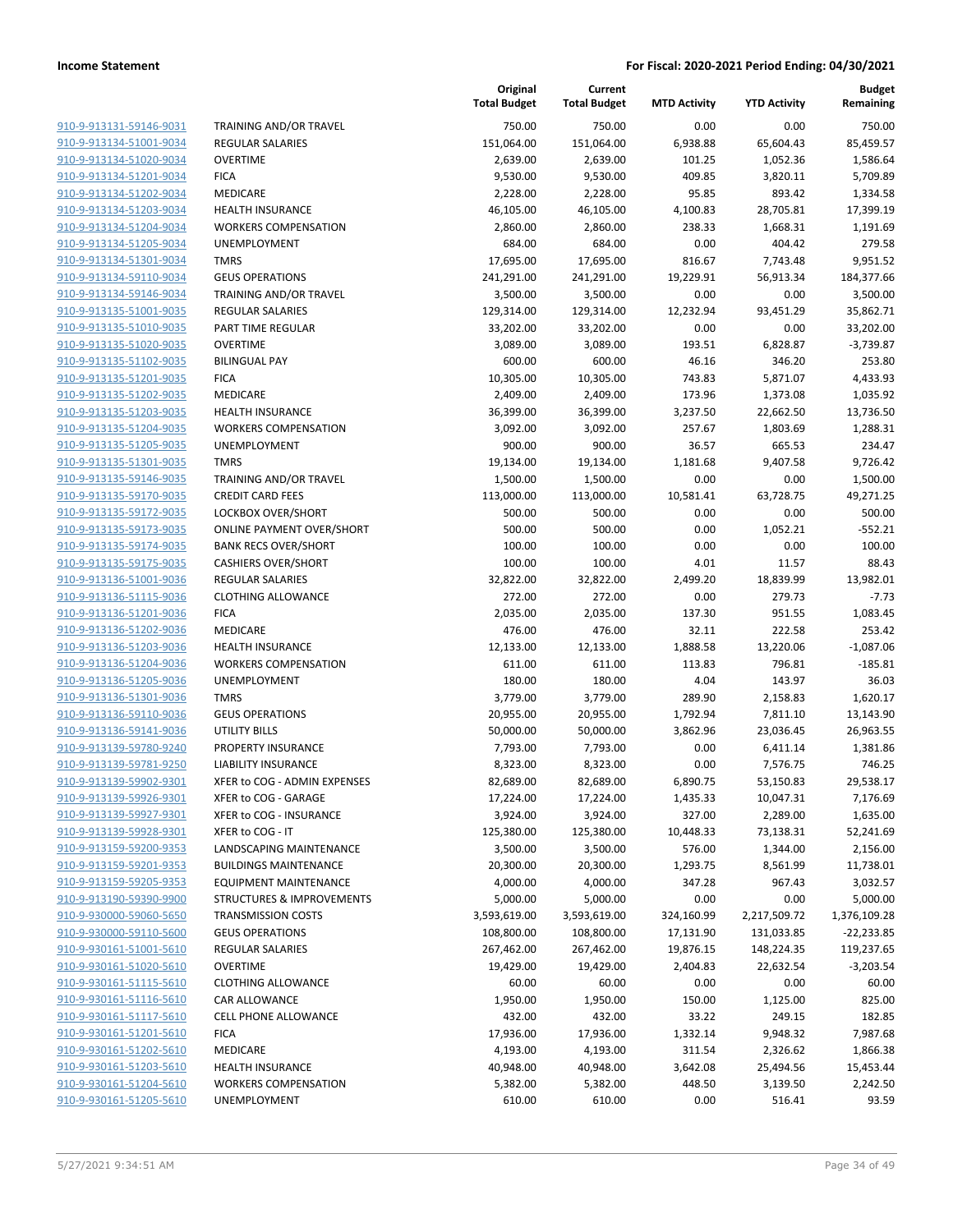**Current**

**Original**

**Budget Remaining**

|                                                    |                                              | <b>Total Budget</b>  | <b>Total Budget</b>  | <b>MTD Activity</b> | <b>YTD Activity</b> | Remaining        |
|----------------------------------------------------|----------------------------------------------|----------------------|----------------------|---------------------|---------------------|------------------|
| 910-9-930161-51301-5610                            | <b>TMRS</b>                                  | 33,302.00            | 33,302.00            | 2,605.86            | 19,742.79           | 13,559.21        |
| 910-9-930161-59110-5610                            | <b>GEUS OPERATIONS</b>                       | 17,525.00            | 17,525.00            | 382.42              | 2,183.10            | 15,341.90        |
| 910-9-930161-59146-5610                            | TRAINING AND/OR TRAVEL                       | 35,000.00            | 35,000.00            | 2,180.00            | 4,780.00            | 30,220.00        |
| 910-9-930181-51001-5810                            | <b>REGULAR SALARIES</b>                      | 164,522.00           | 164,522.00           | 11,880.04           | 88,157.66           | 76,364.34        |
| 910-9-930181-51020-5810                            | <b>OVERTIME</b>                              | 19,429.00            | 19,429.00            | 2,404.84            | 22,632.68           | $-3,203.68$      |
| 910-9-930181-51115-5810                            | <b>CLOTHING ALLOWANCE</b>                    | 843.00               | 843.00               | 0.00                | 101.94              | 741.06           |
| 910-9-930181-51201-5810                            | <b>FICA</b>                                  | 11,406.00            | 11,406.00            | 885.66              | 6,869.01            | 4,536.99         |
| 910-9-930181-51202-5810                            | MEDICARE                                     | 2,666.00             | 2,666.00             | 207.13              | 1,606.47            | 1,059.53         |
| 910-9-930181-51203-5810                            | <b>HEALTH INSURANCE</b>                      | 28,815.00            | 28,815.00            | 2,562.92            | 17,940.44           | 10,874.56        |
| 910-9-930181-51204-5810                            | <b>WORKERS COMPENSATION</b>                  | 3,423.00             | 3,423.00             | 285.25              | 1,996.75            | 1,426.25         |
| 910-9-930181-51205-5810                            | UNEMPLOYMENT                                 | 430.00               | 430.00               | 0.00                | 318.48              | 111.52           |
| 910-9-930181-51301-5810                            | <b>TMRS</b>                                  | 21,177.00            | 21,177.00            | 1,657.06            | 12,701.86           | 8,475.14         |
| 910-9-930181-59110-5810                            | <b>GEUS OPERATIONS</b>                       | 10,725.00            | 10,725.00            | 329.36              | 1,212.25            | 9,512.75         |
| 910-9-930190-59390-9900                            | <b>STRUCTURES &amp; IMPROVEMENTS</b>         | 0.00                 | 550,000.00           | 0.00                | 0.00                | 550,000.00       |
| 910-9-930190-59391-9900                            | FURNITURE & OFFICE EQUIPMENT                 | 550,000.00           | 0.00                 | 4,484.83            | 36,800.00           | $-36,800.00$     |
| 910-9-931080-51001-5800                            | <b>REGULAR SALARIES</b>                      | 749,375.00           | 749,375.00           | 42,452.47           | 351,143.39          | 398,231.61       |
| 910-9-931080-51010-5800                            | PART TIME REGULAR                            | 75,491.00            | 75,491.00            | 0.00                | 0.00                | 75,491.00        |
| 910-9-931080-51020-5800                            | <b>OVERTIME</b>                              | 1,695.00             | 1,695.00             | 51.04               | 2,047.76            | $-352.76$        |
| 910-9-931080-51115-5800                            | <b>CLOTHING ALLOWANCE</b>                    | 850.00               | 850.00               | 0.00                | 1,424.07            | $-574.07$        |
| 910-9-931080-51116-5800                            | CAR ALLOWANCE                                | 3,900.00             | 3,900.00             | 150.00              | 1,725.00            | 2,175.00         |
| 910-9-931080-51117-5800                            | <b>CELL PHONE ALLOWANCE</b>                  | 4,070.00             | 4,070.00             | 264.16              | 2,230.00            | 1,840.00         |
| 910-9-931080-51201-5800                            | <b>FICA</b>                                  | 48,592.00            | 48,592.00            | 2,603.58            | 20,719.83           | 27,872.17        |
| 910-9-931080-51202-5800                            | <b>MEDICARE</b>                              | 12,102.00            | 12,102.00            | 608.90              | 5,045.52            | 7,056.48         |
| 910-9-931080-51203-5800                            | <b>HEALTH INSURANCE</b>                      | 89,784.00            | 89,784.00            | 7,985.84            | 55,900.88           | 33,883.12        |
| 910-9-931080-51204-5800                            | <b>WORKERS COMPENSATION</b>                  | 15,525.00            | 15,525.00            | 1,293.75            | 9,056.25            | 6,468.75         |
| 910-9-931080-51205-5800                            | UNEMPLOYMENT                                 | 1,692.00             | 1,692.00             | 5.14                | 1,062.96            | 629.04           |
| 910-9-931080-51301-5800                            | <b>TMRS</b>                                  | 87,384.00            | 87,384.00            | 4,547.26            | 38,949.46           | 48,434.54        |
| 910-9-931080-59110-5800                            | <b>GEUS OPERATIONS</b>                       | 8,780.00             | 8,780.00             | 698.11              | 6,510.44            | 2,269.56         |
| 910-9-931080-59146-5800                            | TRAINING AND/OR TRAVEL                       | 14,600.00            | 14,600.00            | 1,205.00            | 1,205.00            | 13,395.00        |
| 910-9-931080-59148-5800                            | <b>FUEL</b>                                  | 4,000.00             | 4,000.00             | 319.90              | 1,393.95            | 2,606.05         |
| 910-9-931080-59205-5800                            | <b>EQUIPMENT MAINTENANCE</b>                 | 1,500.00             | 1,500.00             | 176.00              | 1,171.08            | 328.92           |
| 910-9-931088-51001-5880                            | <b>REGULAR SALARIES</b>                      | 52,914.00            | 52,914.00            | 7,657.60            | 57,592.34           | $-4,678.34$      |
| 910-9-931088-51117-5880                            | CELL PHONE ALLOWANCE                         | 960.00               | 960.00               | 73.84               | 553.80              | 406.20           |
| 910-9-931088-51201-5880                            | <b>FICA</b>                                  | 3,340.00             | 3,340.00             | 453.79              | 3,291.14            | 48.86            |
| 910-9-931088-51202-5880                            | MEDICARE                                     | 781.00               | 781.00               | 106.13              | 769.71              | 11.29            |
| 910-9-931088-51203-5880                            | <b>HEALTH INSURANCE</b>                      | 12,133.00            | 12,133.00            | 1,079.17            | 7,554.19            | 4,578.81         |
| 910-9-931088-51204-5880                            | <b>WORKERS COMPENSATION</b>                  | 1,002.00             | 1,002.00             | 83.50               | 584.50              | 417.50           |
| 910-9-931088-51205-5880                            | UNEMPLOYMENT                                 | 180.00               | 180.00               | 0.00                | 288.00              | $-108.00$        |
| 910-9-931088-51301-5880                            | <b>TMRS</b>                                  | 6,202.00             | 6,202.00             | 896.86              | 6,663.57            | $-461.57$        |
| 910-9-931088-59110-5880                            | <b>GEUS OPERATIONS</b>                       | 6,700.00             | 6,700.00             | 218.74              | 1,444.35            | 5,255.65         |
| <u>910-9-931088-59146-5880</u>                     | TRAINING AND/OR TRAVEL                       | 4,000.00             | 4,000.00             | 0.00                | 0.00                | 4,000.00         |
| 910-9-931092-51001-9202<br>910-9-931092-51116-9202 | <b>REGULAR SALARIES</b>                      | 122,868.00           | 122,868.00           | 10,179.52           | 58,101.12           | 64,766.88        |
| 910-9-931092-51117-9202                            | CAR ALLOWANCE<br><b>CELL PHONE ALLOWANCE</b> | 1,560.00             | 1,560.00             | 150.00              | 900.00              | 660.00<br>771.69 |
|                                                    | <b>FICA</b>                                  | 1,632.00<br>7,816.00 | 1,632.00<br>7,816.00 | 132.92<br>643.71    | 860.31<br>4,113.99  | 3,702.01         |
| 910-9-931092-51201-9202<br>910-9-931092-51202-9202 | MEDICARE                                     | 1,828.00             | 1,828.00             | 150.54              | 962.13              | 865.87           |
| 910-9-931092-51203-9202                            | HEALTH INSURANCE                             | 20,626.00            | 20,626.00            | 1,834.58            | 12,842.06           | 7,783.94         |
| 910-9-931092-51204-9202                            | <b>WORKERS COMPENSATION</b>                  | 2,345.00             | 2,345.00             | 195.42              | 1,367.94            | 977.06           |
| 910-9-931092-51205-9202                            | UNEMPLOYMENT                                 | 306.00               | 306.00               | 0.16                | 378.16              | $-72.16$         |
| 910-9-931092-51301-9202                            | <b>TMRS</b>                                  | 14,513.00            | 14,513.00            | 1,213.64            | 7,611.18            | 6,901.82         |
| 910-9-931092-59110-9212                            | <b>GEUS OPERATIONS</b>                       | 32,889.00            | 32,889.00            | 4,711.03            | 16,473.06           | 16,415.94        |
| 910-9-931092-59130-9212                            | PHONE MANAGEMENT SERVICE                     | 81,000.00            | 81,000.00            | 6,672.00            | 46,704.00           | 34,296.00        |
| 910-9-931092-59133-9212                            | OFFICE 365                                   | 19,200.00            | 19,200.00            | 2,148.50            | 11,439.50           | 7,760.50         |
| 910-9-931092-59146-9212                            | TRAINING AND/OR TRAVEL                       | 8,700.00             | 8,700.00             | 0.00                | 637.34              | 8,062.66         |
| 910-9-931093-59205-9352                            | EQUIPMENT MAINTENANCE - IT                   | 24,500.00            | 24,500.00            | 0.00                | 2,907.30            | 21,592.70        |
| 910-9-931099-59391-9900                            | FURNITURE & OFFICE EQUIPMENT                 | 128,000.00           | 128,000.00           | 16,250.00           | 127,225.69          | 774.31           |
| 910-9-931462-51001-5620                            | <b>REGULAR SALARIES</b>                      | 52,399.00            | 52,399.00            | 4,052.00            | 30,424.02           | 21,974.98        |
| 910-9-931462-51115-5620                            | <b>CLOTHING ALLOWANCE</b>                    | 150.00               | 150.00               | 0.00                | 24.00               | 126.00           |
| 910-9-931462-51117-5620                            | <b>CELL PHONE ALLOWANCE</b>                  | 318.00               | 318.00               | 24.46               | 183.45              | 134.55           |
|                                                    |                                              |                      |                      |                     |                     |                  |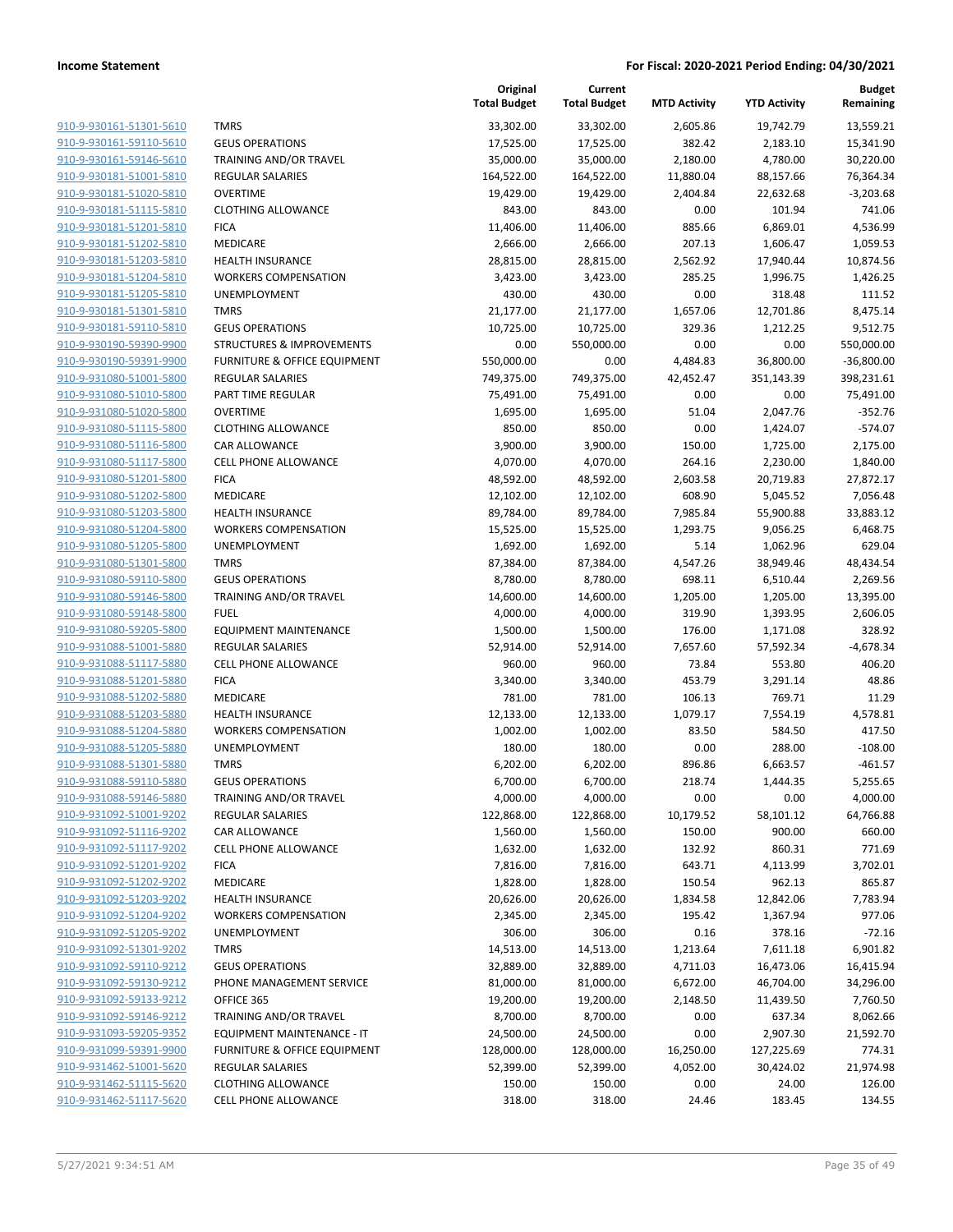|                                                    |                                                            | Original<br><b>Total Budget</b> | Current<br><b>Total Budget</b> | <b>MTD Activity</b> | <b>YTD Activity</b> | <b>Budget</b><br>Remaining |
|----------------------------------------------------|------------------------------------------------------------|---------------------------------|--------------------------------|---------------------|---------------------|----------------------------|
| 910-9-931462-51201-5620                            | <b>FICA</b>                                                | 3,268.00                        | 3,268.00                       | 232.59              | 1,629.96            | 1,638.04                   |
| 910-9-931462-51202-5620                            | <b>MEDICARE</b>                                            | 764.00                          | 764.00                         | 54.39               | 381.19              | 382.81                     |
| 910-9-931462-51203-5620                            | <b>HEALTH INSURANCE</b>                                    | 6,067.00                        | 6,067.00                       | 539.58              | 3,777.06            | 2,289.94                   |
| 910-9-931462-51204-5620                            | <b>WORKERS COMPENSATION</b>                                | 997.00                          | 997.00                         | 83.08               | 581.56              | 415.44                     |
| 910-9-931462-51205-5620                            | <b>UNEMPLOYMENT</b>                                        | 89.00                           | 89.00                          | 0.00                | 78.77               | 10.23                      |
| 910-9-931462-51301-5620                            | <b>TMRS</b>                                                | 6,069.00                        | 6,069.00                       | 472.86              | 3,507.50            | 2,561.50                   |
| 910-9-931462-59110-5620                            | <b>GEUS OPERATIONS</b>                                     | 8,485.00                        | 8,485.00                       | 7,233.06            | 10,262.76           | $-1,777.76$                |
| 910-9-931462-59146-5620                            | TRAINING AND/OR TRAVEL                                     | 3,000.00                        | 3,000.00                       | 60.00               | 60.00               | 2,940.00                   |
| 910-9-931462-59148-5620                            | <b>FUEL</b>                                                | 1,900.00                        | 1,900.00                       | 273.10              | 1,326.12            | 573.88                     |
| 910-9-931462-59198-5620                            | <b>COLOCATION CHARGES</b>                                  | 10,189.00                       | 10,189.00                      | 0.00                | 10,189.00           | 0.00                       |
| 910-9-931462-59199-5620                            | <b>LEASE OF DARK FIBER</b>                                 | 324,000.00                      | 324,000.00                     | 0.00                | 324,000.00          | 0.00                       |
| 910-9-931470-51001-5700                            | REGULAR SALARIES                                           | 91,588.00                       | 91,588.00                      | 7,136.04            | 53,561.85           | 38,026.15                  |
| 910-9-931470-51020-5700                            | <b>OVERTIME</b>                                            | 4,978.00                        | 4,978.00                       | 12.31               | 1,694.18            | 3,283.82                   |
| 910-9-931470-51115-5700                            | <b>CLOTHING ALLOWANCE</b>                                  | 844.00                          | 844.00                         | 0.00                | 369.67              | 474.33                     |
| 910-9-931470-51117-5700                            | <b>CELL PHONE ALLOWANCE</b>                                | 432.00                          | 432.00                         | 49.86               | 373.95              | 58.05                      |
| 910-9-931470-51201-5700                            | <b>FICA</b>                                                | 6,014.00                        | 6,014.00                       | 414.57              | 3,034.64            | 2,979.36                   |
| 910-9-931470-51202-5700                            | MEDICARE                                                   | 1,407.00                        | 1,407.00                       | 96.95               | 709.70              | 697.30                     |
| 910-9-931470-51203-5700                            | <b>HEALTH INSURANCE</b>                                    | 18,201.00                       | 18,201.00                      | 1,618.75            | 11,331.25           | 6,869.75                   |
| 910-9-931470-51204-5700                            | <b>WORKERS COMPENSATION</b>                                | 1,836.00                        | 1,836.00                       | 153.00              | 1,071.00            | 765.00                     |
| 910-9-931470-51205-5700                            | UNEMPLOYMENT                                               | 266.00                          | 266.00                         | 0.00                | 238.64              | 27.36                      |
| 910-9-931470-51301-5700                            | <b>TMRS</b>                                                | 11,167.00                       | 11,167.00                      | 834.99              | 6,375.01            | 4,791.99                   |
| 910-9-931470-59205-5700<br>910-9-931470-59253-5700 | <b>EQUIPMENT MAINTENANCE</b>                               | 4,150.00                        | 4,150.00                       | 48.00               | 4,348.21            | $-198.21$                  |
| 910-9-931490-59353-9900                            | TRANSMISSION SUBSTATION MAINT                              | 19,278.00                       | 19,278.00                      | 1,504.42            | 5,129.16            | 14,148.84                  |
| 910-9-931491-51001-9911                            | <b>TRANSMISSION SUBSTATIONS</b><br><b>REGULAR SALARIES</b> | 1,246,800.00<br>2,428.00        | 1,246,800.00<br>2,428.00       | 27.68<br>0.00       | 52,311.20<br>0.00   | 1,194,488.80<br>2,428.00   |
| 910-9-931491-51020-9911                            | <b>OVERTIME</b>                                            | 84.00                           | 84.00                          | 0.00                | 0.00                | 84.00                      |
| 910-9-931491-51201-9911                            | <b>FICA</b>                                                | 156.00                          | 156.00                         | 0.00                | 0.00                | 156.00                     |
| 910-9-931491-51202-9911                            | MEDICARE                                                   | 37.00                           | 37.00                          | 0.00                | 0.00                | 37.00                      |
| 910-9-931491-51205-9911                            | <b>UNEMPLOYMENT</b>                                        | 5.00                            | 5.00                           | 0.00                | 0.00                | 5.00                       |
| 910-9-931491-51301-9911                            | <b>TMRS</b>                                                | 290.00                          | 290.00                         | 0.00                | 0.00                | 290.00                     |
| 910-9-931528-51001-5820                            | <b>REGULAR SALARIES</b>                                    | 52,546.00                       | 52,546.00                      | 4,052.00            | 30,424.01           | 22,121.99                  |
| 910-9-931528-51115-5820                            | <b>CLOTHING ALLOWANCE</b>                                  | 150.00                          | 150.00                         | 0.00                | 23.99               | 126.01                     |
| 910-9-931528-51117-5820                            | <b>CELL PHONE ALLOWANCE</b>                                | 318.00                          | 318.00                         | 24.46               | 183.45              | 134.55                     |
| 910-9-931528-51201-5820                            | <b>FICA</b>                                                | 3,277.00                        | 3,277.00                       | 252.74              | 1,897.66            | 1,379.34                   |
| 910-9-931528-51202-5820                            | MEDICARE                                                   | 766.00                          | 766.00                         | 59.10               | 443.75              | 322.25                     |
| 910-9-931528-51203-5820                            | <b>HEALTH INSURANCE</b>                                    | 6,067.00                        | 6,067.00                       | 539.58              | 3,777.06            | 2,289.94                   |
| 910-9-931528-51204-5820                            | <b>WORKERS COMPENSATION</b>                                | 997.00                          | 997.00                         | 83.08               | 581.56              | 415.44                     |
| 910-9-931528-51205-5820                            | <b>UNEMPLOYMENT</b>                                        | 89.00                           | 89.00                          | 0.00                | 65.22               | 23.78                      |
| 910-9-931528-51301-5820                            | <b>TMRS</b>                                                | 6,086.00                        | 6.086.00                       | 472.86              | 3,507.50            | 2,578.50                   |
| 910-9-931528-59110-5820                            | <b>GEUS OPERATIONS</b>                                     | 8,485.00                        | 8,485.00                       | 46.90               | 1,292.50            | 7,192.50                   |
| 910-9-931528-59146-5820                            | <b>TRAINING AND/OR TRAVEL</b>                              | 5,970.00                        | 5,970.00                       | 60.00               | 60.00               | 5,910.00                   |
| 910-9-931528-59148-5820                            | <b>FUEL</b>                                                | 2,300.00                        | 2,300.00                       | 276.71              | 1,438.54            | 861.46                     |
| 910-9-931529-51001-5920                            | REGULAR SALARIES                                           | 91,847.00                       | 91,847.00                      | 7,136.02            | 53,561.65           | 38,285.35                  |
| 910-9-931529-51020-5920<br>910-9-931529-51115-5920 | <b>OVERTIME</b><br><b>CLOTHING ALLOWANCE</b>               | 4,992.00                        | 4,992.00                       | 12.31               | 1,694.24            | 3,297.76                   |
| 910-9-931529-51117-5920                            | <b>CELL PHONE ALLOWANCE</b>                                | 730.00<br>432.00                | 730.00<br>432.00               | 0.00<br>49.80       | 549.67<br>373.50    | 180.33<br>58.50            |
| 910-9-931529-51201-5920                            | <b>FICA</b>                                                | 6,031.00                        | 6,031.00                       | 446.28              | 3,449.01            | 2,581.99                   |
| 910-9-931529-51202-5920                            | MEDICARE                                                   | 1,411.00                        | 1,411.00                       | 104.38              | 806.64              | 604.36                     |
| 910-9-931529-51203-5920                            | <b>HEALTH INSURANCE</b>                                    | 18,201.00                       | 18,201.00                      | 1,618.75            | 11,331.25           | 6,869.75                   |
| 910-9-931529-51204-5920                            | <b>WORKERS COMPENSATION</b>                                | 1,836.00                        | 1,836.00                       | 153.00              | 1,071.00            | 765.00                     |
| 910-9-931529-51205-5920                            | UNEMPLOYMENT                                               | 266.00                          | 266.00                         | 0.00                | 193.36              | 72.64                      |
| 910-9-931529-51301-5920                            | <b>TMRS</b>                                                | 11,198.00                       | 11,198.00                      | 834.99              | 6,375.01            | 4,822.99                   |
| 910-9-931529-59205-5920                            | <b>EQUIPMENT MAINTENANCE</b>                               | 5,250.00                        | 5,250.00                       | 0.00                | 7,529.67            | $-2,279.67$                |
| 910-9-931529-59262-5920                            | DISTRIBUTION SUBSTATION MAINTENANCE                        | 32,878.00                       | 32,878.00                      | 1,504.43            | 3,577.61            | 29,300.39                  |
| 910-9-931590-59362-9900                            | <b>DISTRIBUTION SUBSTATIONS</b>                            | 1,870,200.00                    | 1,870,200.00                   | 27.67               | 76,599.18           | 1,793,600.82               |
| 910-9-931591-51001-9912                            | <b>REGULAR SALARIES</b>                                    | 2,022.00                        | 2,022.00                       | 0.00                | 0.00                | 2,022.00                   |
| 910-9-931591-51020-9912                            | <b>OVERTIME</b>                                            | 70.00                           | 70.00                          | 0.00                | 0.00                | 70.00                      |
| 910-9-931591-51201-9912                            | <b>FICA</b>                                                | 130.00                          | 130.00                         | 0.00                | 0.00                | 130.00                     |
| 910-9-931591-51202-9912                            | MEDICARE                                                   | 31.00                           | 31.00                          | 0.00                | 0.00                | 31.00                      |
|                                                    |                                                            |                                 |                                |                     |                     |                            |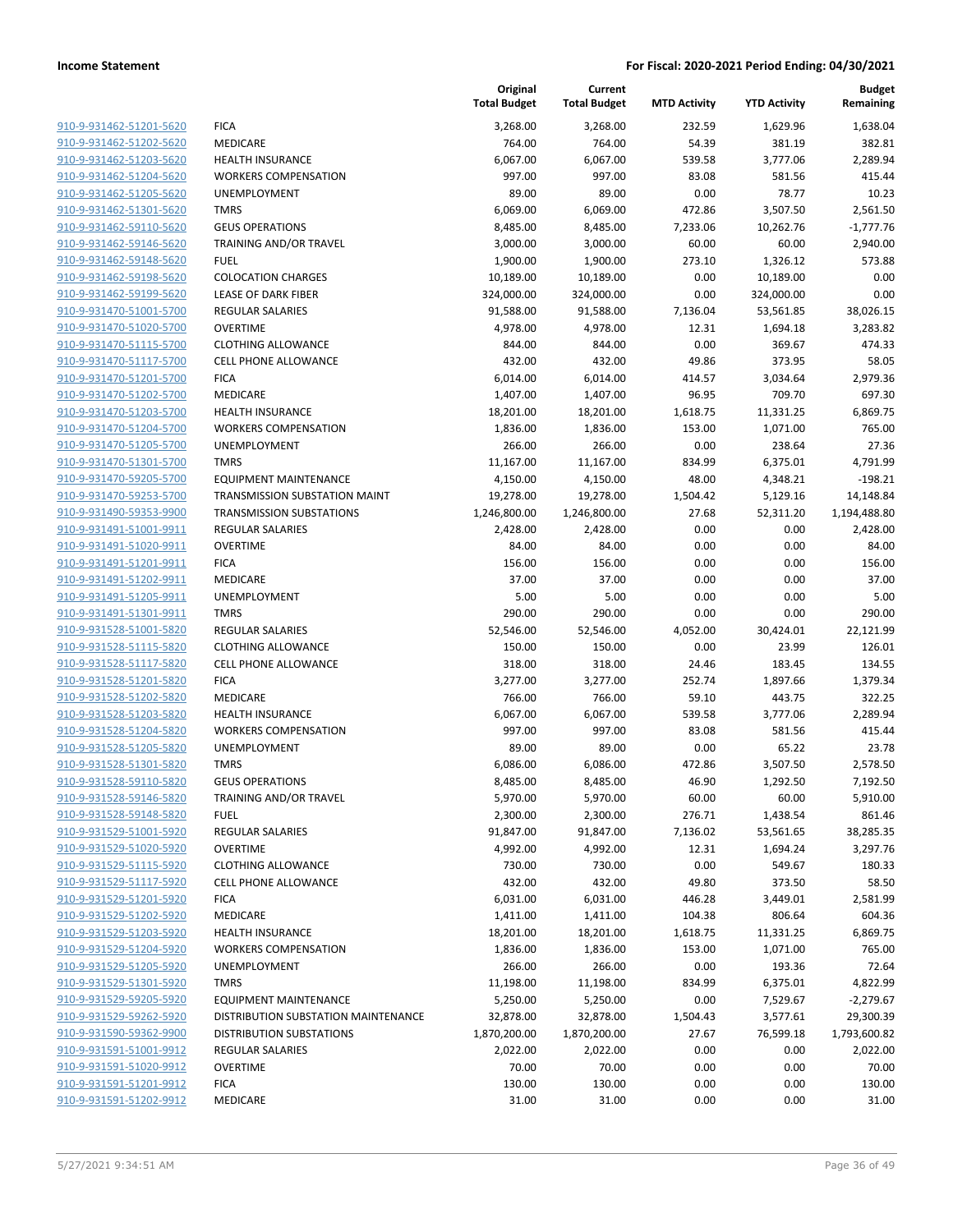| 910-9-931591-51205-9912                            |
|----------------------------------------------------|
| 910-9-931591-51301-9912                            |
| 910-9-932467-51001-5671                            |
| 910-9-932467-51020-5671                            |
| 910-9-932467-51115-5671                            |
| 910-9-932467-51201-5671                            |
| 910-9-932467-51202-5671                            |
| 910-9-932467-51203-5671                            |
| 910-9-932467-51204-5671                            |
| 910-9-932467-51205-5671                            |
| <u>910-9-932467-51301-5671</u>                     |
| 910-9-932467-59110-5671                            |
| 910-9-932467-59146-5671                            |
|                                                    |
| 910-9-932467-59148-5671                            |
| 910-9-932474-51001-5740                            |
| <u>910-9-932474-51020-5740</u>                     |
| 910-9-932474-51115-5740                            |
| 910-9-932474-51201-5740                            |
| 910-9-932474-51202-5740                            |
| 910-9-932474-51203-5740                            |
| 910-9-932474-51204-5740                            |
| 910-9-932474-51205-5740                            |
| 910-9-932474-51301-5740                            |
| 910-9-932474-59257-5740                            |
| 910-9-932490-59356-9900                            |
| <u>910-9-932491-51001-9913</u>                     |
| 910-9-932491-51201-9913                            |
| 910-9-932491-51202-9913                            |
| 910-9-932491-51205-9913                            |
| 910-9-932491-51301-9913                            |
| <u>910-9-932500-51001-5801</u>                     |
| 910-9-932500-51115-5801                            |
| 910-9-932500-51117-5801                            |
| 910-9-932500-51201-5801                            |
|                                                    |
| 910-9-932500-51202-5801                            |
| 910-9-932500-51203-5801                            |
| 910-9-932500-51204-5801                            |
| 910-9-932500-51205-5801                            |
| 910-9-932500-51301-5801                            |
| 910-9-932500-59110-5801                            |
| <u>910-9-932500-59112-5801</u>                     |
| 910-9-932500-59146-5801                            |
| 910-9-932500-59148-5801                            |
| 910-9-932503-51001-5830                            |
| <u>910-9-932503-51020-5830</u>                     |
| 910-9-932503-51115-5830                            |
| 910-9-932503-51117-5830                            |
| 910-9-932503-51201-5830                            |
| 910-9-932503-51202-5830                            |
| <u>910-9-932503-51203-5830</u>                     |
| <u>910-9-932503-51204-5830</u>                     |
| 910-9-932503-51205-5830                            |
| 910-9-932503-51301-5830                            |
| 910-9-932503-59110-5830                            |
| 910-9-932503-59148-5830                            |
| 910-9-932504-51001-5840                            |
| 910-9-932504-51020-5840                            |
|                                                    |
|                                                    |
| 910-9-932504-51115-5840<br>910-9-932504-51117-5840 |

|                         |                                      | Original<br><b>Total Budget</b> | Current<br><b>Total Budget</b> | <b>MTD Activity</b> | <b>YTD Activity</b> | <b>Budget</b><br>Remaining |
|-------------------------|--------------------------------------|---------------------------------|--------------------------------|---------------------|---------------------|----------------------------|
| 910-9-931591-51205-9912 | <b>UNEMPLOYMENT</b>                  | 5.00                            | 5.00                           | 0.00                | 0.00                | 5.00                       |
| 910-9-931591-51301-9912 | <b>TMRS</b>                          | 242.00                          | 242.00                         | 0.00                | 0.00                | 242.00                     |
| 910-9-932467-51001-5671 | <b>REGULAR SALARIES</b>              | 63,917.00                       | 63,917.00                      | 1,906.04            | 24,633.99           | 39,283.01                  |
| 910-9-932467-51020-5671 | <b>OVERTIME</b>                      | 15,672.00                       | 15,672.00                      | 0.00                | 5,884.61            | 9,787.39                   |
| 910-9-932467-51115-5671 | <b>CLOTHING ALLOWANCE</b>            | 980.00                          | 980.00                         | 0.00                | 0.00                | 980.00                     |
| 910-9-932467-51201-5671 | <b>FICA</b>                          | 4,935.00                        | 4,935.00                       | 101.55              | 1,718.42            | 3,216.58                   |
| 910-9-932467-51202-5671 | MEDICARE                             | 1,154.00                        | 1,154.00                       | 23.75               | 401.89              | 752.11                     |
| 910-9-932467-51203-5671 | <b>HEALTH INSURANCE</b>              | 12,133.00                       | 12,133.00                      | 1,079.17            | 7,554.19            | 4,578.81                   |
| 910-9-932467-51204-5671 | <b>WORKERS COMPENSATION</b>          | 1,770.00                        | 1,770.00                       | 147.50              | 1,032.50            | 737.50                     |
| 910-9-932467-51205-5671 | <b>UNEMPLOYMENT</b>                  | 151.00                          | 151.00                         | 0.00                | 103.44              | 47.56                      |
| 910-9-932467-51301-5671 | <b>TMRS</b>                          | 9,163.00                        | 9,163.00                       | 221.10              | 3,501.27            | 5,661.73                   |
| 910-9-932467-59110-5671 | <b>GEUS OPERATIONS</b>               | 3,000.00                        | 3,000.00                       | 5.24                | 108.23              | 2,891.77                   |
| 910-9-932467-59146-5671 | TRAINING AND/OR TRAVEL               | 1,000.00                        | 1,000.00                       | 0.00                | 0.00                | 1,000.00                   |
| 910-9-932467-59148-5671 | <b>FUEL</b>                          | 4,700.00                        | 4,700.00                       | 324.17              | 2,758.26            | 1,941.74                   |
| 910-9-932474-51001-5740 | <b>REGULAR SALARIES</b>              | 59,915.00                       | 59,915.00                      | 5,045.46            | 26,850.53           | 33,064.47                  |
| 910-9-932474-51020-5740 | <b>OVERTIME</b>                      | 14,690.00                       | 14,690.00                      | 154.98              | 2,324.70            | 12,365.30                  |
| 910-9-932474-51115-5740 | <b>CLOTHING ALLOWANCE</b>            | 980.00                          | 980.00                         | 0.00                | 1,090.44            | $-110.44$                  |
| 910-9-932474-51201-5740 | <b>FICA</b>                          | 4,625.00                        | 4,625.00                       | 309.99              | 1,663.53            | 2,961.47                   |
| 910-9-932474-51202-5740 | MEDICARE                             | 1,081.00                        | 1,081.00                       | 72.50               | 389.07              | 691.93                     |
| 910-9-932474-51203-5740 | <b>HEALTH INSURANCE</b>              | 12,133.00                       | 12,133.00                      | 1,079.17            | 7,554.19            | 4,578.81                   |
| 910-9-932474-51204-5740 | <b>WORKERS COMPENSATION</b>          | 1,660.00                        | 1,660.00                       | 138.33              | 968.31              | 691.69                     |
| 910-9-932474-51205-5740 | UNEMPLOYMENT                         | 151.00                          | 151.00                         | 0.00                | 96.71               | 54.29                      |
| 910-9-932474-51301-5740 | <b>TMRS</b>                          | 8,589.00                        | 8,589.00                       | 603.25              | 3,346.10            | 5,242.90                   |
| 910-9-932474-59257-5740 | <b>TRANSMISSION LINE MAINTENANCE</b> | 85,440.00                       | 85,440.00                      | 14,483.45           | 42,575.88           | 42,864.12                  |
| 910-9-932490-59356-9900 | <b>GEUS TRANSMISSION LINES</b>       | 112,000.00                      | 112,000.00                     | 0.00                | 15,368.24           | 96,631.76                  |
| 910-9-932491-51001-9913 | <b>REGULAR SALARIES</b>              | 24,223.00                       | 24,223.00                      | 0.00                | 3,912.82            | 20,310.18                  |
| 910-9-932491-51201-9913 | <b>FICA</b>                          | 1,870.00                        | 1,870.00                       | 0.00                | 296.68              | 1,573.32                   |
| 910-9-932491-51202-9913 | MEDICARE                             | 438.00                          | 438.00                         | 0.00                | 69.39               | 368.61                     |
| 910-9-932491-51205-9913 | <b>UNEMPLOYMENT</b>                  | 58.00                           | 58.00                          | 0.00                | 0.00                | 58.00                      |
| 910-9-932491-51301-9913 | <b>TMRS</b>                          | 3,472.00                        | 3,472.00                       | 0.00                | 554.61              | 2,917.39                   |
| 910-9-932500-51001-5801 | <b>REGULAR SALARIES</b>              | 130,129.00                      | 130,129.00                     | 10,009.96           | 75,142.73           | 54,986.27                  |
| 910-9-932500-51115-5801 | <b>CLOTHING ALLOWANCE</b>            | 430.00                          | 430.00                         | 0.00                | 136.83              | 293.17                     |
| 910-9-932500-51117-5801 | <b>CELL PHONE ALLOWANCE</b>          | 636.00                          | 636.00                         | 48.92               | 366.90              | 269.10                     |
| 910-9-932500-51201-5801 | <b>FICA</b>                          | 7,961.00                        | 7,961.00                       | 603.02              | 4,431.73            | 3,529.27                   |
| 910-9-932500-51202-5801 | MEDICARE                             | 1,896.00                        | 1,896.00                       | 141.02              | 1,036.40            | 859.60                     |
| 910-9-932500-51203-5801 | <b>HEALTH INSURANCE</b>              | 12,133.00                       | 12,133.00                      | 1,079.17            | 7,554.19            | 4,578.81                   |
| 910-9-932500-51204-5801 | <b>WORKERS COMPENSATION</b>          | 2,433.00                        | 2,433.00                       | 202.75              | 1,419.25            | 1,013.75                   |
| 910-9-932500-51205-5801 | <b>UNEMPLOYMENT</b>                  | 180.00                          | 180.00                         | 0.00                | 144.00              | 36.00                      |
| 910-9-932500-51301-5801 | <b>TMRS</b>                          | 15,054.00                       | 15,054.00                      | 1,166.84            | 8,645.64            | 6,408.36                   |
| 910-9-932500-59110-5801 | <b>GEUS OPERATIONS</b>               | 4,860.00                        | 4,860.00                       | 232.36              | 2,575.59            | 2,284.41                   |
| 910-9-932500-59112-5801 | SAFETY                               | 44,450.00                       | 44,450.00                      | 0.00                | 3,286.51            | 41,163.49                  |
| 910-9-932500-59146-5801 | TRAINING AND/OR TRAVEL               | 14,000.00                       | 14,000.00                      | 755.90              | $-1,493.17$         | 15,493.17                  |
| 910-9-932500-59148-5801 | <b>FUEL</b>                          | 5,000.00                        | 5,000.00                       | 676.43              | 3,080.11            | 1,919.89                   |
| 910-9-932503-51001-5830 | REGULAR SALARIES                     | 160,869.00                      | 160,869.00                     | 9,014.34            | 73,432.02           | 87,436.98                  |
| 910-9-932503-51020-5830 | <b>OVERTIME</b>                      | 31,025.00                       | 31,025.00                      | 512.64              | 6,145.76            | 24,879.24                  |
| 910-9-932503-51115-5830 | <b>CLOTHING ALLOWANCE</b>            | 2,161.00                        | 2,161.00                       | 0.00                | 2,046.37            | 114.63                     |
| 910-9-932503-51117-5830 | CELL PHONE ALLOWANCE                 | 318.00                          | 318.00                         | 24.46               | 183.45              | 134.55                     |
| 910-9-932503-51201-5830 | <b>FICA</b>                          | 11,917.00                       | 11,917.00                      | 545.24              | 4,382.96            | 7,534.04                   |
| 910-9-932503-51202-5830 | MEDICARE                             | 2,788.00                        | 2,788.00                       | 127.51              | 1,025.03            | 1,762.97                   |
| 910-9-932503-51203-5830 | <b>HEALTH INSURANCE</b>              | 24,268.00                       | 24,268.00                      | 2,158.33            | 15,108.31           | 9,159.69                   |
| 910-9-932503-51204-5830 | <b>WORKERS COMPENSATION</b>          | 3,861.00                        | 3,861.00                       | 321.75              | 2,252.25            | 1,608.75                   |
| 910-9-932503-51205-5830 | UNEMPLOYMENT                         | 333.00                          | 333.00                         | 0.00                | 256.73              | 76.27                      |
| 910-9-932503-51301-5830 | <b>TMRS</b>                          | 22,126.00                       | 22,126.00                      | 1,107.97            | 9,139.37            | 12,986.63                  |
| 910-9-932503-59110-5830 | <b>GEUS OPERATIONS</b>               | 40,500.00                       | 40,500.00                      | 680.93              | 5,320.80            | 35,179.20                  |
| 910-9-932503-59148-5830 | <b>FUEL</b>                          | 25,000.00                       | 25,000.00                      | 4,068.96            | 16,818.40           | 8,181.60                   |
| 910-9-932504-51001-5840 | <b>REGULAR SALARIES</b>              | 160,869.00                      | 160,869.00                     | 9,014.29            | 73,431.79           | 87,437.21                  |
| 910-9-932504-51020-5840 | <b>OVERTIME</b>                      | 31,025.00                       | 31,025.00                      | 512.65              | 6,145.77            | 24,879.23                  |
| 910-9-932504-51115-5840 | <b>CLOTHING ALLOWANCE</b>            | 2,160.00                        | 2,160.00                       | 0.00                | 0.00                | 2,160.00                   |
| 910-9-932504-51117-5840 | CELL PHONE ALLOWANCE                 | 318.00                          | 318.00                         | 24.46               | 183.45              | 134.55                     |
|                         |                                      |                                 |                                |                     |                     |                            |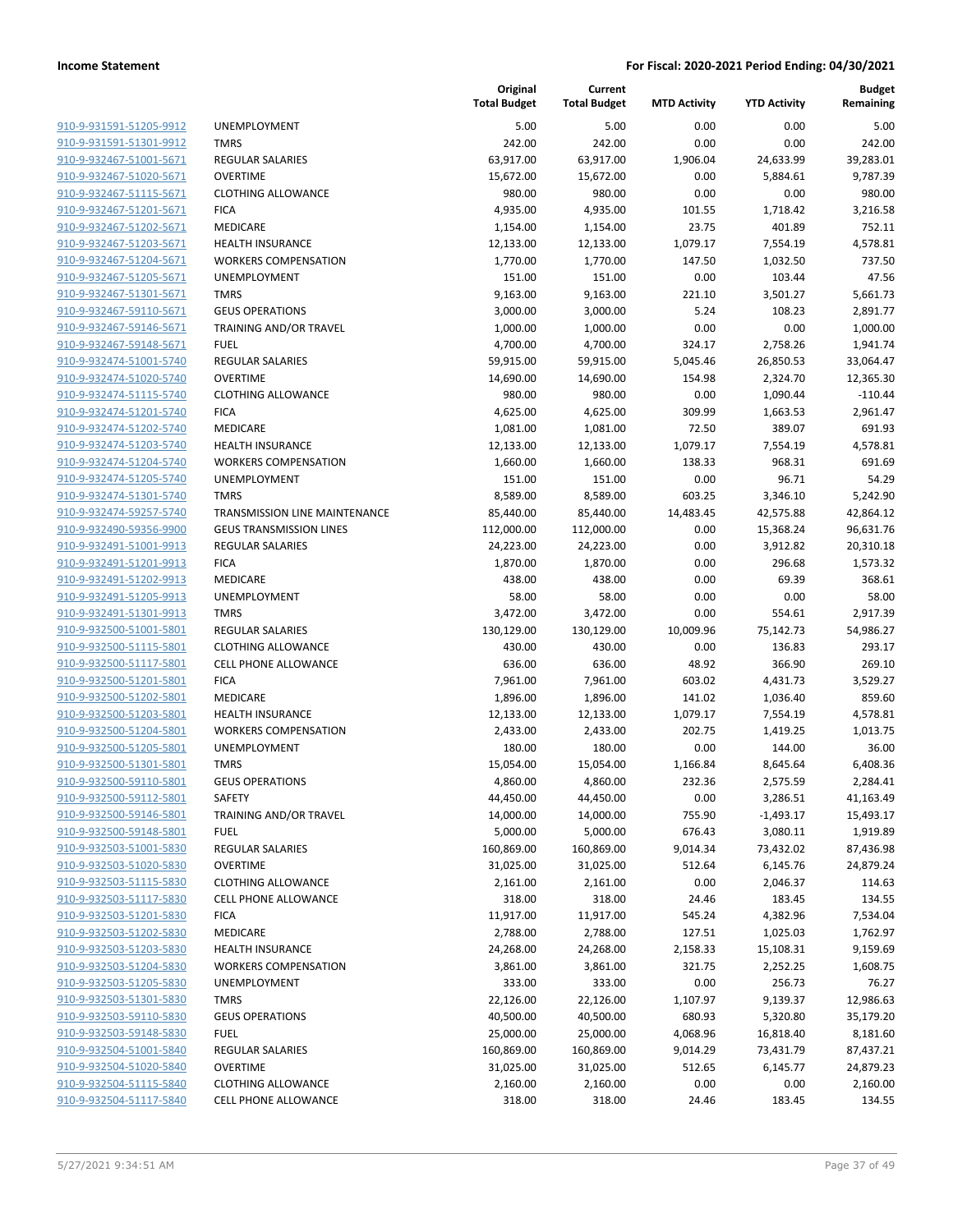|                                                    |                                                        | Original<br><b>Total Budget</b> | Current<br><b>Total Budget</b> | <b>MTD Activity</b>   | <b>YTD Activity</b> | <b>Budget</b><br>Remaining |
|----------------------------------------------------|--------------------------------------------------------|---------------------------------|--------------------------------|-----------------------|---------------------|----------------------------|
| 910-9-932504-51201-5840                            | <b>FICA</b>                                            | 11,917.00                       | 11,917.00                      | 592.19                | 4,942.76            | 6,974.24                   |
| 910-9-932504-51202-5840                            | MEDICARE                                               | 2,788.00                        | 2,788.00                       | 138.49                | 1,155.96            | 1,632.04                   |
| 910-9-932504-51203-5840                            | <b>HEALTH INSURANCE</b>                                | 24,268.00                       | 24,268.00                      | 2,158.33              | 15,108.31           | 9,159.69                   |
| 910-9-932504-51204-5840                            | <b>WORKERS COMPENSATION</b>                            | 3,861.00                        | 3,861.00                       | 321.75                | 2,252.25            | 1,608.75                   |
| 910-9-932504-51205-5840                            | <b>UNEMPLOYMENT</b>                                    | 333.00                          | 333.00                         | 0.00                  | 195.31              | 137.69                     |
| 910-9-932504-51301-5840                            | <b>TMRS</b>                                            | 22,126.00                       | 22,126.00                      | 1,107.97              | 9,139.35            | 12,986.65                  |
| 910-9-932504-59110-5840                            | <b>GEUS OPERATIONS</b>                                 | 48,500.00                       | 48,500.00                      | 4,588.00              | 27,045.26           | 21,454.74                  |
| 910-9-932504-59148-5840                            | <b>FUEL</b>                                            | 20,000.00                       | 20,000.00                      | 1,792.20              | 9,570.93            | 10,429.07                  |
| 910-9-932505-51001-5850                            | <b>REGULAR SALARIES</b>                                | 873.00                          | 873.00                         | 0.00                  | 0.00                | 873.00                     |
| 910-9-932505-51020-5850                            | <b>OVERTIME</b>                                        | 189.00                          | 189.00                         | 0.00                  | 0.00                | 189.00                     |
| 910-9-932505-51201-5850                            | <b>FICA</b>                                            | 66.00                           | 66.00                          | 0.00                  | 0.00                | 66.00                      |
| 910-9-932505-51202-5850                            | MEDICARE                                               | 16.00                           | 16.00                          | 0.00                  | 0.00                | 16.00                      |
| 910-9-932505-51205-5850                            | UNEMPLOYMENT                                           | 3.00                            | 3.00                           | 0.00                  | 0.00                | 3.00                       |
| 910-9-932505-51301-5850                            | <b>TMRS</b>                                            | 122.00                          | 122.00                         | 0.00                  | 0.00                | 122.00                     |
| 910-9-932506-51001-5860                            | <b>REGULAR SALARIES</b>                                | 151,939.00                      | 151,939.00                     | 13,720.00             | 102,907.51          | 49,031.49                  |
| 910-9-932506-51115-5860                            | <b>CLOTHING ALLOWANCE</b>                              | 500.00                          | 500.00                         | 0.00                  | 0.00                | 500.00                     |
| 910-9-932506-51117-5860                            | CELL PHONE ALLOWANCE                                   | 432.00                          | 432.00                         | 79.58                 | 596.85              | $-164.85$                  |
| 910-9-932506-51201-5860                            | <b>FICA</b>                                            | 9,445.00                        | 9,445.00                       | 851.89                | 6,336.18            | 3,108.82                   |
| 910-9-932506-51202-5860                            | MEDICARE                                               | 2,209.00                        | 2,209.00                       | 199.24                | 1,481.86            | 727.14                     |
| 910-9-932506-51203-5860                            | <b>HEALTH INSURANCE</b>                                | 24,266.00                       | 24,266.00                      | 2,158.33              | 15,108.31           | 9,157.69                   |
| 910-9-932506-51204-5860                            | <b>WORKERS COMPENSATION</b>                            | 3,060.00                        | 3,060.00                       | 255.00                | 1,785.00            | 1,275.00                   |
| 910-9-932506-51205-5860                            | UNEMPLOYMENT                                           | 333.00                          | 333.00                         | 0.00                  | 288.01              | 44.99                      |
| 910-9-932506-51301-5860                            | <b>TMRS</b>                                            | 17,538.00                       | 17,538.00                      | 1,600.74              | 11,860.65           | 5,677.35                   |
| 910-9-932506-59110-5860                            | <b>GEUS OPERATIONS</b>                                 | 121,250.00                      | 121,250.00                     | 1,080.79              | 5,156.54            | 116,093.46                 |
| 910-9-932506-59148-5860                            | <b>FUEL</b>                                            | 2,500.00                        | 2,500.00                       | 743.56                | 4,832.44            | $-2,332.44$                |
| 910-9-932507-51001-5870                            | REGULAR SALARIES                                       | 872.00                          | 872.00                         | 0.00                  | 0.00                | 872.00                     |
| 910-9-932507-51020-5870                            | <b>OVERTIME</b>                                        | 220.00                          | 220.00                         | 0.00                  | 0.00                | 220.00                     |
| 910-9-932507-51102-5870                            | <b>BILINGUAL PAY</b>                                   | 9.00                            | 9.00                           | 0.00                  | 0.00                | 9.00                       |
| 910-9-932507-51201-5870                            | <b>FICA</b>                                            | 69.00                           | 69.00                          | 0.00                  | 0.00                | 69.00                      |
| 910-9-932507-51202-5870                            | MEDICARE                                               | 16.00                           | 16.00                          | 0.00                  | 0.00                | 16.00                      |
| 910-9-932507-51205-5870                            | UNEMPLOYMENT                                           | 3.00                            | 3.00                           | 0.00                  | 0.00                | 3.00                       |
| 910-9-932507-51301-5870                            | <b>TMRS</b>                                            | 127.00                          | 127.00                         | 0.00                  | 0.00                | 127.00                     |
| 910-9-932509-59147-5890                            | <b>RENT</b>                                            | 161.00                          | 161.00                         | 0.00                  | 0.00                | 161.00                     |
| 910-9-932510-51001-5900                            | <b>REGULAR SALARIES</b>                                | 67,947.00                       | 67,947.00                      | 5,252.80              | 39,491.98           | 28,455.02                  |
| 910-9-932510-51020-5900                            | <b>OVERTIME</b>                                        | 3,430.00                        | 3,430.00                       | 0.00                  | 0.00                | 3,430.00                   |
| 910-9-932510-51102-5900                            | <b>BILINGUAL PAY</b>                                   | 600.00                          | 600.00                         | 46.16                 | 346.20              | 253.80                     |
| 910-9-932510-51115-5900                            | <b>CLOTHING ALLOWANCE</b>                              | 500.00                          | 500.00                         | 0.00                  | 0.00                | 500.00                     |
| 910-9-932510-51201-5900                            | <b>FICA</b>                                            | 4,463.00                        | 4,463.00                       | 300.86                | 2,139.77            | 2,323.23                   |
| 910-9-932510-51202-5900                            | MEDICARE                                               | 1,044.00                        | 1,044.00                       | 70.37                 | 500.48              | 543.52                     |
| 910-9-932510-51203-5900                            | <b>HEALTH INSURANCE</b>                                | 12,133.00                       | 12,133.00                      | 1,079.17              | 7,554.19            | 4,578.81                   |
| 910-9-932510-51204-5900                            | <b>WORKERS COMPENSATION</b>                            | 1,339.00                        | 1,339.00                       | 111.58                | 781.06              | 557.94                     |
| 910-9-932510-51205-5900                            | UNEMPLOYMENT                                           | 180.00                          | 180.00                         | 0.00                  | 143.99              | 36.01                      |
| 910-9-932510-51301-5900                            | <b>TMRS</b>                                            | 8,286.00                        | 8,286.00                       | 614.68                | 4,565.28            | 3,720.72                   |
| 910-9-932510-59205-5900                            | <b>EQUIPMENT MAINTENANCE</b>                           | 67,000.00                       | 67,000.00                      | 11,690.82             | 41,310.09           | 25,689.91                  |
| 910-9-932514-51001-5941                            | REGULAR SALARIES                                       | 527,875.00                      | 527,875.00                     | 34,191.01             | 233,436.97          | 294,438.03                 |
| 910-9-932514-51020-5941                            | <b>OVERTIME</b>                                        | 116,732.00                      | 116,732.00                     | 2,178.77              | 25,413.31           | 91,318.69                  |
| 910-9-932514-51102-5941                            | <b>BILINGUAL PAY</b>                                   | 1,185.00                        | 1,185.00                       | 92.32                 | 692.40              | 492.60                     |
| 910-9-932514-51115-5941<br>910-9-932514-51201-5941 | <b>CLOTHING ALLOWANCE</b>                              | 12,132.00                       | 12,132.00                      | 0.00                  | 2,162.03            | 9,969.97                   |
|                                                    | <b>FICA</b><br>MEDICARE                                | 40,032.00                       | 40,032.00                      | 2,156.79              | 15,117.24           | 24,914.76                  |
| 910-9-932514-51202-5941                            |                                                        | 9,363.00                        | 9,363.00                       | 504.41                | 3,535.49            | 5,827.51                   |
| 910-9-932514-51203-5941<br>910-9-932514-51204-5941 | <b>HEALTH INSURANCE</b><br><b>WORKERS COMPENSATION</b> | 133,463.00                      | 133,463.00                     | 11,870.84<br>1,113.17 | 83,095.88           | 50,367.12                  |
|                                                    |                                                        | 13,358.00                       | 13,358.00                      |                       | 7,792.19            | 5,565.81                   |
| 910-9-932514-51205-5941                            | UNEMPLOYMENT                                           | 1,781.00                        | 1,781.00                       | 38.22                 | 1,114.91            | 666.09                     |
| 910-9-932514-51301-5941                            | <b>TMRS</b><br><b>CONTRA - SALARIES</b>                | 74,335.00                       | 74,335.00                      | 4,224.28              | 30,092.41           | 44,242.59                  |
| 910-9-932514-51401-5941                            |                                                        | 0.00                            | 0.00                           | $-247.52$             | $-247.52$           | 247.52                     |
| 910-9-932514-59275-5941                            | POLES, OH, UG & SERVICES MAINTENANCE                   | 399,259.00                      | 399,259.00                     | 66,065.20             | 218,295.56          | 180,963.44                 |
| 910-9-932515-51001-5950                            | REGULAR SALARIES                                       | 586.00                          | 586.00                         | 0.00                  | 0.00                | 586.00                     |
| 910-9-932515-51020-5950<br>910-9-932515-51102-5870 | <b>OVERTIME</b>                                        | 135.00                          | 135.00                         | 0.00                  | 0.00                | 135.00                     |
|                                                    | <b>BILINGUAL PAY</b>                                   | 6.00                            | 6.00                           | 0.00                  | 0.00                | 6.00                       |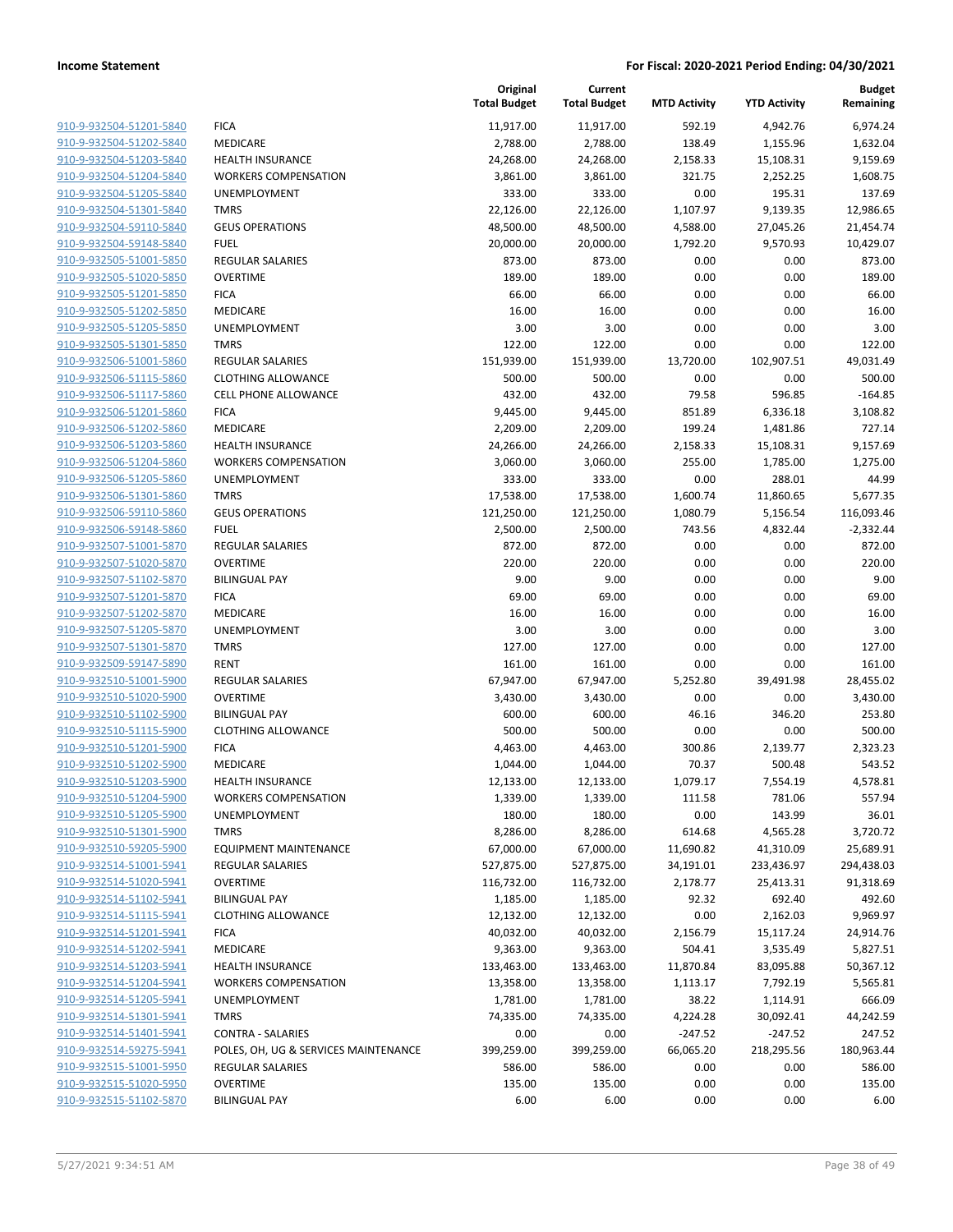| 910-9-932515-51201-5950        |
|--------------------------------|
| 910-9-932515-51202-5950        |
| <u>910-9-932515-51205-5950</u> |
| 910-9-932515-51301-5950        |
| 910-9-932515-59282-5950        |
| 910-9-932516-51001-5960        |
| 910-9-932516-51020-5960        |
| <u>910-9-932516-51201-5960</u> |
| 910-9-932516-51202-5960        |
| 910-9-932516-51205-5960        |
| 910-9-932516-51301-5960        |
| 910-9-932516-59284-5960        |
| 910-9-932517-51001-5970        |
| 910-9-932517-51020-5970        |
| 910-9-932517-51115-5970        |
| 910-9-932517-51201-5970        |
| 910-9-932517-51202-5970        |
| 910-9-932517-51203-5970        |
| 910-9-932517-51204-5970        |
| 910-9-932517-51205-5970        |
| 910-9-932517-51301-5970        |
| 910-9-932517-59270-5970        |
| 910-9-932518-51001-5980        |
| 910-9-932518-51020-5980        |
| 910-9-932518-51201-5980        |
| 910-9-932518-51202-5980        |
| 910-9-932518-51205-5980        |
|                                |
| 910-9-932518-51301-5980        |
| <u>910-9-932518-59288-5980</u> |
| 910-9-932519-51001-5990        |
| 910-9-932519-51201-5990        |
| 910-9-932519-51202-5990        |
| <u>910-9-932519-51205-5990</u> |
| 910-9-932519-51301-5990        |
| 910-9-932590-59364-9900        |
| 910-9-932590-59365-9900        |
| 910-9-932590-59366-9900        |
| <u>910-9-932590-59367-9900</u> |
| 910-9-932590-59368-9900        |
| 910-9-932590-59369-9900        |
| 910-9-932590-59370-9900        |
| 910-9-932590-59371-9900        |
| 910-9-932590-59375-9900        |
| 910-9-932590-59392-9900        |
| 910-9-932590-59395-9900        |
| 910-9-932591-51001-9914        |
| 910-9-932591-51020-9914        |
| <u>910-9-932591-51201-9914</u> |
| 910-9-932591-51202-9914        |
| 910-9-932591-51205-9914        |
| 910-9-932591-51301-9914        |
| 910-9-932592-51001-9915        |
| 910-9-932592-51020-9915        |
| 910-9-932592-51201-9915        |
| 910-9-932592-51202-9915        |
| 910-9-932592-51205-9915        |
| 910-9-932592-51301-9915        |
| <u>910-9-932593-51001-9916</u> |
| 910-9-932593-51020-9916        |
|                                |

|                                                    |                                            | Original<br><b>Total Budget</b> | Current<br><b>Total Budget</b> | <b>MTD Activity</b> | <b>YTD Activity</b> | <b>Budget</b><br>Remaining |
|----------------------------------------------------|--------------------------------------------|---------------------------------|--------------------------------|---------------------|---------------------|----------------------------|
| 910-9-932515-51201-5950                            | <b>FICA</b>                                | 45.00                           | 45.00                          | 0.00                | 0.00                | 45.00                      |
| 910-9-932515-51202-5950                            | MEDICARE                                   | 11.00                           | 11.00                          | 0.00                | 0.00                | 11.00                      |
| 910-9-932515-51205-5950                            | <b>UNEMPLOYMENT</b>                        | 2.00                            | 2.00                           | 0.00                | 0.00                | 2.00                       |
| 910-9-932515-51301-5950                            | <b>TMRS</b>                                | 84.00                           | 84.00                          | 0.00                | 0.00                | 84.00                      |
| 910-9-932515-59282-5950                            | TRANSFORMERS MAINTENANCE                   | 10,000.00                       | 10,000.00                      | 0.00                | 1,586.97            | 8,413.03                   |
| 910-9-932516-51001-5960                            | <b>REGULAR SALARIES</b>                    | 12,806.00                       | 12,806.00                      | 739.86              | 8,194.59            | 4,611.41                   |
| 910-9-932516-51020-5960                            | <b>OVERTIME</b>                            | 3,232.00                        | 3,232.00                       | 0.00                | 1,838.64            | 1,393.36                   |
| 910-9-932516-51201-5960                            | <b>FICA</b>                                | 995.00                          | 995.00                         | 45.87               | 623.49              | 371.51                     |
| 910-9-932516-51202-5960                            | <b>MEDICARE</b>                            | 232.00                          | 232.00                         | 10.73               | 145.82              | 86.18                      |
| 910-9-932516-51205-5960                            | <b>UNEMPLOYMENT</b>                        | 37.00                           | 37.00                          | 0.00                | 15.55               | 21.45                      |
| 910-9-932516-51301-5960                            | <b>TMRS</b>                                | 1,847.00                        | 1,847.00                       | 85.82               | 1,151.92            | 695.08                     |
| 910-9-932516-59284-5960                            | ST LIGHTING & SIGNALS MAINTENANCE          | 8,000.00                        | 8,000.00                       | 418.12              | 6,265.67            | 1,734.33                   |
| 910-9-932517-51001-5970                            | REGULAR SALARIES                           | 37,711.00                       | 37,711.00                      | 3,268.80            | 23,530.61           | 14,180.39                  |
| 910-9-932517-51020-5970                            | <b>OVERTIME</b>                            | 0.00                            | 0.00                           | 61.29               | 844.13              | $-844.13$                  |
| 910-9-932517-51115-5970                            | <b>CLOTHING ALLOWANCE</b>                  | 992.00                          | 992.00                         | 0.00                | 0.00                | 992.00                     |
| 910-9-932517-51201-5970                            | <b>FICA</b>                                | 2,338.00                        | 2,338.00                       | 190.28              | 1,300.89            | 1,037.11                   |
| 910-9-932517-51202-5970                            | MEDICARE                                   | 546.00                          | 546.00                         | 44.50               | 304.22              | 241.78                     |
| 910-9-932517-51203-5970                            | <b>HEALTH INSURANCE</b>                    | 12,133.00                       | 12,133.00                      | 1,079.17            | 7,554.19            | 4,578.81                   |
| 910-9-932517-51204-5970                            | <b>WORKERS COMPENSATION</b>                | 773.00                          | 773.00                         | 64.42               | 450.94              | 322.06                     |
| 910-9-932517-51205-5970                            | UNEMPLOYMENT                               | 163.00                          | 163.00                         | 0.00                | 143.99              | 19.01                      |
| 910-9-932517-51301-5970                            | <b>TMRS</b>                                | 4,341.00                        | 4,341.00                       | 386.29              | 2,795.57            | 1,545.43                   |
| 910-9-932517-59270-5970                            | <b>METERS MAINTENANCE</b>                  | 900.00                          | 900.00                         | 0.00                | 0.00                | 900.00                     |
| 910-9-932518-51001-5980                            | REGULAR SALARIES                           | 2,680.00                        | 2,680.00                       | 0.00                | 914.23              | 1,765.77                   |
| 910-9-932518-51020-5980                            | <b>OVERTIME</b>                            | 580.00                          | 580.00                         | 0.00                | 100.89              | 479.11                     |
| 910-9-932518-51201-5980                            | <b>FICA</b>                                | 202.00                          | 202.00                         | 0.00                | 62.94               | 139.06                     |
| 910-9-932518-51202-5980                            | MEDICARE                                   | 47.00                           | 47.00                          | 0.00                | 14.73               | 32.27                      |
| 910-9-932518-51205-5980                            | UNEMPLOYMENT                               | 8.00                            | 8.00                           | 0.00                | 1.08                | 6.92                       |
| 910-9-932518-51301-5980                            | <b>TMRS</b>                                | 375.00                          | 375.00                         | 0.00                | 115.62              | 259.38                     |
| 910-9-932518-59288-5980                            | <b>VAPOR LIGHTS MAINTENANCE</b>            | 800.00                          | 800.00                         | 0.00                | 155.79              | 644.21                     |
| 910-9-932519-51001-5990<br>910-9-932519-51201-5990 | <b>REGULAR SALARIES</b><br><b>FICA</b>     | 831.00                          | 831.00                         | 0.00                | 0.00<br>0.00        | 831.00<br>52.00            |
| 910-9-932519-51202-5990                            | MEDICARE                                   | 52.00<br>12.00                  | 52.00<br>12.00                 | 0.00<br>0.00        | 0.00                | 12.00                      |
| 910-9-932519-51205-5990                            | UNEMPLOYMENT                               | 4.00                            | 4.00                           | 0.00                | 0.00                | 4.00                       |
| 910-9-932519-51301-5990                            | <b>TMRS</b>                                | 96.00                           | 96.00                          | 0.00                | 0.00                | 96.00                      |
| 910-9-932590-59364-9900                            | <b>POLES</b>                               | 150,000.00                      | 150,000.00                     | 16,343.52           | 103,900.40          | 46,099.60                  |
| 910-9-932590-59365-9900                            | OH CONDUCTOR & DEVICES                     | 126,000.00                      | 126,000.00                     | 3,135.67            | 28,178.01           | 97,821.99                  |
| 910-9-932590-59366-9900                            | <b>UG CONDUIT</b>                          | 150,000.00                      | 150,000.00                     | 16,370.01           | 68,939.69           | 81,060.31                  |
| 910-9-932590-59367-9900                            | <b>UG CONDUCTOR &amp; DEVICES</b>          | 185,000.00                      | 185,000.00                     | 26,669.78           | 82,917.77           | 102,082.23                 |
| 910-9-932590-59368-9900                            | <b>TRANSFORMERS &amp; CAPACITORS</b>       | 200,000.00                      | 200,000.00                     | 57,439.54           | 168,711.20          | 31,288.80                  |
| 910-9-932590-59369-9900                            | SERVICE CONNECTIONS                        | 1,000.00                        | 1,000.00                       | 0.00                | 0.00                | 1,000.00                   |
| 910-9-932590-59370-9900                            | METERS                                     | 1,423,649.00                    | 1,423,649.00                   | 28,651.23           | 472,830.88          | 950,818.12                 |
| 910-9-932590-59371-9900                            | <b>VAPOR LIGHTS</b>                        | 6,000.00                        | 6,000.00                       | 144.71              | 2,021.56            | 3,978.44                   |
| 910-9-932590-59375-9900                            | STREET LIGHTING & SIGNALS                  | 6,000.00                        | 6,000.00                       | 225.33              | 3,223.50            | 2,776.50                   |
| 910-9-932590-59392-9900                            | <b>TRANSPORTATION EQUIPMENT</b>            | 215,000.00                      | 215,000.00                     | 0.00                | 203,658.00          | 11,342.00                  |
| 910-9-932590-59395-9900                            | LABORATORY EQUIPMENT                       | 50,000.00                       | 50,000.00                      | 0.00                | 0.00                | 50,000.00                  |
| 910-9-932591-51001-9914                            | REGULAR SALARIES                           | 6,411.00                        | 6,411.00                       | 3,626.03            | 31,424.65           | $-25,013.65$               |
| 910-9-932591-51020-9914                            | <b>OVERTIME</b>                            | 1,237.00                        | 1,237.00                       | 358.92              | 2,025.77            | $-788.77$                  |
| 910-9-932591-51201-9914                            | <b>FICA</b>                                | 475.00                          | 475.00                         | 247.07              | 2,081.36            | $-1,606.36$                |
| 910-9-932591-51202-9914                            | <b>MEDICARE</b>                            | 111.00                          | 111.00                         | 57.78               | 486.78              | $-375.78$                  |
| 910-9-932591-51205-9914                            | UNEMPLOYMENT                               | 14.00                           | 14.00                          | 3.49                | 72.03               | $-58.03$                   |
| 910-9-932591-51301-9914                            | <b>TMRS</b>                                | 882.00                          | 882.00                         | 462.27              | 3,829.13            | $-2,947.13$                |
| 910-9-932592-51001-9915                            | REGULAR SALARIES                           | 6,411.00                        | 6,411.00                       | 2,805.37            | 37,295.14           | $-30,884.14$               |
| 910-9-932592-51020-9915                            | <b>OVERTIME</b>                            | 1,236.00                        | 1,236.00                       | 206.64              | 7,252.91            | $-6,016.91$                |
| 910-9-932592-51201-9915                            | <b>FICA</b>                                | 475.00                          | 475.00                         | 186.75              | 2,760.51            | $-2,285.51$                |
| 910-9-932592-51202-9915                            | MEDICARE                                   | 111.00                          | 111.00                         | 43.67               | 645.60              | $-534.60$                  |
| 910-9-932592-51205-9915                            | UNEMPLOYMENT                               | 13.00                           | 13.00                          | 3.90                | 84.72               | $-71.72$                   |
| 910-9-932592-51301-9915                            | <b>TMRS</b>                                | 882.00                          | 882.00                         | 349.42              | 5,102.14            | $-4,220.14$                |
| 910-9-932593-51001-9916<br>910-9-932593-51020-9916 | <b>REGULAR SALARIES</b><br><b>OVERTIME</b> | 6,411.00                        | 6,411.00                       | 4,276.96<br>937.86  | 66,182.53           | -59,771.53                 |
|                                                    |                                            | 1,237.00                        | 1,237.00                       |                     | 6,528.02            | $-5,291.02$                |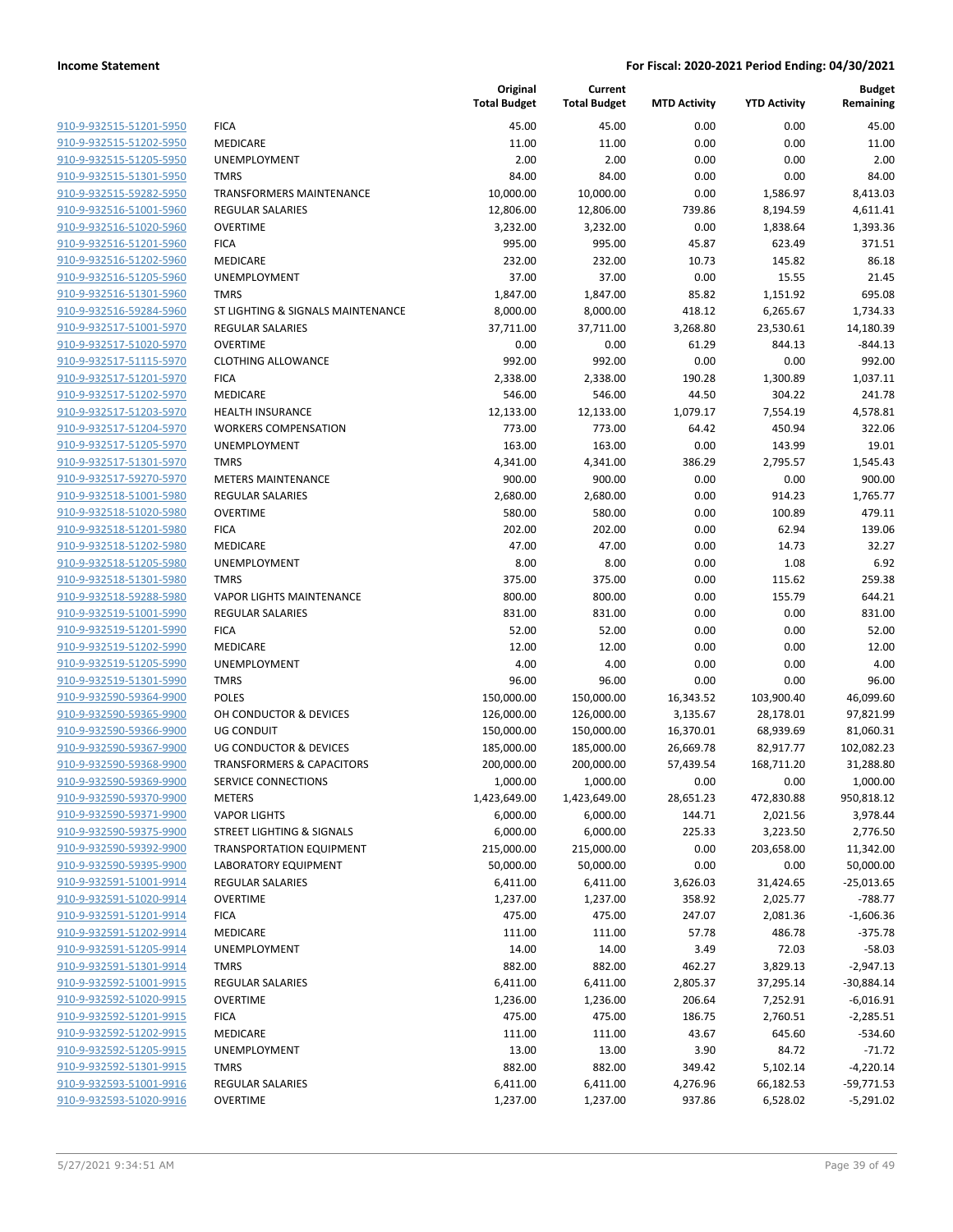| 910-9-932593-51201-9916                            |
|----------------------------------------------------|
| 910-9-932593-51202-9916                            |
| 910-9-932593-51205-9916                            |
| 910-9-932593-51301-9916                            |
| 910-9-932594-51001-9917                            |
| 910-9-932594-51020-9917                            |
| 910-9-932594-51201-9917<br>910-9-932594-51202-9917 |
| 910-9-932594-51205-9917                            |
| 910-9-932594-51301-9917                            |
| 910-9-932595-51001-9918                            |
| 910-9-932595-51020-9918                            |
| 910-9-932595-51201-9918                            |
| 910-9-932595-51202-9918                            |
| 910-9-932595-51205-9918                            |
| 910-9-932595-51301-9918                            |
| 910-9-932596-51001-9919                            |
| 910-9-932596-51020-9919                            |
| 910-9-932596-51201-9919                            |
| 910-9-932596-51202-9919                            |
| 910-9-932596-51205-9919                            |
| 910-9-932596-51301-9919                            |
| 910-9-932597-51001-9920                            |
| 910-9-932597-51020-9920                            |
| 910-9-932597-51201-9920                            |
| 910-9-932597-51202-9920                            |
| 910-9-932597-51205-9920                            |
| 910-9-932597-51301-9920                            |
| 910-9-932598-51001-9921                            |
| 910-9-932598-51020-9921                            |
| 910-9-932598-51201-9921                            |
| 910-9-932598-51202-9921<br>910-9-932598-51205-9921 |
| 910-9-932598-51301-9921                            |
| 910-9-932599-51001-9922                            |
| 910-9-932599-51020-9922                            |
| 910-9-932599-51201-9922                            |
| 910-9-932599-51202-9922                            |
| 910-9-932599-51205-9922                            |
| 910-9-932599-51301-9922                            |
| 910-9-970000-59187-9211                            |
| 910-9-970000-59701-9040                            |
| 910-9-970000-59720-9705                            |
| 910-9-970000-59730-9250                            |
| 910-9-970000-59731-9250                            |
| 910-9-970000-59732-9250                            |
| 910-9-970000-59750-9260                            |
| 910-9-970000-59770-9997                            |
| 910-9-970000-59771-9997                            |
| 910-9-970000-59780-9240                            |
| 910-9-970000-59781-9250                            |
| 910-9-990000-59901-9270                            |
| 910-9-990000-59902-9200                            |
| 910-9-990000-59903-4082                            |
| 910-9-990000-59912-9999                            |
| 910-9-990000-59926-9330                            |
| 910-9-990000-59927-9200                            |
| 910-9-990000-59928-9200                            |

|                         |                              | Original<br><b>Total Budget</b> | Current<br><b>Total Budget</b> | <b>MTD Activity</b> | <b>YTD Activity</b> | <b>Budget</b><br>Remaining |
|-------------------------|------------------------------|---------------------------------|--------------------------------|---------------------|---------------------|----------------------------|
| 910-9-932593-51201-9916 | <b>FICA</b>                  | 475.00                          | 475.00                         | 324.75              | 4,461.28            | $-3,986.28$                |
| 910-9-932593-51202-9916 | MEDICARE                     | 111.00                          | 111.00                         | 75.95               | 1,043.36            | $-932.36$                  |
| 910-9-932593-51205-9916 | UNEMPLOYMENT                 | 14.00                           | 14.00                          | 0.00                | 174.97              | $-160.97$                  |
| 910-9-932593-51301-9916 | <b>TMRS</b>                  | 882.00                          | 882.00                         | 607.61              | 8,354.05            | $-7,472.05$                |
| 910-9-932594-51001-9917 | <b>REGULAR SALARIES</b>      | 6,411.00                        | 6,411.00                       | 14,582.01           | 40,433.41           | $-34,022.41$               |
| 910-9-932594-51020-9917 | <b>OVERTIME</b>              | 1,236.00                        | 1,236.00                       | 451.09              | 3,449.74            | $-2,213.74$                |
| 910-9-932594-51201-9917 | <b>FICA</b>                  | 475.00                          | 475.00                         | 932.25              | 2,723.82            | $-2,248.82$                |
| 910-9-932594-51202-9917 | MEDICARE                     | 111.00                          | 111.00                         | 218.03              | 637.01              | $-526.01$                  |
| 910-9-932594-51205-9917 | <b>UNEMPLOYMENT</b>          | 13.00                           | 13.00                          | 0.82                | 216.12              | $-203.12$                  |
| 910-9-932594-51301-9917 | <b>TMRS</b>                  | 882.00                          | 882.00                         | 1,746.51            | 5,067.35            | $-4,185.35$                |
| 910-9-932595-51001-9918 | REGULAR SALARIES             | 28,190.00                       | 28,190.00                      | 181.52              | 2,729.35            | 25,460.65                  |
| 910-9-932595-51020-9918 | <b>OVERTIME</b>              | 6,234.00                        | 6,234.00                       | 93.54               | 93.54               | 6,140.46                   |
| 910-9-932595-51201-9918 | <b>FICA</b>                  | 2,138.00                        | 2,138.00                       | 17.05               | 176.54              | 1,961.46                   |
| 910-9-932595-51202-9918 | MEDICARE                     | 500.00                          | 500.00                         | 3.99                | 41.30               | 458.70                     |
| 910-9-932595-51205-9918 | <b>UNEMPLOYMENT</b>          | 95.00                           | 95.00                          | 0.00                | 18.63               | 76.37                      |
| 910-9-932595-51301-9918 | <b>TMRS</b>                  | 3,970.00                        | 3,970.00                       | 31.91               | 325.88              | 3,644.12                   |
| 910-9-932596-51001-9919 | REGULAR SALARIES             | 13,885.00                       | 13,885.00                      | 6,040.99            | 29,995.86           | $-16,110.86$               |
| 910-9-932596-51020-9919 | <b>OVERTIME</b>              | 3,070.00                        | 3,070.00                       | 379.21              | 3,164.67            | $-94.67$                   |
| 910-9-932596-51201-9919 | <b>FICA</b>                  | 1,053.00                        | 1,053.00                       | 401.16              | 2,069.67            | $-1,016.67$                |
| 910-9-932596-51202-9919 | MEDICARE                     | 246.00                          | 246.00                         | 93.82               | 484.03              | $-238.03$                  |
| 910-9-932596-51205-9919 | UNEMPLOYMENT                 | 47.00                           | 47.00                          | 0.00                | 97.51               | $-50.51$                   |
| 910-9-932596-51301-9919 | <b>TMRS</b>                  | 1,955.00                        | 1,955.00                       | 750.42              | 3,840.83            | $-1,885.83$                |
| 910-9-932597-51001-9920 | <b>REGULAR SALARIES</b>      | 15,117.00                       | 15,117.00                      | 324.70              | 5,968.97            | 9,148.03                   |
| 910-9-932597-51020-9920 | <b>OVERTIME</b>              | 0.00                            | 0.00                           | 83.49               | 2,231.13            | $-2,231.13$                |
| 910-9-932597-51201-9920 | <b>FICA</b>                  | 939.00                          | 939.00                         | 25.31               | 508.41              | 430.59                     |
| 910-9-932597-51202-9920 | MEDICARE                     | 220.00                          | 220.00                         | 5.91                | 118.90              | 101.10                     |
| 910-9-932597-51205-9920 | UNEMPLOYMENT                 | 40.00                           | 40.00                          | 0.00                | 9.50                | 30.50                      |
| 910-9-932597-51301-9920 | <b>TMRS</b>                  | 1,744.00                        | 1,744.00                       | 47.35               | 940.43              | 803.57                     |
| 910-9-932598-51001-9921 | <b>REGULAR SALARIES</b>      | 284.00                          | 284.00                         | 0.00                | 201.92              | 82.08                      |
| 910-9-932598-51020-9921 | <b>OVERTIME</b>              | 64.00                           | 64.00                          | 0.00                | 100.88              | $-36.88$                   |
| 910-9-932598-51201-9921 | <b>FICA</b>                  | 21.00                           | 21.00                          | 0.00                | 18.77               | 2.23                       |
| 910-9-932598-51202-9921 | MEDICARE                     | 5.00                            | 5.00                           | 0.00                | 4.40                | 0.60                       |
| 910-9-932598-51205-9921 | UNEMPLOYMENT                 | 1.00                            | 1.00                           | 0.00                | 0.00                | 1.00                       |
| 910-9-932598-51301-9921 | <b>TMRS</b>                  | 40.00                           | 40.00                          | 0.00                | 34.43               | 5.57                       |
| 910-9-932599-51001-9922 | <b>REGULAR SALARIES</b>      | 1,091.00                        | 1,091.00                       | 0.00                | 486.48              | 604.52                     |
| 910-9-932599-51020-9922 | <b>OVERTIME</b>              | 273.00                          | 273.00                         | 0.00                | 0.00                | 273.00                     |
| 910-9-932599-51201-9922 | <b>FICA</b>                  | 84.00                           | 84.00                          | 0.00                | 30.16               | 53.84                      |
| 910-9-932599-51202-9922 | <b>MEDICARE</b>              | 20.00                           | 20.00                          | 0.00                | 7.05                | 12.95                      |
| 910-9-932599-51205-9922 | <b>UNEMPLOYMENT</b>          | 3.00                            | 3.00                           | 0.00                | 4.15                | $-1.15$                    |
| 910-9-932599-51301-9922 | <b>TMRS</b>                  | 157.00                          | 157.00                         | 0.00                | 56.44               | 100.56                     |
| 910-9-970000-59187-9211 | <b>EMPLOYEE RELATIONS</b>    | 24,500.00                       | 24,500.00                      | 499.95              | 15,448.57           | 9,051.43                   |
| 910-9-970000-59701-9040 | <b>BAD DEBT</b>              | 10,000.00                       | 10,000.00                      | 0.00                | 0.00                | 10,000.00                  |
| 910-9-970000-59720-9705 | <b>BANK FEES</b>             | 15,000.00                       | 15,000.00                      | 353.32              | 3,638.87            | 11,361.13                  |
| 910-9-970000-59730-9250 | <b>INVENTORY LOSS/GAIN</b>   | 1,000.00                        | 1,000.00                       | $-257.12$           | 1,030.96            | $-30.96$                   |
| 910-9-970000-59731-9250 | <b>GASOLINE LOSSES/GAINS</b> | 500.00                          | 500.00                         | 0.00                | 130.19              | 369.81                     |
| 910-9-970000-59732-9250 | FUEL OIL LOSSES/GAINS        | 500.00                          | 500.00                         | $-2,156.92$         | $-140,578.10$       | 141,078.10                 |
| 910-9-970000-59750-9260 | <b>ACCRUED PTO PAY</b>       | 125,000.00                      | 125,000.00                     | 6,059.93            | 58,439.11           | 66,560.89                  |
| 910-9-970000-59770-9997 | CONTINGENCY                  | 350,000.00                      | 308,209.95                     | 37.99               | 1,790.64            | 306,419.31                 |
| 910-9-970000-59771-9997 | PAYROLL CONTINGENCY          | 125,000.00                      | 125,000.00                     | 0.00                | 0.00                | 125,000.00                 |
| 910-9-970000-59780-9240 | PROPERTY INSURANCE           | 206,059.00                      | 206,059.00                     | 0.00                | 223,167.72          | $-17,108.72$               |
| 910-9-970000-59781-9250 | <b>LIABILITY INSURANCE</b>   | 102,252.00                      | 102,252.00                     | 0.00                | 90,814.52           | 11,437.48                  |
| 910-9-990000-59901-9270 | XFER to COG - FRANCHISE FEES | 2,690,834.00                    | 2,690,834.00                   | 0.00                | 1,069,161.14        | 1,621,672.86               |
| 910-9-990000-59902-9200 | XFER to COG- ADMIN EXPENSES  | 343,647.00                      | 343,647.00                     | 28,637.25           | 200,460.75          | 143,186.25                 |
| 910-9-990000-59903-4082 | XFER to COG - PILOT          | 344,281.00                      | 344,281.00                     | 0.00                | 344,281.00          | 0.00                       |
| 910-9-990000-59912-9999 | XFER TO 912 - DEBT SERVICE   | 7,846,375.00                    | 7,846,375.00                   | 5,213,239.58        | 8,255,177.06        | -408,802.06                |
| 910-9-990000-59926-9330 | XFER to COG - GARAGE         |                                 |                                |                     |                     | 29,825.00                  |
| 910-9-990000-59927-9200 | XFER to COG - INSURANCE      | 71,580.00                       | 71,580.00                      | 5,965.00            | 41,755.00           |                            |
|                         |                              | 16,307.00                       | 16,307.00                      | 1,358.92            | 9,512.44            | 6,794.56                   |
| 910-9-990000-59928-9200 | XFER to COG - IT             | 33,225.00                       | 33,225.00                      | 2,768.75            | 19,381.25           | 13,843.75                  |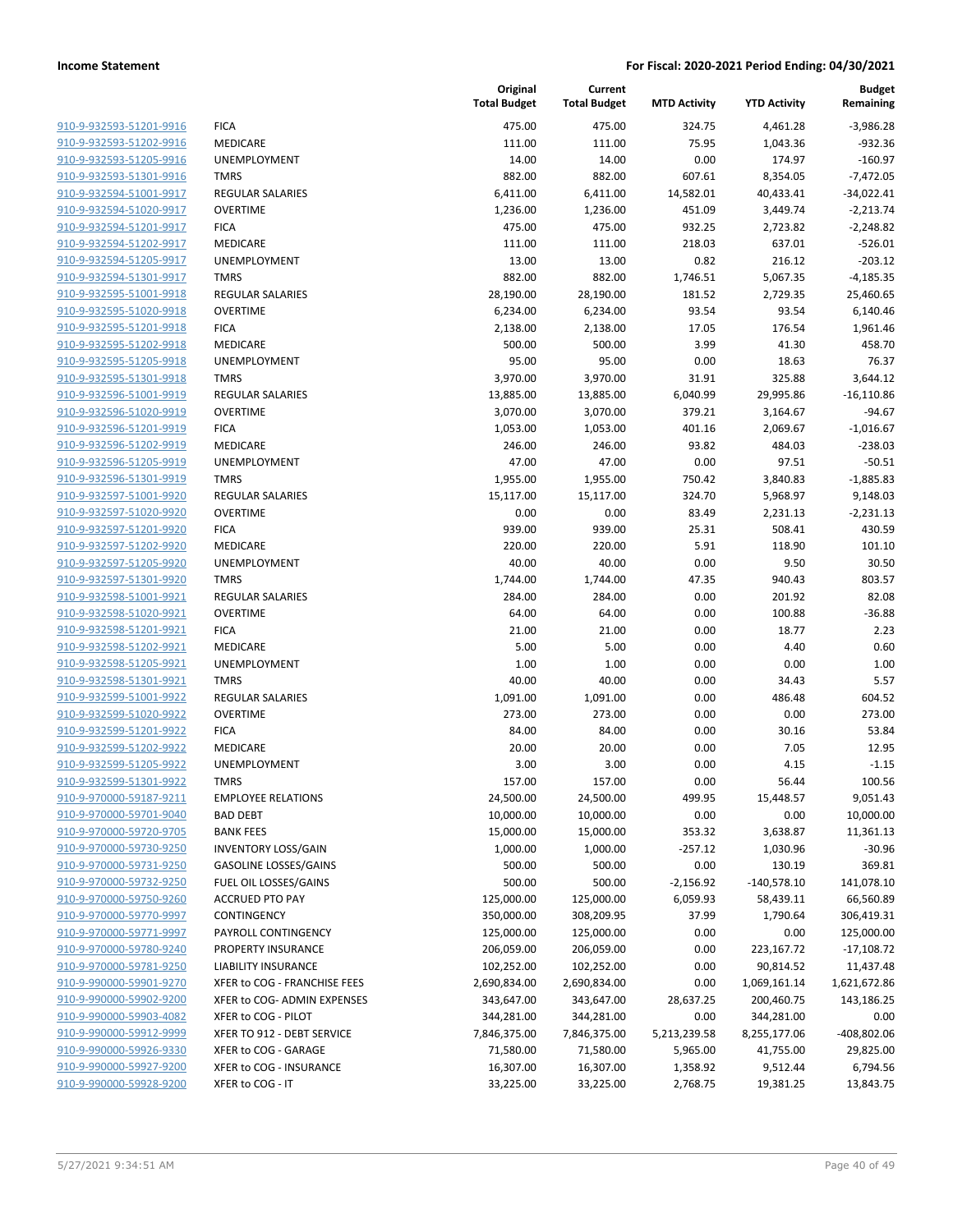|                                                    |                                                             | Original                     | Current                  |                     |                      | <b>Budget</b>      |
|----------------------------------------------------|-------------------------------------------------------------|------------------------------|--------------------------|---------------------|----------------------|--------------------|
|                                                    |                                                             | <b>Total Budget</b>          | <b>Total Budget</b>      | <b>MTD Activity</b> | <b>YTD Activity</b>  | Remaining          |
| 910-9-990000-59930-9270                            | <b>XFER to GBOD</b>                                         | 686,167.00                   | 686,167.00               | 14,126.44           | 311,704.77           | 374,462.23         |
|                                                    | <b>Expense Total:</b>                                       | 64,662,173.28                | 64,662,173.28            | 9,752,257.55        | 118,936,163.61       | -54,273,990.33     |
|                                                    | Fund: 910 - ELECTRIC OPERATING FUND Surplus (Deficit):      | 455,397.72                   | 455,397.72               | -5,244,286.09       | -26,207,366.26       |                    |
| <b>Fund: 911 - ELECTRIC DEBT REDUCTION</b>         |                                                             |                              |                          |                     |                      |                    |
| Revenue                                            |                                                             |                              |                          |                     |                      |                    |
| 911-9-000000-49801-4190                            | <b>INTEREST INCOME</b>                                      | 1,100.00                     | 1,100.00                 | 1.78                | 4.95                 | 1,095.05           |
|                                                    | <b>Revenue Total:</b>                                       | 1,100.00                     | 1,100.00                 | 1.78                | 4.95                 | 1,095.05           |
|                                                    | Fund: 911 - ELECTRIC DEBT REDUCTION Total:                  | 1,100.00                     | 1,100.00                 | 1.78                | 4.95                 |                    |
| <b>Fund: 912 - ELECTRIC DEBT SERVICE</b>           |                                                             |                              |                          |                     |                      |                    |
| Revenue                                            |                                                             |                              |                          |                     |                      |                    |
| 912-9-000000-49710-4999                            | TRANFSER FROM GEUS 910 - ELECTRIC OP                        | 7,846,375.00                 | 7,846,375.00             | 5,213,239.58        | 8,255,177.06         | -408,802.06        |
|                                                    | <b>Revenue Total:</b>                                       | 7,846,375.00                 | 7,846,375.00             | 5,213,239.58        | 8,255,177.06         | -408,802.06        |
| <b>Expense</b>                                     |                                                             |                              |                          |                     |                      |                    |
| 912-9-980000-59801-9800                            | PAYING AGENT FEES                                           | 2,100.00                     | 2,100.00                 | 300.00              | 300.00               | 1,800.00           |
| 912-9-980000-59810-9800                            | ARBITRAGE                                                   | 5,000.00                     | 5,000.00                 | 0.00                | 0.00                 | 5,000.00           |
| 912-9-980000-59811-9800                            | <b>CONTINUING DISCLOSURE</b>                                | 1,000.00                     | 1,000.00                 | 0.00                | 0.00                 | 1,000.00           |
| 912-9-980000-59820-9800<br>912-9-980000-59862-9800 | <b>SURETY BOND</b>                                          | 1,600.00                     | 1,600.00<br>2,045,000.00 | 0.00                | 0.00<br>2,045,000.00 | 1,600.00<br>0.00   |
| 912-9-980000-59863-4270                            | PRINCIPAL 2019A ISSUE<br>INTEREST 2019A ISSUE               | 2,045,000.00<br>1,932,625.00 | 1,932,625.00             | 0.00<br>0.00        | 991,875.00           | 940,750.00         |
| 912-9-980000-59864-9800                            | PRINCIPAL 2019B ISSUE                                       | 3,525,000.00                 | 3,525,000.00             | 0.00                | 0.00                 | 3,525,000.00       |
| 912-9-980000-59865-4270                            | INTEREST 2019B ISSUE                                        | 343,750.00                   | 343,750.00               | 0.00                | 79,750.00            | 264,000.00         |
|                                                    | <b>Expense Total:</b>                                       | 7,856,075.00                 | 7,856,075.00             | 300.00              | 3,116,925.00         | 4,739,150.00       |
|                                                    | Fund: 912 - ELECTRIC DEBT SERVICE Surplus (Deficit):        | $-9,700.00$                  | $-9,700.00$              | 5,212,939.58        | 5,138,252.06         |                    |
|                                                    |                                                             |                              |                          |                     |                      |                    |
| Fund: 913 - ELECTRIC CONSTRUCTION FUND             |                                                             |                              |                          |                     |                      |                    |
| Revenue<br>913-9-000000-49801-4190                 | <b>INTEREST INCOME</b>                                      | 600.00                       | 600.00                   | 21.33               | 59.51                | 540.49             |
|                                                    | <b>Revenue Total:</b>                                       | 600.00                       | 600.00                   | 21.33               | 59.51                | 540.49             |
|                                                    | Fund: 913 - ELECTRIC CONSTRUCTION FUND Total:               | 600.00                       | 600.00                   | 21.33               | 59.51                |                    |
|                                                    |                                                             |                              |                          |                     |                      |                    |
| Fund: 950 - CABLE / INTERNET<br>Revenue            |                                                             |                              |                          |                     |                      |                    |
| 950-9-000000-48001-3950                            | <b>CABLE REVENUES</b>                                       | 2,350,916.00                 | 2,350,916.00             | 205,349.19          | 1,456,231.36         | 894,684.64         |
| 950-9-000000-48003-3950                            | SET-TOP                                                     | 113,718.00                   | 113,718.00               | 10,350.50           | 72,539.49            | 41,178.51          |
| 950-9-000000-48040-3950                            | <b>BROADCASTS</b>                                           | 1,000.00                     | 1,000.00                 | 200.00              | 1,796.67             | $-796.67$          |
| 950-9-000000-48101-3950                            | <b>INTERNET REVENUES</b>                                    | 3,056,423.00                 | 3,056,423.00             | 250,389.72          | 1,729,093.91         | 1,327,329.09       |
| 950-9-000000-48201-3950                            | LATE CHARGES                                                | 60,000.00                    | 60,000.00                | 1,626.30            | 1,621.17             | 58,378.83          |
| 950-9-000000-48202-3950                            | <b>SERVICE CHARGES</b>                                      | 40,000.00                    | 40,000.00                | 3,366.31            | 24,616.35            | 15,383.65          |
| 950-9-000000-48203-3950                            | LOST/DAMAGED EQUIPMENT                                      | 30,000.00                    | 30,000.00                | 1,946.04            | 22,469.42            | 7,530.58           |
| 950-9-000000-48301-3950                            | <b>TRANSFER TO COG</b>                                      | 254,350.00                   | 254,350.00               | 21,723.69           | 151,839.22           | 102,510.78         |
| 950-9-000000-48307-3950                            | <b>TRANSFER TO GBOD</b>                                     | 51,450.00                    | 51,450.00                | 4,350.92            | 30,405.56            | 21,044.44          |
| 950-9-000000-48434-3950                            | <b>CHANNEL 34</b>                                           | 0.00                         | 0.00                     | 100.00              | 700.32               | $-700.32$          |
| 950-9-000000-48488-3950                            | AD INSERTIONS                                               | 30,000.00                    | 30,000.00                | 0.00                | 9,403.21             | 20,596.79          |
| 950-9-000000-48501-3950                            | <b>CUSTOMER AID TO CONSTRUCTION</b><br>OTHER REIMBURSEMENTS | 1,000.00                     | 1,000.00                 | 0.00                | 0.00                 | 1,000.00           |
| 950-9-000000-48502-3950<br>950-9-000000-48801-4190 | INTEREST INCOME                                             | 500.00<br>8,000.00           | 500.00<br>8,000.00       | 0.00<br>340.46      | 0.00<br>988.13       | 500.00<br>7,011.87 |
| 950-9-000000-48991-3950                            | <b>GEUS ELECTRIC PAYMENT FOR INTERNET</b>                   | 38,000.00                    | 38,000.00                | 0.00                | 38,000.00            | 0.00               |
| 950-9-000000-48993-3950                            | GEUS ELECTRIC PAYMENT FOR PUBLIC SVC                        | 15,000.00                    | 15,000.00                | 0.00                | 15,000.00            | 0.00               |
| 950-9-000000-48994-3950                            | LEASE OF DARK FIBER                                         | 324,000.00                   | 324,000.00               | 0.00                | 324,000.00           | 0.00               |
| 950-9-000000-48995-3950                            | <b>COLOCATION FOR SCADA &amp; PHONE SYSTEM</b>              | 20,378.00                    | 20,378.00                | 0.00                | 20,378.00            | 0.00               |
|                                                    | <b>Revenue Total:</b>                                       | 6,394,735.00                 | 6,394,735.00             | 499,743.13          | 3,899,082.81         | 2,495,652.19       |
| <b>Expense</b>                                     |                                                             |                              |                          |                     |                      |                    |
| 950-9-951050-51001-8500                            | REGULAR SALARIES                                            | 78,608.00                    | 78,608.00                | 4,548.00            | 36,197.33            | 42,410.67          |
| 950-9-951050-51115-8500                            | <b>CLOTHING ALLOWANCE</b>                                   | 123.00                       | 123.00                   | 0.00                | 953.30               | -830.30            |
| 950-9-951050-51116-8500                            |                                                             |                              |                          | 150.00              | 1,125.00             | 240.00             |
|                                                    | <b>CAR ALLOWANCE</b>                                        | 1,365.00                     | 1,365.00                 |                     |                      |                    |
| 950-9-951050-51117-8500                            | <b>CELL PHONE ALLOWANCE</b>                                 | 504.00                       | 504.00                   | 16.62               | 150.48               | 353.52             |
| 950-9-951050-51201-8500                            | <b>FICA</b>                                                 | 4,990.00                     | 4,990.00                 | 258.07              | 1,880.21             | 3,109.79           |
| 950-9-951050-51202-8500                            | <b>MEDICARE</b>                                             | 1,168.00                     | 1,168.00                 | 60.36               | 439.74               | 728.26             |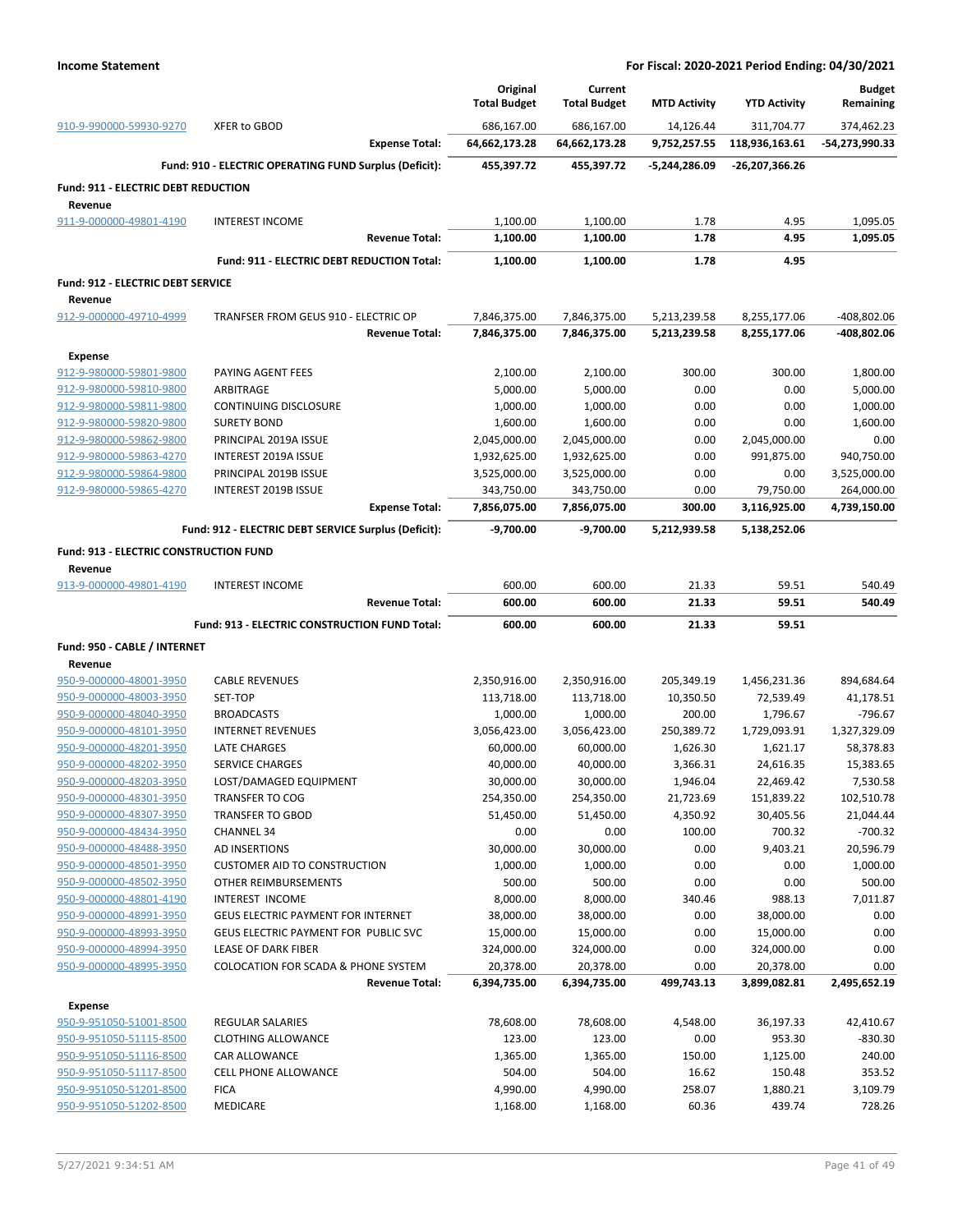| 950-9-951050-51203-8500 | HEALTH          |
|-------------------------|-----------------|
| 950-9-951050-51204-8500 | <b>WORKEF</b>   |
| 950-9-951050-51205-8500 | UNEMPL          |
| 950-9-951050-51301-8500 | <b>TMRS</b>     |
| 950-9-951050-59110-8500 | <b>GEUS OF</b>  |
| 950-9-951050-59141-8500 | UTILITY I       |
| 950-9-951050-59148-8500 | FUEL            |
| 950-9-951050-59191-8500 | POLE US         |
| 950-9-951051-51001-8510 | <b>REGULAI</b>  |
| 950-9-951051-51020-8510 | <b>OVERTIN</b>  |
| 950-9-951051-51102-8510 | <b>BILINGU</b>  |
| 950-9-951051-51117-8510 | CELL PH         |
| 950-9-951051-51201-8510 | <b>FICA</b>     |
| 950-9-951051-51202-8510 | <b>MEDICA</b>   |
| 950-9-951051-51203-8510 | HEALTH          |
| 950-9-951051-51204-8510 | WORKEF          |
| 950-9-951051-51205-8510 | <b>UNEMPL</b>   |
| 950-9-951051-51301-8510 | TMRS            |
| 950-9-951051-59110-8510 | <b>GEUS OF</b>  |
| 950-9-951051-59148-8510 | <b>FUEL</b>     |
| 950-9-951051-59151-8510 | <b>BASIC PF</b> |
| 950-9-951051-59152-8510 | PREMIUI         |
| 950-9-951051-59154-8510 | TIVO Fee        |
| 950-9-951051-59155-8510 | <b>OTHER P</b>  |
| 950-9-951052-51001-8520 | REGULAI         |
| 950-9-951052-51115-8520 | <b>CLOTHIN</b>  |
| 950-9-951052-51116-8520 | CAR ALL         |
| 950-9-951052-51117-8520 | CELL PH         |
| 950-9-951052-51201-8520 | <b>FICA</b>     |
| 950-9-951052-51202-8520 | <b>MEDICA</b>   |
| 950-9-951052-51203-8520 | HEALTH          |
| 950-9-951052-51204-8520 | <b>WORKEF</b>   |
| 950-9-951052-51205-8520 | <b>UNEMPL</b>   |
| 950-9-951052-51301-8520 | TMRS            |
| 950-9-951052-59110-8520 | <b>GEUS OF</b>  |
| 950-9-951052-59148-8520 | FUEL            |
| 950-9-951052-59150-8520 | <b>ISP SERV</b> |
| 950-9-951053-51001-8530 | <b>REGULAI</b>  |
| 950-9-951053-51020-8530 | <b>OVERTIN</b>  |
| 950-9-951053-51102-8530 | <b>BILINGU</b>  |
| 950-9-951053-51117-8530 | <b>CELL PHO</b> |
| 950-9-951053-51201-8530 | <b>FICA</b>     |
| 950-9-951053-51202-8530 | <b>MEDICA</b>   |
| 950-9-951053-51203-8530 | <b>HEALTH</b>   |
| 950-9-951053-51204-8530 | WORKEF          |
| 950-9-951053-51205-8530 | UNEMPL          |
| 950-9-951053-51301-8530 | TMRS            |
| 950-9-951053-59110-8530 | <b>GEUS OF</b>  |
| 950-9-951053-59146-8530 | <b>TRAININ</b>  |
| 950-9-951053-59148-8530 | <b>FUEL</b>     |
| 950-9-951053-59160-8530 | <b>ADVERTI</b>  |
| 950-9-951053-59164-8530 | CONSUN          |
| 950-9-951054-51001-8540 | <b>REGULAI</b>  |
| 950-9-951054-51020-8540 | <b>OVERTIN</b>  |
| 950-9-951054-51102-8540 | <b>BILINGU</b>  |
| 950-9-951054-51117-8540 | <b>CELL PH</b>  |
| 950-9-951054-51201-8540 | <b>FICA</b>     |
| 950-9-951054-51202-8540 | <b>MEDICA</b>   |
| 950-9-951054-51203-8540 | HEALTH          |
|                         |                 |

|                         |                              | Original<br><b>Total Budget</b> | Current<br><b>Total Budget</b> | <b>MTD Activity</b> | <b>YTD Activity</b> | <b>Budget</b><br>Remaining |
|-------------------------|------------------------------|---------------------------------|--------------------------------|---------------------|---------------------|----------------------------|
| 950-9-951050-51203-8500 | <b>HEALTH INSURANCE</b>      | 9,707.00                        | 9,707.00                       | 863.33              | 6,043.31            | 3,663.69                   |
| 950-9-951050-51204-8500 | <b>WORKERS COMPENSATION</b>  | 1,497.00                        | 1,497.00                       | 124.75              | 873.25              | 623.75                     |
| 950-9-951050-51205-8500 | UNEMPLOYMENT                 | 144.00                          | 144.00                         | 0.00                | 76.53               | 67.47                      |
| 950-9-951050-51301-8500 | <b>TMRS</b>                  | 9,264.00                        | 9,264.00                       | 546.90              | 4,290.22            | 4,973.78                   |
| 950-9-951050-59110-8500 | <b>GEUS OPERATIONS</b>       | 79,900.00                       | 79,900.00                      | 8,984.87            | 35,294.78           | 44,605.22                  |
| 950-9-951050-59141-8500 | <b>UTILITY BILLS</b>         | 80,000.00                       | 80,000.00                      | 5,936.03            | 40,605.16           | 39,394.84                  |
| 950-9-951050-59148-8500 | <b>FUEL</b>                  | 10,000.00                       | 10,000.00                      | 1,102.09            | 5,356.97            | 4,643.03                   |
| 950-9-951050-59191-8500 | POLE USE                     | 30,000.00                       | 30,000.00                      | 0.00                | 30,000.00           | 0.00                       |
| 950-9-951051-51001-8510 | <b>REGULAR SALARIES</b>      | 35,221.00                       | 35,221.00                      | 5,448.57            | 41,020.55           | $-5,799.55$                |
| 950-9-951051-51020-8510 | <b>OVERTIME</b>              | 2,540.00                        | 2,540.00                       | 206.17              | 847.51              | 1,692.49                   |
| 950-9-951051-51102-8510 | <b>BILINGUAL PAY</b>         | 0.00                            | 0.00                           | 46.16               | 346.20              | $-346.20$                  |
| 950-9-951051-51117-8510 | CELL PHONE ALLOWANCE         | 432.00                          | 432.00                         | 33.22               | 249.15              | 182.85                     |
| 950-9-951051-51201-8510 | <b>FICA</b>                  | 2,341.00                        | 2,341.00                       | 351.97              | 2,596.40            | $-255.40$                  |
| 950-9-951051-51202-8510 | MEDICARE                     | 548.00                          | 548.00                         | 82.32               | 607.21              | $-59.21$                   |
| 950-9-951051-51203-8510 | <b>HEALTH INSURANCE</b>      | 12,133.00                       | 12,133.00                      | 1,079.17            | 7,554.19            | 4,578.81                   |
| 950-9-951051-51204-8510 | <b>WORKERS COMPENSATION</b>  | 703.00                          | 703.00                         | 58.58               | 410.06              | 292.94                     |
| 950-9-951051-51205-8510 | UNEMPLOYMENT                 | 180.00                          | 180.00                         | 0.00                | 288.01              | $-108.01$                  |
| 950-9-951051-51301-8510 | <b>TMRS</b>                  | 4,347.00                        | 4,347.00                       | 665.16              | 4,866.65            | $-519.65$                  |
| 950-9-951051-59110-8510 | <b>GEUS OPERATIONS</b>       | 0.00                            | 0.00                           | 10.48               | 75.63               | $-75.63$                   |
| 950-9-951051-59148-8510 | <b>FUEL</b>                  | 0.00                            | 0.00                           | 0.00                | 59.10               | $-59.10$                   |
| 950-9-951051-59151-8510 | <b>BASIC PROGRAM EXPENSE</b> | 2,201,418.00                    | 2,201,418.00                   | 206,347.74          | 1,161,449.95        | 1,039,968.05               |
| 950-9-951051-59152-8510 | PREMIUM PROGRAM EXPENSE      | 63,516.00                       | 63,516.00                      | 4,871.15            | 32,150.20           | 31,365.80                  |
| 950-9-951051-59154-8510 | <b>TIVO Fees</b>             | 28,604.22                       | 28,604.22                      | 2,495.25            | 15,468.00           | 13,136.22                  |
| 950-9-951051-59155-8510 | OTHER PROGRAM EXPENSE        | 7,500.00                        | 7,500.00                       | 0.00                | 1,181.75            | 6,318.25                   |
| 950-9-951052-51001-8520 | <b>REGULAR SALARIES</b>      | 59,120.00                       | 59,120.00                      | 5,362.08            | 40,291.64           | 18,828.36                  |
| 950-9-951052-51115-8520 | <b>CLOTHING ALLOWANCE</b>    | 123.00                          | 123.00                         | 0.00                | 0.00                | 123.00                     |
| 950-9-951052-51116-8520 | CAR ALLOWANCE                | 975.00                          | 975.00                         | 0.00                | 0.00                | 975.00                     |
| 950-9-951052-51117-8520 | <b>CELL PHONE ALLOWANCE</b>  | 216.00                          | 216.00                         | 31.36               | 235.20              | $-19.20$                   |
| 950-9-951052-51201-8520 | <b>FICA</b>                  | 3,740.00                        | 3,740.00                       | 334.40              | 2,512.71            | 1,227.29                   |
| 950-9-951052-51202-8520 | MEDICARE                     | 875.00                          | 875.00                         | 78.20               | 587.61              | 287.39                     |
| 950-9-951052-51203-8520 | <b>HEALTH INSURANCE</b>      | 6,067.00                        | 6,067.00                       | 539.58              | 3,777.06            | 2,289.94                   |
| 950-9-951052-51204-8520 | <b>WORKERS COMPENSATION</b>  | 1,122.00                        | 1,122.00                       | 93.50               | 654.50              | 467.50                     |
| 950-9-951052-51205-8520 | UNEMPLOYMENT                 | 90.00                           | 90.00                          | 0.00                | 95.09               | $-5.09$                    |
| 950-9-951052-51301-8520 | <b>TMRS</b>                  | 6,943.00                        | 6,943.00                       | 625.64              | 4,644.21            | 2,298.79                   |
| 950-9-951052-59110-8520 | <b>GEUS OPERATIONS</b>       | 92,300.00                       | 92,300.00                      | 8,965.34            | 27,222.58           | 65,077.42                  |
| 950-9-951052-59148-8520 | <b>FUEL</b>                  | 7,000.00                        | 7,000.00                       | 1,102.10            | 5,356.98            | 1,643.02                   |
| 950-9-951052-59150-8520 | ISP SERVICE EXPENSE          | 732,640.00                      | 732,640.00                     | 95,895.59           | 438,209.68          | 294,430.32                 |
| 950-9-951053-51001-8530 | <b>REGULAR SALARIES</b>      | 167,577.00                      | 167,577.00                     | 4,084.80            | 30,643.52           | 136,933.48                 |
| 950-9-951053-51020-8530 | <b>OVERTIME</b>              | 5,603.00                        | 5,603.00                       | 0.00                | 0.00                | 5,603.00                   |
| 950-9-951053-51102-8530 | <b>BILINGUAL PAY</b>         | 450.00                          | 450.00                         | 0.00                | 0.00                | 450.00                     |
| 950-9-951053-51117-8530 | <b>CELL PHONE ALLOWANCE</b>  | 1,392.00                        | 1,392.00                       | 33.22               | 249.15              | 1,142.85                   |
| 950-9-951053-51201-8530 | <b>FICA</b>                  | 10,852.00                       | 10,852.00                      | 253.56              | 1,892.39            | 8,959.61                   |
| 950-9-951053-51202-8530 | MEDICARE                     | 2,539.00                        | 2,539.00                       | 59.30               | 442.55              | 2,096.45                   |
| 950-9-951053-51203-8530 | <b>HEALTH INSURANCE</b>      | 33,367.00                       | 33,367.00                      | 2,967.75            | 20,774.25           | 12,592.75                  |
| 950-9-951053-51204-8530 | <b>WORKERS COMPENSATION</b>  | 3,258.00                        | 3,258.00                       | 271.50              | 1,900.50            | 1,357.50                   |
| 950-9-951053-51205-8530 | UNEMPLOYMENT                 | 495.00                          | 495.00                         | 0.00                | 143.98              | 351.02                     |
| 950-9-951053-51301-8530 | <b>TMRS</b>                  | 20,150.00                       | 20,150.00                      | 477.70              | 3,540.33            | 16,609.67                  |
| 950-9-951053-59110-8530 | <b>GEUS OPERATIONS</b>       | 13,340.00                       | 13,340.00                      | 5,987.30            | 7,397.11            | 5,942.89                   |
| 950-9-951053-59146-8530 | TRAINING AND/OR TRAVEL       | 4,500.00                        | 4,500.00                       | 0.00                | 0.00                | 4,500.00                   |
| 950-9-951053-59148-8530 | <b>FUEL</b>                  | 250.00                          | 250.00                         | 0.00                | 0.00                | 250.00                     |
| 950-9-951053-59160-8530 | ADVERTISING                  | 26,750.00                       | 26,750.00                      | 293.20              | 4,755.20            | 21,994.80                  |
| 950-9-951053-59164-8530 | <b>CONSUMER INFORMATION</b>  | 1.00                            | 1.00                           | 0.00                | 0.00                | 1.00                       |
| 950-9-951054-51001-8540 | <b>REGULAR SALARIES</b>      | 81,031.00                       | 81,031.00                      | 9,654.15            | 72,682.20           | 8,348.80                   |
| 950-9-951054-51020-8540 | <b>OVERTIME</b>              | 2,915.00                        | 2,915.00                       | 127.29              | 897.17              | 2,017.83                   |
| 950-9-951054-51102-8540 | <b>BILINGUAL PAY</b>         | 0.00                            | 0.00                           | 11.54               | 28.85               | $-28.85$                   |
| 950-9-951054-51117-8540 | CELL PHONE ALLOWANCE         | 0.00                            | 0.00                           | 24.46               | 183.45              | $-183.45$                  |
| 950-9-951054-51201-8540 | <b>FICA</b>                  | 5,206.00                        | 5,206.00                       | 594.20              | 4,399.23            | 806.77                     |
| 950-9-951054-51202-8540 | MEDICARE                     | 1,217.00                        | 1,217.00                       | 138.97              | 1,028.87            | 188.13                     |
| 950-9-951054-51203-8540 | HEALTH INSURANCE             | 27,299.00                       | 27,299.00                      | 2,428.17            | 16,997.19           | 10,301.81                  |
|                         |                              |                                 |                                |                     |                     |                            |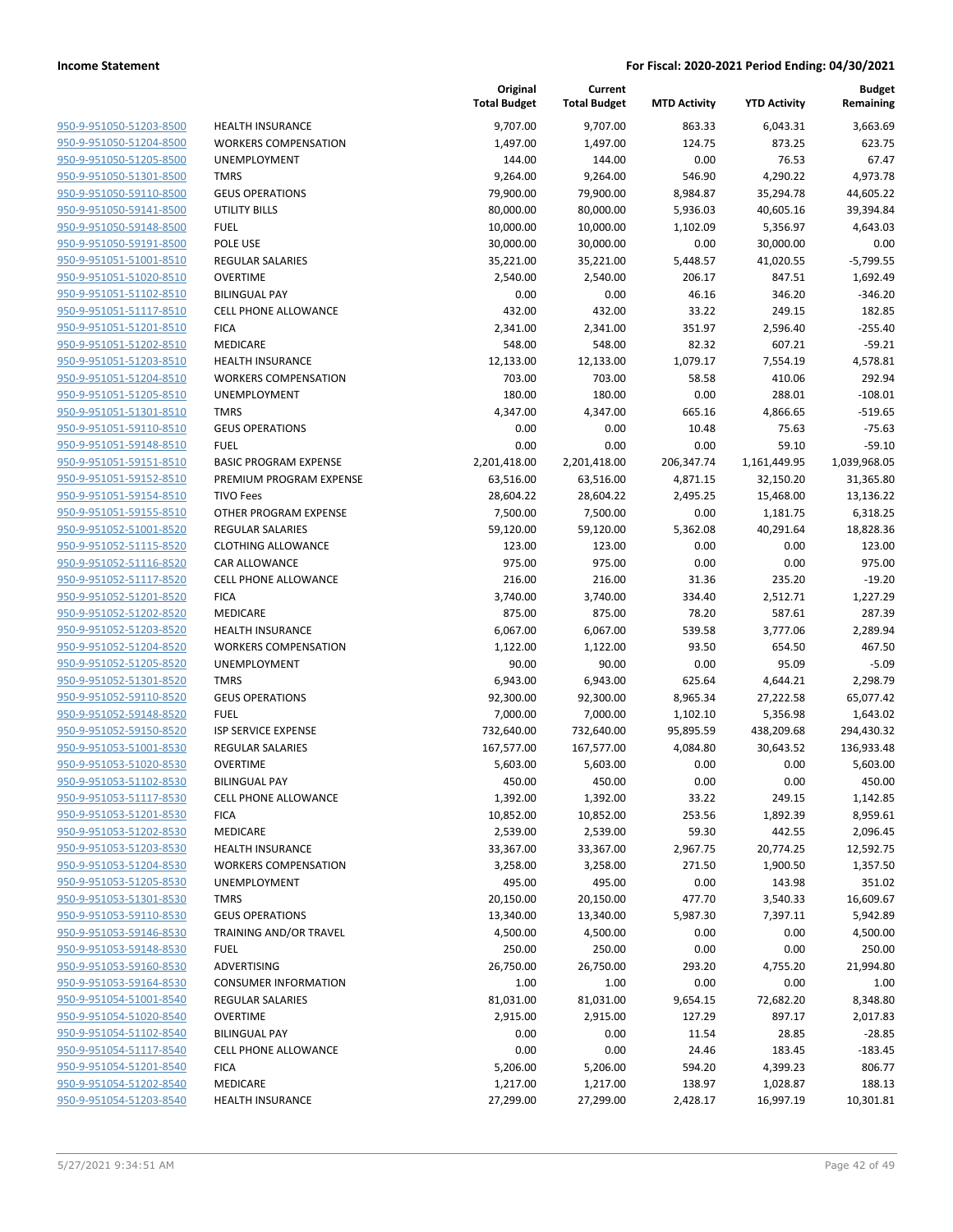| 950-9-951054-51204-8540        |  |
|--------------------------------|--|
| 950-9-951054-51205-8540        |  |
| 950-9-951054-51301-8540        |  |
| 950-9-951054-59110-8540        |  |
| 950-9-951055-51001-8550        |  |
|                                |  |
| <u>950-9-951055-51020-8550</u> |  |
| 950-9-951055-51115-8550        |  |
| 950-9-951055-51116-8550        |  |
| 950-9-951055-51117-8550        |  |
| 950-9-951055-51201-8550        |  |
| 950-9-951055-51202-8550        |  |
| 950-9-951055-51203-8550        |  |
| 950-9-951055-51204-8550        |  |
| 950-9-951055-51205-8550        |  |
| 950-9-951055-51301-8550        |  |
| 950-9-951055-59110-8550        |  |
| 950-9-951055-59112-8550        |  |
| 950-9-951055-59158-8550        |  |
| 950-9-951060-51001-8600        |  |
|                                |  |
| <u>950-9-951060-51010-8600</u> |  |
| 950-9-951060-51020-8600        |  |
| 950-9-951060-51115-8600        |  |
| 950-9-951060-51116-8600        |  |
| 950-9-951060-51117-8600        |  |
| <u>950-9-951060-51201-8600</u> |  |
| 950-9-951060-51202-8600        |  |
| 950-9-951060-51203-8600        |  |
| 950-9-951060-51204-8600        |  |
| 950-9-951060-51205-8600        |  |
| <u>950-9-951060-51301-8600</u> |  |
| 950-9-951060-59201-8600        |  |
| 950-9-951060-59205-8600        |  |
| 950-9-951060-59231-8600        |  |
|                                |  |
| 950-9-951060-59235-8600        |  |
| <u>950-9-951061-51001-8610</u> |  |
| <u>950-9-951061-51020-8610</u> |  |
| 950-9-951061-51115-8610        |  |
| 950-9-951061-51116-8610        |  |
| 950-9-951061-51117-8610        |  |
| 950-9-951061-51201-8610        |  |
| 950-9-951061-51202-8610        |  |
| <u>950-9-951061-51203-8610</u> |  |
| 950-9-951061-51204-8610        |  |
| 950-9-951061-51205-8610        |  |
| 950-9-951061-51301-8610        |  |
| 950-9-951061-59205-8610        |  |
| 950-9-951061-59233-8610        |  |
| 950-9-951090-59510-9900        |  |
|                                |  |
| 950-9-951090-59511-9900        |  |
| <u>950-9-951090-59512-9900</u> |  |
| 950-9-951090-59591-9900        |  |
| 950-9-951090-59592-9900        |  |
| 950-9-951091-51001-9958        |  |
| 950-9-951091-51020-9958        |  |
| 950-9-951091-51201-9958        |  |
| 950-9-951091-51202-9958        |  |
| 950-9-951091-51205-9958        |  |
| 950-9-951091-51301-9958        |  |
| 950-9-970000-59720-9705        |  |
|                                |  |
|                                |  |

|                         |                                      | Original<br><b>Total Budget</b> | Current<br><b>Total Budget</b> | <b>MTD Activity</b> | <b>YTD Activity</b> | <b>Budget</b><br>Remaining |
|-------------------------|--------------------------------------|---------------------------------|--------------------------------|---------------------|---------------------|----------------------------|
| 950-9-951054-51204-8540 | <b>WORKERS COMPENSATION</b>          | 1,562.00                        | 1,562.00                       | 130.17              | 911.19              | 650.81                     |
| 950-9-951054-51205-8540 | UNEMPLOYMENT                         | 405.00                          | 405.00                         | 12.42               | 418.22              | $-13.22$                   |
| 950-9-951054-51301-8540 | <b>TMRS</b>                          | 9,664.00                        | 9,664.00                       | 1,138.84            | 8,457.60            | 1,206.40                   |
| 950-9-951054-59110-8540 | <b>GEUS OPERATIONS</b>               | 7,000.00                        | 7,000.00                       | 799.95              | 2,177.28            | 4,822.72                   |
| 950-9-951055-51001-8550 | REGULAR SALARIES                     | 102,180.00                      | 102,180.00                     | 11,265.27           | 100,409.92          | 1,770.08                   |
| 950-9-951055-51020-8550 | <b>OVERTIME</b>                      | 2,045.00                        | 2,045.00                       | 257.39              | 2,695.65            | $-650.65$                  |
| 950-9-951055-51115-8550 | <b>CLOTHING ALLOWANCE</b>            | 42.00                           | 42.00                          | 0.00                | 83.12               | $-41.12$                   |
| 950-9-951055-51116-8550 | CAR ALLOWANCE                        | 1,400.00                        | 1,400.00                       | 0.00                | 0.00                | 1,400.00                   |
| 950-9-951055-51117-8550 | CELL PHONE ALLOWANCE                 | 287.00                          | 287.00                         | 46.56               | 349.20              | $-62.20$                   |
| 950-9-951055-51201-8550 | <b>FICA</b>                          | 5,624.00                        | 5,624.00                       | 717.29              | 5,821.04            | $-197.04$                  |
| 950-9-951055-51202-8550 | MEDICARE                             | 1,539.00                        | 1,539.00                       | 167.75              | 1,498.03            | 40.97                      |
| 950-9-951055-51203-8550 | <b>HEALTH INSURANCE</b>              | 16,382.00                       | 16,382.00                      | 1,457.33            | 10,201.31           | 6,180.69                   |
| 950-9-951055-51204-8550 | <b>WORKERS COMPENSATION</b>          | 1,970.00                        | 1,970.00                       | 164.17              | 1,149.19            | 820.81                     |
| 950-9-951055-51205-8550 | UNEMPLOYMENT                         | 238.00                          | 238.00                         | 0.00                | 387.14              | $-149.14$                  |
| 950-9-951055-51301-8550 | <b>TMRS</b>                          | 12,195.00                       | 12,195.00                      | 1,342.03            | 11,921.42           | 273.58                     |
| 950-9-951055-59110-8550 | <b>GEUS OPERATIONS</b>               | 9,100.00                        | 9,100.00                       | 647.03              | 2,926.42            | 6,173.58                   |
| 950-9-951055-59112-8550 | <b>SAFETY</b>                        | 2,138.00                        | 2,138.00                       | 1,569.60            | 1,756.60            | 381.40                     |
| 950-9-951055-59158-8550 | C/I BILLING                          | 44,500.00                       | 44,500.00                      | 0.00                | 43,127.41           | 1,372.59                   |
| 950-9-951060-51001-8600 | REGULAR SALARIES                     | 209,071.00                      | 209,071.00                     | 19,846.59           | 139,237.65          | 69,833.35                  |
| 950-9-951060-51010-8600 | PART TIME REGULAR                    | 17,599.00                       | 17,599.00                      | 0.00                | 0.00                | 17,599.00                  |
| 950-9-951060-51020-8600 | <b>OVERTIME</b>                      | 12,302.00                       | 12,302.00                      | 551.47              | 4,703.14            | 7,598.86                   |
| 950-9-951060-51115-8600 | <b>CLOTHING ALLOWANCE</b>            | 2,079.00                        | 2,079.00                       | 0.00                | 2,578.49            | $-499.49$                  |
| 950-9-951060-51116-8600 | CAR ALLOWANCE                        | 1,950.00                        | 1,950.00                       | 450.00              | 3,000.00            | $-1,050.00$                |
| 950-9-951060-51117-8600 | <b>CELL PHONE ALLOWANCE</b>          | 1,608.00                        | 1,608.00                       | 132.92              | 955.35              | 652.65                     |
| 950-9-951060-51201-8600 | <b>FICA</b>                          | 15,019.00                       | 15,019.00                      | 1,225.31            | 8,235.35            | 6,783.65                   |
| 950-9-951060-51202-8600 | MEDICARE                             | 3,514.00                        | 3,514.00                       | 286.56              | 1,926.00            | 1,588.00                   |
| 950-9-951060-51203-8600 | <b>HEALTH INSURANCE</b>              | 52,171.00                       | 52,171.00                      | 4,640.33            | 32,482.31           | 19,688.69                  |
| 950-9-951060-51204-8600 | <b>WORKERS COMPENSATION</b>          | 5,232.00                        | 5,232.00                       | 436.00              | 3,052.00            | 2,180.00                   |
| 950-9-951060-51205-8600 | UNEMPLOYMENT                         | 822.00                          | 822.00                         | 10.83               | 645.94              | 176.06                     |
| 950-9-951060-51301-8600 | <b>TMRS</b>                          | 27,892.00                       | 27,892.00                      | 2,354.14            | 16,453.51           | 11,438.49                  |
| 950-9-951060-59201-8600 | <b>BUILDINGS MAINTENANCE</b>         | 24,850.00                       | 24,850.00                      | 572.50              | 16,097.94           | 8,752.06                   |
| 950-9-951060-59205-8600 | <b>EQUIPMENT MAINTENANCE</b>         | 10,000.00                       | 10,000.00                      | 396.10              | 11,175.29           | $-1,175.29$                |
| 950-9-951060-59231-8600 | <b>CABLE PLANT MAINTENANCE</b>       | 22,500.00                       | 22,500.00                      | 746.40              | 1,907.01            | 20,592.99                  |
| 950-9-951060-59235-8600 | FIBER OPTICS PLANT MAINTENANCE       | 20,000.00                       | 20,000.00                      | 0.00                | 35,520.50           | $-15,520.50$               |
| 950-9-951061-51001-8610 | <b>REGULAR SALARIES</b>              | 209,071.00                      | 209,071.00                     | 19,846.51           | 139,237.43          | 69,833.57                  |
| 950-9-951061-51020-8610 | <b>OVERTIME</b>                      | 12,302.00                       | 12,302.00                      | 551.04              | 4,699.84            | 7,602.16                   |
| 950-9-951061-51115-8610 | <b>CLOTHING ALLOWANCE</b>            | 2,079.00                        | 2,079.00                       | 0.00                | 2,003.18            | 75.82                      |
| 950-9-951061-51116-8610 | <b>CAR ALLOWANCE</b>                 | 1,950.00                        | 1,950.00                       | 0.00                | 0.00                | 1,950.00                   |
| 950-9-951061-51117-8610 | CELL PHONE ALLOWANCE                 | 1,416.00                        | 1,416.00                       | 132.84              | 954.80              | 461.20                     |
| 950-9-951061-51201-8610 | <b>FICA</b>                          | 13,928.00                       | 13,928.00                      | 1,252.79            | 8,739.78            | 5,188.22                   |
| 950-9-951061-51202-8610 | MEDICARE                             | 3,259.00                        | 3,259.00                       | 293.00              | 2,043.98            | 1,215.02                   |
| 950-9-951061-51203-8610 | <b>HEALTH INSURANCE</b>              | 44,895.00                       | 44,895.00                      | 3,993.00            | 27,951.00           | 16,944.00                  |
| 950-9-951061-51204-8610 | <b>WORKERS COMPENSATION</b>          | 4,315.00                        | 4,315.00                       | 359.58              | 2,517.06            | 1,797.94                   |
| 950-9-951061-51205-8610 | <b>UNEMPLOYMENT</b>                  | 642.00                          | 642.00                         | 10.83               | 570.60              | 71.40                      |
| 950-9-951061-51301-8610 | <b>TMRS</b>                          | 25,866.00                       | 25,866.00                      | 2,301.87            | 16,108.49           | 9,757.51                   |
| 950-9-951061-59205-8610 | <b>EQUIPMENT MAINTENANCE</b>         | 100.00                          | 100.00                         | 0.00                | 0.00                | 100.00                     |
| 950-9-951061-59233-8610 | <b>INTERNET PLANT MAINTENANCE</b>    | 6,000.00                        | 6,000.00                       | 0.00                | 0.00                | 6,000.00                   |
| 950-9-951090-59510-9900 | HEADEND, TRUNK & DISTRIBUTION SYSTEM | 100,000.00                      | 100,000.00                     | 5,142.70            | 29,227.78           | 70,772.22                  |
| 950-9-951090-59511-9900 | <b>HEADEND EQUIPMENT</b>             | 80,000.00                       | 80,000.00                      | 5,479.96            | 5,479.96            | 74,520.04                  |
| 950-9-951090-59512-9900 | <b>DROPS</b>                         | 100,000.00                      | 100,000.00                     | 18,888.99           | 98,170.52           | 1,829.48                   |
| 950-9-951090-59591-9900 | FURNITURE & OFFICE EQUIPMENT         | 0.00                            | 0.00                           | 0.00                | 4,242.40            | $-4,242.40$                |
| 950-9-951090-59592-9900 | <b>TRANSPORTATION EQUIPMENT</b>      | 30,000.00                       | 30,000.00                      | 0.00                | 29,301.76           | 698.24                     |
| 950-9-951091-51001-9958 | <b>REGULAR SALARIES</b>              | 41,429.00                       | 41,429.00                      | 2,231.92            | 16,695.72           | 24,733.28                  |
| 950-9-951091-51020-9958 | <b>OVERTIME</b>                      | 4,344.00                        | 4,344.00                       | 52.22               | 1,186.48            | 3,157.52                   |
| 950-9-951091-51201-9958 | <b>FICA</b>                          | 2,861.00                        | 2,861.00                       | 142.85              | 1,117.93            | 1,743.07                   |
| 950-9-951091-51202-9958 | MEDICARE                             | 669.00                          | 669.00                         | 33.41               | 261.46              | 407.54                     |
| 950-9-951091-51205-9958 | UNEMPLOYMENT                         | 156.00                          | 156.00                         | 0.00                | 79.18               | 76.82                      |
| 950-9-951091-51301-9958 | <b>TMRS</b>                          | 5,306.00                        | 5,306.00                       | 267.29              | 2,066.05            | 3,239.95                   |
| 950-9-970000-59720-9705 | <b>CREDIT CARD &amp; BANK FEES</b>   | 10,000.00                       | 10,000.00                      | 1,630.36            | 10,642.51           | $-642.51$                  |
|                         |                                      |                                 |                                |                     |                     |                            |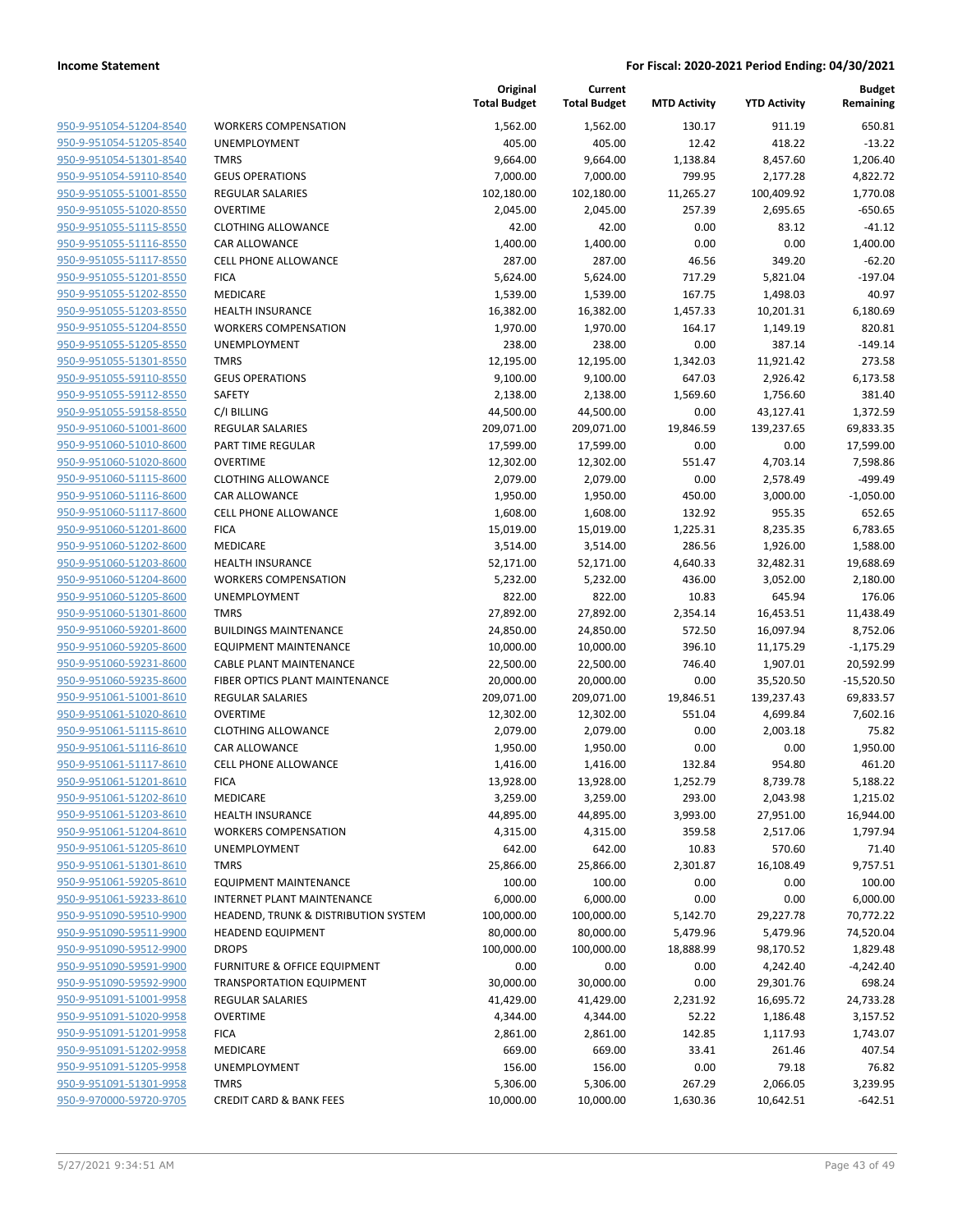|                         |                                                 | Original<br><b>Total Budget</b> | Current<br><b>Total Budget</b> | <b>MTD Activity</b> | <b>YTD Activity</b> | <b>Budget</b><br>Remaining |
|-------------------------|-------------------------------------------------|---------------------------------|--------------------------------|---------------------|---------------------|----------------------------|
| 950-9-970000-59730-9250 | <b>INVENTORY LOSS/GAIN</b>                      | 1,000.00                        | 1,000.00                       | 0.00                | $-14.16$            | 1,014.16                   |
| 950-9-970000-59734-4210 | ASSET DISPOSAL LOSSES/GAINS                     | 1,000.00                        | 1,000.00                       | 0.00                | 0.00                | 1,000.00                   |
| 950-9-970000-59750-9260 | <b>ACCRUED PTO PAY</b>                          | 5,000.00                        | 5,000.00                       | 0.00                | 356.40              | 4,643.60                   |
| 950-9-970000-59770-9970 | <b>CONTINGENCY</b>                              | 50,000.00                       | 50,000.00                      | 0.00                | 19.52               | 49,980.48                  |
| 950-9-970000-59771-9970 | PAYROLL CONTINGENCY                             | 10,000.00                       | 10,000.00                      | 0.00                | 0.00                | 10,000.00                  |
| 950-9-970000-59780-9240 | PROPERTY INSURANCE                              | 16,670.00                       | 16,670.00                      | 0.00                | 9,427.80            | 7,242.20                   |
| 950-9-970000-59781-9250 | <b>LIABILITY INSURANCE</b>                      | 14,872.00                       | 14,872.00                      | 0.00                | 12,169.55           | 2,702.45                   |
| 950-9-990000-59901-9270 | TRANSFER to COG - FRANCHISE FEES                | 284,100.00                      | 284,100.00                     | 0.00                | 70,990.28           | 213,109.72                 |
| 950-9-990000-59902-9200 | TRANSFER to COG - ADMIN EXPENSES                | 58,987.00                       | 58,987.00                      | 4,915.58            | 29,493.48           | 29,493.52                  |
| 950-9-990000-59903-4082 | TRANSFER to COG - PILOT                         | 39,824.00                       | 39,824.00                      | 0.00                | 39,824.00           | 0.00                       |
| 950-9-990000-59926-9330 | TRANSFER to COG - GARAGE                        | 13,450.00                       | 13,450.00                      | 1,120.83            | 7,845.81            | 5,604.19                   |
| 950-9-990000-59927-9200 | TRANSFER to COG - INSURANCE                     | 3,047.00                        | 3,047.00                       | 253.92              | 1,777.44            | 1,269.56                   |
| 950-9-990000-59928-9200 | XFER to COG - IT                                | 25,995.00                       | 25,995.00                      | 2,166.25            | 15,163.75           | 10,831.25                  |
| 950-9-990000-59930-9270 | <b>TRANSFER to GBOD</b>                         | 56,800.00                       | 56,800.00                      | 0.00                | 14,198.06           | 42,601.94                  |
| 950-9-990000-59954-8559 | <b>TRANSFER TO 910 - BILLING</b>                | 52,407.00                       | 52,407.00                      | 4,367.25            | 30,570.75           | 21,836.25                  |
| 950-9-990000-59955-8559 | TRANSFER TO 910 - CASHIERING                    | 78,121.00                       | 78,121.00                      | 6,510.08            | 45,570.56           | 32,550.44                  |
|                         | <b>Expense Total:</b>                           | 6,042,897.22                    | 6,042,897.22                   | 518,031.88          | 3,276,952.41        | 2,765,944.81               |
|                         | Fund: 950 - CABLE / INTERNET Surplus (Deficit): | 351,837.78                      | 351,837.78                     | $-18,288.75$        | 622,130.40          |                            |
|                         | <b>Total Surplus (Deficit):</b>                 | $-1,962,159.45$                 | $-2,054,111.45$                | 215.946.34          | $-20,921,636.16$    |                            |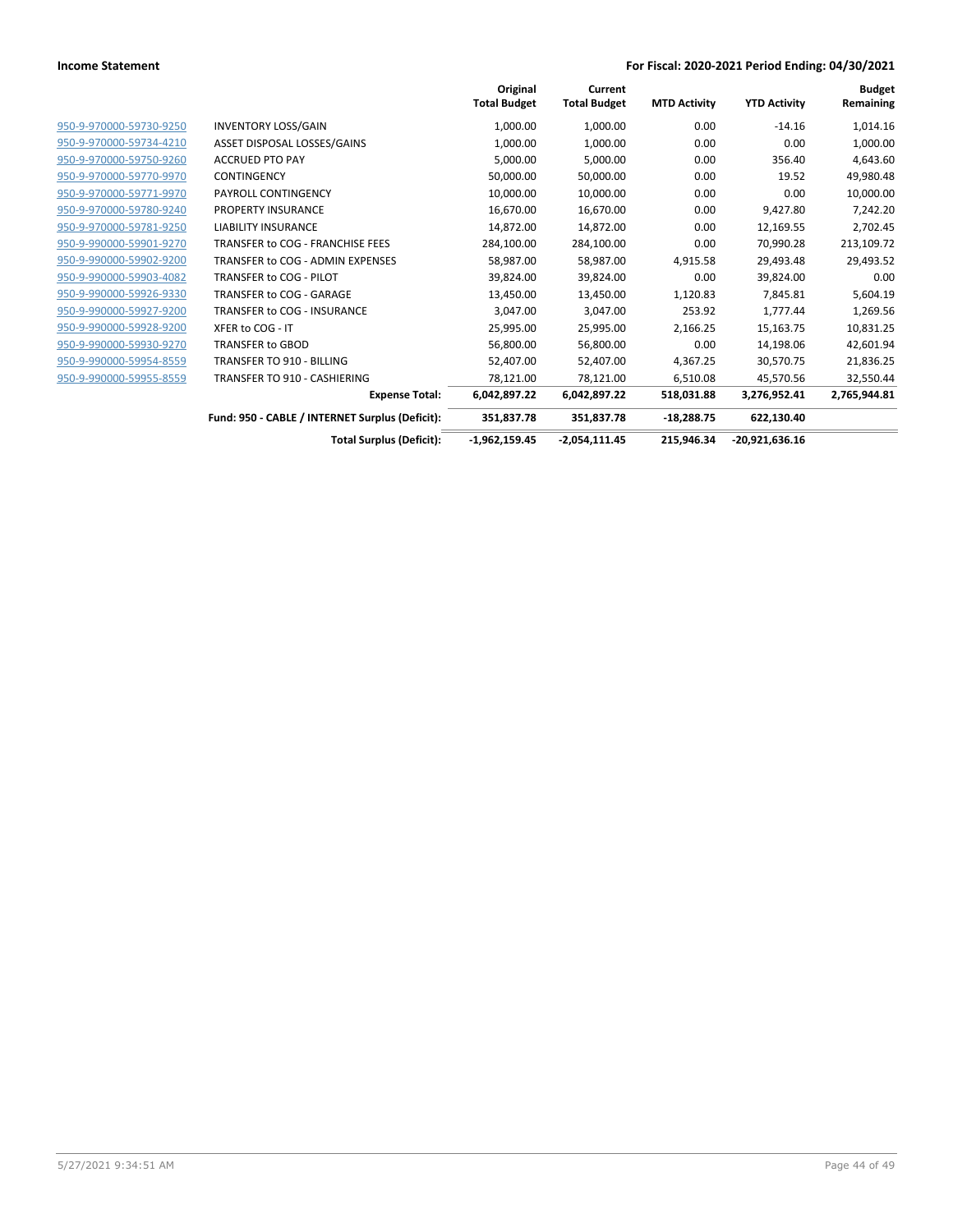## **Group Summary**

| <b>Account Type</b>                                                       | Original<br><b>Total Budget</b> | Current<br><b>Total Budget</b> | <b>MTD Activity</b> | <b>YTD Activity</b> | <b>Budget</b><br>Remaining |
|---------------------------------------------------------------------------|---------------------------------|--------------------------------|---------------------|---------------------|----------------------------|
| Fund: 100 - GENERAL FUND                                                  |                                 |                                |                     |                     |                            |
| Revenue                                                                   | 26,174,095.00                   | 26,174,095.00                  | 1,218,326.76        | 20,363,369.36       | 5,810,725.64               |
| Expense                                                                   | 27,648,157.04                   | 27,621,157.04                  | 2,109,225.03        | 15,872,515.11       | 11,748,641.93              |
| Fund: 100 - GENERAL FUND Surplus (Deficit):                               | $-1,474,062.04$                 | $-1,447,062.04$                | -890,898.27         | 4,490,854.25        | -5,937,916.29              |
| <b>Fund: 101 - MUNICIPAL COURT BUILDING SECURITY FEES</b>                 |                                 |                                |                     |                     |                            |
| Revenue                                                                   | 0.00                            | 0.00                           | 641.77              | 3,641.35            | $-3,641.35$                |
| Expense                                                                   | 0.00                            | 0.00                           | 1.50                | 9.00                | $-9.00$                    |
| Fund: 101 - MUNICIPAL COURT BUILDING SECURITY FEES Surplus (Deficit):     | 0.00                            | 0.00                           | 640.27              | 3,632.35            | $-3,632.35$                |
| Fund: 102 - MUNICIPAL COURT TECH FUND                                     |                                 |                                |                     |                     |                            |
| Revenue                                                                   | 0.00                            | 0.00                           | 566.55              | 3,149.57            | $-3,149.57$                |
| Expense                                                                   | 0.00                            | 0.00                           | 84.96               | 90.20               | $-90.20$                   |
| Fund: 102 - MUNICIPAL COURT TECH FUND Surplus (Deficit):                  | 0.00                            | 0.00                           | 481.59              | 3,059.37            | $-3,059.37$                |
| Fund: 103 - MUNICIPAL COURT CHILD SAFETY FUND                             |                                 |                                |                     |                     |                            |
| Revenue                                                                   | 30,887.00                       | 30,887.00                      | 10,105.01           | 16,317.20           | 14,569.80                  |
| Expense                                                                   | 25,050.00                       | 25,050.00                      | 0.16                | 6,158.78            | 18,891.22                  |
| Fund: 103 - MUNICIPAL COURT CHILD SAFETY FUND Surplus (Deficit):          | 5,837.00                        | 5,837.00                       | 10,104.85           | 10,158.42           | $-4,321.42$                |
| <b>Fund: 111 - RECREATION ACTIVITIES FUND</b>                             |                                 |                                |                     |                     |                            |
| Revenue                                                                   | 237,930.00                      | 237,930.00                     | 19,755.54           | 84,895.20           | 153,034.80                 |
| Expense                                                                   | 249,194.02                      | 249,194.02                     | 9,208.75            | 56,537.04           | 192,656.98                 |
| Fund: 111 - RECREATION ACTIVITIES FUND Surplus (Deficit):                 | $-11,264.02$                    | $-11,264.02$                   | 10,546.79           | 28,358.16           | -39,622.18                 |
| <b>Fund: 112 - GUN RANGE FUND</b>                                         |                                 |                                |                     |                     |                            |
| Revenue                                                                   | 1,316.00                        | 1,316.00                       | 180.27              | 830.79              | 485.21                     |
| Expense                                                                   | 1,300.00                        | 1,300.00                       | 190.03              | 704.91              | 595.09                     |
| Fund: 112 - GUN RANGE FUND Surplus (Deficit):                             | 16.00                           | 16.00                          | $-9.76$             | 125.88              | $-109.88$                  |
| Fund: 113 - HOTEL / MOTEL OCCUPANCY TAX FUND                              |                                 |                                |                     |                     |                            |
| Revenue                                                                   | 490,107.00                      | 490,107.00                     | 60,220.54           | 329,327.39          | 160,779.61                 |
| Expense                                                                   | 521,382.80                      | 521,382.80                     | 35,804.50           | 258,208.04          | 263,174.76                 |
| Fund: 113 - HOTEL / MOTEL OCCUPANCY TAX FUND Surplus (Deficit):           | -31,275.80                      | -31,275.80                     | 24,416.04           | 71,119.35           | -102,395.15                |
| Fund: 114 - VENUE MANAGEMENT FUND                                         |                                 |                                |                     |                     |                            |
| Revenue                                                                   | 116,017.00                      | 116,017.00                     | 3,117.50            | 29,909.64           | 86,107.36                  |
| Expense                                                                   | 200,266.69                      | 200,266.69                     | 33,788.42           | 110,405.64          | 89,861.05                  |
| Fund: 114 - VENUE MANAGEMENT FUND Surplus (Deficit):                      | -84,249.69                      | -84,249.69                     | -30,670.92          | $-80,496.00$        | $-3,753.69$                |
| <b>Fund: 123 - PTRAIN - POLICE REIMBURSEMENT GRANTS &amp; CONT EDUCAT</b> |                                 |                                |                     |                     |                            |
| Revenue                                                                   | 0.00                            | 0.00                           | 1.94                | 3,153.86            | $-3,153.86$                |
| Expense                                                                   | 0.00                            | 0.00                           | 60.18               | 1,750.87            | $-1,750.87$                |
| Fund: 123 - PTRAIN - POLICE REIMBURSEMENT GRANTS & CONT EDUCAT Surp       | 0.00                            | 0.00                           | $-58.24$            | 1,402.99            | $-1,402.99$                |
| Fund: 124 - FIRE HAZMAT GRANT                                             |                                 |                                |                     |                     |                            |
| Expense                                                                   | 0.00                            | 0.00                           | 0.02                | 0.12                | $-0.12$                    |
| Fund: 124 - FIRE HAZMAT GRANT Total:                                      | 0.00                            | 0.00                           | 0.02                | 0.12                | $-0.12$                    |
| Fund: 140 - DEBT SERVICE FUND                                             |                                 |                                |                     |                     |                            |
| Revenue                                                                   | 6,776,144.00                    | 6,776,144.00                   | 163,570.18          | 6,050,669.49        | 725,474.51                 |
| Expense                                                                   | 6,811,884.00                    | 6,811,884.00                   | 9,862.96            | 6,194,022.79        | 617,861.21                 |
| Fund: 140 - DEBT SERVICE FUND Surplus (Deficit):                          | -35,740.00                      | $-35,740.00$                   | 153,707.22          | -143,353.30         | 107,613.30                 |
| Fund: 160 - GENERAL CAPITAL IMPROVEMENT FUND                              |                                 |                                |                     |                     |                            |
| Revenue                                                                   | 2,616,006.00                    | 2,616,006.00                   | 211,157.77          | 1,492,809.60        | 1,123,196.40               |
| Expense                                                                   | 2,525,998.00                    | 2,552,998.00                   | 235,890.80          | 6,315,362.04        | -3,762,364.04              |
| Fund: 160 - GENERAL CAPITAL IMPROVEMENT FUND Surplus (Deficit):           | 90,008.00                       | 63,008.00                      | $-24,733.03$        | -4,822,552.44       | 4,885,560.44               |
| Fund: 161 - STREET CONSTRUCTION FUND                                      |                                 |                                |                     |                     |                            |
| Revenue                                                                   | 10,000.00                       | 10,000.00                      | 0.00                | 79.94               | 9,920.06                   |
| Expense                                                                   | 400.00                          | 400.00                         | 4,564.87            | 1,082,354.17        | $-1,081,954.17$            |
| Fund: 161 - STREET CONSTRUCTION FUND Surplus (Deficit):                   | 9,600.00                        | 9,600.00                       | -4,564.87           | -1,082,274.23       | 1,091,874.23               |
| Fund: 164 - 2013 CO CAPITAL FUND                                          |                                 |                                |                     |                     |                            |
| Revenue                                                                   | 275.00                          | 275.00                         | 7.45                | 23.70               | 251.30                     |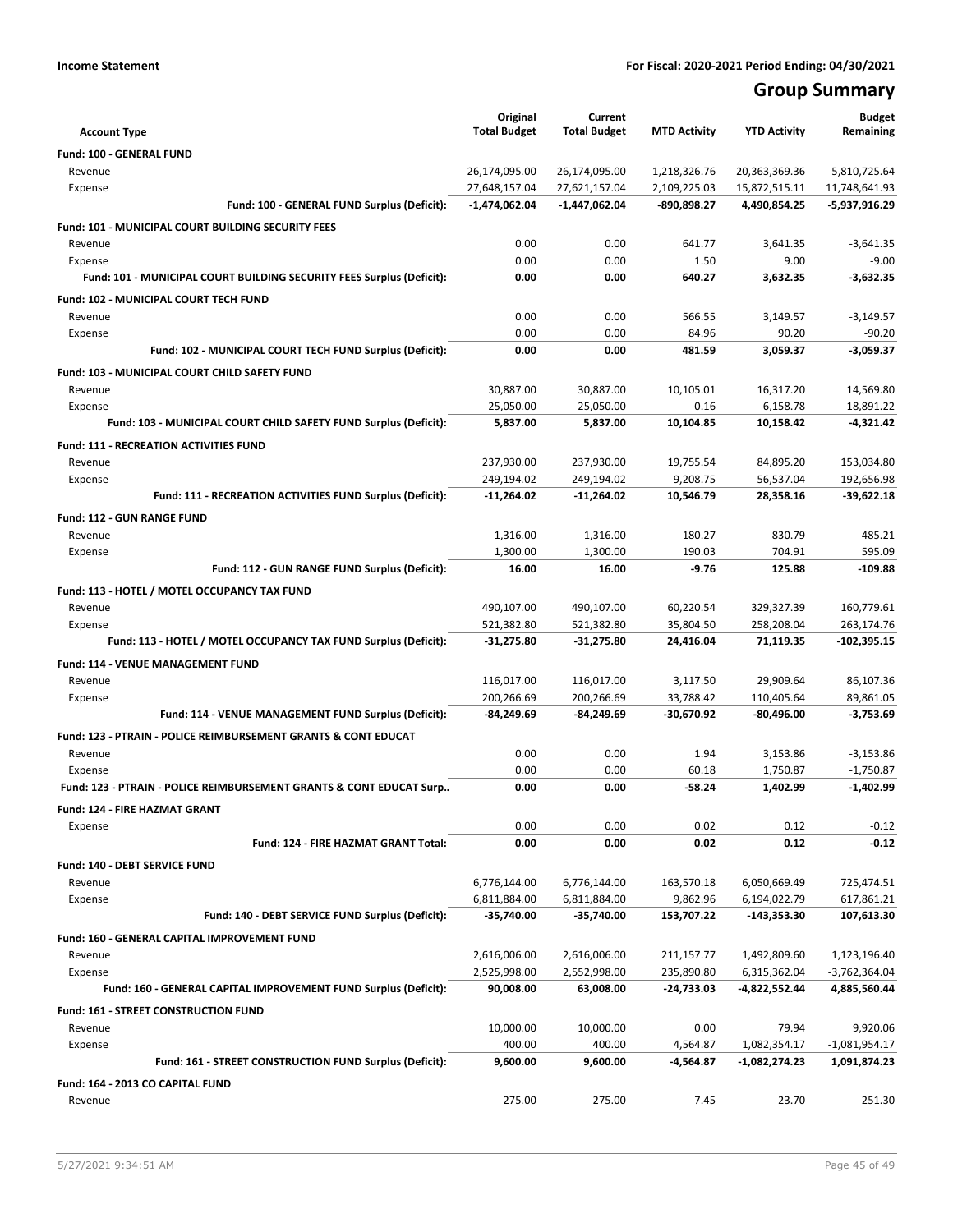|                                                            | Original            | Current             |                     |                     | <b>Budget</b> |
|------------------------------------------------------------|---------------------|---------------------|---------------------|---------------------|---------------|
| <b>Account Type</b>                                        | <b>Total Budget</b> | <b>Total Budget</b> | <b>MTD Activity</b> | <b>YTD Activity</b> | Remaining     |
| Expense                                                    | 15.00               | 15.00               | 0.68                | 4.13                | 10.87         |
| Fund: 164 - 2013 CO CAPITAL FUND Surplus (Deficit):        | 260.00              | 260.00              | 6.77                | 19.57               | 240.43        |
| Fund: 165 - 2014 GO FUND                                   |                     |                     |                     |                     |               |
| Revenue                                                    | 10.000.00           | 10,000.00           | 32.99               | 355.54              | 9,644.46      |
| Fund: 165 - 2014 GO FUND Total:                            | 10,000.00           | 10,000.00           | 32.99               | 355.54              | 9,644.46      |
| Fund: 171 - MAIN STREET SPECIAL REVENUE                    |                     |                     |                     |                     |               |
| Revenue                                                    | 0.00                | 0.00                | 136,164.24          | 185,552.34          | $-185,552.34$ |
| Expense                                                    | 0.00                | 0.00                | 0.00                | 85,545.57           | $-85,545.57$  |
| Fund: 171 - MAIN STREET SPECIAL REVENUE Surplus (Deficit): | 0.00                | 0.00                | 136,164.24          | 100,006.77          | $-100,006.77$ |
| <b>Fund: 172 - MINOR GRANTS FUND</b>                       |                     |                     |                     |                     |               |
| Revenue                                                    | 0.00                | 0.00                | 1,000.00            | 5,000.00            | $-5,000.00$   |
| Expense                                                    | 0.00                | 0.00                | 0.00                | 100.00              | $-100.00$     |
| Fund: 172 - MINOR GRANTS FUND Surplus (Deficit):           | 0.00                | 0.00                | 1,000.00            | 4,900.00            | $-4,900.00$   |
| Fund: 200 - WATER / WASTEWATER FUND                        |                     |                     |                     |                     |               |
| Revenue                                                    | 14,455,296.00       | 14,890,546.00       | 1,225,033.52        | 8,122,836.99        | 6,767,709.01  |
| Expense                                                    | 14,254,657.13       | 14,687,282.13       | 786,295.52          | 8,471,454.25        | 6,215,827.88  |
| Fund: 200 - WATER / WASTEWATER FUND Surplus (Deficit):     | 200,638.87          | 203,263.87          | 438,738.00          | -348,617.26         | 551,881.13    |
| <b>Fund: 210 - WATER IMPACT FEES</b>                       |                     |                     |                     |                     |               |
| Expense                                                    | 0.00                | 0.00                | 0.00                | 217.72              | $-217.72$     |
| Fund: 210 - WATER IMPACT FEES Total:                       | 0.00                | 0.00                | 0.00                | 217.72              | $-217.72$     |
| Fund: 216 - UTILIITY CIP FUND                              |                     |                     |                     |                     |               |
| Revenue                                                    | 606,649.00          | 606,649.00          | 41,541.54           | 280,558.22          | 326,090.78    |
| Expense                                                    | 446,649.00          | 449,274.00          | 7,916.64            | 191,084.88          | 258,189.12    |
| Fund: 216 - UTILIITY CIP FUND Surplus (Deficit):           | 160,000.00          | 157,375.00          | 33,624.90           | 89,473.34           | 67,901.66     |
| <b>Fund: 217 - WASTEWATER RECLAMATION FUND</b>             |                     |                     |                     |                     |               |
| Revenue                                                    | 7,950.00            | 7,950.00            | 32.00               | 344.90              | 7,605.10      |
| Expense                                                    | 0.00                | 0.00                | 0.00                | 49,984.00           | -49,984.00    |
| Fund: 217 - WASTEWATER RECLAMATION FUND Surplus (Deficit): | 7,950.00            | 7,950.00            | 32.00               | -49,639.10          | 57,589.10     |
| Fund: 300 - AIRPORT FUND                                   |                     |                     |                     |                     |               |
| Revenue                                                    | 720,583.00          | 720,583.00          | 63,821.58           | 539,607.65          | 180,975.35    |
| Expense                                                    | 1,672,234.14        | 1,672,234.14        | 144,467.28          | 967,910.32          | 704,323.82    |
| Fund: 300 - AIRPORT FUND Surplus (Deficit):                | $-951,651.14$       | -951,651.14         | $-80,645.70$        | -428,302.67         | $-523,348.47$ |
| Fund: 320 - AIRPORT TXDOT GRANT                            |                     |                     |                     |                     |               |
| Revenue                                                    | 0.00                | 0.00                | 0.00                | 200,000.00          | $-200,000.00$ |
| Fund: 320 - AIRPORT TXDOT GRANT Total:                     | 0.00                | 0.00                | 0.00                | 200,000.00          | $-200,000.00$ |
| <b>Fund: 360 - AIRPORT CAPITAL FUND</b>                    |                     |                     |                     |                     |               |
| Revenue                                                    | 1,595,850.00        | 1,595,850.00        | 127,005.31          | 880,970.06          | 714,879.94    |
| Expense                                                    | 2,220,652.00        | 2,220,652.00        | 182.43              | 1,046.22            | 2,219,605.78  |
| Fund: 360 - AIRPORT CAPITAL FUND Surplus (Deficit):        | -624,802.00         | $-624,802.00$       | 126,822.88          | 879,923.84          | -1,504,725.84 |
| Fund: 362 - AIRPORT FBO FUEL                               |                     |                     |                     |                     |               |
| Revenue                                                    | 409,650.00          | 409,650.00          | 52,748.80           | 242,342.69          | 167,307.31    |
| Expense                                                    | 0.00                | 0.00                | 48,565.05           | 139,013.86          | $-139,013.86$ |
| Fund: 362 - AIRPORT FBO FUEL Surplus (Deficit):            | 409,650.00          | 409,650.00          | 4,183.75            | 103,328.83          | 306,321.17    |
| Fund: 400 - GOLF FUND                                      |                     |                     |                     |                     |               |
| Revenue                                                    | 191,588.00          | 191,588.00          | 21,175.29           | 107,242.37          | 84,345.63     |
| Expense                                                    | 246,068.81          | 246,068.81          | 19,862.38           | 131,549.76          | 114,519.05    |
| Fund: 400 - GOLF FUND Surplus (Deficit):                   | $-54,480.81$        | -54,480.81          | 1,312.91            | -24,307.39          | $-30,173.42$  |
| <b>Fund: 500 - SANITATION FUND</b>                         |                     |                     |                     |                     |               |
| Revenue                                                    | 4,980,495.00        | 4,980,495.00        | 428,569.85          | 2,908,433.45        | 2,072,061.55  |
| Expense<br>Fund: 500 - SANITATION FUND Surplus (Deficit):  | 5,527,391.08        | 5,619,343.08        | 70,962.19           | 2,431,428.54        | 3,187,914.54  |
|                                                            | -546,896.08         | -638,848.08         | 357,607.66          | 477,004.91          | -1,115,852.99 |
| Fund: 601 - CENTRAL SERVICE FUND                           |                     |                     |                     |                     |               |
| Revenue                                                    | 940,414.00          | 940,414.00          | 78,367.82           | 548,574.74          | 391,839.26    |
| Expense                                                    | 1,040,226.62        | 1,040,226.62        | 99,239.11           | 645,011.86          | 395,214.76    |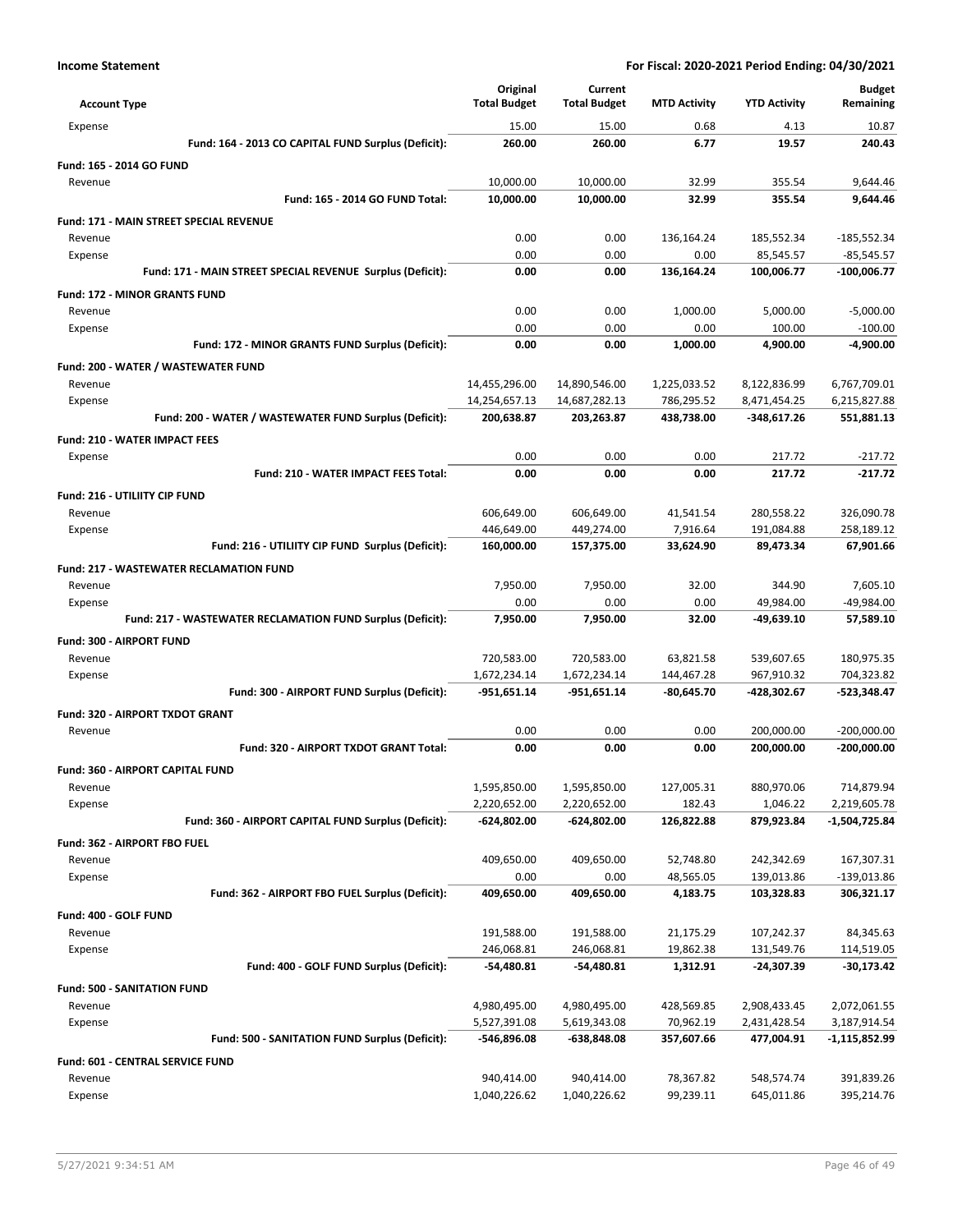| <b>Account Type</b>                                                        | Original<br><b>Total Budget</b> | Current<br><b>Total Budget</b> | <b>MTD Activity</b>    | <b>YTD Activity</b>      | <b>Budget</b><br>Remaining |
|----------------------------------------------------------------------------|---------------------------------|--------------------------------|------------------------|--------------------------|----------------------------|
| Fund: 601 - CENTRAL SERVICE FUND Surplus (Deficit):                        | -99,812.62                      | $-99,812.62$                   | -20,871.29             | -96,437.12               | $-3,375.50$                |
| <b>Fund: 602 - INSURANCE FUND</b>                                          |                                 |                                |                        |                          |                            |
| Revenue                                                                    | 6,443,497.00                    | 6,443,497.00                   | 503,447.23             | 3,740,898.47             | 2,702,598.53               |
| Expense                                                                    | 6,483,654.00                    | 6,483,654.00                   | 460,757.70             | 4,161,604.88             | 2,322,049.12               |
| Fund: 602 - INSURANCE FUND Surplus (Deficit):                              | -40,157.00                      | -40,157.00                     | 42,689.53              | -420,706.41              | 380,549.41                 |
| Fund: 604 - MIS FUND                                                       |                                 |                                |                        |                          |                            |
| Revenue                                                                    | 758,375.00                      | 758,375.00                     | 70,889.56              | 496,226.92               | 262,148.08                 |
| Expense                                                                    | 1,070,950.62                    | 1,070,950.62                   | 111,706.44             | 297,911.77               | 773,038.85                 |
| Fund: 604 - MIS FUND Surplus (Deficit):                                    | $-312,575.62$                   | $-312,575.62$                  | -40,816.88             | 198,315.15               | -510,890.77                |
| Fund: 660 - VEHICLE REPLACEMENT FUND                                       |                                 |                                |                        |                          |                            |
| Revenue<br>Expense                                                         | 730,396.00<br>720,397.00        | 730,396.00<br>720,397.00       | 60,070.22<br>43,864.87 | 420,632.23<br>175,903.95 | 309,763.77<br>544,493.05   |
| Fund: 660 - VEHICLE REPLACEMENT FUND Surplus (Deficit):                    | 9,999.00                        | 9,999.00                       | 16,205.35              | 244,728.28               | -234,729.28                |
| Fund: 800 - SPENCE FUND                                                    |                                 |                                |                        |                          |                            |
| Revenue                                                                    | 6,000.00                        | 6,000.00                       | 24.77                  | 266.98                   | 5,733.02                   |
| Expense                                                                    | 600.00                          | 600.00                         | 50.00                  | 350.00                   | 250.00                     |
| Fund: 800 - SPENCE FUND Surplus (Deficit):                                 | 5,400.00                        | 5,400.00                       | -25.23                 | $-83.02$                 | 5,483.02                   |
| <b>Fund: 801 - JONES LIBRARY TRUST</b>                                     |                                 |                                |                        |                          |                            |
| Revenue                                                                    | 0.00                            | 0.00                           | 3.61                   | 11.14                    | $-11.14$                   |
| Expense                                                                    | 0.00                            | 0.00                           | 0.33                   | 2.02                     | $-2.02$                    |
| Fund: 801 - JONES LIBRARY TRUST Surplus (Deficit):                         | 0.00                            | 0.00                           | 3.28                   | 9.12                     | $-9.12$                    |
| Fund: 809 - GREENVILLE IDC (L-3)                                           |                                 |                                |                        |                          |                            |
| Revenue                                                                    | 0.00                            | 0.00                           | 0.00                   | 124,521.10               | $-124,521.10$              |
| Expense                                                                    | 0.00                            | 0.00                           | 0.00                   | 124,521.10               | $-124,521.10$              |
| Fund: 809 - GREENVILLE IDC (L-3) Surplus (Deficit):                        | 0.00                            | 0.00                           | 0.00                   | 0.00                     | 0.00                       |
| Fund: 810 - SEIZURE FUNDS - STATE RULES                                    |                                 |                                |                        |                          |                            |
| Revenue                                                                    | 3,000.00                        | 3,000.00                       | 53.36                  | 167.49                   | 2,832.51                   |
| Expense                                                                    | 100.00                          | 100.00                         | 4.92                   | 20,903.36                | $-20,803.36$               |
| Fund: 810 - SEIZURE FUNDS - STATE RULES Surplus (Deficit):                 | 2,900.00                        | 2,900.00                       | 48.44                  | $-20,735.87$             | 23,635.87                  |
| Fund: 811 - SEIZURE FUNDS - FED RULES                                      |                                 |                                |                        |                          |                            |
| Revenue<br>Expense                                                         | 2,500.00<br>100.00              | 2,500.00<br>100.00             | 49.80<br>4.59          | 154.01<br>27.90          | 2,345.99<br>72.10          |
| Fund: 811 - SEIZURE FUNDS - FED RULES Surplus (Deficit):                   | 2,400.00                        | 2,400.00                       | 45.21                  | 126.11                   | 2,273.89                   |
| Fund: 820 - TIRZ FUND (Tax Increment Reinvestment Zone)                    |                                 |                                |                        |                          |                            |
| Revenue                                                                    | 751,638.00                      | 751,638.00                     | 2.541.88               | 427.744.44               | 323,893.56                 |
| Expense                                                                    | 160,725.00                      | 160,725.00                     | 2,103.84               | 291,640.83               | $-130,915.83$              |
| Fund: 820 - TIRZ FUND (Tax Increment Reinvestment Zone) Surplus (Deficit): | 590,913.00                      | 590,913.00                     | 438.04                 | 136,103.61               | 454,809.39                 |
| Fund: 899 - POOLED CASH                                                    |                                 |                                |                        |                          |                            |
| Revenue                                                                    | 0.00                            | 0.00                           | $-0.01$                | $-0.01$                  | 0.01                       |
| Fund: 899 - POOLED CASH Total:                                             | 0.00                            | 0.00                           | $-0.01$                | $-0.01$                  | 0.01                       |
| Fund: 910 - ELECTRIC OPERATING FUND                                        |                                 |                                |                        |                          |                            |
| Revenue                                                                    | 65,117,571.00                   | 65,117,571.00                  | 4,507,971.46           | 92,728,797.35            | $-27,611,226.35$           |
| Expense                                                                    | 64,662,173.28                   | 64,662,173.28                  | 9,752,257.55           | 118,936,163.61           | -54,273,990.33             |
| Fund: 910 - ELECTRIC OPERATING FUND Surplus (Deficit):                     | 455,397.72                      | 455,397.72                     | -5,244,286.09          | -26,207,366.26           | 26,662,763.98              |
| Fund: 911 - ELECTRIC DEBT REDUCTION                                        |                                 |                                |                        |                          |                            |
| Revenue                                                                    | 1,100.00                        | 1,100.00                       | 1.78                   | 4.95                     | 1,095.05                   |
| Fund: 911 - ELECTRIC DEBT REDUCTION Total:                                 | 1,100.00                        | 1,100.00                       | 1.78                   | 4.95                     | 1,095.05                   |
| <b>Fund: 912 - ELECTRIC DEBT SERVICE</b>                                   |                                 |                                |                        |                          |                            |
| Revenue                                                                    | 7,846,375.00                    | 7,846,375.00                   | 5,213,239.58           | 8,255,177.06             | -408,802.06                |
| Expense                                                                    | 7,856,075.00                    | 7,856,075.00                   | 300.00                 | 3,116,925.00             | 4,739,150.00               |
| Fund: 912 - ELECTRIC DEBT SERVICE Surplus (Deficit):                       | -9,700.00                       | -9,700.00                      | 5,212,939.58           | 5,138,252.06             | -5,147,952.06              |
| <b>Fund: 913 - ELECTRIC CONSTRUCTION FUND</b>                              |                                 |                                |                        |                          |                            |
| Revenue<br>Fund: 913 - ELECTRIC CONSTRUCTION FUND Total:                   | 600.00<br>600.00                | 600.00<br>600.00               | 21.33<br>21.33         | 59.51<br>59.51           | 540.49<br>540.49           |
|                                                                            |                                 |                                |                        |                          |                            |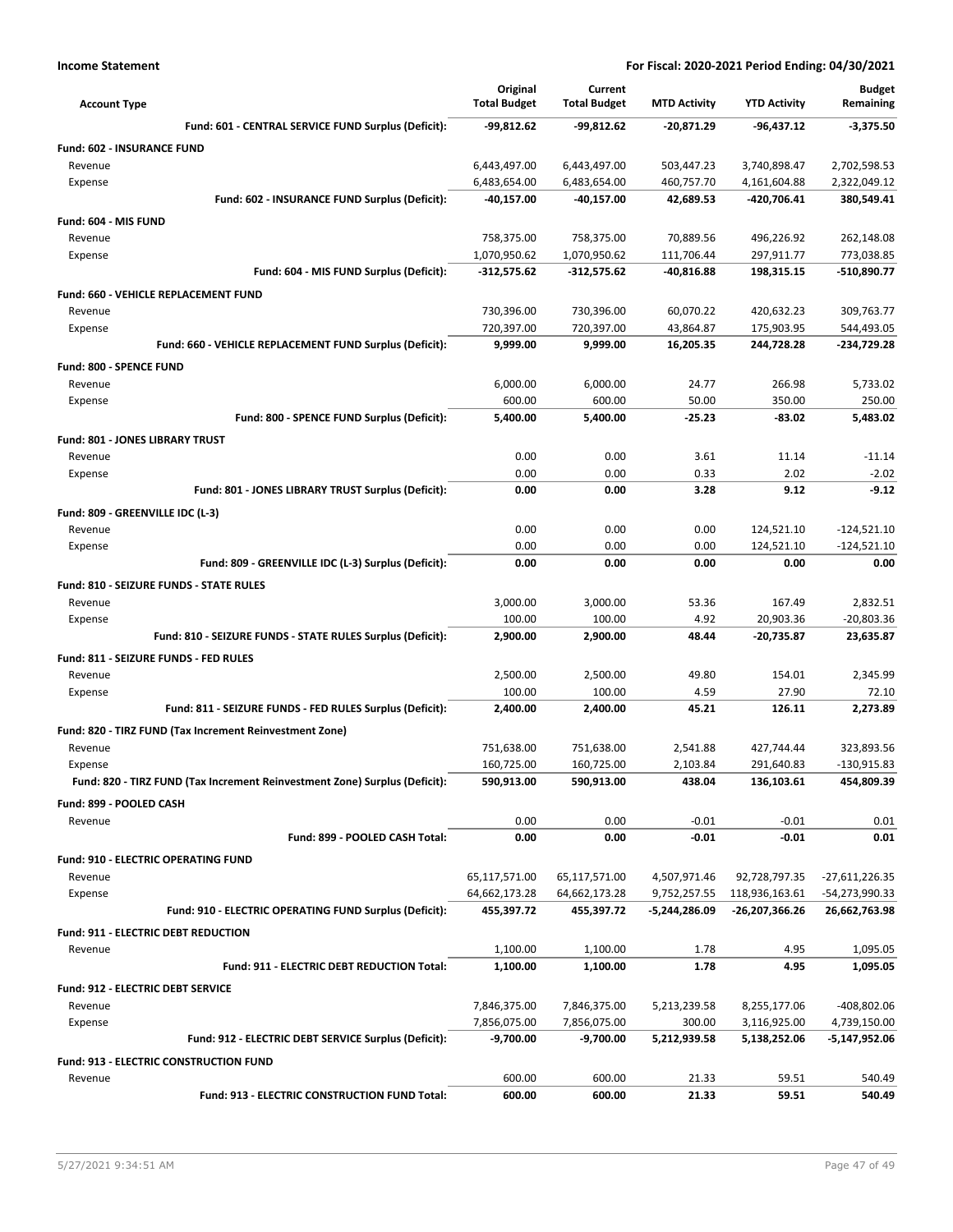| <b>Income Statement</b>      |                                                 |                                 |                                |                     | For Fiscal: 2020-2021 Period Ending: 04/30/2021 |                            |
|------------------------------|-------------------------------------------------|---------------------------------|--------------------------------|---------------------|-------------------------------------------------|----------------------------|
| <b>Account Type</b>          |                                                 | Original<br><b>Total Budget</b> | Current<br><b>Total Budget</b> | <b>MTD Activity</b> | <b>YTD Activity</b>                             | <b>Budget</b><br>Remaining |
| Fund: 950 - CABLE / INTERNET |                                                 |                                 |                                |                     |                                                 |                            |
| Revenue                      |                                                 | 6,394,735.00                    | 6,394,735.00                   | 499.743.13          | 3,899,082.81                                    | 2,495,652.19               |
| Expense                      |                                                 | 6,042,897.22                    | 6,042,897.22                   | 518,031.88          | 3,276,952.41                                    | 2,765,944.81               |
|                              | Fund: 950 - CABLE / INTERNET Surplus (Deficit): | 351.837.78                      | 351,837.78                     | $-18.288.75$        | 622.130.40                                      | $-270,292.62$              |
|                              | <b>Total Surplus (Deficit):</b>                 | $-1,962,159.45$                 | -2,054,111.45                  | 215.946.34          | $-20,921,636.16$                                |                            |